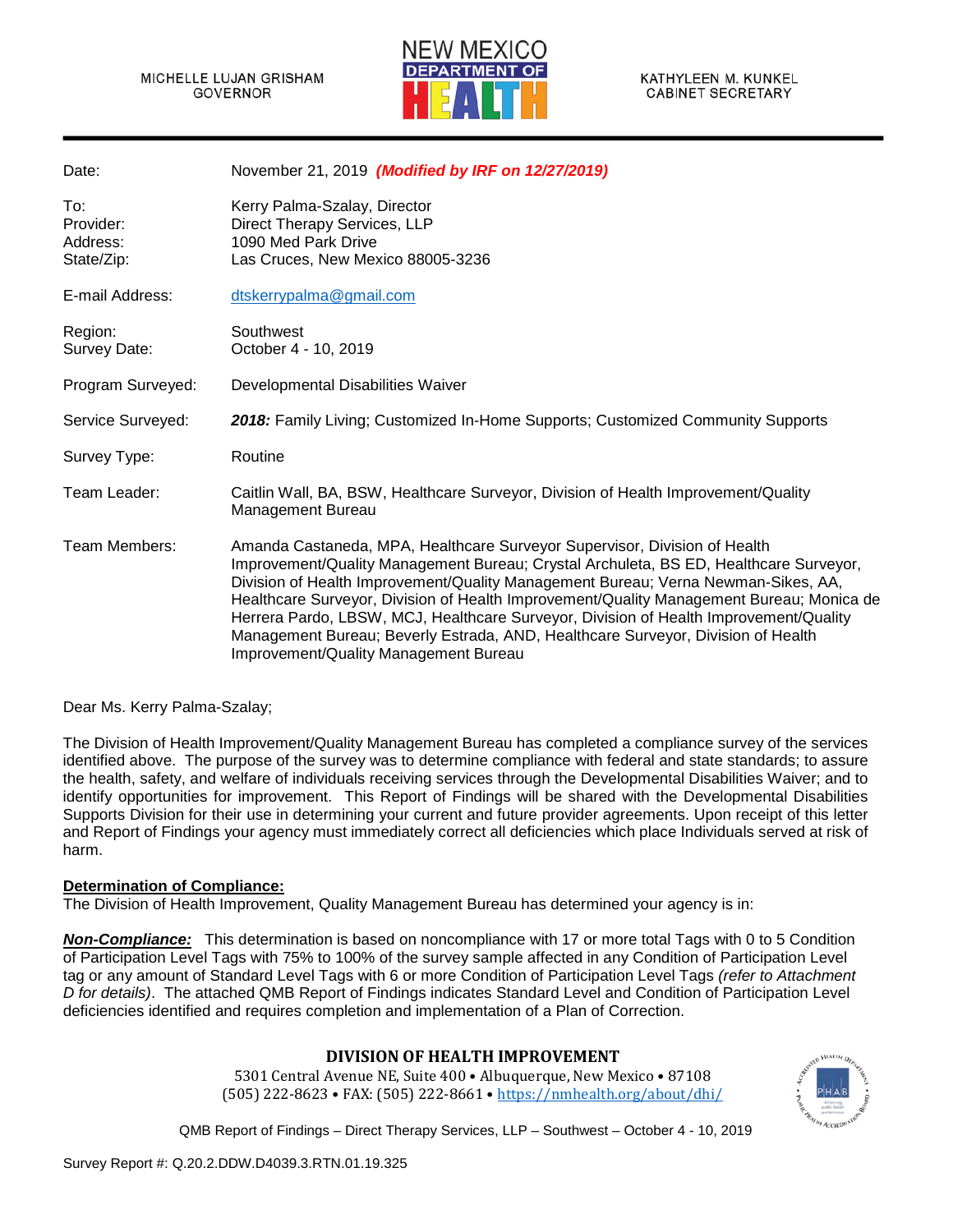The following tags are identified as Condition of Participation Level:

- Tag # 1A32 Administrative Case File: Individual Service Plan Implementation
- Tag # LS14 Residential Service Delivery Site Case File (ISP and Healthcare Requirements)
- Tag # 1A20 Direct Support Personnel Training
- Tag # 1A22 Agency Personnel Competency
- Tag # 1A25.1 Caregiver Criminal History Screening
- Tag # 1A08.2 Administrative Case File: Healthcare Requirements & Follow-up
- Tag # 1A15.2 Administrative Case File: Healthcare Documentation

The following tags are identified as Standard Level:

- Tag # 1A08.1 Administrative and Residential Case File: Progress Notes
- Tag # 1A32.1 Administrative Case File: Individual Service Plan Implementation
- Tag # 1A32.2 Individual Service Plan Implementation (Residential Implementation)
- Tag # 1A38 Living Care Arrangement / Community Inclusion Reporting Requirements
- Tag # 1A38.1 Living Care Arrangement / Community Inclusion Reporting Requirements (Reporting Components)
- Tag # LS14.1 Residential Service Delivery Site Case File (Other Req. Documentation)
- Tag # 1A26 Consolidated On-line Registry Employee Abuse Registry
- Tag # 1A37 Individual Specific Training
- Tag # 1A43.1 General Events Reporting: Individual Reporting
- Tag # 1A31.2 Human Right Committee Composition
- Tag # 1A50.1 Individual: Scope of Services *(Individual Interviews)*
- Tag # LS06 Family Living Requirements
- Tag # LS25 Residential Health & Safety (Supported Living / Family Living / Intensive Medical Living)
- Tag # LS27 Family Living Reimbursement

#### **Plan of Correction:**

The attached Report of Findings identifies the deficiencies found during your agency's on-site compliance review. You are required to complete and implement a Plan of Correction. Your agency has a total of 45 business days (10 business days to submit your POC for approval and 35 days to implement your *approved* Plan of Correction) from the receipt of this letter.

You were provided information during the exit meeting portion of your on-site survey. Please refer to this information (Attachment A) for specific instruction on completing your Plan of Correction. At a minimum your Plan of Correction should address the following for each Tag cited:

#### **Corrective Action for Current Citation**:

• How is the deficiency going to be corrected? (i.e. obtained documents, retrain staff, individuals and/or staff no longer in service, void/adjusts completed, etc.) This can be specific to each deficiency cited or if possible an overall correction, i.e. all documents will be requested and filed as appropriate.

#### **On-going Quality Assurance/Quality Improvement Processes:**

- What is going to be done on an ongoing basis? (i.e. file reviews, etc.)
- How many individuals is this going to effect? (i.e. percentage of individuals reviewed, number of files reviewed, etc.)
- How often will this be completed? (i.e. weekly, monthly, quarterly, etc.)
- Who is responsible? (responsible position within your agency)
- What steps will be taken if issues are found? (i.e. retraining, requesting documents, filing RORA, etc.)
- How is this integrated in your agency's QIS, QI Committee reviews and annual report?

#### **Submission of your Plan of Correction:**

Please submit your agency's Plan of Correction in the available space on the two right-hand columns of the Report of Findings. *(See attachment "A" for additional guidance in completing the Plan of Correction)*.

QMB Report of Findings – Direct Therapy Services, LLP – Southwest – October 4 - 10, 2019

Survey Report #: Q.20.2.DDW.D4039.3.RTN.01.19.325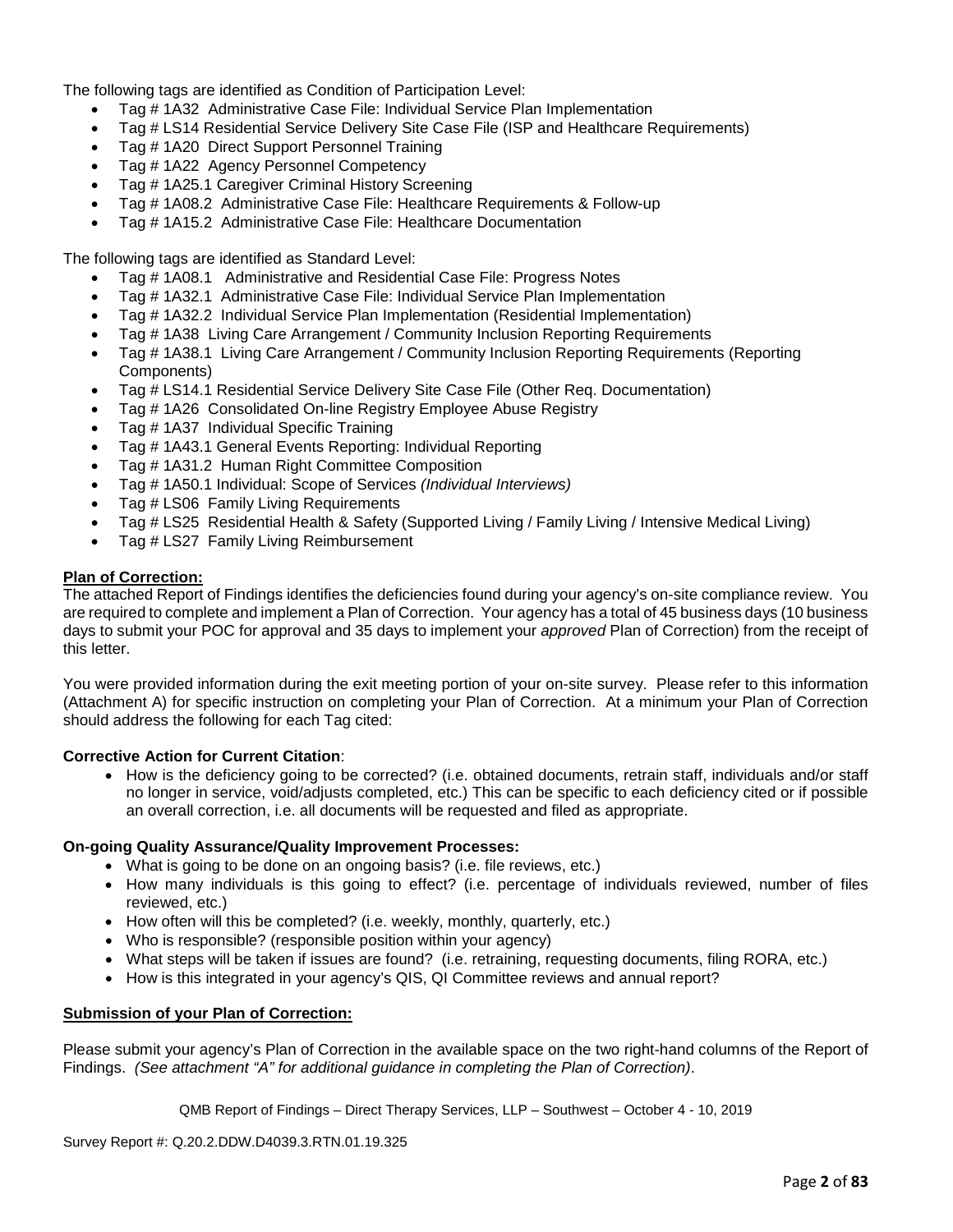Within 10 business days of receipt of this letter your agency Plan of Correction must be submitted to the parties below:

## **1. Quality Management Bureau, Attention: Monica Valdez, Plan of Correction Coordinator 5301 Central Ave NE Suite 400, Albuquerque, New Mexico 87108**

## **2. Developmental Disabilities Supports Division Regional Office for region of service surveyed**

Upon notification from QMB that your *Plan of Correction has been approved*, you must implement all remedies and corrective actions to come into compliance. If your Plan of Correction is denied, you must resubmit a revised plan as soon as possible for approval, as your POC approval and all remedies must be completed within 45 business days of the receipt of this letter.

Failure to submit your POC within the allotted 10 business days or complete and implement your Plan of Correction within the total 45 business days allowed may result in the imposition of a \$200 per day Civil Monetary Penalty until it is received, completed and/or implemented.

#### **Billing Deficiencies:**

If you have deficiencies noted in this report of findings under the *Service Domain: Medicaid Billing/Reimbursement*, you must complete a "Void/Adjust" claim or remit the identified overpayment via a check within 30 calendar days of the date of this letter to HSD/OIG/PIU, *though this is not the preferred method of payment*. If you choose to pay via check, please include a copy of this letter with the payment. Make the check payable to the New Mexico Human Services Department and mail to:

> Attention: *Lisa Medina-Lujan* HSD/OIG/Program Integrity Unit 1474 Rodeo Road Santa Fe, New Mexico 87505

If you have questions and would like to speak with someone at HSD/OIG/PIU, please contact:

*Lisa Medina-Lujan [\(Lisa.medina-lujan@state.nm.us\)](mailto:Lisa.medina-lujan@state.nm.us) OR Jennifer Goble [\(Jennifer.goble2@state.nm.us\)](mailto:Jennifer.goble2@state.nm.us)*

Please be advised that there is a one-week lag period for applying payments received by check to Void/Adjust claims. During this lag period, your other claim payments may be applied to the amount you owe even though you have sent a refund, reducing your payment amount. For this reason, we recommend that you allow the system to recover the overpayment instead of sending in a check.

## **Request for Informal Reconsideration of Findings (IRF):**

If you disagree with a finding of deficient practice, you have 10 business days upon receipt of this notice to request an IRF. Submit your request for an IRF in writing to:

> ATTN: QMB Bureau Chief Request for Informal Reconsideration of Findings 5301 Central Ave NE Suite #400 Albuquerque, NM 87108 Attention: IRF request/QMB

See Attachment "C" for additional guidance in completing the request for Informal Reconsideration of Findings. The request for an IRF will not delay the implementation of your Plan of Correction which must be completed within 45 total business days (10 business days to submit your POC for approval and 35 days to implement your *approved* Plan of Correction). Providers may not appeal the nature or interpretation of the standard or regulation, the team composition or sampling methodology. If the IRF approves the modification or removal of a finding, you will be advised of any changes.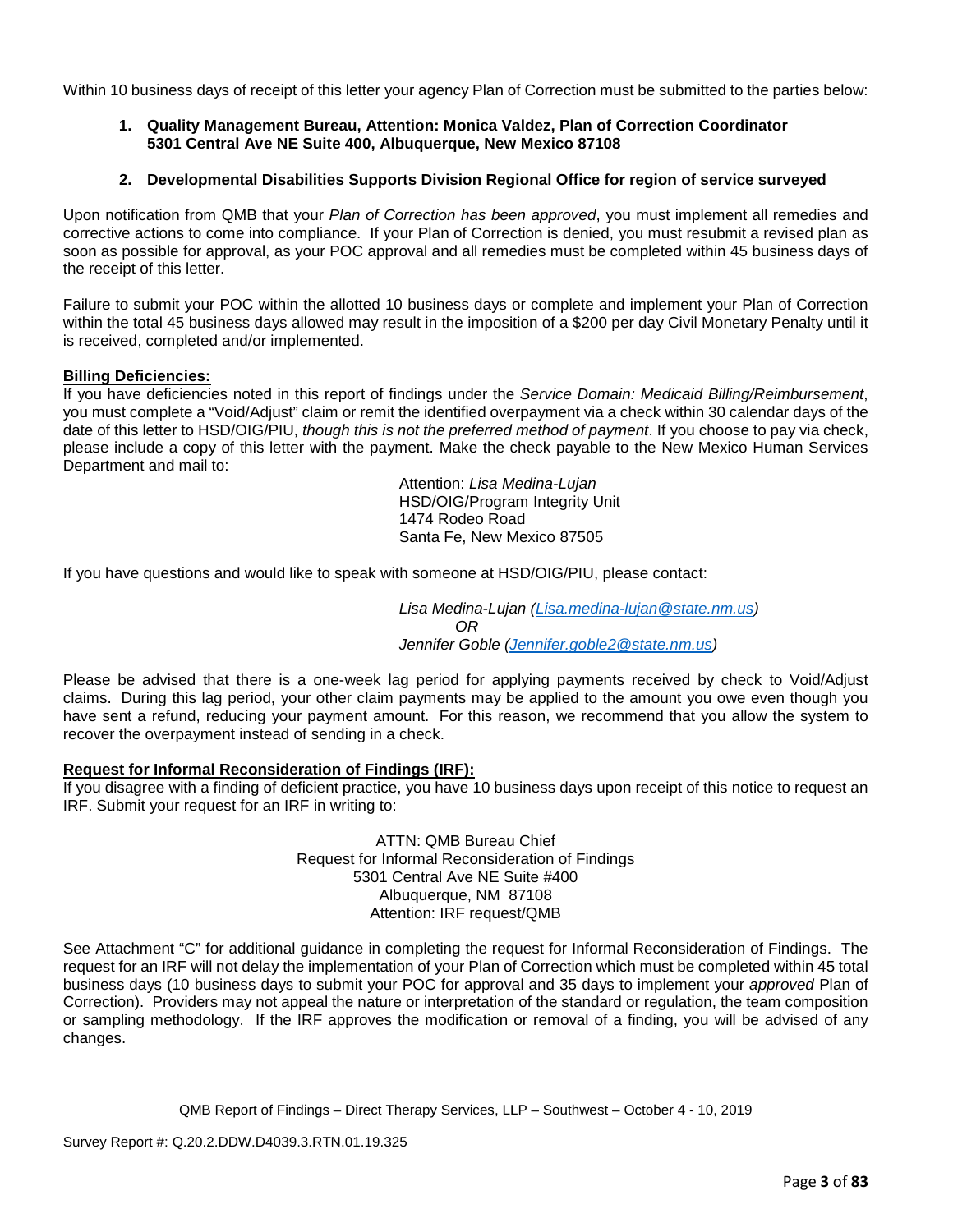Please call the Plan of Correction Coordinator, Monica Valdez at 505-273-1930 if you have questions about the Report of Findings or Plan of Correction. Thank you for your cooperation and for the work you perform.

Sincerely,

Caitlin Wall, BA, BSW

Caitlin Wall, BA, BSW Team Lead/Healthcare Surveyor Division of Health Improvement Quality Management Bureau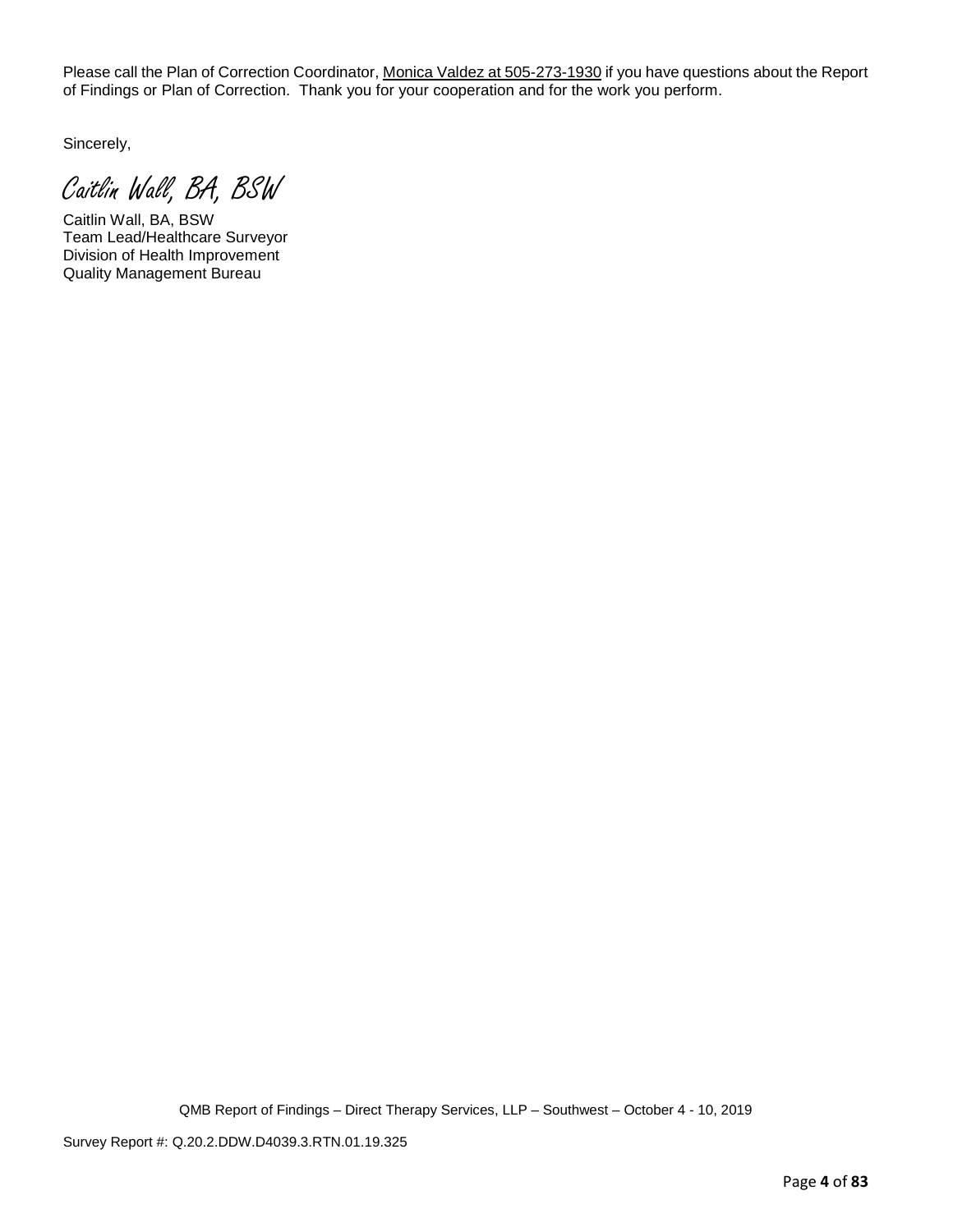## **Survey Process Employed:**

| <b>Administrative Review Start Date:</b> | October 4, 2019                                                                                                                                                                                                                                                                                        |
|------------------------------------------|--------------------------------------------------------------------------------------------------------------------------------------------------------------------------------------------------------------------------------------------------------------------------------------------------------|
| Contact:                                 | <b>Direct Therapy Services, LLP</b><br>Kerry Palma-Szalay, Director                                                                                                                                                                                                                                    |
|                                          | DOH/DHI/QMB<br>Caitlin Wall, BA, BSW, Team Lead/Healthcare Surveyor                                                                                                                                                                                                                                    |
| On-site Entrance Conference Date:        | October 7, 2019                                                                                                                                                                                                                                                                                        |
| Present:                                 | <b>Direct Therapy Services</b><br>Manda Olivas, Service Coordinator / Program Manager<br>June Gatlin, Service Coordinator / Program Manager<br>Barbara Williamson, Service Coordinator<br>Sarah Vermillion, Registered Nurse                                                                           |
|                                          | <b>DOH/DHI/QMB</b><br>Caitlin Wall, BA, BSW, Team Lead/Healthcare Surveyor<br>Amanda Castaneda-Holguin, MPA, Healthcare Surveyor Supervisor<br>Crystal Archuleta, BS ED, Healthcare Surveyor<br>Verna Newman-Sikes, AA, Healthcare Surveyor<br>Monica de Herrera Pardo, LBSW, MCJ, Healthcare Surveyor |
| <b>Exit Conference Date:</b>             | October 10, 2019                                                                                                                                                                                                                                                                                       |
| Present:                                 | <b>Direct Therapy Services</b><br>Kerry Palma-Szalay, Director<br>Manda Olivas, Service Coordinator / Program Manager<br>June Gatlin, Service Coordinator / Program Manager                                                                                                                            |
|                                          | <b>DOH/DHI/QMB</b><br>Caitlin Wall, BA, BSW, Team Lead/Healthcare Surveyor<br>Amanda Castaneda-Holguin, MPA, Healthcare Surveyor Supervisor<br>Crystal Archuleta, BS ED, Healthcare Surveyor<br>Verna Newman-Sikes, AA, Healthcare Surveyor                                                            |
|                                          | <b>DDSD - SW Regional Office</b><br>Dave Brunson, Generalist                                                                                                                                                                                                                                           |
| <b>Administrative Locations Visited:</b> | 1090 Med Park Drive, Las Cruces, New Mexico 88005<br>2140 U.S. 180, Silver City, New Mexico 88061                                                                                                                                                                                                      |
| <b>Total Sample Size:</b>                | 10                                                                                                                                                                                                                                                                                                     |
|                                          | 0 - Jackson Class Members:<br>10 - Non-Jackson Class Members                                                                                                                                                                                                                                           |
|                                          | 4 - Family Living<br>2 - Customized In-Home Supports<br>10 - Customized Community Supports                                                                                                                                                                                                             |
| <b>Total Homes Visited</b>               | 4                                                                                                                                                                                                                                                                                                      |
| <b>Family Living Homes Visited</b><br>❖  | 4                                                                                                                                                                                                                                                                                                      |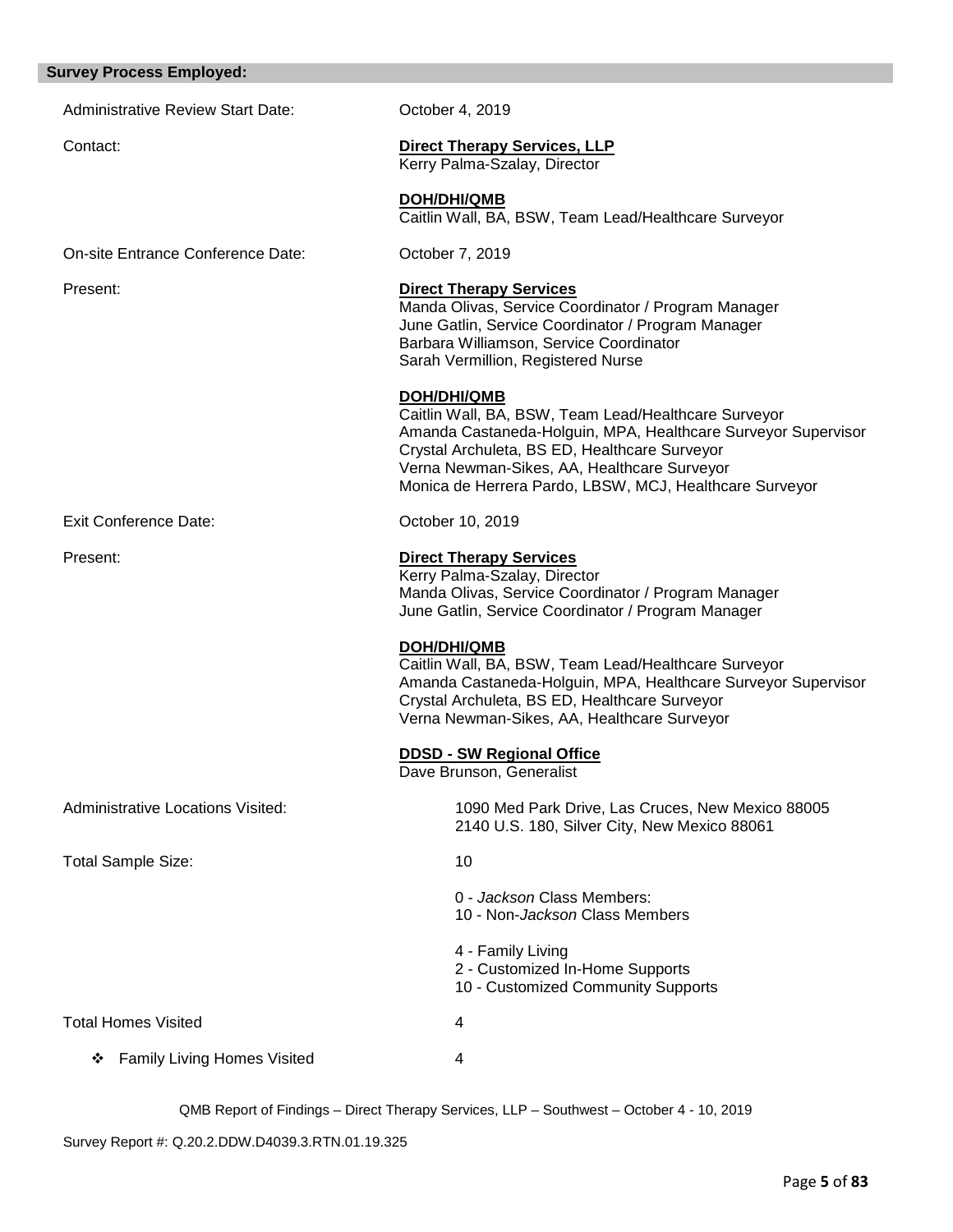| Persons Served Records Reviewed                       | 10 |
|-------------------------------------------------------|----|
| Persons Served Interviewed                            | 8  |
| Persons Served Not Seen and/or Not Available          | 2  |
| Direct Support Personnel Records Reviewed             | 44 |
| Direct Support Personnel Interviewed                  | 13 |
| Substitute Care/Respite Personnel<br>Records Reviewed | 10 |
| Service Coordinator Records Reviewed                  | 3  |
| Nurse Interview                                       |    |

Administrative Processes and Records Reviewed:

- Medicaid Billing/Reimbursement Records for all Services Provided
- Accreditation Records
- Oversight of Individual Funds
- Individual Medical and Program Case Files, including, but not limited to:
	- °Individual Service Plans
	- °Progress on Identified Outcomes
	- °Healthcare Plans
	- °Medication Administration Records
	- °Medical Emergency Response Plans
	- °Therapy Evaluations and Plans
	- °Healthcare Documentation Regarding Appointments and Required Follow-Up
	- °Other Required Health Information
- Internal Incident Management Reports and System Process / General Events Reports
- Personnel Files, including nursing and subcontracted staff
- Staff Training Records, Including Competency Interviews with Staff
- Agency Policy and Procedure Manual
- Caregiver Criminal History Screening Records
- Consolidated Online Registry/Employee Abuse Registry
- Human Rights Committee Notes and Meeting Minutes
- Evacuation Drills of Residences and Service Locations
- Quality Assurance / Improvement Plan

#### CC: Distribution List: DOH - Division of Health Improvement

- DOH Developmental Disabilities Supports Division
- DOH Office of Internal Audit
- HSD Medical Assistance Division
- NM Attorney General's Office
- DOH Internal Review Committee (when needed)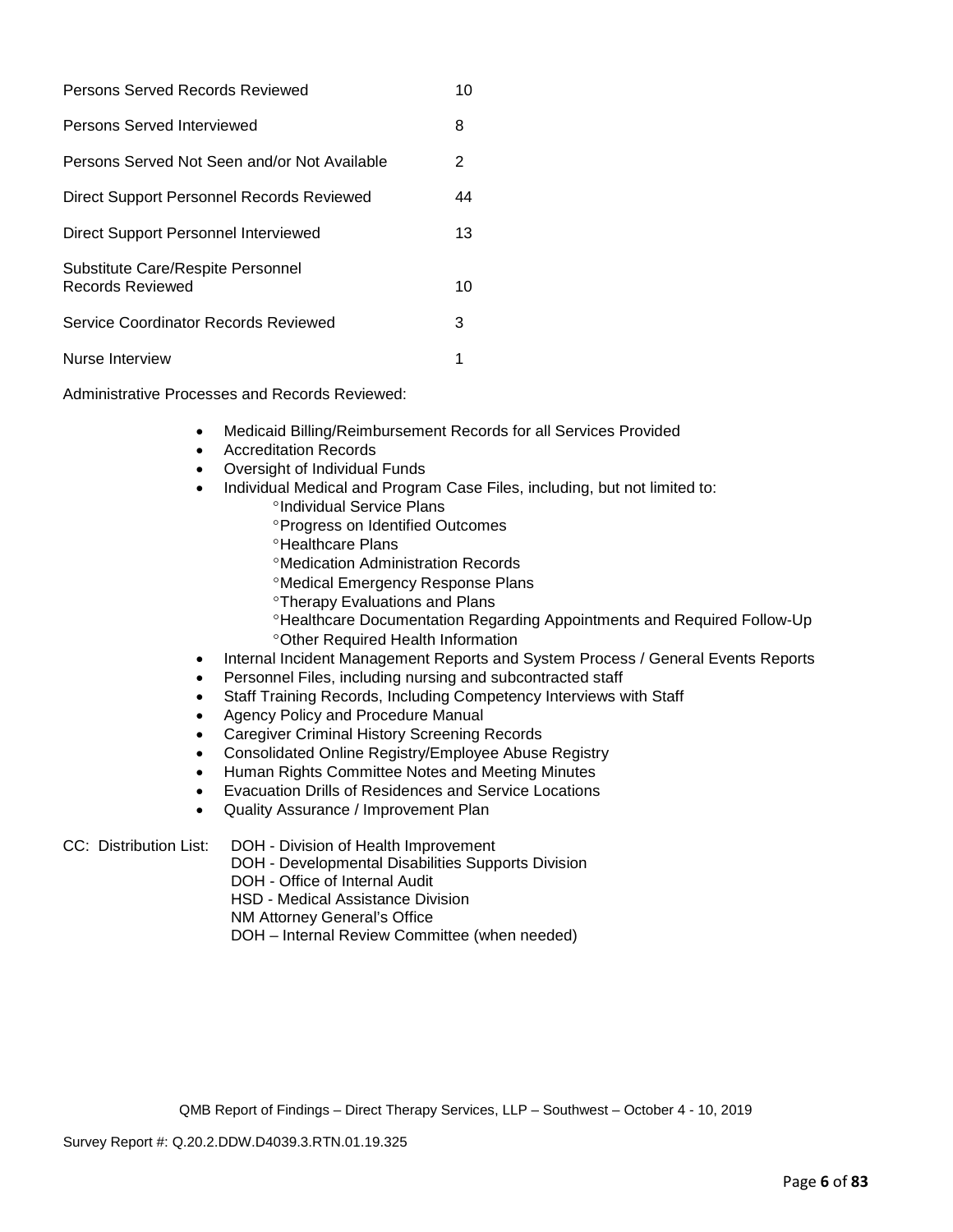# **Attachment A**

# **Provider Instructions for Completing the QMB Plan of Correction (POC) Process**

#### *Introduction:*

After a QMB Compliance Survey, your QMB Report of Findings will be sent to you via e-mail.

Each provider must develop and implement a Plan of Correction (POC) that identifies specific quality assurance and quality improvement activities the agency will implement to correct deficiencies and prevent continued deficiencies and non-compliance.

Agencies must submit their Plan of Correction within ten (10) business days from the date you receive the QMB Report of Findings. (Providers who do not submit a POC within 10 business days may be referred to the DDSD Regional Office for purposes of contract management or the Internal Review Committee [IRC] for possible actions or sanctions).

Agencies must fully implement their approved Plan of Correction within 45 business days (10 business days to submit your POC for approval and 35 days to implement your approved Plan of Correction) from the date they receive the QMB Report of Findings. Providers who fail to complete a POC within the 45-business days allowed will be referred to the IRC for possible actions or sanctions.

If you have questions about the Plan of Correction process, call the Plan of Correction Coordinator at 505-273-1930 or email at [MonicaE.Valdez@state.nm.us.](mailto:MonicaE.Valdez@state.nm.us) Requests for technical assistance must be requested through your Regional DDSD Office.

The POC process cannot resolve disputes regarding findings. If you wish to dispute a finding on the official Report of Findings, you must file an Informal Reconsideration of Findings (IRF) request within ten (10) business days of receiving your report. Please note that you must still submit a POC for findings that are in question (see Attachment C).

#### *Instructions for Completing Agency POC:*

#### *Required Content*

Your Plan of Correction should provide a step-by-step description of the methods to correct each deficient practice cited to prevent recurrence and information that ensures the regulation cited comes into and remains in compliance. The remedies noted in your POC are expected to be added to your Agency's required, annual Quality Assurance (QA) Plan.

If a deficiency has already been corrected since the on-site survey, the plan should state how it was corrected, the completion date (date the correction was accomplished), and how possible recurrence of the deficiency will be prevented.

*The following details should be considered when developing your Plan of Correction:*

#### *The Plan of Correction must address each deficiency cited in the Report of Findings unless otherwise noted with a "No Plan of Correction Required statement." The Plan of Correction must address the five (5) areas listed below:*

- 1. How the specific and realistic corrective action will be accomplished for individuals found to have been affected by the deficient practice.
- 2. How the agency will identify other individuals who have the potential to be affected by the same deficient practice, and how the agency will act to protect those individuals in similar situations.
- 3. What Quality Assurance measures will be put into place and what systemic changes made to ensure the deficient practice will not recur.
- 4. Indicate how the agency plans to monitor its performance to make certain solutions are sustained. The agency must develop a QA plan for ensuring correction is achieved and sustained. This QA plan must be implemented, and the corrective action is evaluated for its effectiveness. The plan of correction is integrated into the agency quality assurance system; and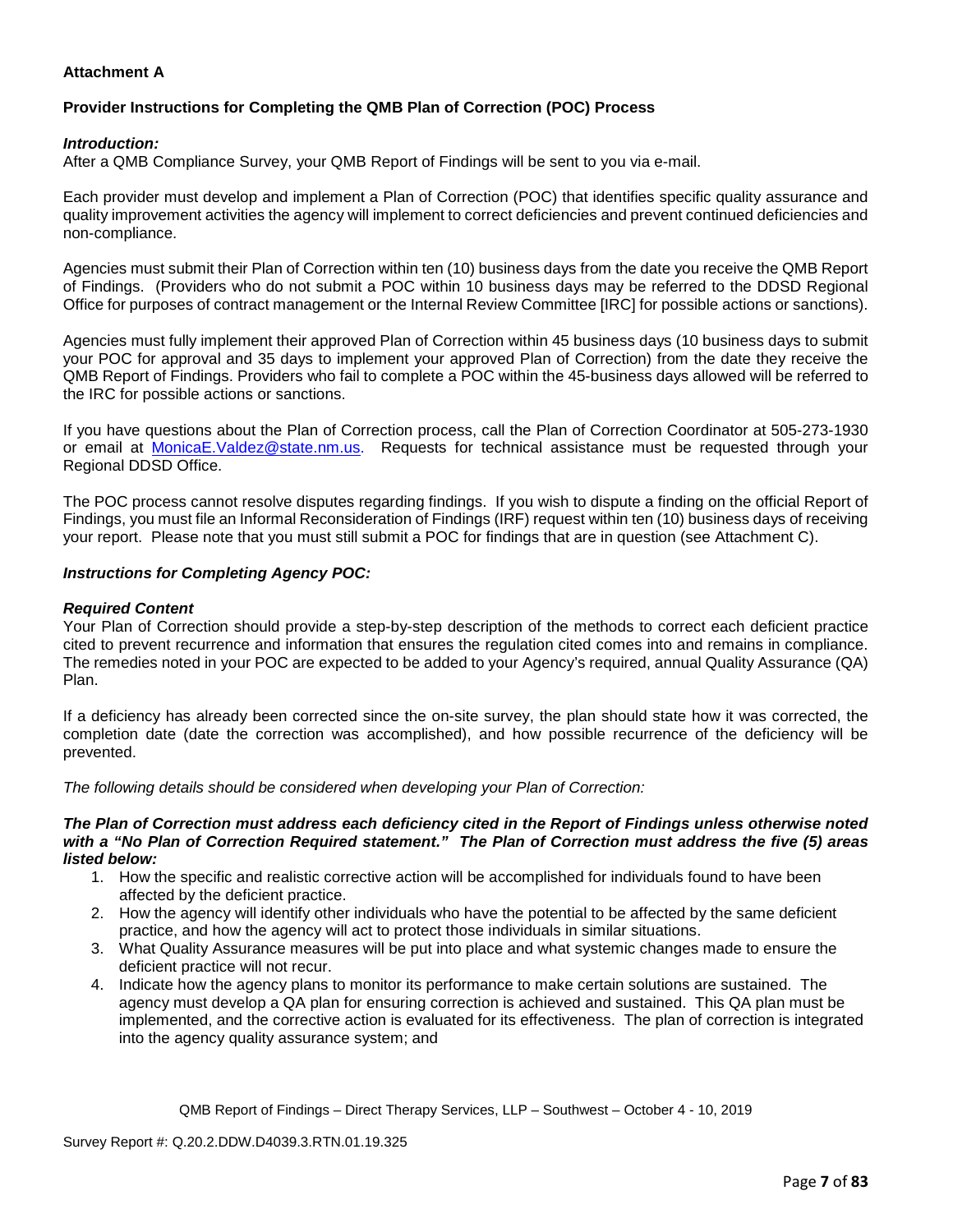5. Include dates when corrective actions will be completed. The corrective action completion dates must be acceptable to the State.

*The following details should be considered when developing your Plan of Correction:*

- Details about how and when Individual Served, agency personnel and administrative and service delivery site files are audited by agency personnel to ensure they contain required documents;
- Information about how medication administration records are reviewed to verify they contain all required information before they are distributed to service sites, as they are being used, and after they are completed;
- Your processes for ensuring that all required agency personnel are trained on required DDSD required trainings;
- How accuracy in billing/reimbursement documentation is assured;
- How health, safety is assured;
- For Case Management providers, how Individual Service Plans are reviewed to verify they meet requirements, how the timeliness of level of care (LOC) packet submissions and consumer visits are tracked;
- Your process for gathering, analyzing and responding to quality data indicators; and,
- Details about Quality Targets in various areas, current status, analyses about why targets were not met, and remedies implemented.

*Note:* **Instruction or in-service of staff alone may not be a sufficient plan of correction.** This is a good first step toward correction, but additional steps must be taken to ensure the deficiency is corrected and will not recur.

#### *Completion Dates*

- The plan of correction must include a **completion date** (entered in the far right-hand column) for each finding. Be sure the date is **realistic** in the amount of time your Agency will need to correct the deficiency; not to exceed 45 total business days.
- Direct care issues should be corrected immediately and monitored appropriately.
- Some deficiencies may require a staged plan to accomplish total correction.
- Deficiencies requiring replacement of equipment, etc., may require more time to accomplish correction but should show reasonable time frames.

#### *Initial Submission of the Plan of Correction Requirements*

- 1. The Plan of Correction must be completed on the official QMB Survey Report of Findings/Plan of Correction Form and received by QMB within ten (10) business days from the date you received the report of findings.
- 2. For questions about the POC process, call the POC Coordinator, Monica Valdez at 505-273-1930 or email at [MonicaE.Valdez@state.nm.us](mailto:MonicaE.Valdez@state.nm.us) for assistance.
- 3. For Technical Assistance (TA) in developing or implementing your POC, contact your Regional DDSD Office.
- 4. Submit your POC to Monica Valdez, POC Coordinator in any of the following ways:
	- a. Electronically at [MonicaE.Valdez@state.nm.us](mailto:MonicaE.Valdez@state.nm.us) *(preferred method)*
	- b. Fax to 505-222-8661, or
	- c. Mail to POC Coordinator, 5301 Central Ave NE Suite 400, Albuquerque, New Mexico 87108
- 5. *Do not submit supporting documentation* (evidence of compliance) to QMB *until after* your POC has been approved by the QMB.
- 6. QMB will notify you when your POC has been "approved" or "denied."
	- a. During this time, whether your POC is "approved," or "denied," you will have a maximum of 45-business days from the date of receipt of your Report of Findings to correct all survey deficiencies.
	- b. If your POC is denied, it must be revised and resubmitted as soon as possible, as the 45-business day limit is in effect.
	- c. If your POC is denied a second time your agency may be referred to the Internal Review Committee.
	- d. You will receive written confirmation when your POC has been approved by QMB and a final deadline for completion of your POC.
	- e. Please note that all POC correspondence will be sent electronically unless otherwise requested.
- 7. Failure to submit your POC within 10 business days without prior approval of an extension by QMB will result in a referral to the Internal Review Committee and the possible implementation of monetary penalties and/or sanctions.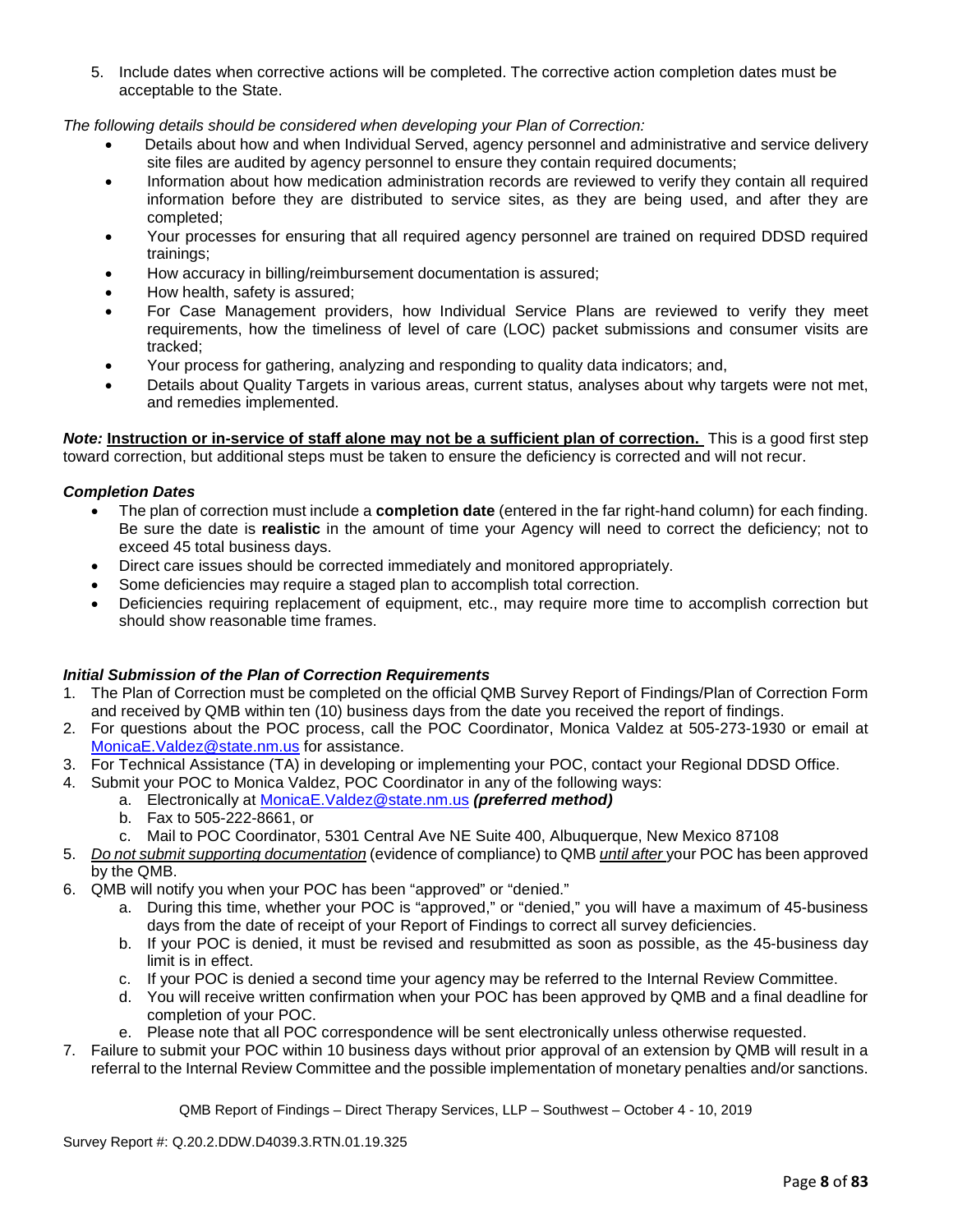## *POC Document Submission Requirements*

Once your POC has been approved by the QMB Plan of Correction Coordinator you must submit copies of documents as evidence that all deficiencies have been corrected, as follows.

- 1. Your internal documents are due within a *maximum* of 45-business days of receipt of your Report of Findings.
- 2. It is preferred that you submit your documents via USPS or other carrier (scanned and saved to CD/DVD disc, flash drive, etc.). If documents containing HIPAA Protected Health Information (PHI) documents must be submitted through S-Comm (Therap), Fax or Postal System, do not send PHI directly to NMDOH email accounts. If the documents do not contain protected Health information (PHI) then you may submit your documents electronically scanned and attached to e-mails.
- 3. All submitted documents *must be annotated*; please be sure the tag numbers and Identification numbers are indicated on each document submitted. Documents which are not annotated with the Tag number and Identification number may not be accepted.
- 4. Do not submit original documents; Please provide copies or scanned electronic files for evidence. Originals must be maintained in the agency file(s) per DDSD Standards.
- 5. In lieu of some documents, you may submit copies of file or home audit forms that clearly indicate cited deficiencies have been corrected, other attestations of correction must be approved by the Plan of Correction Coordinator prior to their submission.
- 6. When billing deficiencies are cited, you must provide documentation to justify billing and/or void and adjust forms submitted to Xerox State Healthcare, LLC for the deficiencies cited in the Report of Findings.

**Revisions, Modifications or Extensions to your Plan of Correction (post QMB approval) must be made in writing and submitted to the Plan of Correction Coordinator, prior to the due date and are approved on a case-by-case basis. No changes may be made to your POC or the timeframes for implementation without written approval of the POC Coordinator.**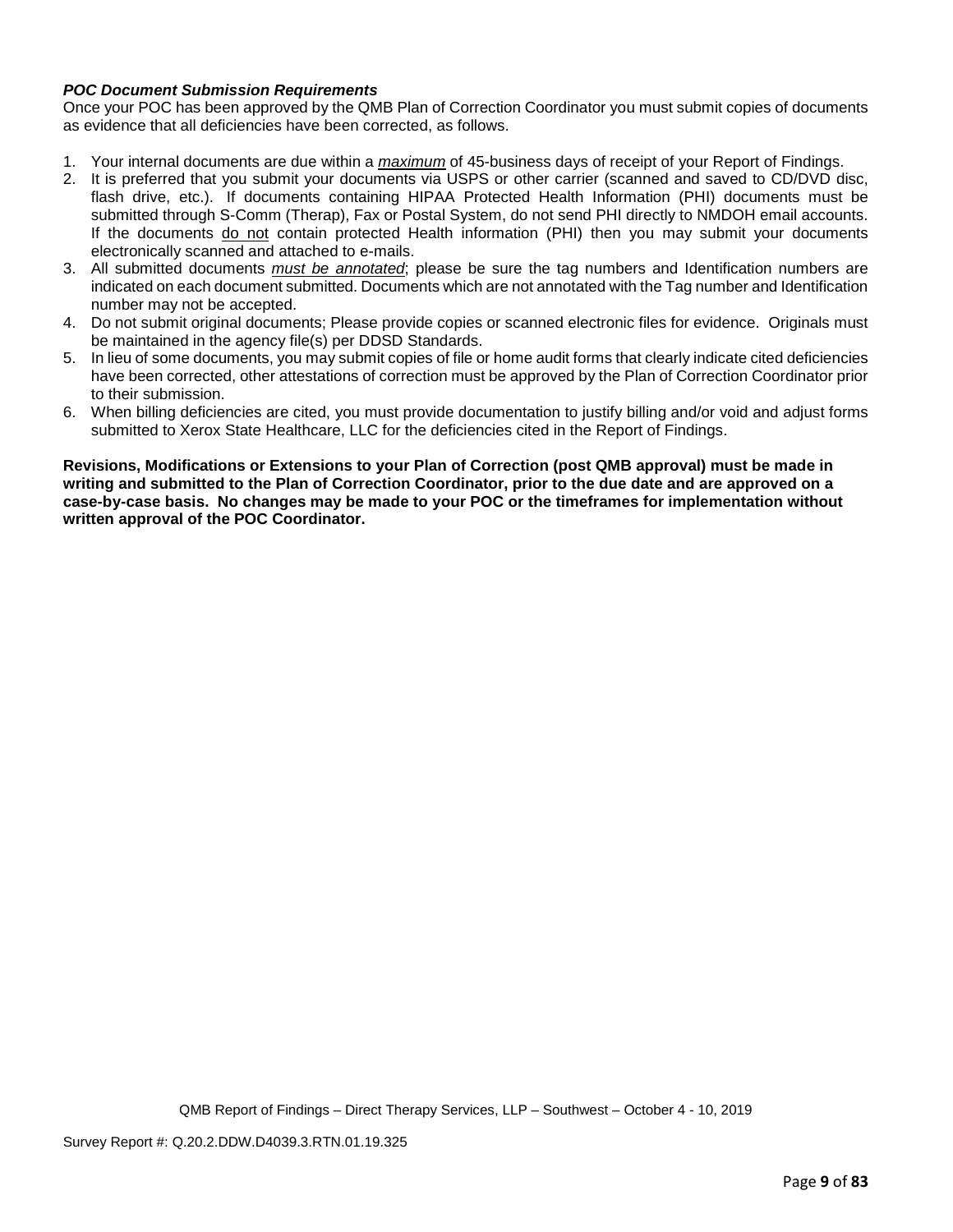## **Department of Health, Division of Health Improvement QMB Determination of Compliance Process**

The Division of Health Improvement, Quality Management Bureau (QMB) surveys compliance of the Developmental Disabilities Waiver (DDW) standards and other state and federal regulations. For the purpose of the LCA / CI survey the CMS waiver assurances have been grouped into four (4) Service Domains: Plan of Care (ISP Implementation); Qualified Providers; Health, Welfare and Safety; and Administrative Oversight (note that Administrative Oversight listed in this document is not the same as the CMS assurance of Administrative Authority. Used in this context it is related to the agency's operational policies and procedures, Quality Assurance system and Medicaid billing and reimbursement processes.)

The QMB Determination of Compliance process is based on provider compliance or non-compliance with standards and regulations identified during the on-site survey process and as reported in the QMB Report of Findings. All areas reviewed by QMB have been agreed to by DDSD and DHI/QMB and are reflective of CMS requirements. All deficiencies (non-compliance with standards and regulations) are identified and cited as either a Standard level deficiency or a Condition of Participation level deficiency in the QMB Reports of Findings. All deficiencies require corrective action when non-compliance is identified.

Each deficiency in your Report of Findings has been predetermined to be a Standard Level Deficiency, a Condition of Participation Level Deficiency, if below 85% compliance or a non-negotiable Condition of Participation Level Deficiency. Your Agency's overall Compliance Determination is based on a Scope and Severity Scale which takes into account the number of Standard and Condition Level Tags cited as well as the percentage of Individuals affected in the sample.

# **Conditions of Participation (CoPs)**

CoPs are based on the Centers for Medicare and Medicaid Services, Home and Community-Based Waiver required assurances, in addition to the New Mexico Developmental Disability Waiver (DDW) Service Standards. The Division of Health Improvement (DHI), in conjunction with the Developmental Disability Support Division (DDSD), has identified certain deficiencies that have the potential to be a Condition of Participation Level, if the tag falls below 85% compliance based on the number of people affected. Additionally, there are what are called nonnegotiable Conditions of Participation, regardless if one person or multiple people are affected. In this context, a CoP is defined as an essential / fundamental regulation or standard, which when out of compliance directly affects the health and welfare of the Individuals served. If no deficiencies within a Tag are at the level of a CoP, it is cited as a Standard Level Deficiency.

#### *Service Domains and CoPs for Living Care Arrangements and Community Inclusion are as follows:*

**Service Domain: Service Plan: ISP Implementation -** *Services are delivered in accordance with the service plan, including type, scope, amount, duration and frequency specified in the service plan.*

#### **Potential Condition of Participation Level Tags, if compliance is below 85%:**

- **1A08.3 –** Administrative Case File: Individual Service Plan / ISP Components
- **1A32 –** Administrative Case File: Individual Service Plan Implementation
- **LS14 –** Residential Service Delivery Site Case File (ISP and Healthcare Requirements)
- **IS14 –** CCS / CIES Service Delivery Site Case File (ISP and Healthcare Requirements)

**Service Domain: Qualified Providers -** *The State monitors non-licensed/non-certified providers to assure adherence to waiver requirements. The State implements its policies and procedures for verifying that provider training is conducted in accordance with State requirements and the approved waiver.*

#### **Potential Condition of Participation Level Tags, if compliance is below 85%:**

• **1A20 -** Direct Support Personnel Training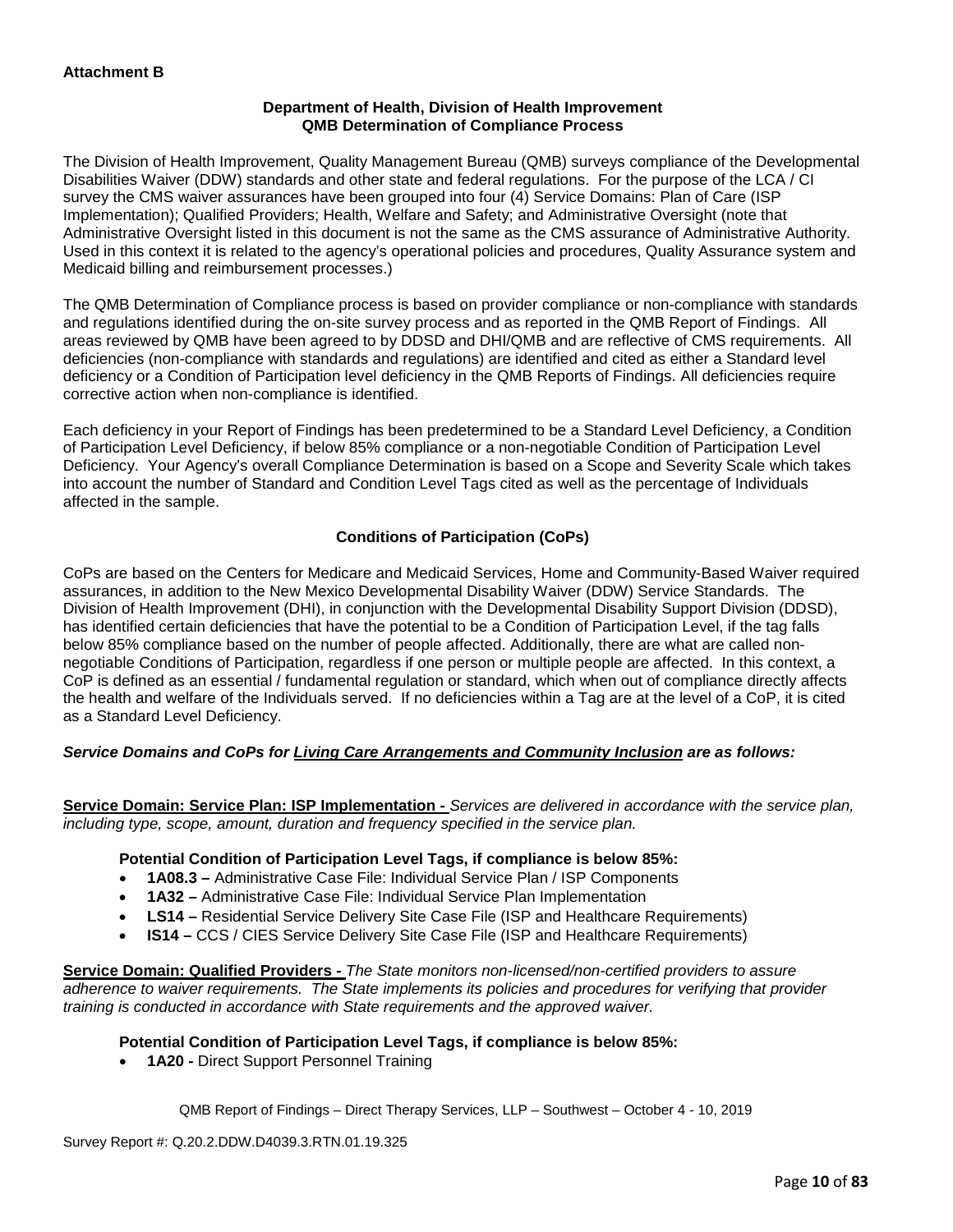- **1A22 -** Agency Personnel Competency
- **1A37 –** Individual Specific Training

## **Non-Negotiable Condition of Participation Level Tags (one or more Individuals are cited):**

- **1A25.1 –** Caregiver Criminal History Screening
- **1A26.1 –** Consolidated On-line Registry Employee Abuse Registry

**Service Domain: Health, Welfare and Safety -** *The State, on an ongoing basis, identifies, addresses and seeks to prevent occurrences of abuse, neglect and exploitation. Individuals shall be afforded their basic human rights. The provider supports individuals to access needed healthcare services in a timely manner.*

## **Potential Condition of Participation Level Tags, if compliance is below 85%:**

- **1A08.2 –** Administrative Case File: Healthcare Requirements & Follow-up
- **1A09 –** Medication Delivery Routine Medication Administration
- **1A09.1 –** Medication Delivery PRN Medication Administration
- **1A15.2 –** Administrative Case File: Healthcare Documentation (Therap and Required Plans)

## **Non-Negotiable Condition of Participation Level Tags (one or more Individuals are cited):**

- **1A05 –** General Requirements / Agency Policy and Procedure Requirements
- **1A07 –** Social Security Income (SSI) Payments
- **1A09.2 –** Medication Delivery Nurse Approval for PRN Medication
- **1A15 –** Healthcare Coordination Nurse Availability / Knowledge
- **1A31 –** Client Rights/Human Rights
- **LS25.1** Residential Reqts. (Physical Environment Supported Living / Family Living / Intensive Medical Living)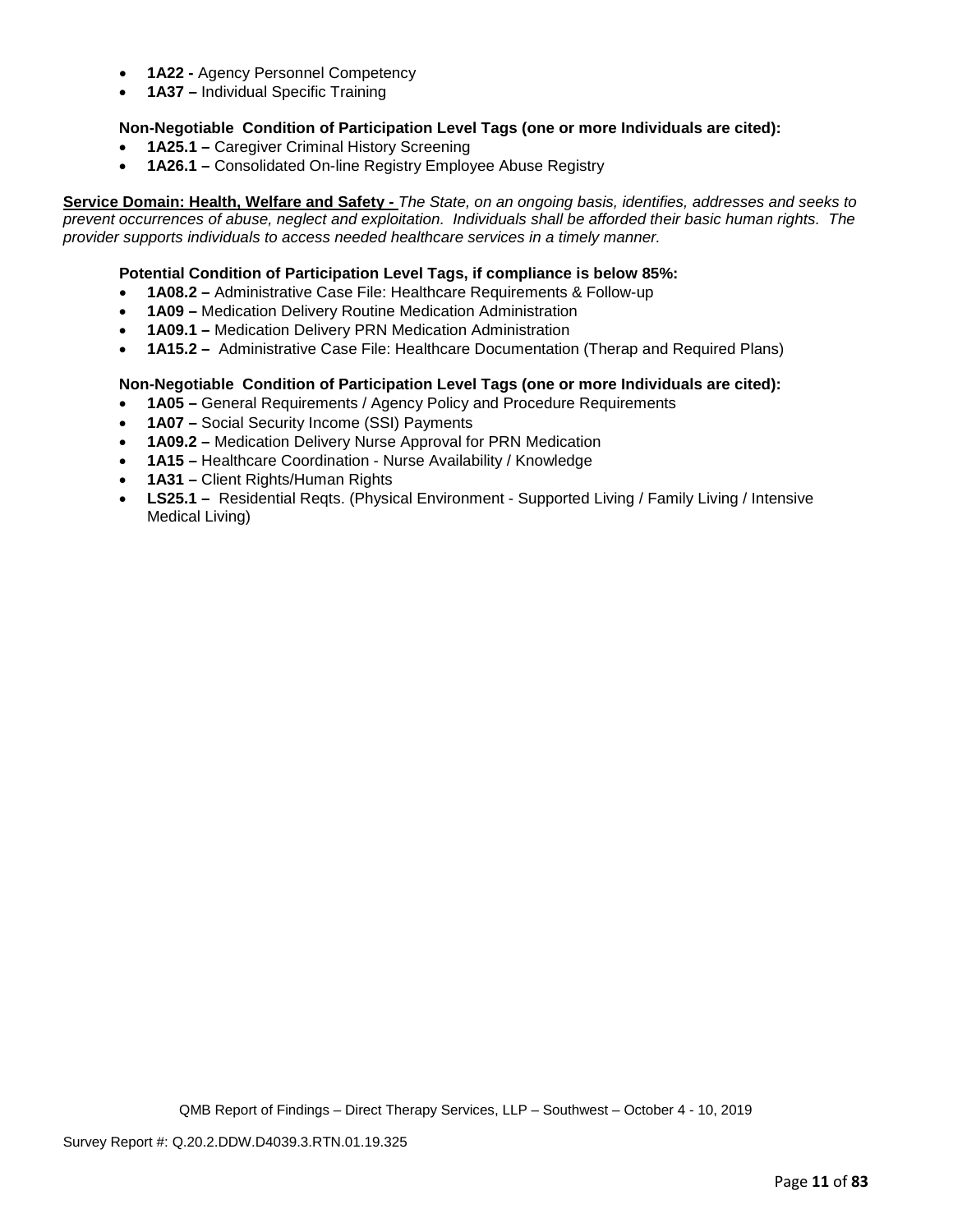## **Attachment C**

#### **Guidelines for the Provider Informal Reconsideration of Finding (IRF) Process**

#### **Introduction:**

Throughout the QMB Survey process, surveyors are openly communicating with providers. Open communication means surveyors have clarified issues and/or requested missing information before completing the review through the use of the signed/dated "Document Request," or "Administrative Needs," etc. forms. Regardless, there may still be instances where the provider disagrees with a specific finding. Providers may use the following process to informally dispute a finding.

#### **Instructions:**

- 1. The Informal Reconsideration of the Finding (IRF) request must be received in writing to the QMB Bureau Chief **within 10 business days** of receipt of the final Report of Findings **(***Note: No extensions are granted for the IRF)***.**
- 2. The written request for an IRF *must* be completed on the QMB Request for Informal Reconsideration of Finding form available on the QMB website: <https://nmhealth.org/about/dhi/cbp/irf/>
- 3. The written request for an IRF must specify in detail the request for reconsideration and why the finding is inaccurate.
- 4. The IRF request must include all supporting documentation or evidence.
- 5. If you have questions about the IRF process, email the IRF Chairperson, Valerie V. Valdez at [valerie.valdez@state.nm.us](mailto:valerie.valdez@state.nm.us) for assistance.

#### **The following limitations apply to the IRF process:**

- The written request for an IRF and all supporting evidence must be received within 10 business days.
- Findings based on evidence requested during the survey and not provided may not be subject to reconsideration.
- The supporting documentation must be new evidence not previously reviewed or requested by the survey team.
- Providers must continue to complete their Plan of Correction during the IRF process
- Providers may not request an IRF to challenge the sampling methodology.
- Providers may not request an IRF based on disagreement with the nature of the standard or regulation.
- Providers may not request an IRF to challenge the team composition.
- Providers may not request an IRF to challenge the DHI/QMB determination of compliance or the length of their DDSD provider contract.

A Provider forfeits the right to an IRF if the request is not received within 10 business days of receiving the report and/or does not include all supporting documentation or evidence to show compliance with the standards and regulations.

The IRF Committee will review the request; the Provider will be notified in writing of the ruling; no face-to-face meeting will be conducted.

When a Provider requests that a finding be reconsidered, it does not stop or delay the Plan of Correction process. **Providers must continue to complete the Plan of Correction, including the finding in dispute regardless of the IRF status.** If a finding is removed or modified, it will be noted and removed or modified from the Report of Findings. It should be noted that in some cases a Plan of Correction may be completed prior to the IRF process being completed. The provider will be notified in writing on the decisions of the IRF committee.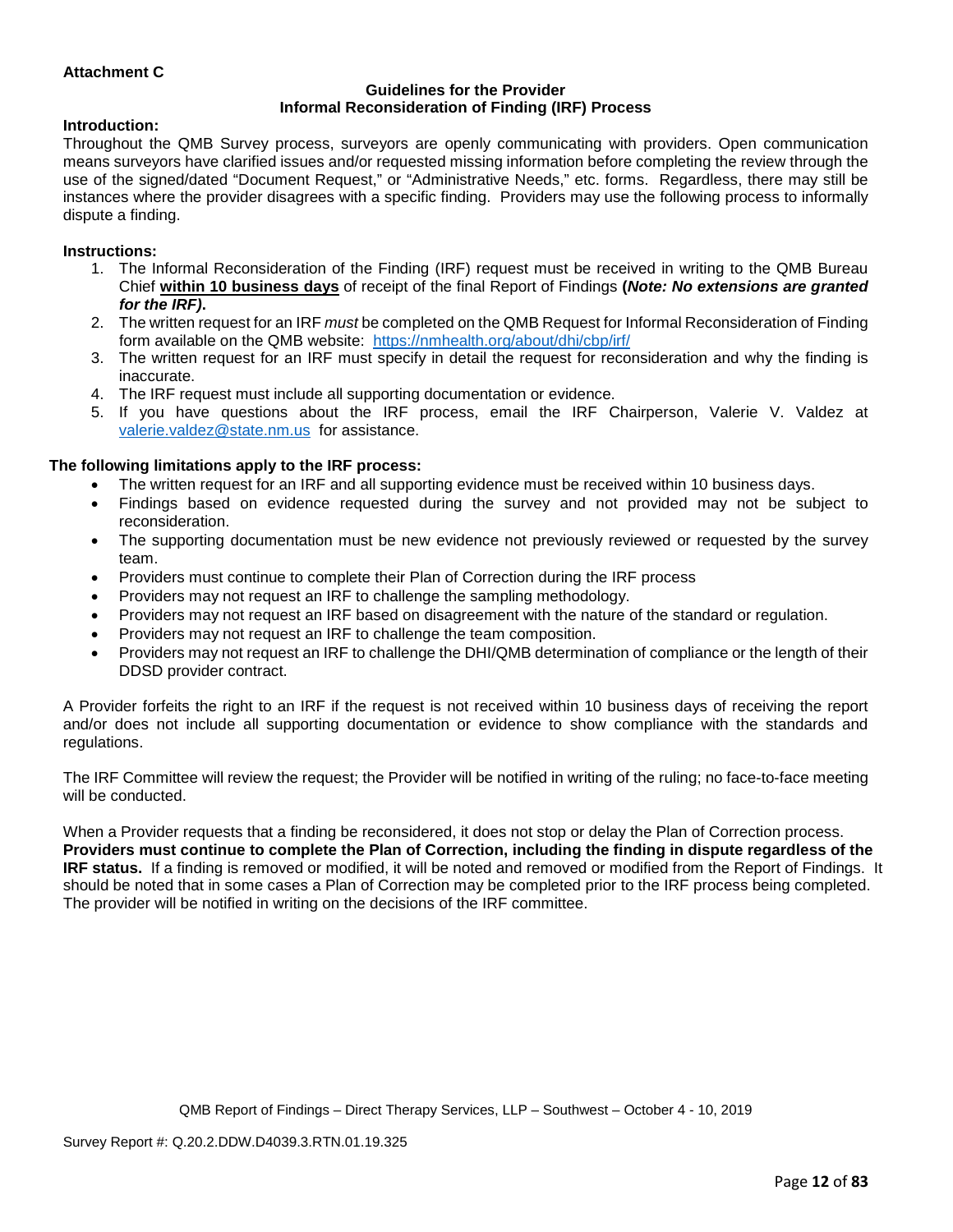# **QMB Determinations of Compliance**

## **Compliance:**

The QMB determination of *Compliance* indicates that a provider has either no deficiencies found during a survey or that no deficiencies at the Condition of Participation Level were found. The agency has obtained a level of compliance such that there is a minimal potential for harm to individuals' health and safety. To qualify for a determination of *Compliance*, the provider must have received no Conditions of Participation Level Deficiencies and have a minimal number of Individuals on the sample affected by the findings indicated in the Standards Level Tags.

## **Partial-Compliance with Standard Level Tags:**

The QMB determination of *Partial-Compliance with Standard Level Tags* indicates that a provider is in compliance with all Condition of Participation Level deficiencies but is out of compliance with a certain percentage of Standard Level deficiencies. This partial-compliance, if not corrected, may result in a negative outcome or the potential for more than minimal harm to individuals' health and safety. There are two ways to receive a determination of Partial Compliance with Standard Level Tags:

- 1. Your Report of Findings includes 16 or fewer Standards Level Tags with between 75% and 100% of the survey sample affected in any tag.
- 2. Your Report of Findings includes 17 or more Standard Level Tags with between 50% to 74% of the survey sample affected in any tag.

#### **Partial-Compliance with Standard Level Tags and Condition of Participation Level Tags:**

The QMB determination of *Partial-Compliance with Standard Level Tags and Condition of Participation Level Tags*  indicates that a provider is out of compliance with one to five (1 – 5) Condition of Participation Level Tags. This partial-compliance, if not corrected, may result in a serious negative outcome or the potential for more than minimal harm to individuals' health and safety.

#### **Non-Compliance:**

The QMB determination of *Non-Compliance* indicates a provider is significantly out of compliance with both Standard Level deficiencies and Conditions of Participation level deficiencies. This non-compliance, if not corrected, may result in a serious negative outcome or the potential for more than minimal harm to individuals' health and safety. There are three ways an agency can receive a determination of Non-Compliance:

- 1. Your Report of Findings includes 17 or more total Tags with 0 to 5 Condition of Participation Level Tags with 75% to 100% of the survey sample affected in any Condition of Participation Level tag.
- 2. Your Report of Findings includes any amount of Standard Level Tags with 6 or more Condition of Participation Level Tags.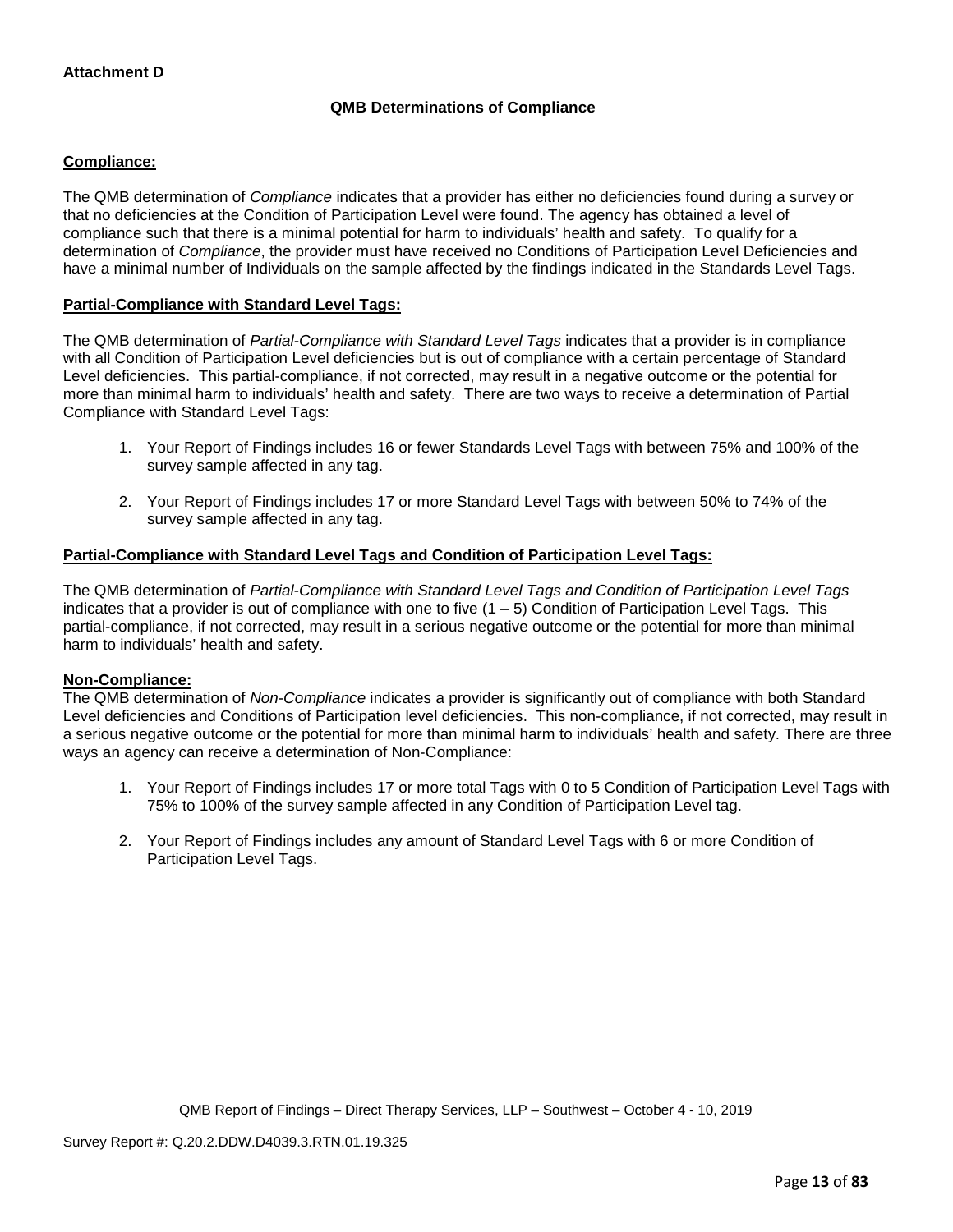| Compliance                                                                                          | <b>Weighting</b>                                                                                                                 |                                                                                                                             |                                                                                                                             |                                                                                                                        |                                                                                                                         |                                                                                                                             |                                                                                                               |
|-----------------------------------------------------------------------------------------------------|----------------------------------------------------------------------------------------------------------------------------------|-----------------------------------------------------------------------------------------------------------------------------|-----------------------------------------------------------------------------------------------------------------------------|------------------------------------------------------------------------------------------------------------------------|-------------------------------------------------------------------------------------------------------------------------|-----------------------------------------------------------------------------------------------------------------------------|---------------------------------------------------------------------------------------------------------------|
| <b>Determination</b>                                                                                |                                                                                                                                  | <b>LOW</b>                                                                                                                  |                                                                                                                             | <b>MEDIUM</b>                                                                                                          |                                                                                                                         |                                                                                                                             | <b>HIGH</b>                                                                                                   |
| Total Tags:                                                                                         | up to 16                                                                                                                         | 17 or more                                                                                                                  | up to 16                                                                                                                    | 17 or more                                                                                                             | <b>Any Amount</b>                                                                                                       | 17 or more                                                                                                                  | <b>Any Amount</b>                                                                                             |
|                                                                                                     | and                                                                                                                              | and                                                                                                                         | and                                                                                                                         | and                                                                                                                    | And/or                                                                                                                  | and                                                                                                                         | And/or                                                                                                        |
| COP Level Tags:                                                                                     | 0 COP                                                                                                                            | 0 COP                                                                                                                       | 0 COP                                                                                                                       | 0 COP                                                                                                                  | 1 to 5 COP                                                                                                              | 0 to 5 CoPs                                                                                                                 | 6 or more COP                                                                                                 |
|                                                                                                     | and                                                                                                                              | and                                                                                                                         | and                                                                                                                         | and                                                                                                                    |                                                                                                                         | and                                                                                                                         |                                                                                                               |
| Sample Affected:                                                                                    | 0 to 74%                                                                                                                         | 0 to 49%                                                                                                                    | 75 to 100%                                                                                                                  | 50 to 74%                                                                                                              |                                                                                                                         | 75 to 100%                                                                                                                  |                                                                                                               |
| $"Non-$<br>Compliance"                                                                              |                                                                                                                                  |                                                                                                                             |                                                                                                                             |                                                                                                                        |                                                                                                                         | 17 or more<br><b>Total Tags with</b><br>75 to 100% of<br>the Individuals<br>in the sample<br>cited in any<br>CoP Level tag. | Any Amount of<br><b>Standard Level</b><br>Tags and 6 or<br>more Conditions<br>of Participation<br>Level Tags. |
| "Partial Compliance<br>with Standard Level<br>tags and Condition<br>of Participation<br>Level Tags" |                                                                                                                                  |                                                                                                                             |                                                                                                                             |                                                                                                                        | <b>Any Amount</b><br><b>Standard Level</b><br>Tags, plus 1 to 5<br><b>Conditions of</b><br>Participation<br>Level tags. |                                                                                                                             |                                                                                                               |
| "Partial<br><b>Compliance with</b><br><b>Standard Level</b><br>tags"                                |                                                                                                                                  |                                                                                                                             | up to 16<br><b>Standard Level</b><br>Tags with 75<br>to 100% of the<br>individuals in<br>the sample<br>cited in any<br>tag. | 17 or more<br><b>Standard Level</b><br>Tags with 50<br>to 74% of the<br>individuals in<br>the sample<br>cited any tag. |                                                                                                                         |                                                                                                                             |                                                                                                               |
| "Compliance"                                                                                        | Up to 16<br><b>Standard Level</b><br>Tags with 0 to<br><b>74% of the</b><br>individuals in<br>the sample<br>cited in any<br>tag. | 17 or more<br><b>Standard Level</b><br>Tags with 0 to<br>49% of the<br>individuals in<br>the sample<br>cited in any<br>tag. |                                                                                                                             |                                                                                                                        |                                                                                                                         |                                                                                                                             |                                                                                                               |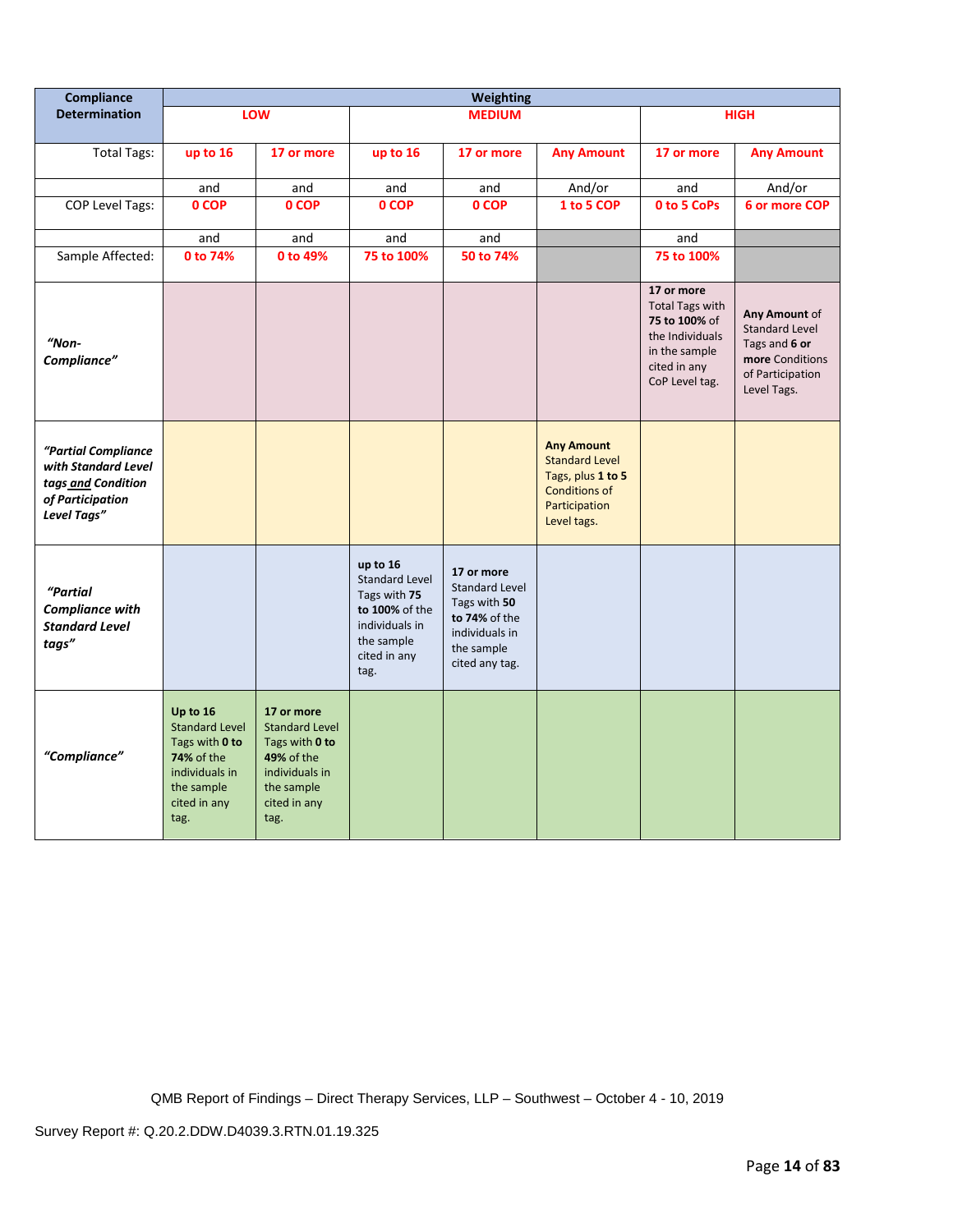# **Agency: Direct Therapy Services, LLP - Southwest Region**

Program: Developmental Disabilities Waiver<br>Service: 2018: Family Living, Customized In 2018: Family Living, Customized In-Home Supports, Customized Community Supports Routine Survey Type:<br>Survey Date: **Survey Date: October 4 – 10, 2019**

| <b>Standard of Care</b>                                                                                                                                     | <b>Deficiencies</b>                                                                     | Agency Plan of Correction, On-going QA/QI<br>and Responsible Party                         | Date<br><b>Due</b> |  |  |  |
|-------------------------------------------------------------------------------------------------------------------------------------------------------------|-----------------------------------------------------------------------------------------|--------------------------------------------------------------------------------------------|--------------------|--|--|--|
| Service Domain: Service Plans: ISP Implementation - Services are delivered in accordance with the service plan, including type, scope, amount, duration and |                                                                                         |                                                                                            |                    |  |  |  |
| frequency specified in the service plan.                                                                                                                    |                                                                                         |                                                                                            |                    |  |  |  |
| Tag #1A08.1 Administrative and Residential                                                                                                                  | <b>Standard Level Deficiency</b>                                                        |                                                                                            |                    |  |  |  |
| <b>Case File: Progress Notes</b>                                                                                                                            |                                                                                         |                                                                                            |                    |  |  |  |
| Developmental Disabilities (DD) Waiver Service                                                                                                              | Based on record review, the Agency did not                                              | Provider:                                                                                  |                    |  |  |  |
| Standards 2/26/2018; Re-Issue: 12/28/2018; Eff                                                                                                              | maintain progress notes and other service                                               | <b>State your Plan of Correction for the</b>                                               |                    |  |  |  |
| 1/1/2019                                                                                                                                                    | delivery documentation for 1 of 10 Individuals.                                         | deficiencies cited in this tag here (How is the                                            |                    |  |  |  |
| <b>Chapter 20: Provider Documentation and</b>                                                                                                               |                                                                                         | deficiency going to be corrected? This can be                                              |                    |  |  |  |
| <b>Client Records 20.2 Client Records</b>                                                                                                                   | Review of the Agency individual case files                                              | specific to each deficiency cited or if possible an<br>overall correction?): $\rightarrow$ |                    |  |  |  |
| Requirements: All DD Waiver Provider                                                                                                                        | revealed the following items were not found:                                            |                                                                                            |                    |  |  |  |
| Agencies are required to create and maintain                                                                                                                |                                                                                         |                                                                                            |                    |  |  |  |
| individual client records. The contents of client                                                                                                           | <b>Residential Case File</b>                                                            |                                                                                            |                    |  |  |  |
| records vary depending on the unique needs of                                                                                                               |                                                                                         |                                                                                            |                    |  |  |  |
| the person receiving services and the resultant                                                                                                             | <b>Family Living Progress Notes/Daily Contact</b>                                       |                                                                                            |                    |  |  |  |
| information produced. The extent of<br>documentation required for individual client                                                                         | Logs:                                                                                   |                                                                                            |                    |  |  |  |
| records per service type depends on the location                                                                                                            | • Individual $#2$ - None found for $10/1$ - 6, 2019<br>(Date of home visit: 10/7/2019). |                                                                                            |                    |  |  |  |
| of the file, the type of service being provided,                                                                                                            |                                                                                         | <b>Provider:</b>                                                                           |                    |  |  |  |
| and the information necessary.                                                                                                                              |                                                                                         | <b>Enter your ongoing Quality</b>                                                          |                    |  |  |  |
| DD Waiver Provider Agencies are required to                                                                                                                 |                                                                                         | <b>Assurance/Quality Improvement processes</b>                                             |                    |  |  |  |
| adhere to the following:                                                                                                                                    |                                                                                         | as it related to this tag number here (What is                                             |                    |  |  |  |
| Client records must contain all documents                                                                                                                   |                                                                                         | going to be done? How many individuals is this                                             |                    |  |  |  |
| essential to the service being provided and                                                                                                                 |                                                                                         | going to affect? How often will this be completed?                                         |                    |  |  |  |
| essential to ensuring the health and safety of                                                                                                              |                                                                                         | Who is responsible? What steps will be taken if<br>issues are found?): $\rightarrow$       |                    |  |  |  |
| the person during the provision of the service.                                                                                                             |                                                                                         |                                                                                            |                    |  |  |  |
| Provider Agencies must have readily                                                                                                                         |                                                                                         |                                                                                            |                    |  |  |  |
| accessible records in home and community                                                                                                                    |                                                                                         |                                                                                            |                    |  |  |  |
| settings in paper or electronic form. Secure                                                                                                                |                                                                                         |                                                                                            |                    |  |  |  |
| access to electronic records through the Therap                                                                                                             |                                                                                         |                                                                                            |                    |  |  |  |
| web based system using computers or mobile                                                                                                                  |                                                                                         |                                                                                            |                    |  |  |  |
| devices is acceptable.                                                                                                                                      |                                                                                         |                                                                                            |                    |  |  |  |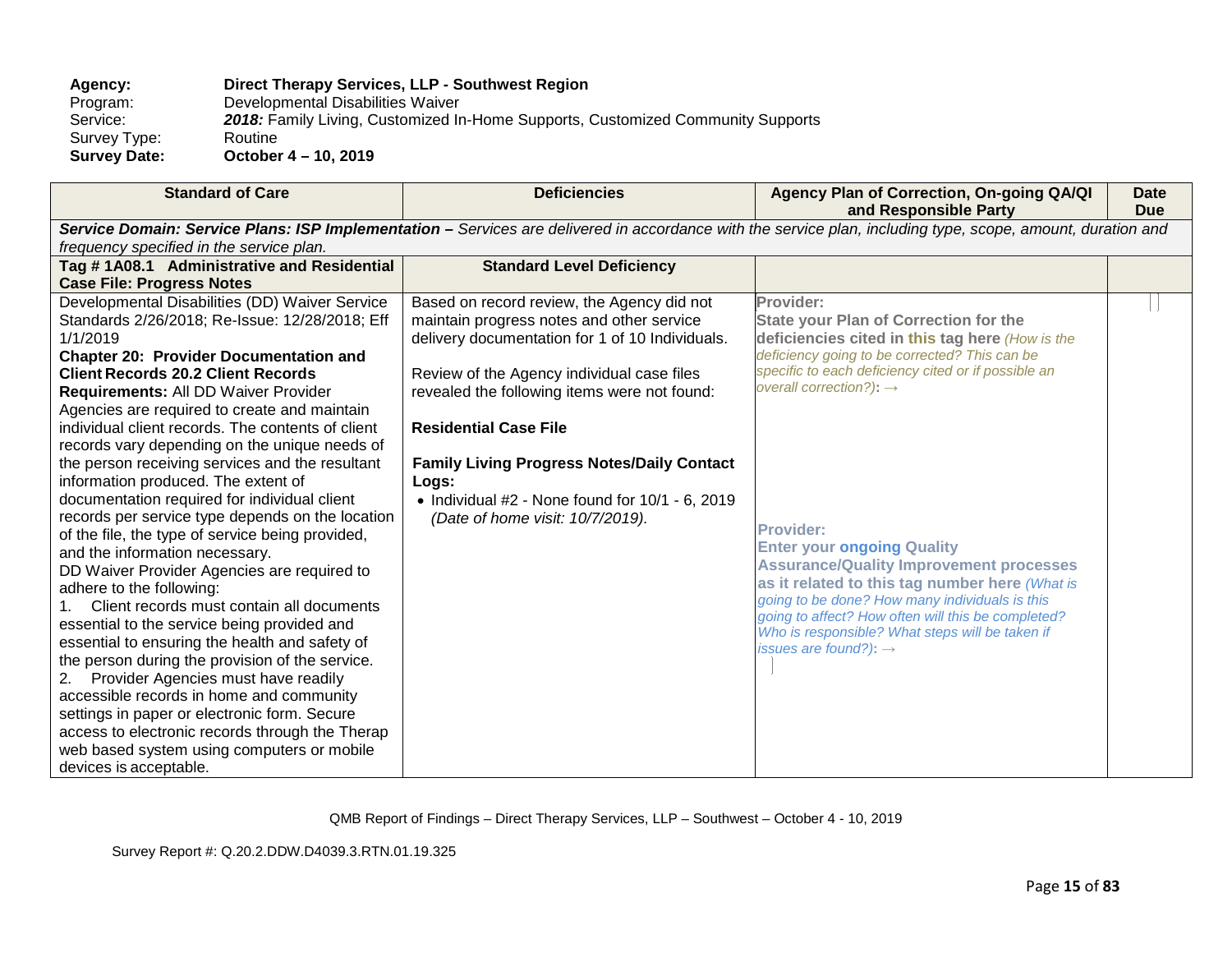| Provider Agencies are responsible for<br>3.        |  |  |
|----------------------------------------------------|--|--|
| ensuring that all plans created by nurses, RDs,    |  |  |
| therapists or BSCs are present in all needed       |  |  |
| settings.                                          |  |  |
| 4. Provider Agencies must maintain records         |  |  |
|                                                    |  |  |
| of all documents produced by agency personnel      |  |  |
| or contractors on behalf of each person,           |  |  |
| including any routine notes or data, annual        |  |  |
| assessments, semi-annual reports, evidence of      |  |  |
| training provided/received, progress notes, and    |  |  |
| any other interactions for which billing is        |  |  |
| generated.                                         |  |  |
| Each Provider Agency is responsible for<br>5.      |  |  |
| maintaining the daily or other contact notes       |  |  |
| documenting the nature and frequency of            |  |  |
| service delivery, as well as data tracking only    |  |  |
| for the services provided by their agency.         |  |  |
| The current Client File Matrix found in<br>6.      |  |  |
| Appendix A Client File Matrix details the          |  |  |
| minimum requirements for records to be stored      |  |  |
| in agency office files, the delivery site, or with |  |  |
| DSP while providing services in the community.     |  |  |
| All records pertaining to JCMs must be<br>7.       |  |  |
| retained permanently and must be made              |  |  |
| available to DDSD upon request, upon the           |  |  |
| termination or expiration of a provider            |  |  |
| agreement, or upon provider withdrawal from        |  |  |
| services.                                          |  |  |
|                                                    |  |  |
|                                                    |  |  |
|                                                    |  |  |
|                                                    |  |  |
|                                                    |  |  |
|                                                    |  |  |
|                                                    |  |  |
|                                                    |  |  |
|                                                    |  |  |
|                                                    |  |  |
|                                                    |  |  |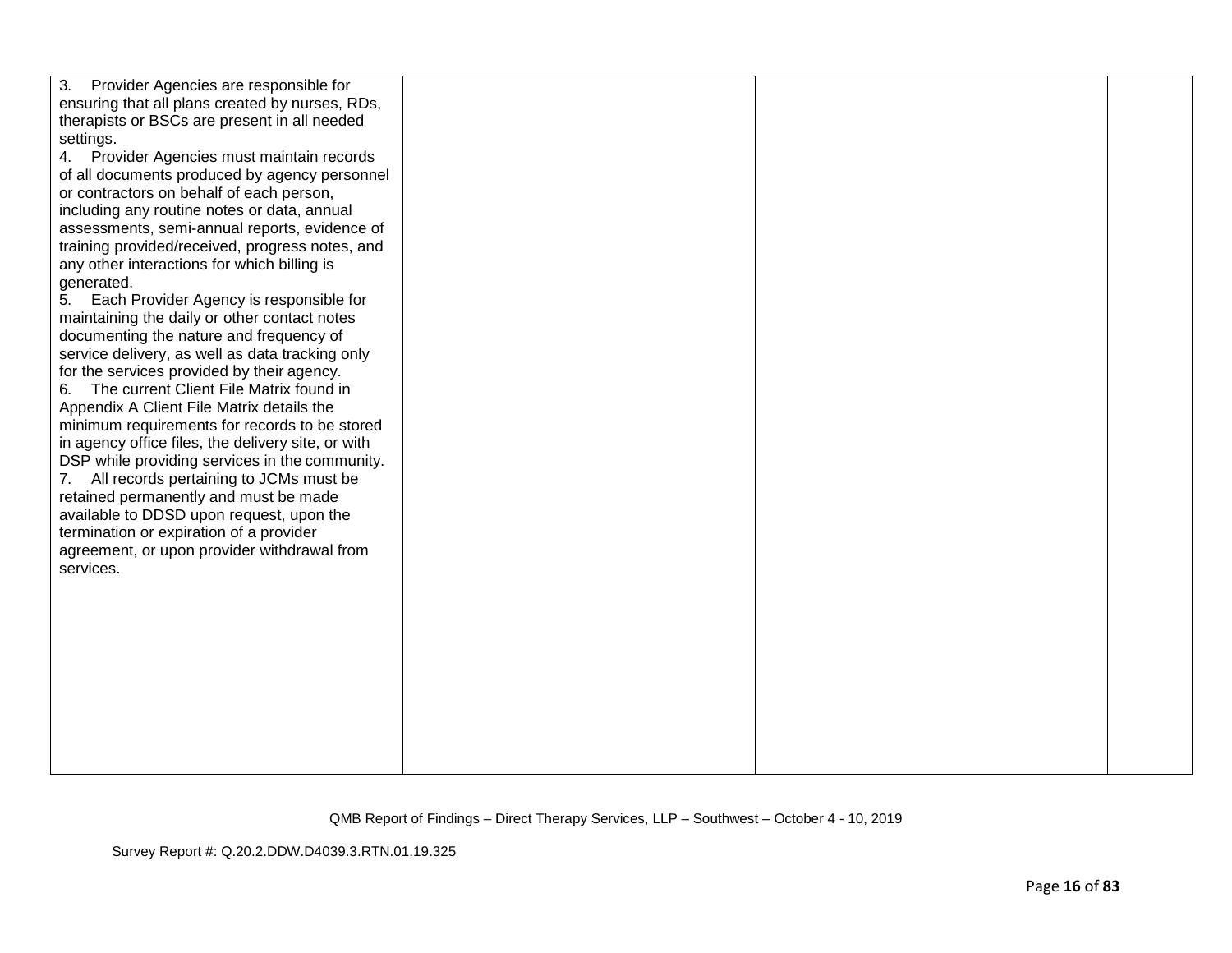| Tag #1A32 Administrative Case File:                                                                 | <b>Condition of Participation Level Deficiency</b>                                         |                                                     |  |
|-----------------------------------------------------------------------------------------------------|--------------------------------------------------------------------------------------------|-----------------------------------------------------|--|
| <b>Individual Service Plan Implementation</b>                                                       |                                                                                            |                                                     |  |
| NMAC 7.26.5.16.C and D Development of the                                                           | After an analysis of the evidence it has been                                              | Provider:                                           |  |
| ISP. Implementation of the ISP. The ISP shall be                                                    | determined there is a significant potential for a                                          | <b>State your Plan of Correction for the</b>        |  |
| implemented according to the timelines determined                                                   | negative outcome to occur.                                                                 | deficiencies cited in this tag here (How is the     |  |
| by the IDT and as specified in the ISP for each                                                     |                                                                                            | deficiency going to be corrected? This can be       |  |
| stated desired outcomes and action plan.                                                            | Based on administrative record review, the                                                 | specific to each deficiency cited or if possible an |  |
|                                                                                                     | Agency did not implement the ISP according to                                              | overall correction?): $\rightarrow$                 |  |
| C. The IDT shall review and discuss information                                                     | the timelines determined by the IDT and as                                                 |                                                     |  |
| and recommendations with the individual, with the                                                   | specified in the ISP for each stated desired                                               |                                                     |  |
| goal of supporting the individual in attaining                                                      | outcomes and action plan for 5 of 10 individuals.                                          |                                                     |  |
| desired outcomes. The IDT develops an ISP                                                           |                                                                                            |                                                     |  |
| based upon the individual's personal vision                                                         | As indicated by Individuals ISP the following was                                          |                                                     |  |
| statement, strengths, needs, interests and                                                          | found with regards to the implementation of ISP                                            |                                                     |  |
| preferences. The ISP is a dynamic document,                                                         | Outcomes:                                                                                  |                                                     |  |
| revised periodically, as needed, and amended to                                                     |                                                                                            | <b>Provider:</b>                                    |  |
| reflect progress towards personal goals and<br>achievements consistent with the individual's future | <b>Family Living Data Collection/Data</b>                                                  | <b>Enter your ongoing Quality</b>                   |  |
| vision. This regulation is consistent with standards                                                | Tracking/Progress with regards to ISP                                                      | <b>Assurance/Quality Improvement processes</b>      |  |
| established for individual plan development as set                                                  | <b>Outcomes:</b>                                                                           | as it related to this tag number here (What is      |  |
| forth by the commission on the accreditation of                                                     |                                                                                            | going to be done? How many individuals is this      |  |
| rehabilitation facilities (CARF) and/or other                                                       | Individual #6                                                                              | going to affect? How often will this be completed?  |  |
| program accreditation approved and adopted by                                                       | • None found regarding: Live Outcome/Action                                                | Who is responsible? What steps will be taken if     |  |
| the developmental disabilities division and the                                                     | Step: "With assistance  will research                                                      | issues are found?): $\rightarrow$                   |  |
| department of health. It is the policy of the                                                       | recipes to prepare" for 8/2019. Action step is                                             |                                                     |  |
| developmental disabilities division (DDD), that to                                                  | to be completed 1 time per week.                                                           |                                                     |  |
| the extent permitted by funding, each individual                                                    |                                                                                            |                                                     |  |
| receive supports and services that will assist and                                                  | Individual #11                                                                             |                                                     |  |
| encourage independence and productivity in the                                                      |                                                                                            |                                                     |  |
| community and attempt to prevent regression or                                                      | • None found regarding: Live Outcome/Action<br>Step: "will attend weekly swim lessons" for |                                                     |  |
| loss of current capabilities. Services and supports                                                 |                                                                                            |                                                     |  |
| include specialized and/or generic services,                                                        | 7/2019. Action step is to be completed 1 - 2                                               |                                                     |  |
| training, education and/or treatment as determined                                                  | times per week.                                                                            |                                                     |  |
| by the IDT and documented in the ISP.                                                               |                                                                                            |                                                     |  |
|                                                                                                     | <b>Customized In-Home Supports Data</b>                                                    |                                                     |  |
| D. The intent is to provide choice and obtain                                                       | <b>Collection/Data Tracking/Progress with</b>                                              |                                                     |  |
| opportunities for individuals to live, work and play                                                | regards to ISP Outcomes:                                                                   |                                                     |  |
| with full participation in their communities. The                                                   |                                                                                            |                                                     |  |
| following principles provide direction and purpose                                                  | Individual #5                                                                              |                                                     |  |
| in planning for individuals with developmental                                                      | • None found regarding: Live Outcome/Action                                                |                                                     |  |
|                                                                                                     | Step: " will place her medications in a pill                                               |                                                     |  |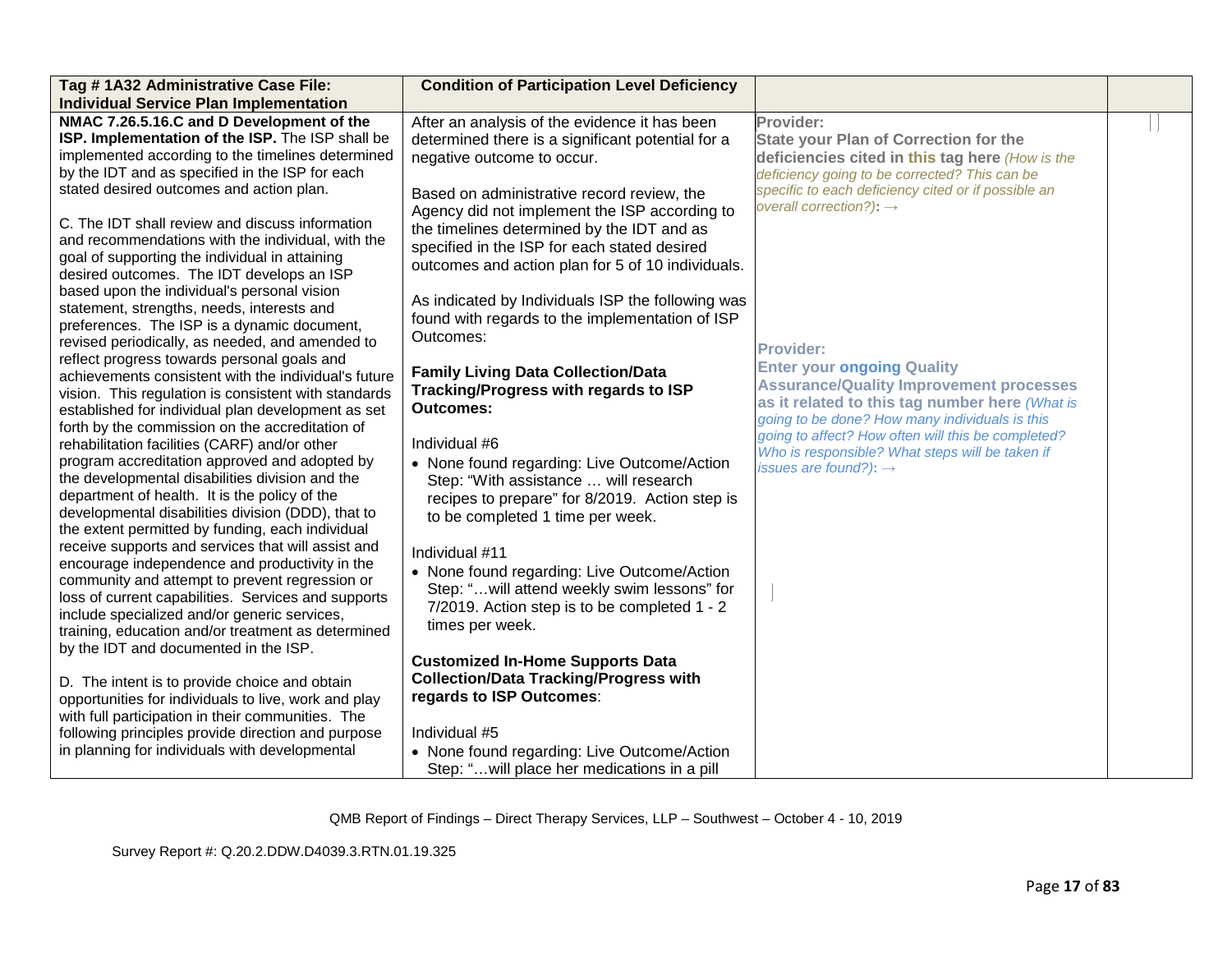| disabilities. [05/03/94; 01/15/97; Recompiled<br>10/31/01]                                                                                                                                                                                                                                                                                                                                                                                                                                                                                                                                                                                                                                                                                                                                                                                                                                                                                                                                                                                                                                                                                                                                                                                                                                                                                                                                                                                                                                                                                                                                                                                                                                                                                                                                                                   | box weekly." for 8/2019. Action step is to be<br>completed 1 time per week.                                                                                                                                                                                                                                                                                                                                                                                                                                                                                                                                                                                                                                                                                                                        |  |
|------------------------------------------------------------------------------------------------------------------------------------------------------------------------------------------------------------------------------------------------------------------------------------------------------------------------------------------------------------------------------------------------------------------------------------------------------------------------------------------------------------------------------------------------------------------------------------------------------------------------------------------------------------------------------------------------------------------------------------------------------------------------------------------------------------------------------------------------------------------------------------------------------------------------------------------------------------------------------------------------------------------------------------------------------------------------------------------------------------------------------------------------------------------------------------------------------------------------------------------------------------------------------------------------------------------------------------------------------------------------------------------------------------------------------------------------------------------------------------------------------------------------------------------------------------------------------------------------------------------------------------------------------------------------------------------------------------------------------------------------------------------------------------------------------------------------------|----------------------------------------------------------------------------------------------------------------------------------------------------------------------------------------------------------------------------------------------------------------------------------------------------------------------------------------------------------------------------------------------------------------------------------------------------------------------------------------------------------------------------------------------------------------------------------------------------------------------------------------------------------------------------------------------------------------------------------------------------------------------------------------------------|--|
| Developmental Disabilities (DD) Waiver Service<br>Standards 2/26/2018; Re-Issue: 12/28/2018; Eff<br>1/1/2019<br>Chapter 6: Individual Service Plan (ISP)<br>6.8 ISP Implementation and Monitoring: All DD<br>Waiver Provider Agencies with a signed SFOC are<br>required to provide services as detailed in the ISP.<br>The ISP must be readily accessible to Provider<br>Agencies on the approved budget. (See Chapter<br>20: Provider Documentation and Client Records.)<br>CMs facilitate and maintain communication with<br>the person, his/her representative, other IDT<br>members, Provider Agencies, and relevant parties<br>to ensure that the person receives the maximum<br>benefit of his/her services and that revisions to the<br>ISP are made as needed. All DD Waiver Provider<br>Agencies are required to cooperate with monitoring<br>activities conducted by the CM and the DOH.<br>Provider Agencies are required to respond to<br>issues at the individual level and agency level as<br>described in Chapter 16: Qualified Provider<br>Agencies.<br><b>Chapter 20: Provider Documentation and</b><br><b>Client Records 20.2 Client Records</b><br>Requirements: All DD Waiver Provider Agencies<br>are required to create and maintain individual client<br>records. The contents of client records vary<br>depending on the unique needs of the person<br>receiving services and the resultant information<br>produced. The extent of documentation required<br>for individual client records per service type<br>depends on the location of the file, the type of<br>service being provided, and the information<br>necessary.<br>DD Waiver Provider Agencies are required to<br>adhere to the following:<br>Client records must contain all documents<br>essential to the service being provided and | Individual #8<br>• None found regarding: Live Outcome/Action<br>Step: " will follow the chore list and check off<br>the chores after she completes each one" for<br>7/2019. Action step is to be completed daily.<br>• None found regarding: Live Outcome/Action<br>Step: "and staff will check her home and<br>checklist to ensure if it is staying clean and<br>organized and give feedback to  as needed"<br>for 7/2019. Action step is to be completed 1<br>time per week.<br><b>Customized Community Supports Data</b><br><b>Collection/Data Tracking/Progress with</b><br>regards to ISP Outcomes:<br>Individual #3<br>• None found regarding: Work/learn<br>Outcome/Action Step: " will offer an invite to<br>peer" for 6/2019 - 8/2019. Action step is to be<br>completed 1 time per week. |  |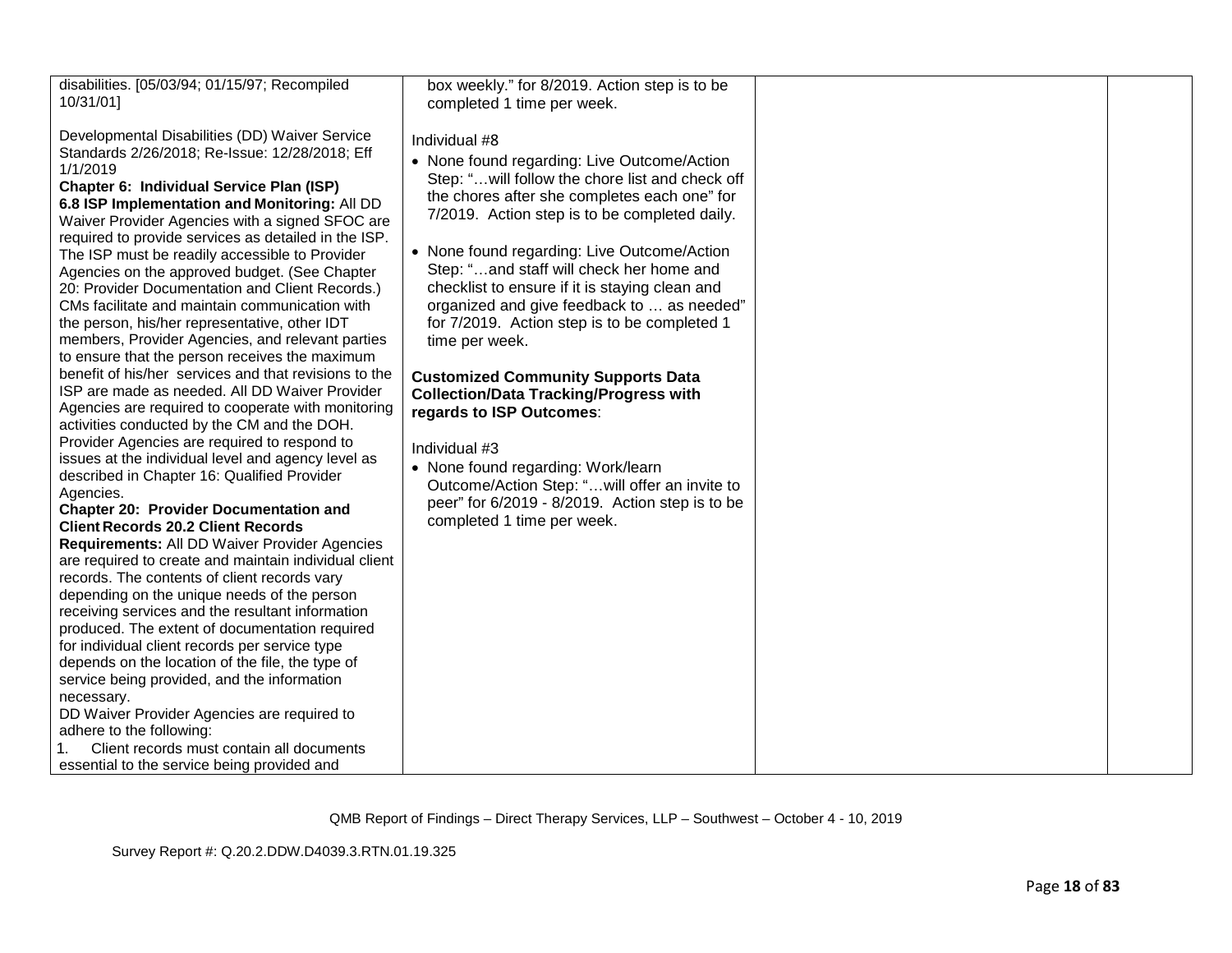Survey Report #: Q.20.2.DDW.D4039.3.RTN.01.19.325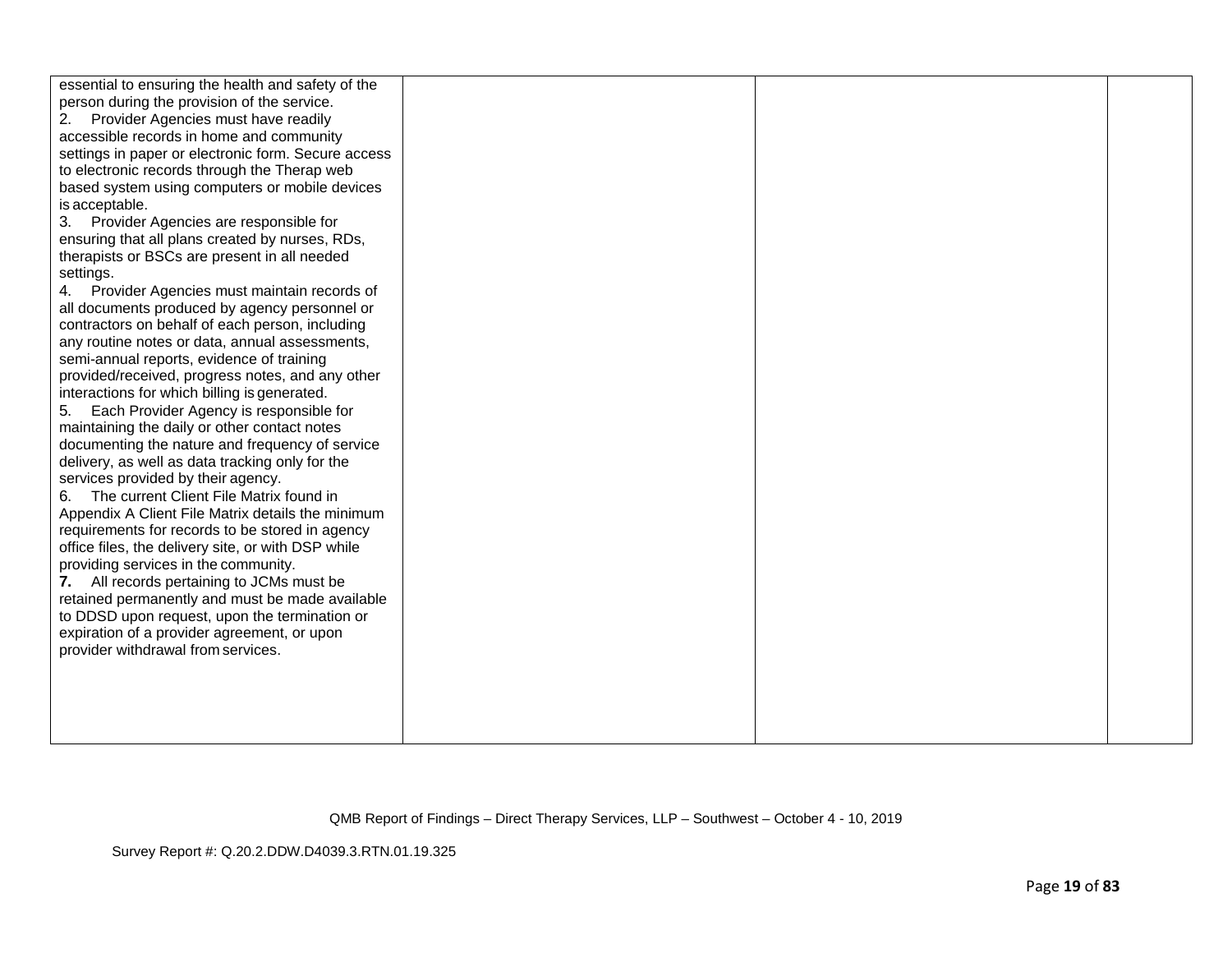| Tag #1A32.1 Administrative Case File:                                                                                                                                                                                                                                                                                                                                                                                                                                                                                                                                                                                                                                                                                                                                                                                                     | <b>Standard Level Deficiency</b>                                                                                                                                                                                                                                                                                                                                                                                                                                                                                                                 |                                                                                                                                                                                                                                                                                                                                                           |  |
|-------------------------------------------------------------------------------------------------------------------------------------------------------------------------------------------------------------------------------------------------------------------------------------------------------------------------------------------------------------------------------------------------------------------------------------------------------------------------------------------------------------------------------------------------------------------------------------------------------------------------------------------------------------------------------------------------------------------------------------------------------------------------------------------------------------------------------------------|--------------------------------------------------------------------------------------------------------------------------------------------------------------------------------------------------------------------------------------------------------------------------------------------------------------------------------------------------------------------------------------------------------------------------------------------------------------------------------------------------------------------------------------------------|-----------------------------------------------------------------------------------------------------------------------------------------------------------------------------------------------------------------------------------------------------------------------------------------------------------------------------------------------------------|--|
| <b>Individual Service Plan Implementation (Not</b>                                                                                                                                                                                                                                                                                                                                                                                                                                                                                                                                                                                                                                                                                                                                                                                        |                                                                                                                                                                                                                                                                                                                                                                                                                                                                                                                                                  |                                                                                                                                                                                                                                                                                                                                                           |  |
| <b>Completed at Frequency)</b>                                                                                                                                                                                                                                                                                                                                                                                                                                                                                                                                                                                                                                                                                                                                                                                                            |                                                                                                                                                                                                                                                                                                                                                                                                                                                                                                                                                  |                                                                                                                                                                                                                                                                                                                                                           |  |
| NMAC 7.26.5.16.C and D Development of the<br>ISP. Implementation of the ISP. The ISP shall be<br>implemented according to the timelines determined<br>by the IDT and as specified in the ISP for each<br>stated desired outcomes and action plan.                                                                                                                                                                                                                                                                                                                                                                                                                                                                                                                                                                                         | Based on administrative record review, the<br>Agency did not implement the ISP according to<br>the timelines determined by the IDT and as<br>specified in the ISP for each stated desired<br>outcomes and action plan for 2 of 10 individuals.                                                                                                                                                                                                                                                                                                   | Provider:<br><b>State your Plan of Correction for the</b><br>deficiencies cited in this tag here (How is the<br>deficiency going to be corrected? This can be<br>specific to each deficiency cited or if possible an<br>overall correction?): $\rightarrow$                                                                                               |  |
| C. The IDT shall review and discuss information<br>and recommendations with the individual, with the<br>goal of supporting the individual in attaining<br>desired outcomes. The IDT develops an ISP                                                                                                                                                                                                                                                                                                                                                                                                                                                                                                                                                                                                                                       | As indicated by Individuals ISP the following was<br>found with regards to the implementation of ISP<br>Outcomes:                                                                                                                                                                                                                                                                                                                                                                                                                                |                                                                                                                                                                                                                                                                                                                                                           |  |
| based upon the individual's personal vision<br>statement, strengths, needs, interests and<br>preferences. The ISP is a dynamic document,<br>revised periodically, as needed, and amended to<br>reflect progress towards personal goals and<br>achievements consistent with the individual's future<br>vision. This regulation is consistent with standards<br>established for individual plan development as set<br>forth by the commission on the accreditation of<br>rehabilitation facilities (CARF) and/or other<br>program accreditation approved and adopted by<br>the developmental disabilities division and the<br>department of health. It is the policy of the<br>developmental disabilities division (DDD), that to<br>the extent permitted by funding, each individual<br>receive supports and services that will assist and | <b>Customized In-Home Supports Data</b><br><b>Collection/Data Tracking/Progress with</b><br>regards to ISP Outcomes:<br>Individual #8<br>• According to the Live Outcome; Action Step<br>for " will follow the chore list and check off<br>the chores after she completes each one" is to<br>be completed daily. Evidence found indicated<br>it was not being completed at the required<br>frequency as indicated in the ISP for 6/2019<br>and 8/2019.<br>• According to the Live Outcome; Action Step<br>for "and staff will check her home and | <b>Provider:</b><br><b>Enter your ongoing Quality</b><br><b>Assurance/Quality Improvement processes</b><br>as it related to this tag number here (What is<br>going to be done? How many individuals is this<br>going to affect? How often will this be completed?<br>Who is responsible? What steps will be taken if<br>issues are found?): $\rightarrow$ |  |
| encourage independence and productivity in the<br>community and attempt to prevent regression or<br>loss of current capabilities. Services and supports<br>include specialized and/or generic services,<br>training, education and/or treatment as determined<br>by the IDT and documented in the ISP.<br>D. The intent is to provide choice and obtain<br>opportunities for individuals to live, work and play<br>with full participation in their communities. The<br>following principles provide direction and purpose<br>in planning for individuals with developmental                                                                                                                                                                                                                                                              | checklist to ensure if it is staying clean and<br>organized and give feedback to  as needed"<br>is to be completed 1 time per week. Evidence<br>found indicated it was not being completed at<br>the required frequency as indicated in the ISP<br>for 6/2019.<br><b>Customized Community Supports Data</b><br><b>Collection/Data Tracking/Progress with</b><br>regards to ISP Outcomes:                                                                                                                                                         |                                                                                                                                                                                                                                                                                                                                                           |  |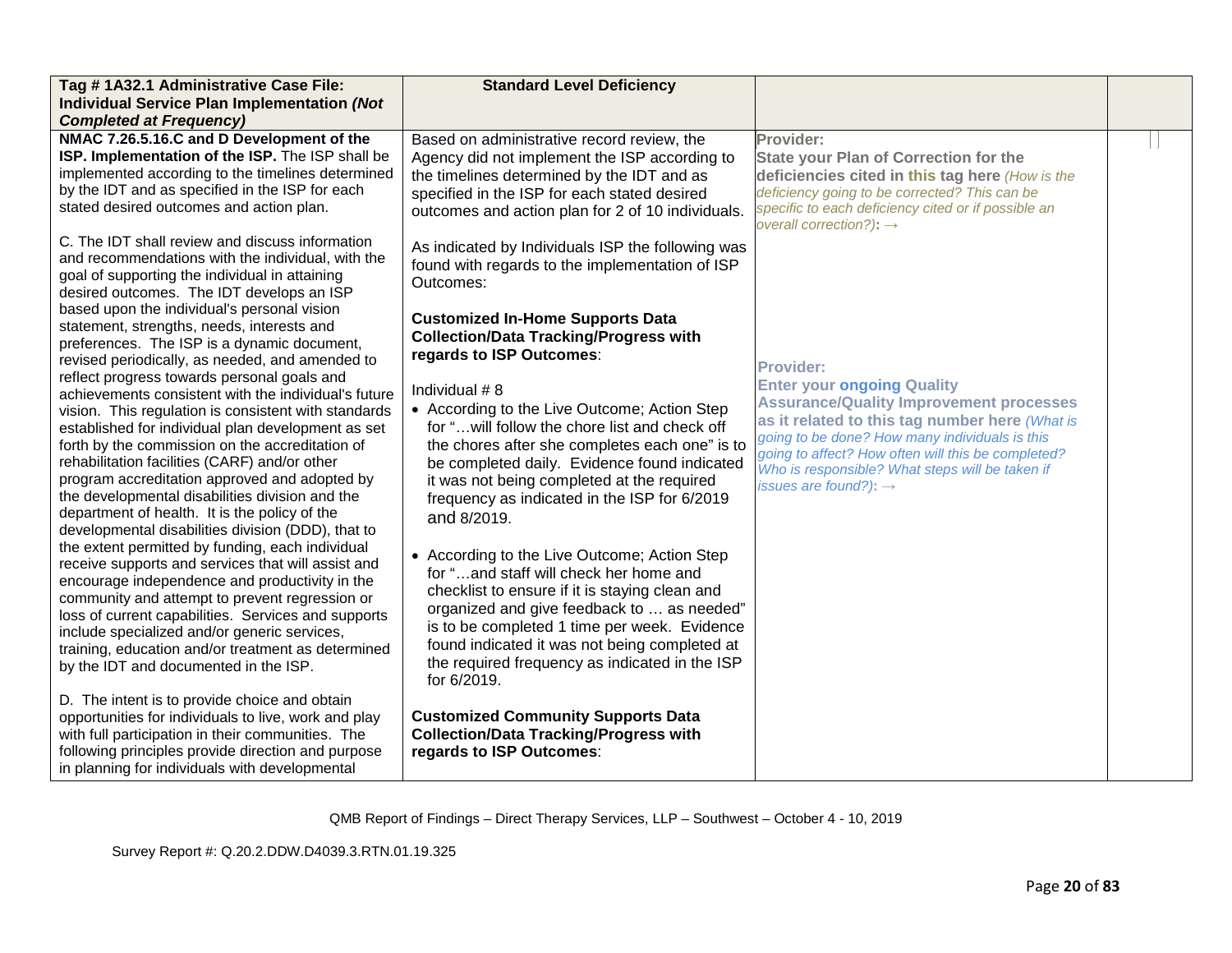| disabilities. [05/03/94; 01/15/97; Recompiled<br>10/31/01]<br>Developmental Disabilities (DD) Waiver Service<br>Standards 2/26/2018; Re-Issue: 12/28/2018; Eff<br>1/1/2019<br>Chapter 6: Individual Service Plan (ISP)<br>6.8 ISP Implementation and Monitoring: All DD<br>Waiver Provider Agencies with a signed SFOC are<br>required to provide services as detailed in the ISP.<br>The ISP must be readily accessible to Provider<br>Agencies on the approved budget. (See Chapter<br>20: Provider Documentation and Client Records.)<br>CMs facilitate and maintain communication with<br>the person, his/her representative, other IDT<br>members, Provider Agencies, and relevant parties<br>to ensure that the person receives the maximum<br>benefit of his/her services and that revisions to the<br>ISP are made as needed. All DD Waiver Provider<br>Agencies are required to cooperate with monitoring<br>activities conducted by the CM and the DOH.<br>Provider Agencies are required to respond to<br>issues at the individual level and agency level as<br>described in Chapter 16: Qualified Provider<br>Agencies. | Individual #7<br>• According to the Fun Outcome; Action Step<br>for " will participate in activities at the center<br>with friends" is to be completed 2 - 3 times per<br>week. Evidence found indicated it was not<br>being completed at the required frequency as<br>indicated in the ISP for 6/2019 - 8/2019.<br>Individual #8<br>• According to the Fun Outcome; Action Step<br>for " will mark on her calendar when she<br>attends or misses" is to be completed 1 time<br>per week. Evidence found indicated it was<br>not being completed at the required frequency<br>as indicated in the ISP for 6/2019 - 8/2019. |  |
|-------------------------------------------------------------------------------------------------------------------------------------------------------------------------------------------------------------------------------------------------------------------------------------------------------------------------------------------------------------------------------------------------------------------------------------------------------------------------------------------------------------------------------------------------------------------------------------------------------------------------------------------------------------------------------------------------------------------------------------------------------------------------------------------------------------------------------------------------------------------------------------------------------------------------------------------------------------------------------------------------------------------------------------------------------------------------------------------------------------------------------------|----------------------------------------------------------------------------------------------------------------------------------------------------------------------------------------------------------------------------------------------------------------------------------------------------------------------------------------------------------------------------------------------------------------------------------------------------------------------------------------------------------------------------------------------------------------------------------------------------------------------------|--|
| <b>Chapter 20: Provider Documentation and</b><br><b>Client Records 20.2 Client Records</b><br>Requirements: All DD Waiver Provider Agencies<br>are required to create and maintain individual client<br>records. The contents of client records vary<br>depending on the unique needs of the person<br>receiving services and the resultant information<br>produced. The extent of documentation required<br>for individual client records per service type<br>depends on the location of the file, the type of<br>service being provided, and the information<br>necessary.<br>DD Waiver Provider Agencies are required to<br>adhere to the following:<br>Client records must contain all documents<br>8.                                                                                                                                                                                                                                                                                                                                                                                                                          |                                                                                                                                                                                                                                                                                                                                                                                                                                                                                                                                                                                                                            |  |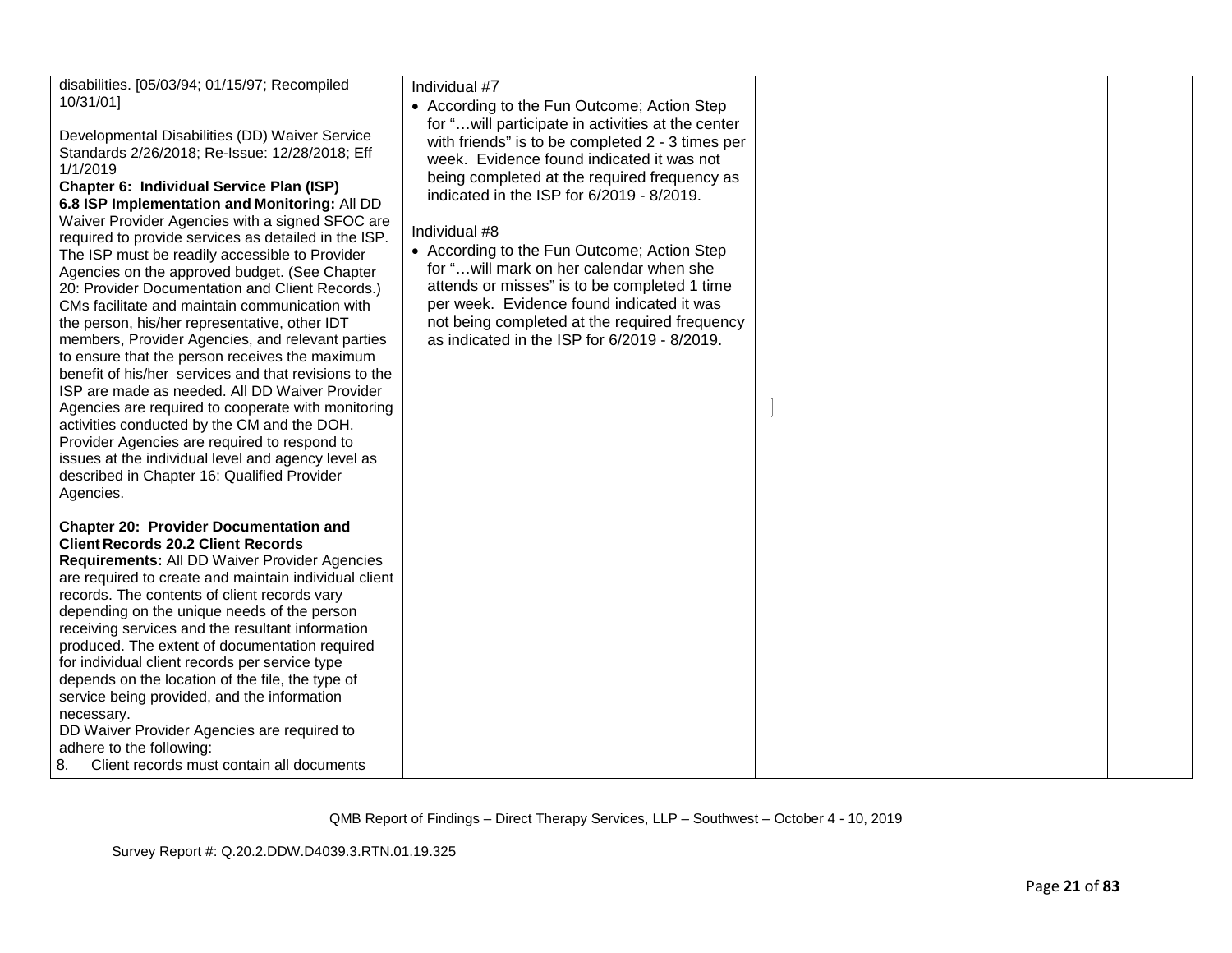| essential to the service being provided and         |  |  |
|-----------------------------------------------------|--|--|
| essential to ensuring the health and safety of the  |  |  |
| person during the provision of the service.         |  |  |
| Provider Agencies must have readily                 |  |  |
| accessible records in home and community            |  |  |
| settings in paper or electronic form. Secure access |  |  |
| to electronic records through the Therap web        |  |  |
| based system using computers or mobile devices      |  |  |
|                                                     |  |  |
| is acceptable.                                      |  |  |
| 10. Provider Agencies are responsible for           |  |  |
| ensuring that all plans created by nurses, RDs,     |  |  |
| therapists or BSCs are present in all needed        |  |  |
| settings.                                           |  |  |
| 11. Provider Agencies must maintain records of      |  |  |
| all documents produced by agency personnel or       |  |  |
| contractors on behalf of each person, including     |  |  |
| any routine notes or data, annual assessments,      |  |  |
| semi-annual reports, evidence of training           |  |  |
| provided/received, progress notes, and any other    |  |  |
| interactions for which billing is generated.        |  |  |
| 12. Each Provider Agency is responsible for         |  |  |
| maintaining the daily or other contact notes        |  |  |
| documenting the nature and frequency of service     |  |  |
| delivery, as well as data tracking only for the     |  |  |
| services provided by their agency.                  |  |  |
| 13. The current Client File Matrix found in         |  |  |
| Appendix A Client File Matrix details the minimum   |  |  |
| requirements for records to be stored in agency     |  |  |
|                                                     |  |  |
| office files, the delivery site, or with DSP while  |  |  |
| providing services in the community.                |  |  |
| 14. All records pertaining to JCMs must be          |  |  |
| retained permanently and must be made available     |  |  |
| to DDSD upon request, upon the termination or       |  |  |
| expiration of a provider agreement, or upon         |  |  |
| provider withdrawal from services.                  |  |  |
|                                                     |  |  |
|                                                     |  |  |
|                                                     |  |  |
|                                                     |  |  |
|                                                     |  |  |
|                                                     |  |  |

Survey Report #: Q.20.2.DDW.D4039.3.RTN.01.19.325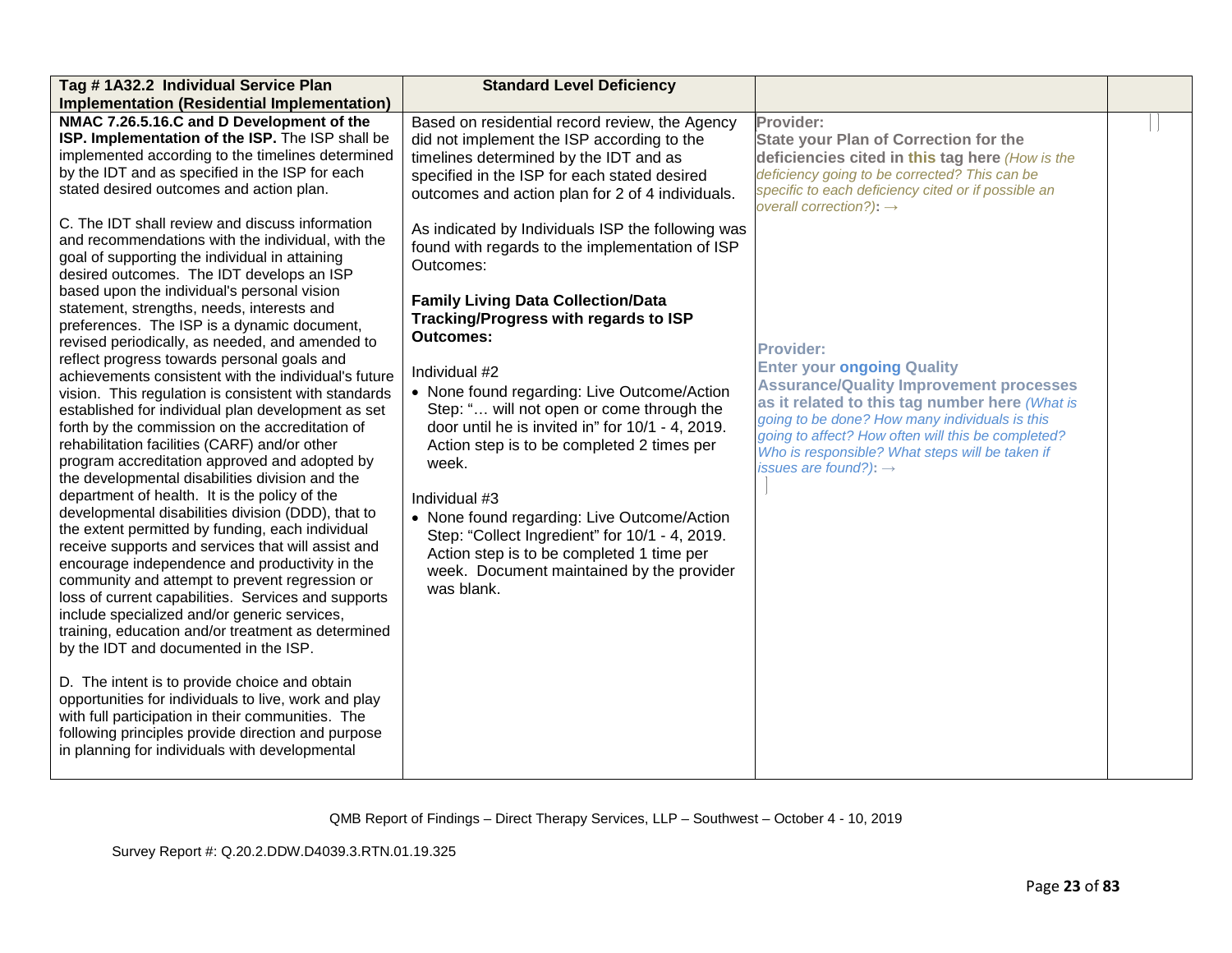| disabilities. [05/03/94; 01/15/97; Recompiled<br>10/31/01]                                                   |  |  |
|--------------------------------------------------------------------------------------------------------------|--|--|
| Developmental Disabilities (DD) Waiver Service<br>Standards 2/26/2018; Re-Issue: 12/28/2018; Eff<br>1/1/2019 |  |  |
| Chapter 6: Individual Service Plan (ISP)<br>6.8 ISP Implementation and Monitoring: All DD                    |  |  |
| Waiver Provider Agencies with a signed SFOC are<br>required to provide services as detailed in the ISP.      |  |  |
| The ISP must be readily accessible to Provider<br>Agencies on the approved budget. (See Chapter              |  |  |
| 20: Provider Documentation and Client Records.)                                                              |  |  |
| CMs facilitate and maintain communication with<br>the person, his/her representative, other IDT              |  |  |
| members, Provider Agencies, and relevant parties<br>to ensure that the person receives the maximum           |  |  |
| benefit of his/her services and that revisions to the<br>ISP are made as needed. All DD Waiver Provider      |  |  |
| Agencies are required to cooperate with monitoring<br>activities conducted by the CM and the DOH.            |  |  |
| Provider Agencies are required to respond to<br>issues at the individual level and agency level as           |  |  |
| described in Chapter 16: Qualified Provider<br>Agencies.                                                     |  |  |
| <b>Chapter 20: Provider Documentation and</b>                                                                |  |  |
| <b>Client Records 20.2 Client Records</b><br>Requirements: All DD Waiver Provider Agencies                   |  |  |
| are required to create and maintain individual client<br>records. The contents of client records vary        |  |  |
| depending on the unique needs of the person<br>receiving services and the resultant information              |  |  |
| produced. The extent of documentation required<br>for individual client records per service type             |  |  |
| depends on the location of the file, the type of<br>service being provided, and the information              |  |  |
| necessary.                                                                                                   |  |  |
| DD Waiver Provider Agencies are required to<br>adhere to the following:                                      |  |  |
| 15. Client records must contain all documents                                                                |  |  |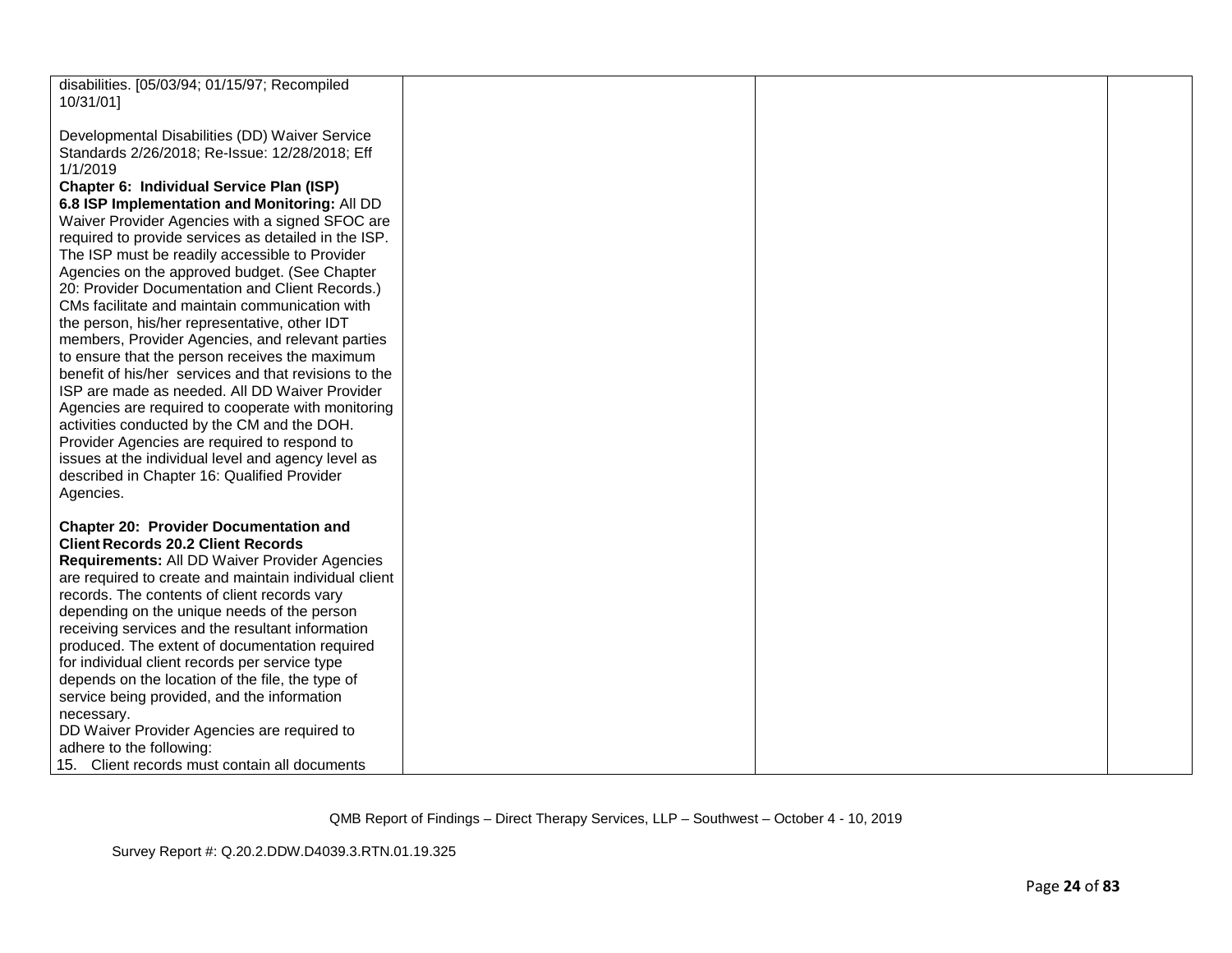| essential to the service being provided and                                       |  |  |
|-----------------------------------------------------------------------------------|--|--|
| essential to ensuring the health and safety of the                                |  |  |
| person during the provision of the service.                                       |  |  |
| 16. Provider Agencies must have readily                                           |  |  |
| accessible records in home and community                                          |  |  |
| settings in paper or electronic form. Secure access                               |  |  |
| to electronic records through the Therap web                                      |  |  |
| based system using computers or mobile devices                                    |  |  |
| is acceptable.                                                                    |  |  |
| 17. Provider Agencies are responsible for                                         |  |  |
| ensuring that all plans created by nurses, RDs,                                   |  |  |
| therapists or BSCs are present in all needed                                      |  |  |
| settings.                                                                         |  |  |
| 18. Provider Agencies must maintain records of                                    |  |  |
| all documents produced by agency personnel or                                     |  |  |
| contractors on behalf of each person, including                                   |  |  |
| any routine notes or data, annual assessments,                                    |  |  |
| semi-annual reports, evidence of training                                         |  |  |
| provided/received, progress notes, and any other                                  |  |  |
| interactions for which billing is generated.                                      |  |  |
| 19. Each Provider Agency is responsible for                                       |  |  |
| maintaining the daily or other contact notes                                      |  |  |
| documenting the nature and frequency of service                                   |  |  |
| delivery, as well as data tracking only for the                                   |  |  |
| services provided by their agency.                                                |  |  |
| 20. The current Client File Matrix found in                                       |  |  |
| Appendix A Client File Matrix details the minimum                                 |  |  |
|                                                                                   |  |  |
| requirements for records to be stored in agency                                   |  |  |
| office files, the delivery site, or with DSP while                                |  |  |
| providing services in the community.                                              |  |  |
| 21. All records pertaining to JCMs must be                                        |  |  |
| retained permanently and must be made available                                   |  |  |
| to DDSD upon request, upon the termination or                                     |  |  |
| expiration of a provider agreement, or upon<br>provider withdrawal from services. |  |  |
|                                                                                   |  |  |
|                                                                                   |  |  |
|                                                                                   |  |  |
|                                                                                   |  |  |
|                                                                                   |  |  |
|                                                                                   |  |  |
|                                                                                   |  |  |

Survey Report #: Q.20.2.DDW.D4039.3.RTN.01.19.325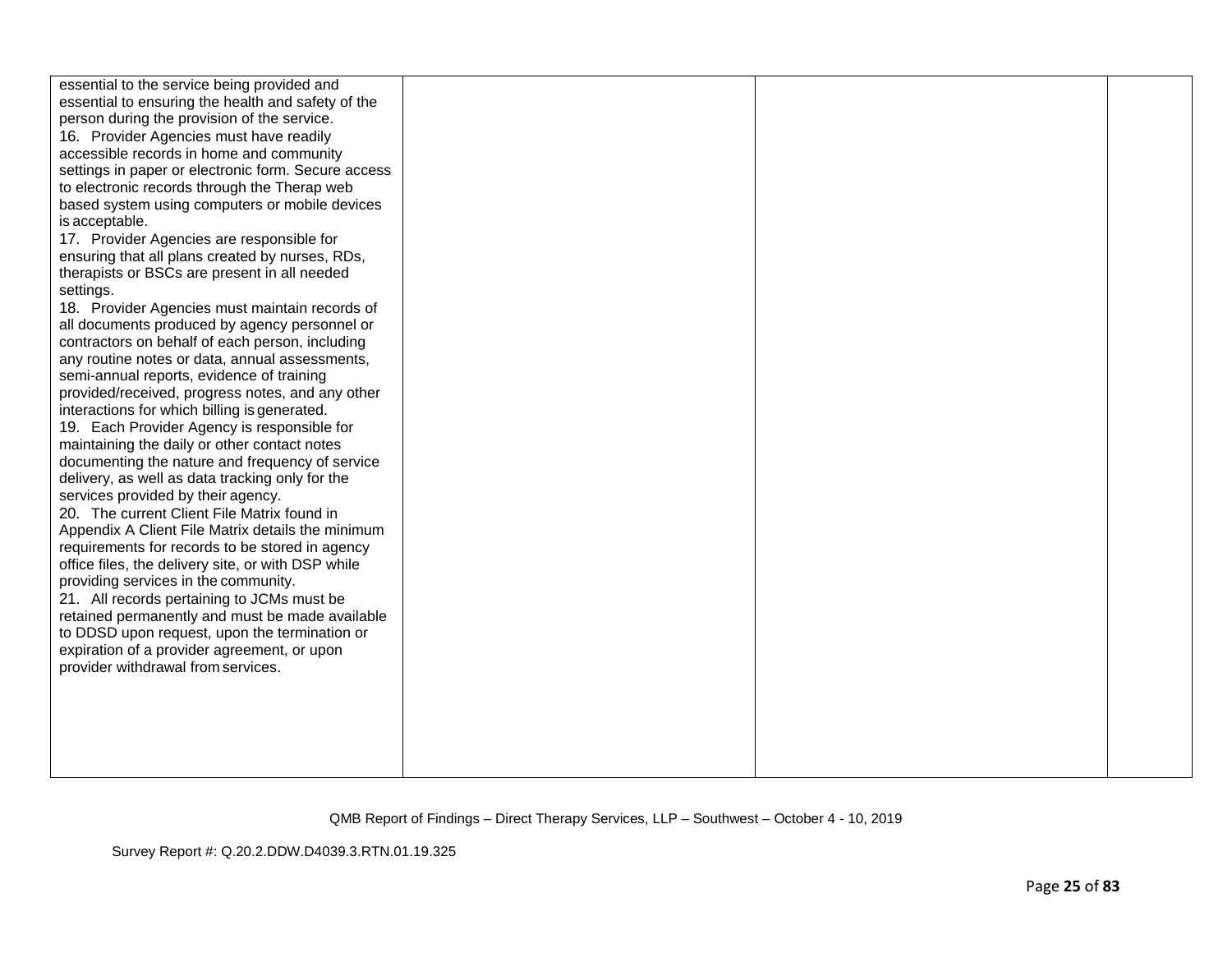| Tag #1A38 Living Care Arrangement /               | <b>Standard Level Deficiency</b>                  |                                                                                                       |  |
|---------------------------------------------------|---------------------------------------------------|-------------------------------------------------------------------------------------------------------|--|
| <b>Community Inclusion Reporting</b>              |                                                   |                                                                                                       |  |
| <b>Requirements</b>                               |                                                   |                                                                                                       |  |
| 7.26.5.17 DEVELOPMENT OF THE                      | Based on record review, the Agency did not        | Provider:                                                                                             |  |
| <b>INDIVIDUAL SERVICE PLAN (ISP) -</b>            | complete written status reports as required for 4 | <b>State your Plan of Correction for the</b>                                                          |  |
| <b>DISSEMINATION OF THE ISP,</b>                  | of 10 individuals receiving Living Care           | deficiencies cited in this tag here (How is the                                                       |  |
| <b>DOCUMENTATION AND COMPLIANCE:</b>              | Arrangements and Community Inclusion.             | deficiency going to be corrected? This can be                                                         |  |
| C. Objective quantifiable data reporting progress |                                                   | specific to each deficiency cited or if possible an                                                   |  |
| or lack of progress towards stated outcomes,      | <b>Customized In-Home Supports Semi-Annual</b>    | overall correction?): $\rightarrow$                                                                   |  |
| and action plans shall be maintained in the       | <b>Reports:</b>                                   |                                                                                                       |  |
| individual's records at each provider agency      | • Individual #8 - None found for $3/2019 -$       |                                                                                                       |  |
| implementing the ISP. Provider agencies shall     | 5/2019. Report covered 6/1/2019 - 9/1/2019        |                                                                                                       |  |
| use this data to evaluate the effectiveness of    | (Term of ISP 3/1/2019-2/29/2020). (Per            |                                                                                                       |  |
| services provided. Provider agencies shall        | regulations reports must coincide with ISP        |                                                                                                       |  |
| submit to the case manager data reports and       | term)                                             |                                                                                                       |  |
| individual progress summaries quarterly, or       |                                                   |                                                                                                       |  |
| more frequently, as decided by the IDT.           | <b>Customized Community Supports Semi-</b>        | <b>Provider:</b>                                                                                      |  |
| These reports shall be included in the            | <b>Annual Reports:</b>                            | <b>Enter your ongoing Quality</b>                                                                     |  |
| individual's case management record, and used     | • Individual #1 - Report not completed 14 days    | <b>Assurance/Quality Improvement processes</b>                                                        |  |
| by the team to determine the ongoing              | prior to the Annual ISP meeting. (Term of ISP     | as it related to this tag number here (What is                                                        |  |
| effectiveness of the supports and services being  | 9/29/2018 - 9/28/2019. Semi-Annual reports        | going to be done? How many individuals is this                                                        |  |
| provided. Determination of effectiveness shall    | covered 9/29/2018 - 4/5/2019 and 4/6/2019 -       | going to affect? How often will this be completed?<br>Who is responsible? What steps will be taken if |  |
| result in timely modification of supports and     | 6/3/2019; ISP meeting held on 6/4/2019).          | issues are found?): $\rightarrow$                                                                     |  |
| services as needed.                               |                                                   |                                                                                                       |  |
|                                                   | • Individual #7 - Report covered 11/13/2018 -     |                                                                                                       |  |
| Developmental Disabilities (DD) Waiver Service    | 8/12/2019 (Term of ISP 2/3/2018 - 2/2/2019        |                                                                                                       |  |
| Standards 2/26/2018; Re-Issue: 12/28/2018; Eff    | and $2/3/2019 - 2/2/2020$ . ISP meeting held      |                                                                                                       |  |
| 1/1/2019                                          | on 11/13/2018). (Per regulations reports          |                                                                                                       |  |
| <b>Chapter 20: Provider Documentation and</b>     | must coincide with ISP term)                      |                                                                                                       |  |
| <b>Client Records 20.2 Client Records</b>         |                                                   |                                                                                                       |  |
| Requirements: All DD Waiver Provider              | • Individual $#8$ - None found for $3/2019$ -     |                                                                                                       |  |
| Agencies are required to create and maintain      | 5/2019. Report covered 6/1/2019 - 9/1/2019        |                                                                                                       |  |
| individual client records. The contents of client | (Term of ISP 3/1/2019 - 2/29/2020. (Per           |                                                                                                       |  |
| records vary depending on the unique needs of     | regulations reports must coincide with ISP        |                                                                                                       |  |
| the person receiving services and the resultant   | term)                                             |                                                                                                       |  |
| information produced. The extent of               |                                                   |                                                                                                       |  |
| documentation required for individual client      | • Individual #9 - Reports covered 10/10/2018 -    |                                                                                                       |  |
| records per service type depends on the location  | 4/16/2019 and 4/16/2019 - 8/29/2019 (Term         |                                                                                                       |  |
|                                                   | of ISP 2/20/2018 - 2/19/2019 and 2/20/19 -        |                                                                                                       |  |
|                                                   |                                                   |                                                                                                       |  |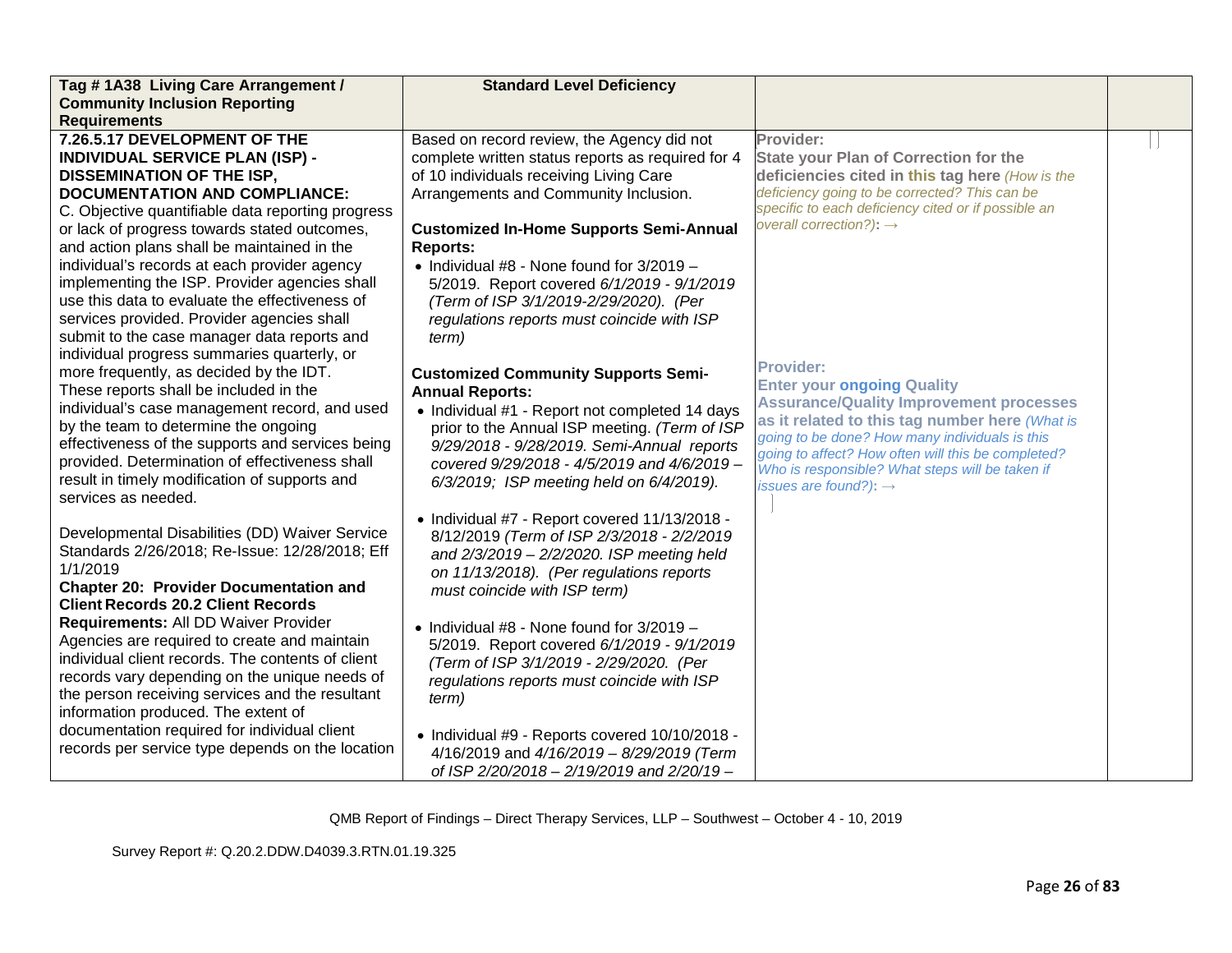| of the file, the type of service being provided,    | 2/19/2020. ISP meeting held on 10/24/2018).     |  |
|-----------------------------------------------------|-------------------------------------------------|--|
| and the information necessary.                      | (Per regulations reports must coincide with     |  |
| DD Waiver Provider Agencies are required to         | ISP term)                                       |  |
| adhere to the following:                            |                                                 |  |
| 1.<br>Client records must contain all documents     | <b>Nursing Semi-Annual / Quarterly Reports:</b> |  |
| essential to the service being provided and         | • Individual #1 - Report not completed 14 days  |  |
| essential to ensuring the health and safety of the  | prior to the Annual ISP meeting. (Term of ISP   |  |
| person during the provision of the service.         | 9/29/2018 - 9/28/2019. Semi-Annual reports      |  |
| Provider Agencies must have readily<br>2.           | covered 9/29/2018 - 4/5/2019 and 4/6/2019 -     |  |
| accessible records in home and community            | 6/3/2019; ISP meeting held on 6/4/2019).        |  |
| settings in paper or electronic form. Secure        |                                                 |  |
| access to electronic records through the Therap     | • Individual #7 - Report covered 11/13/2018 -   |  |
| web based system using computers or mobile          | 8/12/2019 (Term of ISP 2/3/2018 - 2/2/2019      |  |
| devices is acceptable.                              | and 2/3/2019 - 2/2/2020. ISP meeting held       |  |
| Provider Agencies are responsible for<br>3.         | on 11/13/2018). (Per regulations reports        |  |
| ensuring that all plans created by nurses, RDs,     | must coincide with ISP term)                    |  |
| therapists or BSCs are present in all needed        |                                                 |  |
| settings.                                           | • Individual $#8$ - None found for $3/2019 -$   |  |
| Provider Agencies must maintain records of          | 5/2019. Report covered 6/1/2019 - 9/1/2019      |  |
| all documents produced by agency personnel or       | (Term of ISP 3/1/2019 - 2/29/2020. (Per         |  |
| contractors on behalf of each person, including     | regulations reports must coincide with ISP      |  |
| any routine notes or data, annual assessments,      |                                                 |  |
| semi-annual reports, evidence of training           | term)                                           |  |
| provided/received, progress notes, and any          |                                                 |  |
| other interactions for which billing is generated.  | • Individual #9 - Reports covered 10/10/2018 -  |  |
| Each Provider Agency is responsible for<br>5.       | 4/16/2019 and 4/16/2019 - 8/29/2019 (Term       |  |
| maintaining the daily or other contact notes        | of ISP 2/20/2018 - 2/19/2019 and 2/20/19 -      |  |
| documenting the nature and frequency of             | 2/19/2020. ISP meeting held on 10/24/2018).     |  |
|                                                     | (Per regulations reports must coincide with     |  |
| service delivery, as well as data tracking only for | ISP term)                                       |  |
| the services provided by their agency.              |                                                 |  |
| The current Client File Matrix found in<br>6.       |                                                 |  |
| Appendix A Client File Matrix details the           |                                                 |  |
| minimum requirements for records to be stored       |                                                 |  |
| in agency office files, the delivery site, or with  |                                                 |  |
| DSP while providing services in the community.      |                                                 |  |
| 7. All records pertaining to JCMs must be           |                                                 |  |
| retained permanently and must be made               |                                                 |  |
| available to DDSD upon request, upon the            |                                                 |  |
| termination or expiration of a provider             |                                                 |  |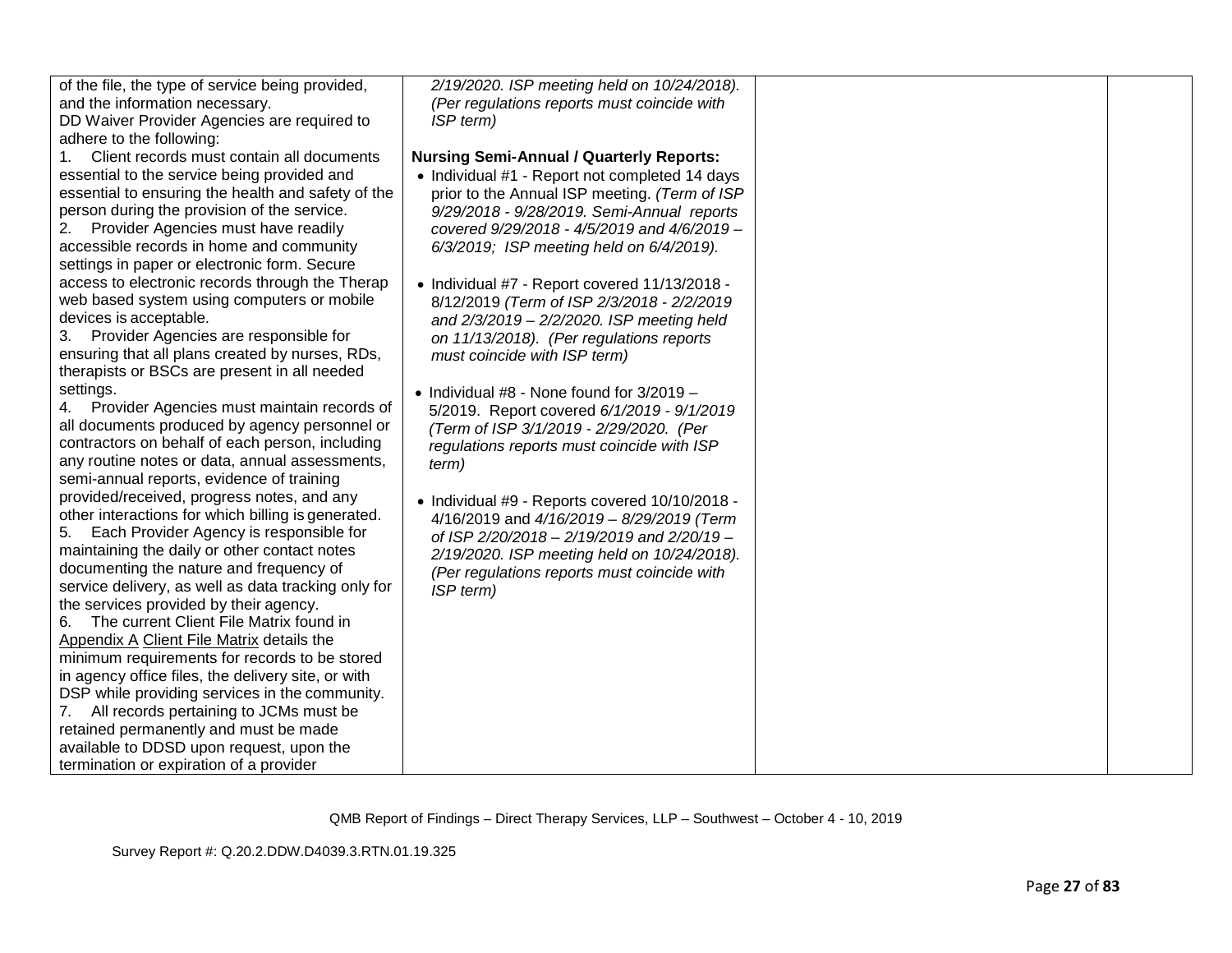| agreement, or upon provider withdrawal from<br>services.                                      |  |  |
|-----------------------------------------------------------------------------------------------|--|--|
| <b>Chapter 19: Provider Reporting</b><br>Requirements 19.5 Semi-Annual Reporting:             |  |  |
| The semi-annual report provides status updates<br>to life circumstances, health, and progress |  |  |
| toward ISP goals and/or goals related to                                                      |  |  |
| professional and clinical services provided                                                   |  |  |
| through the DD Waiver. This report is submitted                                               |  |  |
| to the CM for review and may guide actions                                                    |  |  |
| taken by the person's IDT if necessary. Semi-                                                 |  |  |
| annual reports may be requested by DDSD for                                                   |  |  |
| QA activities.<br>Semi-annual reports are required as follows:                                |  |  |
| DD Waiver Provider Agencies, except AT,<br>1.                                                 |  |  |
| EMSP, Supplemental Dental, PRSC, SSE and                                                      |  |  |
| Crisis Supports, must complete semi-annual                                                    |  |  |
| reports.                                                                                      |  |  |
| 2. A Respite Provider Agency must submit a                                                    |  |  |
| semi-annual progress report to the CM that                                                    |  |  |
| describes progress on the Action Plan(s) and                                                  |  |  |
| Desired Outcome(s) when Respite is the only                                                   |  |  |
| service included in the ISP other than Case                                                   |  |  |
| Management, for an adult age 21 or older.<br>3. The first semi-annual report will cover the   |  |  |
| time from the start of the person's ISP year until                                            |  |  |
| the end of the subsequent six-month period (180                                               |  |  |
| calendar days) and is due ten calendar days                                                   |  |  |
| after the period ends (190 calendar days).                                                    |  |  |
| 4. The second semi-annual report is                                                           |  |  |
| integrated into the annual report or professional                                             |  |  |
| assessment/annual re-evaluation when                                                          |  |  |
| applicable and is due 14 calendar days prior to<br>the annual ISP meeting.                    |  |  |
| Semi-annual reports must contain at a<br>5.                                                   |  |  |
| minimum written documentation of:                                                             |  |  |
| a. the name of the person and date on                                                         |  |  |
| each page;                                                                                    |  |  |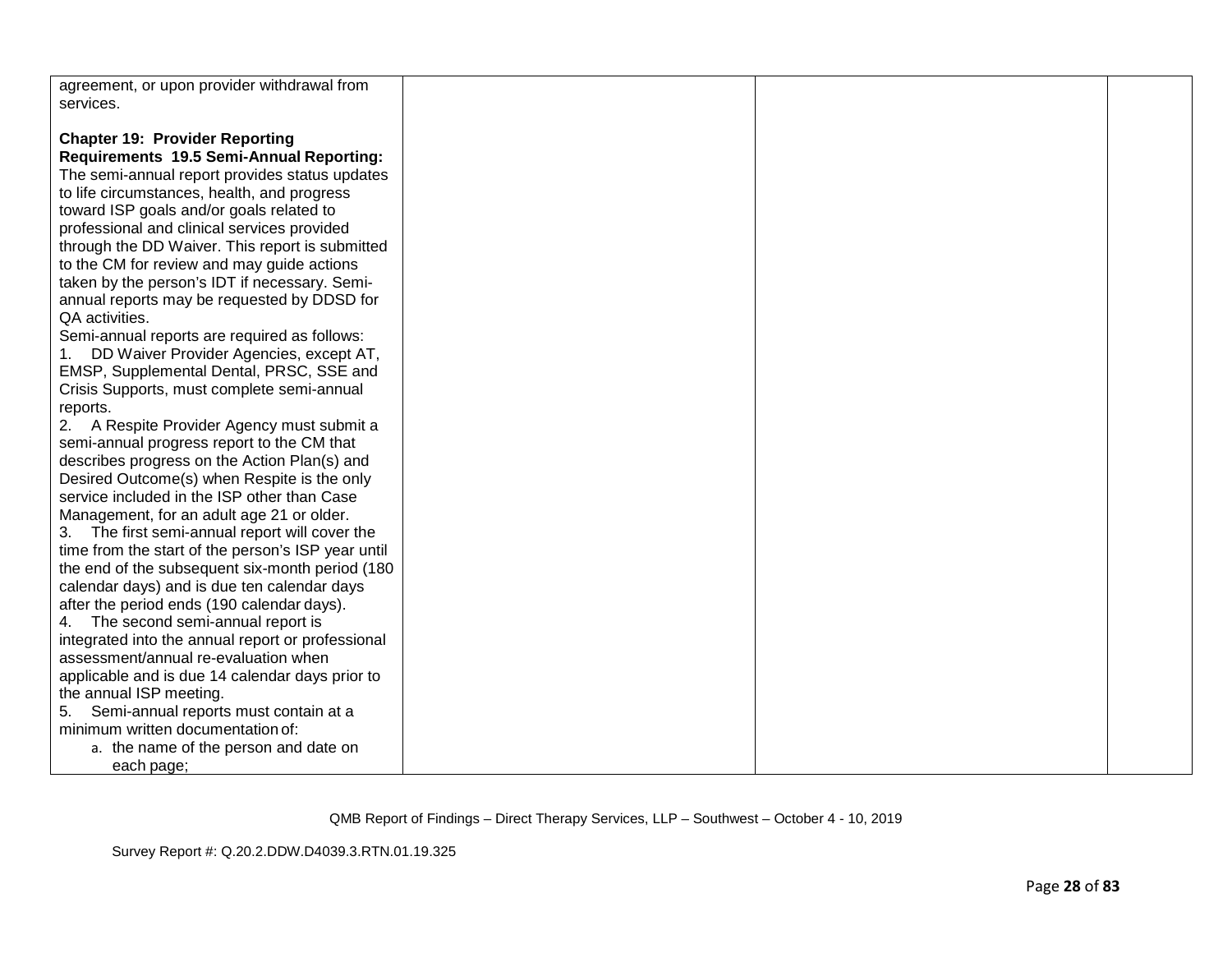| b. the timeframe that the report covers;                                          |  |  |
|-----------------------------------------------------------------------------------|--|--|
| c. timely completion of relevant activities                                       |  |  |
| from ISP Action Plans or clinical service<br>goals during timeframe the report is |  |  |
| covering;                                                                         |  |  |
| d. a description of progress towards                                              |  |  |
| Desired Outcomes in the ISP related to                                            |  |  |
| the service provided;                                                             |  |  |
| e. a description of progress toward any                                           |  |  |
| service specific or treatment goals when                                          |  |  |
| applicable (e.g. health related goals for                                         |  |  |
| nursing);                                                                         |  |  |
| f. significant changes in routine or staffing                                     |  |  |
| if applicable;                                                                    |  |  |
| g. unusual or significant life events,                                            |  |  |
| including significant change of health or<br>behavioral health condition;         |  |  |
| h. the signature of the agency staff                                              |  |  |
| responsible for preparing the report; and                                         |  |  |
| i. any other required elements by service                                         |  |  |
| type that are detailed in these standards.                                        |  |  |
|                                                                                   |  |  |
|                                                                                   |  |  |
|                                                                                   |  |  |
|                                                                                   |  |  |
|                                                                                   |  |  |
|                                                                                   |  |  |
|                                                                                   |  |  |
|                                                                                   |  |  |
|                                                                                   |  |  |
|                                                                                   |  |  |
|                                                                                   |  |  |
|                                                                                   |  |  |
|                                                                                   |  |  |
|                                                                                   |  |  |
|                                                                                   |  |  |
|                                                                                   |  |  |
|                                                                                   |  |  |

Survey Report #: Q.20.2.DDW.D4039.3.RTN.01.19.325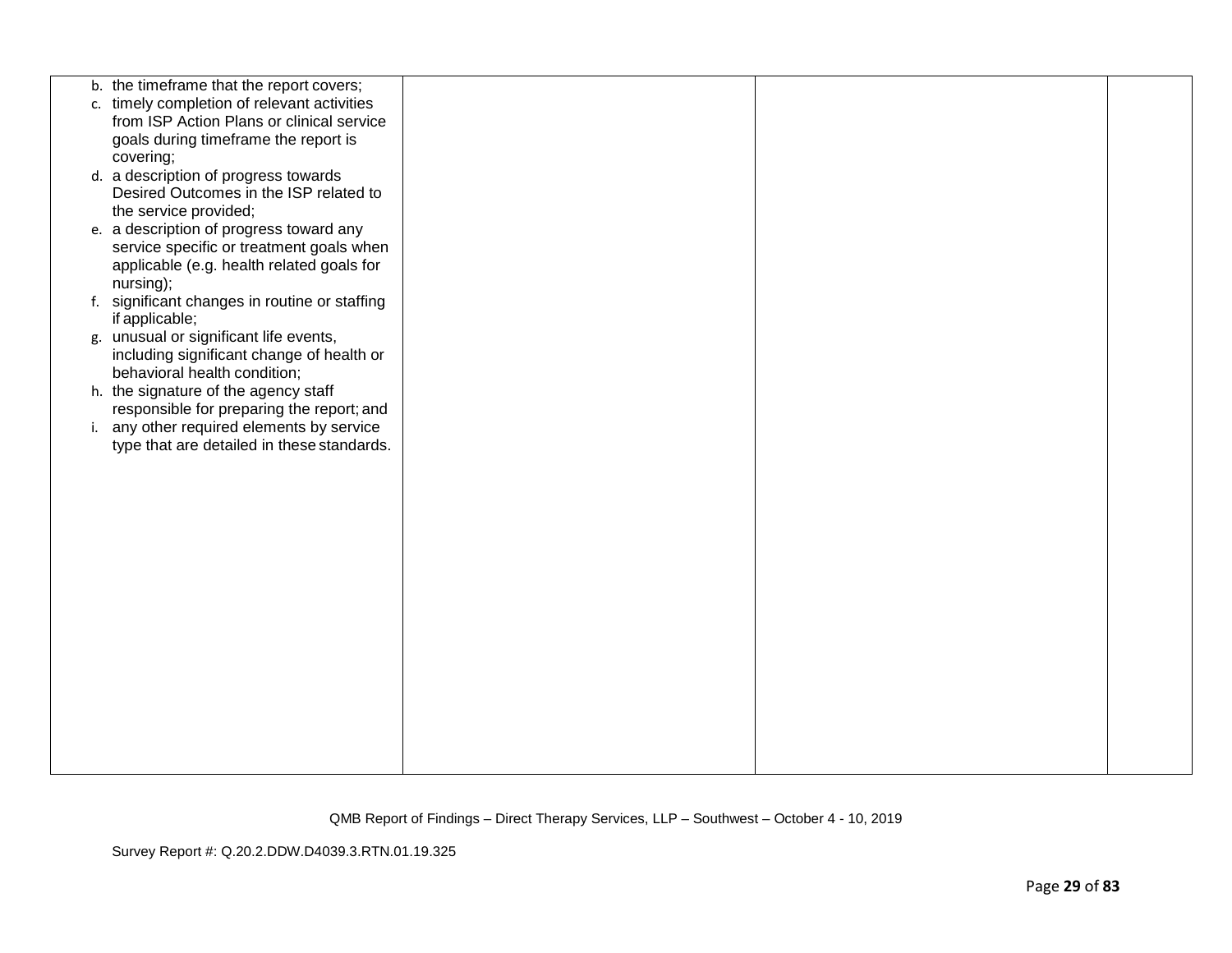| Tag #1A38.1 Living Care Arrangement /                                                            | <b>Standard Level Deficiency</b>                                                            |                                                                                                  |  |
|--------------------------------------------------------------------------------------------------|---------------------------------------------------------------------------------------------|--------------------------------------------------------------------------------------------------|--|
| <b>Community Inclusion Reporting</b>                                                             |                                                                                             |                                                                                                  |  |
| <b>Requirements (Reporting Components)</b>                                                       |                                                                                             |                                                                                                  |  |
| Developmental Disabilities (DD) Waiver Service<br>Standards 2/26/2018; Re-Issue: 12/28/2018; Eff | Based on record review, the Agency did not<br>complete written status reports in compliance | Provider:<br><b>State your Plan of Correction for the</b>                                        |  |
| 1/1/2019                                                                                         | with standards for 1 of 10 individuals receiving                                            | deficiencies cited in this tag here (How is the                                                  |  |
| <b>Chapter 20: Provider Documentation and</b>                                                    | Living Care Arrangements and / or Community                                                 | deficiency going to be corrected? This can be                                                    |  |
| <b>Client Records 20.2 Client Records</b>                                                        | <b>Inclusion Services.</b>                                                                  | specific to each deficiency cited or if possible an                                              |  |
| Requirements: All DD Waiver Provider                                                             |                                                                                             | overall correction?): $\rightarrow$                                                              |  |
| Agencies are required to create and maintain                                                     | Review of semi - annual / quarterly reports                                                 |                                                                                                  |  |
| individual client records. The contents of client                                                | found the following components were not                                                     |                                                                                                  |  |
| records vary depending on the unique needs of                                                    | addressed, as required:                                                                     |                                                                                                  |  |
| the person receiving services and the resultant                                                  |                                                                                             |                                                                                                  |  |
| information produced. The extent of                                                              | Individual #8 - The following components were                                               |                                                                                                  |  |
| documentation required for individual client                                                     | not found in the Living Care Arrangements                                                   |                                                                                                  |  |
| records per service type depends on the location                                                 | Semi-Annual Report and the Community                                                        |                                                                                                  |  |
| of the file, the type of service being provided,                                                 | Inclusion (CCS) Semi-Annual Report for                                                      | <b>Provider:</b>                                                                                 |  |
| and the information necessary.                                                                   | $9/1/2018 - 12/13/2018$ :                                                                   | <b>Enter your ongoing Quality</b>                                                                |  |
| DD Waiver Provider Agencies are required to                                                      | • the name of the person and date on each                                                   | <b>Assurance/Quality Improvement processes</b>                                                   |  |
| adhere to the following:                                                                         | page                                                                                        | as it related to this tag number here (What is<br>going to be done? How many individuals is this |  |
| Client records must contain all documents                                                        |                                                                                             | going to affect? How often will this be completed?                                               |  |
| essential to the service being provided and                                                      |                                                                                             | Who is responsible? What steps will be taken if                                                  |  |
| essential to ensuring the health and safety of the                                               |                                                                                             | issues are found?): $\rightarrow$                                                                |  |
| person during the provision of the service.                                                      |                                                                                             |                                                                                                  |  |
| Provider Agencies must have readily<br>2.                                                        |                                                                                             |                                                                                                  |  |
| accessible records in home and community                                                         |                                                                                             |                                                                                                  |  |
| settings in paper or electronic form. Secure                                                     |                                                                                             |                                                                                                  |  |
| access to electronic records through the Therap                                                  |                                                                                             |                                                                                                  |  |
| web based system using computers or mobile                                                       |                                                                                             |                                                                                                  |  |
| devices is acceptable.                                                                           |                                                                                             |                                                                                                  |  |
| Provider Agencies are responsible for<br>3.                                                      |                                                                                             |                                                                                                  |  |
| ensuring that all plans created by nurses, RDs,                                                  |                                                                                             |                                                                                                  |  |
| therapists or BSCs are present in all needed                                                     |                                                                                             |                                                                                                  |  |
| settings.                                                                                        |                                                                                             |                                                                                                  |  |
| 4. Provider Agencies must maintain records of                                                    |                                                                                             |                                                                                                  |  |
| all documents produced by agency personnel or                                                    |                                                                                             |                                                                                                  |  |
| contractors on behalf of each person, including                                                  |                                                                                             |                                                                                                  |  |
| any routine notes or data, annual assessments,                                                   |                                                                                             |                                                                                                  |  |
| semi-annual reports, evidence of training                                                        |                                                                                             |                                                                                                  |  |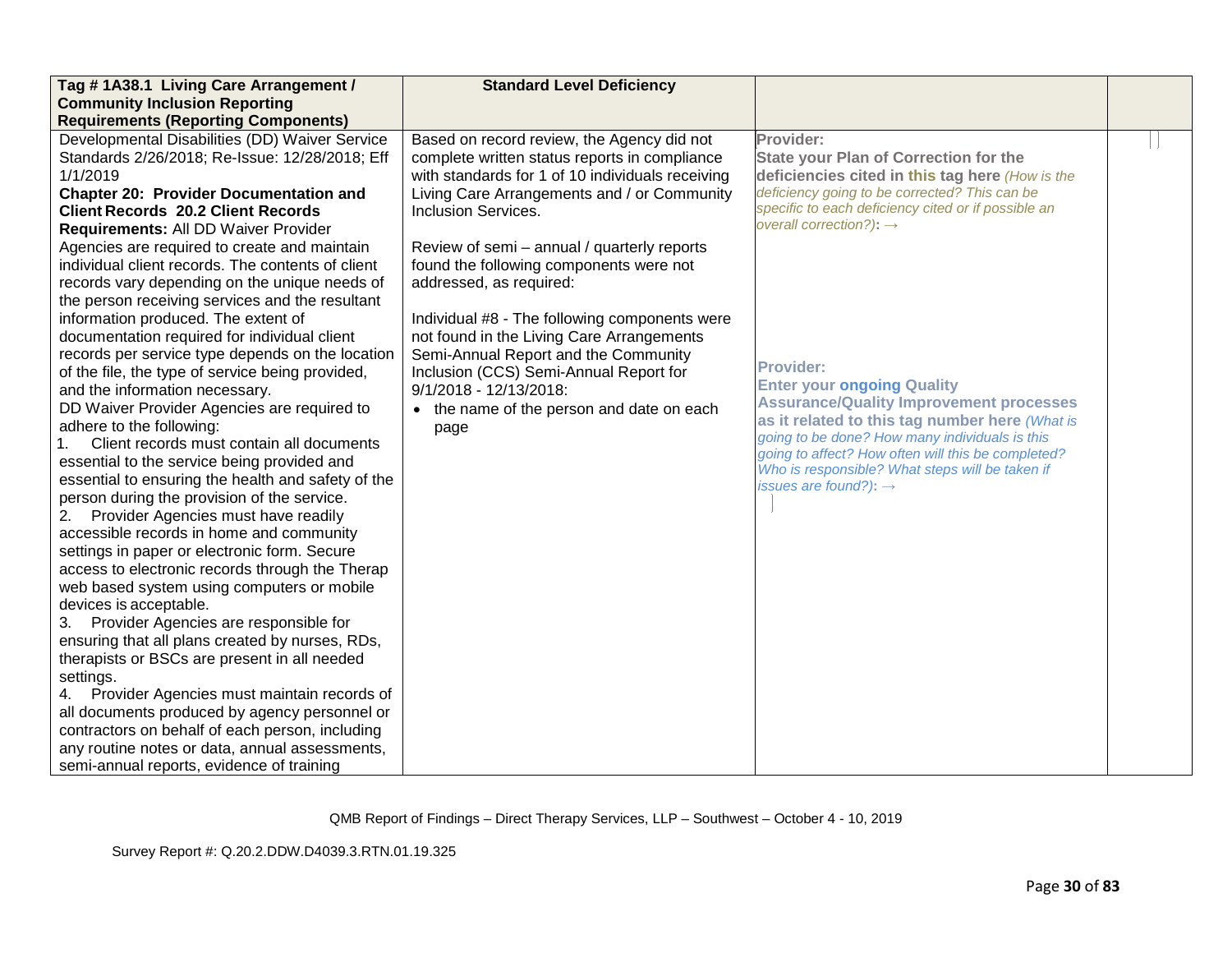| provided/received, progress notes, and any          |  |  |
|-----------------------------------------------------|--|--|
| other interactions for which billing is generated.  |  |  |
| Each Provider Agency is responsible for<br>5.       |  |  |
| maintaining the daily or other contact notes        |  |  |
| documenting the nature and frequency of             |  |  |
| service delivery, as well as data tracking only for |  |  |
| the services provided by their agency.              |  |  |
| The current Client File Matrix found in             |  |  |
| Appendix A Client File Matrix details the           |  |  |
| minimum requirements for records to be stored       |  |  |
| in agency office files, the delivery site, or with  |  |  |
| DSP while providing services in the community.      |  |  |
| 7. All records pertaining to JCMs must be           |  |  |
| retained permanently and must be made               |  |  |
| available to DDSD upon request, upon the            |  |  |
| termination or expiration of a provider             |  |  |
| agreement, or upon provider withdrawal from         |  |  |
| services.                                           |  |  |
|                                                     |  |  |
| <b>Chapter 19: Provider Reporting</b>               |  |  |
| <b>Requirements 19.5 Semi-Annual Reporting:</b>     |  |  |
| The semi-annual report provides status updates      |  |  |
| to life circumstances, health, and progress         |  |  |
| toward ISP goals and/or goals related to            |  |  |
| professional and clinical services provided         |  |  |
| through the DD Waiver. This report is submitted     |  |  |
| to the CM for review and may guide actions          |  |  |
| taken by the person's IDT if necessary. Semi-       |  |  |
| annual reports may be requested by DDSD for         |  |  |
| QA activities.                                      |  |  |
| Semi-annual reports are required as follows:        |  |  |
| 5. Semi-annual reports must contain at a            |  |  |
| minimum written documentation of:                   |  |  |
| a. the name of the person and date on               |  |  |
| each page;                                          |  |  |
| b. the timeframe that the report covers;            |  |  |
| c. timely completion of relevant activities         |  |  |
| from ISP Action Plans or clinical service           |  |  |
| goals during timeframe the report is                |  |  |
|                                                     |  |  |

Survey Report #: Q.20.2.DDW.D4039.3.RTN.01.19.325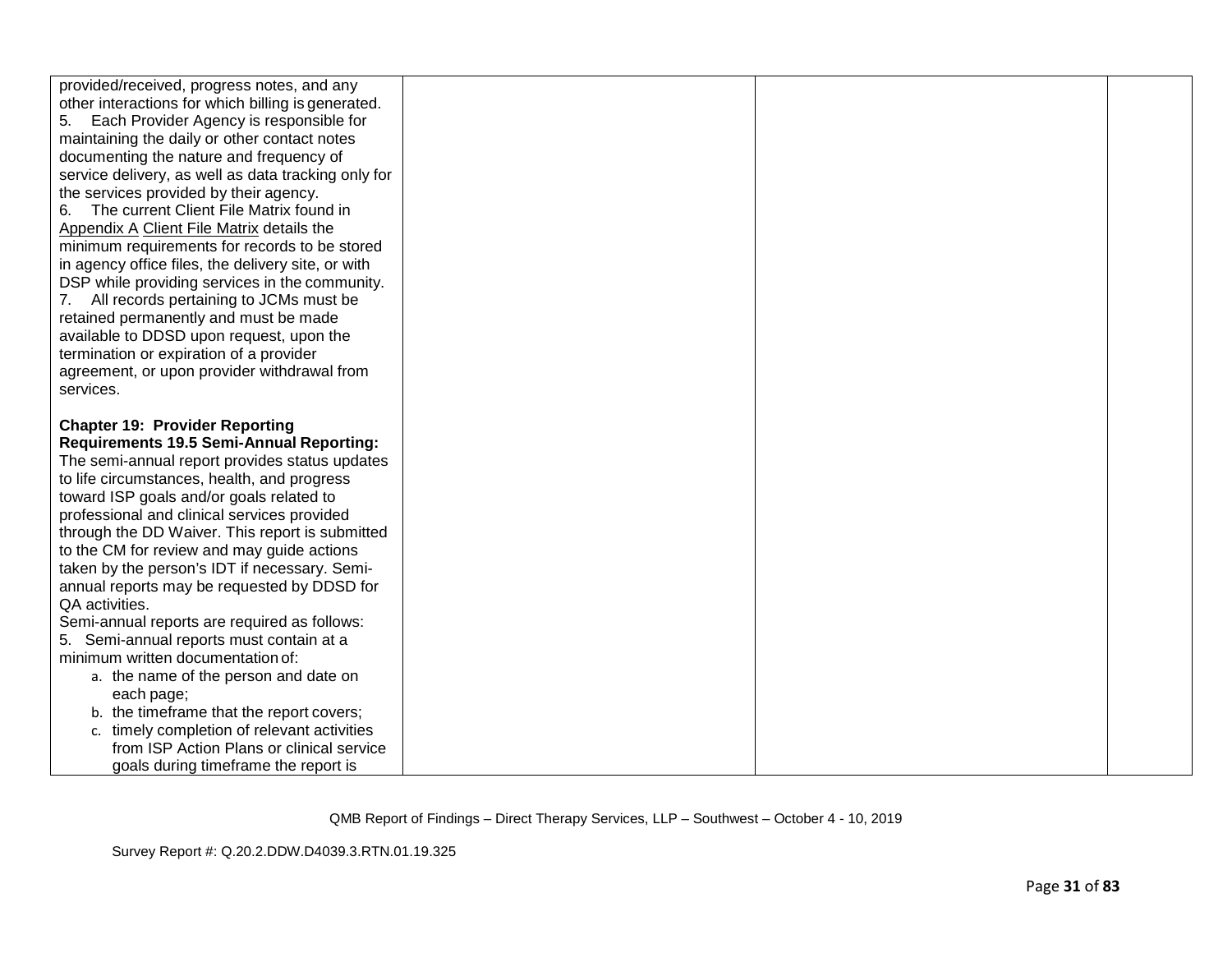| covering;                                     |  |  |
|-----------------------------------------------|--|--|
| d. a description of progress towards          |  |  |
| Desired Outcomes in the ISP related to        |  |  |
| the service provided;                         |  |  |
|                                               |  |  |
| e. a description of progress toward any       |  |  |
| service specific or treatment goals when      |  |  |
| applicable (e.g. health related goals for     |  |  |
| nursing);                                     |  |  |
| f. significant changes in routine or staffing |  |  |
| if applicable;                                |  |  |
|                                               |  |  |
| g. unusual or significant life events,        |  |  |
| including significant change of health or     |  |  |
| behavioral health condition;                  |  |  |
| h. the signature of the agency staff          |  |  |
| responsible for preparing the report; and     |  |  |
| i. any other required elements by service     |  |  |
| type that are detailed in these standards.    |  |  |
|                                               |  |  |
|                                               |  |  |
|                                               |  |  |
|                                               |  |  |
|                                               |  |  |
|                                               |  |  |
|                                               |  |  |
|                                               |  |  |
|                                               |  |  |
|                                               |  |  |
|                                               |  |  |
|                                               |  |  |
|                                               |  |  |
|                                               |  |  |
|                                               |  |  |
|                                               |  |  |
|                                               |  |  |
|                                               |  |  |
|                                               |  |  |
|                                               |  |  |
|                                               |  |  |
|                                               |  |  |
|                                               |  |  |
|                                               |  |  |
|                                               |  |  |
|                                               |  |  |

Survey Report #: Q.20.2.DDW.D4039.3.RTN.01.19.325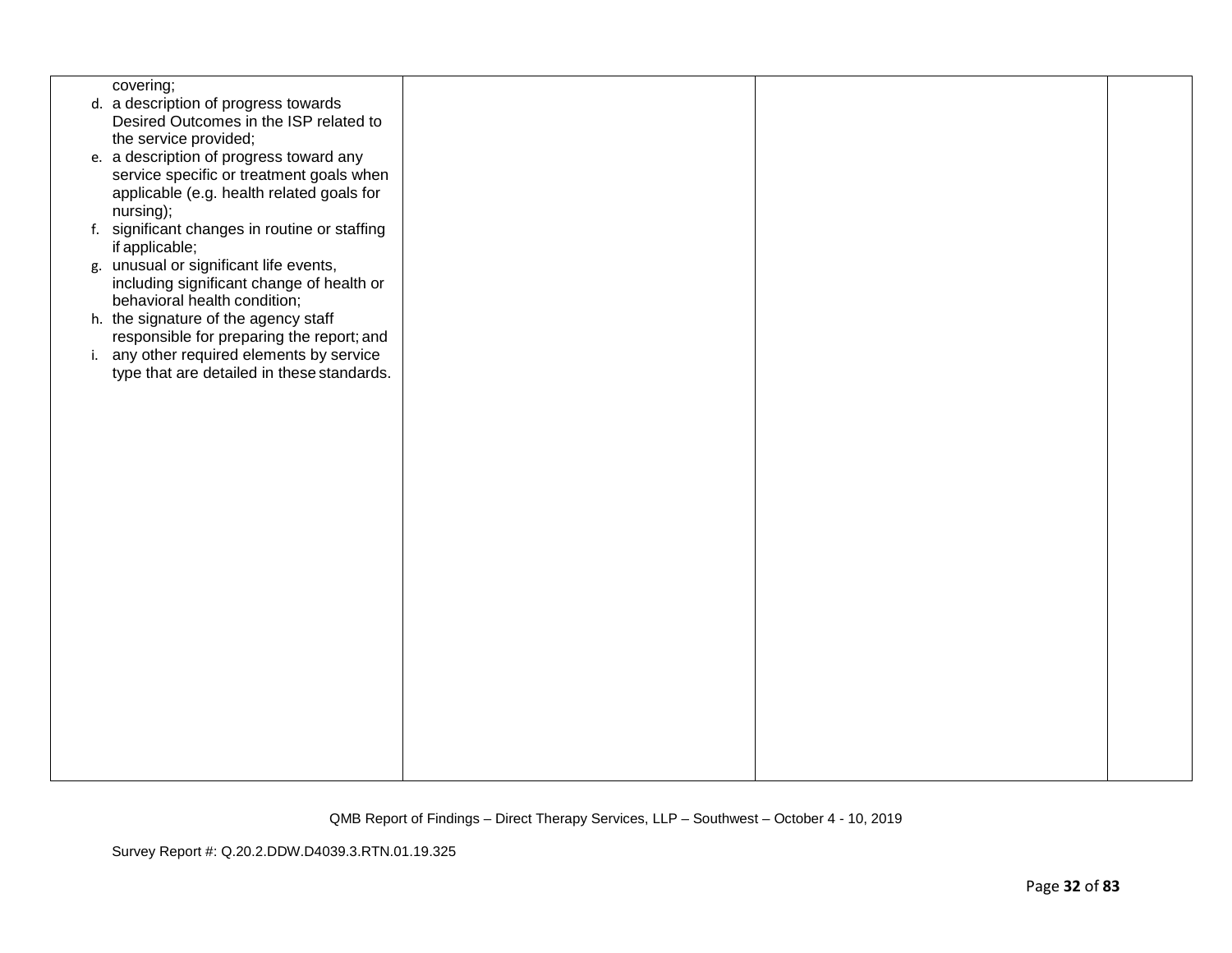| Tag # LS14 Residential Service Delivery Site<br><b>Case File (ISP and Healthcare Requirements)</b>                                                                                                                                                                                                                                                                                                                                                                                                                                                                                                                                                             | <b>Condition of Participation Level Deficiency</b>                                                                                                                                                                                                                                                                                                                                                                                                       |                                                                                                                                                                                                                                                                                                                                                           |  |
|----------------------------------------------------------------------------------------------------------------------------------------------------------------------------------------------------------------------------------------------------------------------------------------------------------------------------------------------------------------------------------------------------------------------------------------------------------------------------------------------------------------------------------------------------------------------------------------------------------------------------------------------------------------|----------------------------------------------------------------------------------------------------------------------------------------------------------------------------------------------------------------------------------------------------------------------------------------------------------------------------------------------------------------------------------------------------------------------------------------------------------|-----------------------------------------------------------------------------------------------------------------------------------------------------------------------------------------------------------------------------------------------------------------------------------------------------------------------------------------------------------|--|
| (Upheld by IRF 12/27/2019)<br>Developmental Disabilities (DD) Waiver Service<br>Standards 2/26/2018; Re-Issue: 12/28/2018; Eff<br>1/1/2019<br><b>Chapter 20: Provider Documentation and</b><br><b>Client Records: 20.2 Client Records</b><br>Requirements: All DD Waiver Provider Agencies<br>are required to create and maintain individual<br>client records. The contents of client records vary<br>depending on the unique needs of the person<br>receiving services and the resultant information<br>produced. The extent of documentation required<br>for individual client records per service type<br>depends on the location of the file, the type of | After an analysis of the evidence it has been<br>determined there is a significant potential for a<br>negative outcome to occur.<br>Based on record review, the Agency did not<br>maintain a complete and confidential case file in<br>the residence for 4 of 4 Individuals receiving<br>Living Care Arrangements.<br>Review of the residential individual case files<br>revealed the following items were not found,<br>incomplete, and/or not current: | Provider:<br><b>State your Plan of Correction for the</b><br>deficiencies cited in this tag here (How is the<br>deficiency going to be corrected? This can be<br>specific to each deficiency cited or if possible an<br>overall correction?): $\rightarrow$                                                                                               |  |
| service being provided, and the information<br>necessary.<br>DD Waiver Provider Agencies are required to<br>adhere to the following:<br>Client records must contain all documents<br>1.<br>essential to the service being provided and<br>essential to ensuring the health and safety of the<br>person during the provision of the service.<br>Provider Agencies must have readily                                                                                                                                                                                                                                                                             | ISP Teaching and Support Strategies:<br>Individual #2:<br>TSS not found for the following: Live Outcome<br>Statement / Action Steps:<br>• " will not open or come through the door<br>until he is invited in."                                                                                                                                                                                                                                           | <b>Provider:</b><br><b>Enter your ongoing Quality</b><br><b>Assurance/Quality Improvement processes</b><br>as it related to this tag number here (What is<br>going to be done? How many individuals is this<br>going to affect? How often will this be completed?<br>Who is responsible? What steps will be taken if<br>issues are found?): $\rightarrow$ |  |
| accessible records in home and community<br>settings in paper or electronic form. Secure access<br>to electronic records through the Therap web<br>based system using computers or mobile devices<br>is acceptable.<br>Provider Agencies are responsible for<br>3.<br>ensuring that all plans created by nurses, RDs,<br>therapists or BSCs are present in all needed<br>settings.<br>Provider Agencies must maintain records of<br>4.<br>all documents produced by agency personnel or<br>contractors on behalf of each person, including<br>any routine notes or data, annual assessments,<br>semi-annual reports, evidence of training                      | <b>Healthcare Passport:</b><br>• Did not contain Name of Physician (#2, #3)<br>• Did not contain Emergency Contact<br>Information (#11)<br><b>Comprehensive Aspiration Risk Management</b><br>Plan:<br>• Not Found $(\#6, \#11)$<br>• Not Current (#2)<br><b>Health Care Plans:</b><br>• Neuro: Paralysis (#3)                                                                                                                                           |                                                                                                                                                                                                                                                                                                                                                           |  |
| provided/received, progress notes, and any other<br>interactions for which billing is generated.                                                                                                                                                                                                                                                                                                                                                                                                                                                                                                                                                               | <b>Medical Emergency Response Plans:</b><br>• Falls $(#2)$                                                                                                                                                                                                                                                                                                                                                                                               |                                                                                                                                                                                                                                                                                                                                                           |  |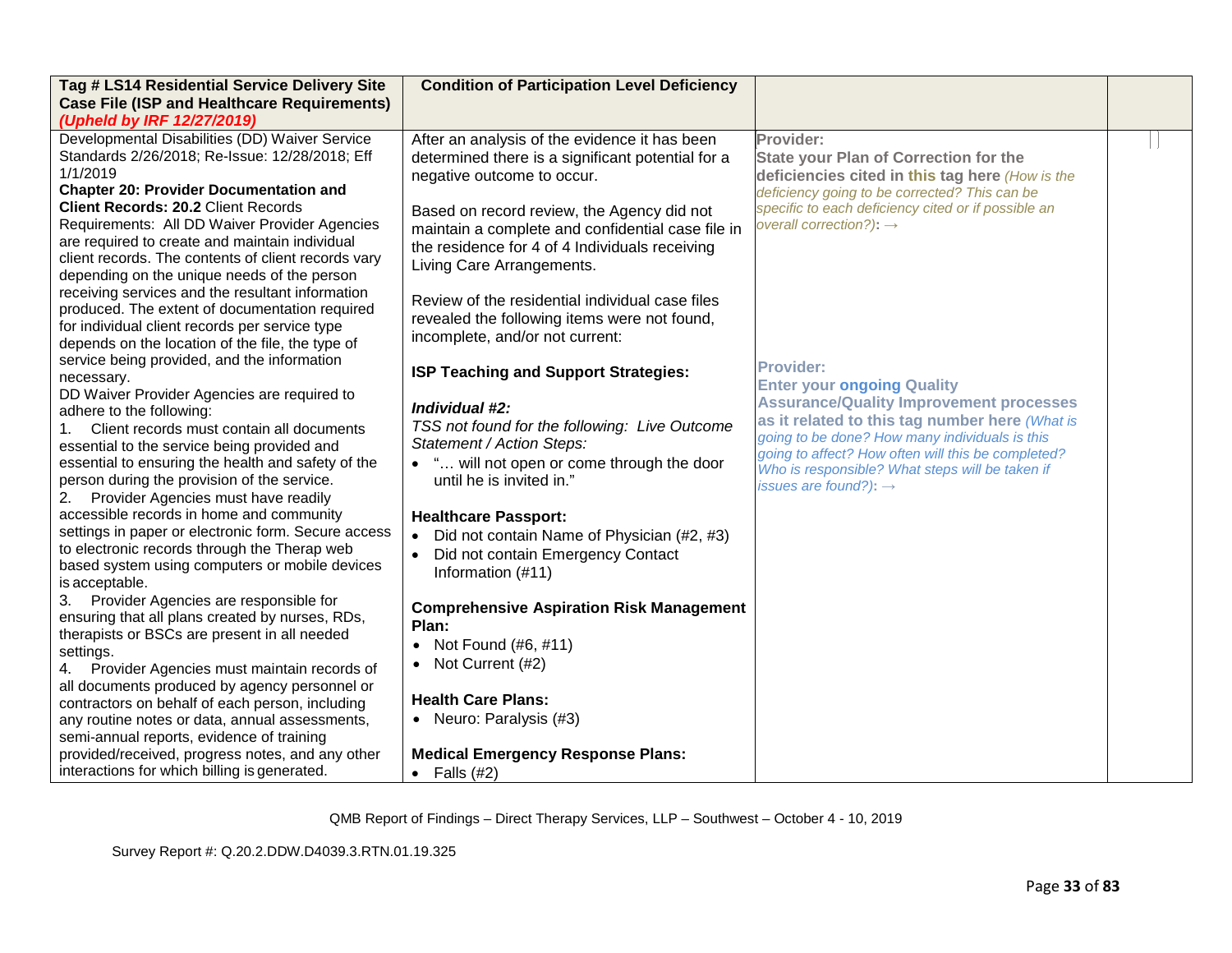| 5.<br>Each Provider Agency is responsible for         | • Neuro: Paralysis (#3)                      |  |
|-------------------------------------------------------|----------------------------------------------|--|
| maintaining the daily or other contact notes          |                                              |  |
| documenting the nature and frequency of service       |                                              |  |
| delivery, as well as data tracking only for the       | (Note: MERP for Individual #2 upheld per IRF |  |
| services provided by their agency.                    | 12/27/2019).                                 |  |
| The current Client File Matrix found in               |                                              |  |
| 6.                                                    |                                              |  |
| Appendix A Client File Matrix details the minimum     |                                              |  |
| requirements for records to be stored in agency       |                                              |  |
| office files, the delivery site, or with DSP while    |                                              |  |
| providing services in the community.                  |                                              |  |
| 7. All records pertaining to JCMs must be             |                                              |  |
| retained permanently and must be made available       |                                              |  |
| to DDSD upon request, upon the termination or         |                                              |  |
| expiration of a provider agreement, or upon           |                                              |  |
| provider withdrawal from services.                    |                                              |  |
|                                                       |                                              |  |
| 20.5.3 Health Passport and Physician                  |                                              |  |
| <b>Consultation Form: All Primary and Secondary</b>   |                                              |  |
| Provider Agencies must use the Health Passport        |                                              |  |
| and Physician Consultation form from the Therap       |                                              |  |
| system. This standardized document contains           |                                              |  |
| individual, physician and emergency contact           |                                              |  |
| information, a complete list of current medical       |                                              |  |
| diagnoses, health and safety risk factors, allergies, |                                              |  |
| and information regarding insurance, guardianship,    |                                              |  |
| and advance directives. The Health Passport also      |                                              |  |
| includes a standardized form to use at medical        |                                              |  |
| appointments called the Physician Consultation        |                                              |  |
| form. The Physician Consultation form contains a      |                                              |  |
| list of all current medications. Requirements for the |                                              |  |
| Health Passport and Physician Consultation form       |                                              |  |
| are:                                                  |                                              |  |
| 2. The Primary and Secondary Provider                 |                                              |  |
| Agencies must ensure that a current copy of the       |                                              |  |
| Health Passport and Physician Consultation            |                                              |  |
| forms are printed and available at all service        |                                              |  |
| delivery sites. Both forms must be reprinted and      |                                              |  |
| placed at all service delivery sites each time the    |                                              |  |
| e-CHAT is updated for any reason and whenever         |                                              |  |
| there is a change to contact information              |                                              |  |
| contained in the IDF.                                 |                                              |  |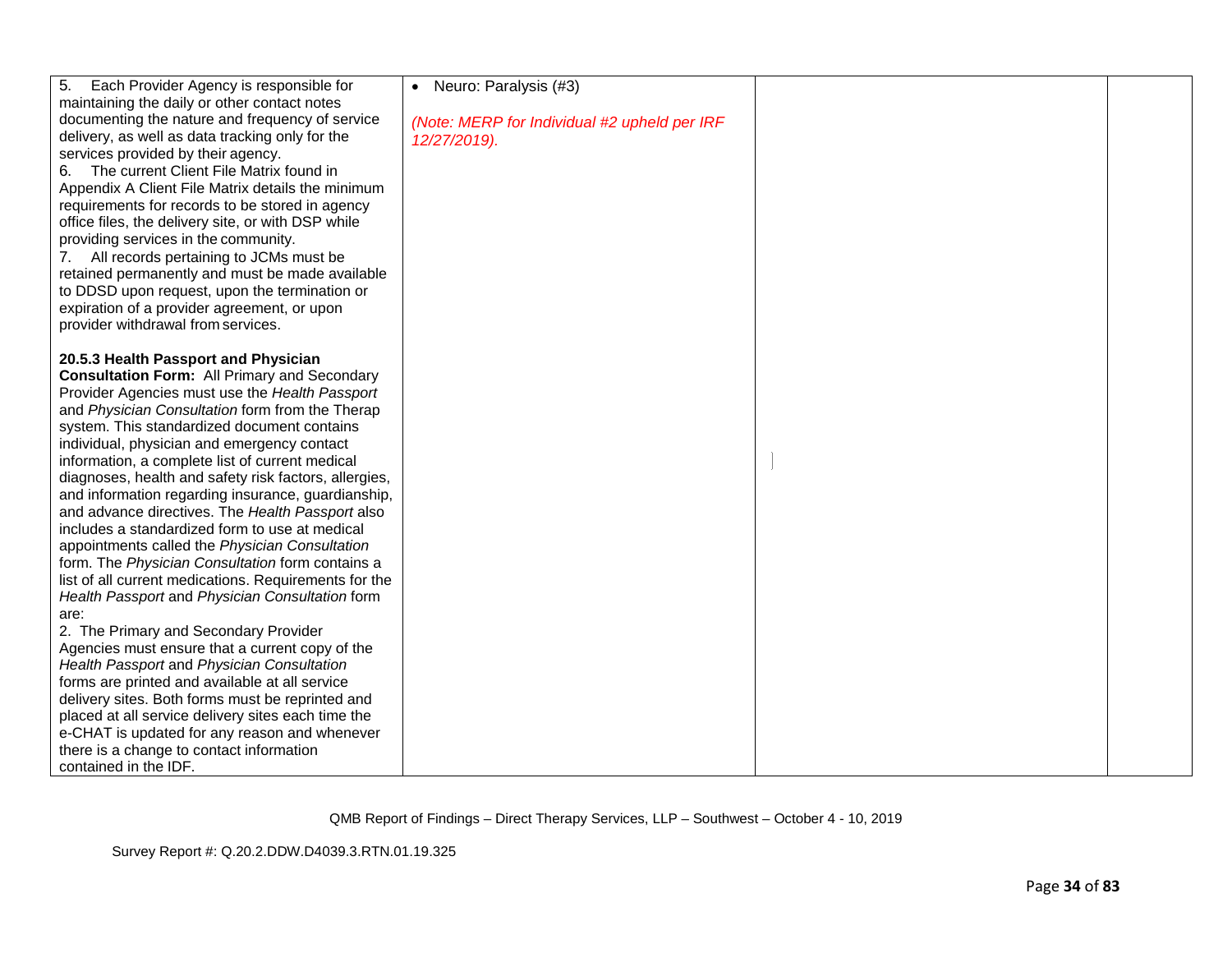| Chapter 13: Nursing Services: 13.2.9<br>Healthcare Plans (HCP):<br>At the nurse's discretion, based on prudent<br>1.<br>nursing practice, interim HCPs may be developed<br>to address issues that must be implemented<br>immediately after admission, readmission or<br>change of medical condition to provide safe<br>services prior to completion of the e-CHAT and<br>formal care planning process. This includes<br>interim ARM plans for those persons newly<br>identified at moderate or high risk for aspiration.<br>All interim plans must be removed if the plan is no<br>longer needed or when final HCP including<br>CARMPs are in place to avoid duplication of<br>plans.<br>2.<br>In collaboration with the IDT, the<br>agency nurse is required to create HCPs<br>that address all the areas identified as<br>required in the most current e-CHAT<br>summary |  |  |
|----------------------------------------------------------------------------------------------------------------------------------------------------------------------------------------------------------------------------------------------------------------------------------------------------------------------------------------------------------------------------------------------------------------------------------------------------------------------------------------------------------------------------------------------------------------------------------------------------------------------------------------------------------------------------------------------------------------------------------------------------------------------------------------------------------------------------------------------------------------------------|--|--|
| 13.2.10 Medical Emergency Response Plan<br>(MERP):<br>The agency nurse is required to develop a<br>1.<br>Medical Emergency Response Plan (MERP) for<br>all conditions marked with an "R" in the e-CHAT<br>summary report. The agency nurse should use<br>her/his clinical judgment and input from the<br>Interdisciplinary Team (IDT) to determine whether<br>shown as "C" in the e-CHAT summary report or<br>other conditions also warrant a MERP.<br>2.<br>MERPs are required for persons who have<br>one or more conditions or illnesses that present a<br>likely potential to become a life-threatening<br>situation.                                                                                                                                                                                                                                                  |  |  |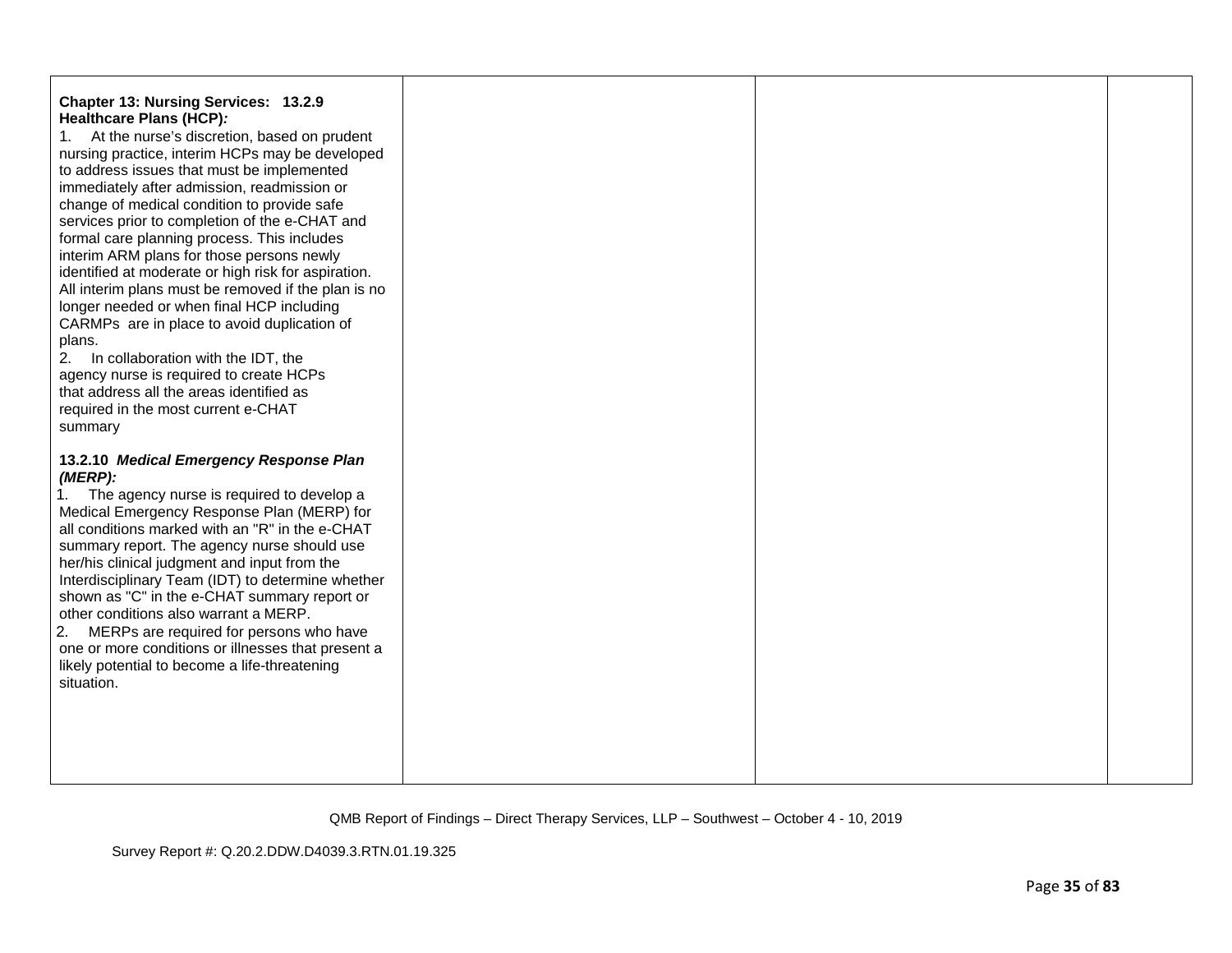| Tag # LS14.1 Residential Service Delivery          | <b>Standard Level Deficiency</b>                  |                                                                                                  |  |
|----------------------------------------------------|---------------------------------------------------|--------------------------------------------------------------------------------------------------|--|
| Site Case File (Other Req. Documentation)          |                                                   |                                                                                                  |  |
| Developmental Disabilities (DD) Waiver Service     | Based on record review, the Agency did not        | Provider:                                                                                        |  |
| Standards 2/26/2018; Re-Issue: 12/28/2018; Eff     | maintain a complete and confidential case file in | <b>State your Plan of Correction for the</b>                                                     |  |
| 1/1/2019                                           | the residence for 1 of 4 Individuals receiving    | deficiencies cited in this tag here (How is the                                                  |  |
| <b>Chapter 20: Provider Documentation and</b>      | Living Care Arrangements.                         | deficiency going to be corrected? This can be                                                    |  |
| <b>Client Records: 20.2 Client Records</b>         |                                                   | specific to each deficiency cited or if possible an                                              |  |
| Requirements: All DD Waiver Provider               | Review of the residential individual case files   | overall correction?): $\rightarrow$                                                              |  |
| Agencies are required to create and maintain       | revealed the following items were not found,      |                                                                                                  |  |
| individual client records. The contents of client  | incomplete, and/or not current:                   |                                                                                                  |  |
| records vary depending on the unique needs of      |                                                   |                                                                                                  |  |
| the person receiving services and the resultant    | <b>Positive Behavioral Supports Plan:</b>         |                                                                                                  |  |
| information produced. The extent of                | • Not Found $(H2)$                                |                                                                                                  |  |
| documentation required for individual client       |                                                   |                                                                                                  |  |
| records per service type depends on the            |                                                   | Provider:                                                                                        |  |
| location of the file, the type of service being    |                                                   |                                                                                                  |  |
| provided, and the information necessary.           |                                                   | <b>Enter your ongoing Quality</b>                                                                |  |
| DD Waiver Provider Agencies are required to        |                                                   | <b>Assurance/Quality Improvement processes</b>                                                   |  |
| adhere to the following:                           |                                                   | as it related to this tag number here (What is<br>going to be done? How many individuals is this |  |
| Client records must contain all documents          |                                                   | going to affect? How often will this be completed?                                               |  |
| essential to the service being provided and        |                                                   | Who is responsible? What steps will be taken if                                                  |  |
| essential to ensuring the health and safety of the |                                                   | issues are found?): $\rightarrow$                                                                |  |
| person during the provision of the service.        |                                                   |                                                                                                  |  |
| 2. Provider Agencies must have readily             |                                                   |                                                                                                  |  |
| accessible records in home and community           |                                                   |                                                                                                  |  |
| settings in paper or electronic form. Secure       |                                                   |                                                                                                  |  |
| access to electronic records through the Therap    |                                                   |                                                                                                  |  |
| web based system using computers or mobile         |                                                   |                                                                                                  |  |
| devices is acceptable.                             |                                                   |                                                                                                  |  |
| 3. Provider Agencies are responsible for           |                                                   |                                                                                                  |  |
| ensuring that all plans created by nurses, RDs,    |                                                   |                                                                                                  |  |
| therapists or BSCs are present in all needed       |                                                   |                                                                                                  |  |
| settings.                                          |                                                   |                                                                                                  |  |
| 4. Provider Agencies must maintain records         |                                                   |                                                                                                  |  |
| of all documents produced by agency personnel      |                                                   |                                                                                                  |  |
| or contractors on behalf of each person,           |                                                   |                                                                                                  |  |
| including any routine notes or data, annual        |                                                   |                                                                                                  |  |
| assessments, semi-annual reports, evidence of      |                                                   |                                                                                                  |  |
| training provided/received, progress notes, and    |                                                   |                                                                                                  |  |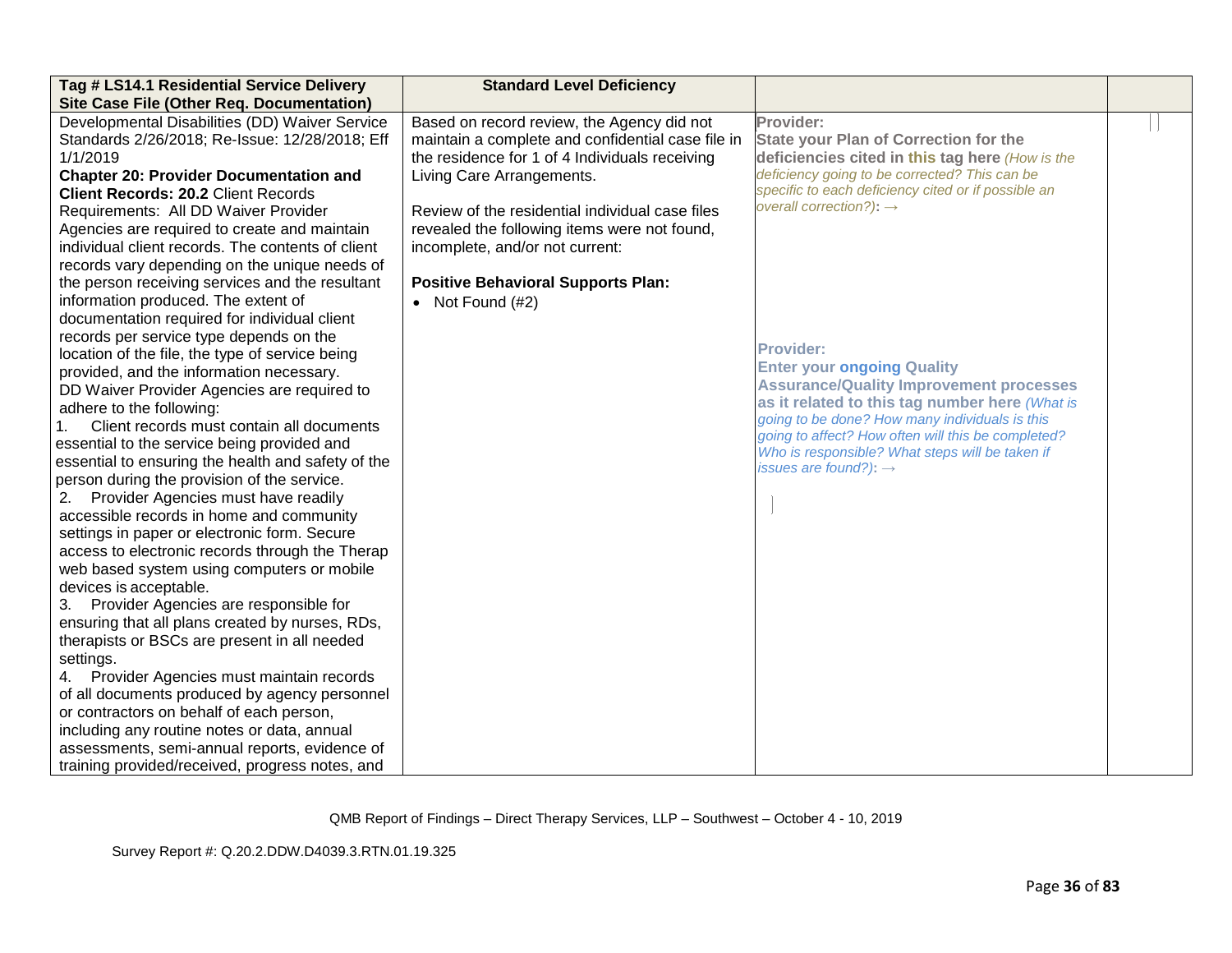| any other interactions for which billing is        |  |  |
|----------------------------------------------------|--|--|
| generated.                                         |  |  |
| Each Provider Agency is responsible for<br>5.      |  |  |
| maintaining the daily or other contact notes       |  |  |
| documenting the nature and frequency of            |  |  |
| service delivery, as well as data tracking only    |  |  |
| for the services provided by their agency.         |  |  |
| 6. The current Client File Matrix found in         |  |  |
| Appendix A Client File Matrix details the          |  |  |
| minimum requirements for records to be stored      |  |  |
| in agency office files, the delivery site, or with |  |  |
| DSP while providing services in the community.     |  |  |
| 7. All records pertaining to JCMs must be          |  |  |
| retained permanently and must be made              |  |  |
| available to DDSD upon request, upon the           |  |  |
| termination or expiration of a provider            |  |  |
| agreement, or upon provider withdrawal from        |  |  |
| services.                                          |  |  |
|                                                    |  |  |
|                                                    |  |  |
|                                                    |  |  |
|                                                    |  |  |
|                                                    |  |  |
|                                                    |  |  |
|                                                    |  |  |
|                                                    |  |  |
|                                                    |  |  |
|                                                    |  |  |
|                                                    |  |  |
|                                                    |  |  |
|                                                    |  |  |
|                                                    |  |  |
|                                                    |  |  |
|                                                    |  |  |
|                                                    |  |  |
|                                                    |  |  |
|                                                    |  |  |
|                                                    |  |  |
|                                                    |  |  |
|                                                    |  |  |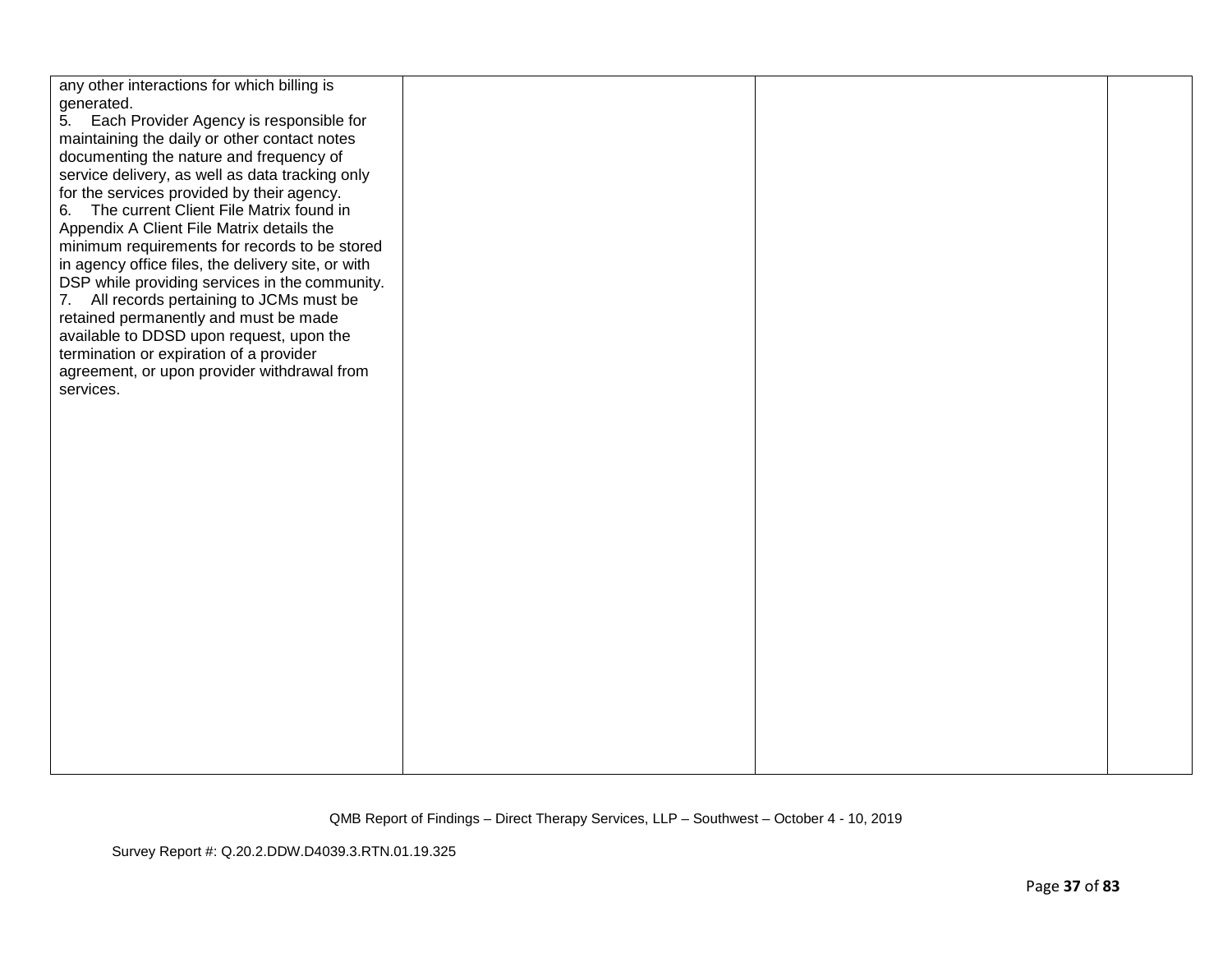| <b>Standard of Care</b>                                                                                                                                                                                                                                                                                                                                                                           | <b>Deficiencies</b>                                                                                                                                                                                                                                                                                                              | Agency Plan of Correction, On-going QA/QI<br>and Responsible Party                                                                                                                                                                                                | <b>Date</b><br><b>Due</b> |
|---------------------------------------------------------------------------------------------------------------------------------------------------------------------------------------------------------------------------------------------------------------------------------------------------------------------------------------------------------------------------------------------------|----------------------------------------------------------------------------------------------------------------------------------------------------------------------------------------------------------------------------------------------------------------------------------------------------------------------------------|-------------------------------------------------------------------------------------------------------------------------------------------------------------------------------------------------------------------------------------------------------------------|---------------------------|
|                                                                                                                                                                                                                                                                                                                                                                                                   | Service Domain: Qualified Providers - The State monitors non-licensed/non-certified providers to assure adherence to waiver requirements. The State                                                                                                                                                                              |                                                                                                                                                                                                                                                                   |                           |
|                                                                                                                                                                                                                                                                                                                                                                                                   | implements its policies and procedures for verifying that provider training is conducted in accordance with State requirements and the approved waiver.                                                                                                                                                                          |                                                                                                                                                                                                                                                                   |                           |
| Tag #1A20 Direct Support Personnel<br>Training (Upheld by IRF 12/27/2019)                                                                                                                                                                                                                                                                                                                         | <b>Condition of Participation Level Deficiency</b>                                                                                                                                                                                                                                                                               |                                                                                                                                                                                                                                                                   |                           |
| Developmental Disabilities (DD) Waiver Service<br>Standards 2/26/2018; Re-Issue: 12/28/2018; Eff<br>1/1/2019<br><b>Chapter 17: Training Requirements: The</b><br>purpose of this chapter is to outline<br>requirements for completing, reporting and<br>documenting DDSD training requirements for<br>DD Waiver Provider Agencies as well as<br>requirements for certified trainers or mentors of | After an analysis of the evidence it has been<br>determined there is a significant potential for a<br>negative outcome to occur.<br>Based on record review, the Agency did not<br>ensure Orientation and Training requirements<br>were met for 15 of 44 Direct Support Personnel.<br>Review of Direct Support Personnel training | Provider:<br><b>State your Plan of Correction for the</b><br>deficiencies cited in this tag here (How is the<br>deficiency going to be corrected? This can be<br>specific to each deficiency cited or if possible an<br>overall correction?): $\rightarrow$       |                           |
| DDSD Core curriculum training.<br><b>17.1 Training Requirements for Direct</b><br><b>Support Personnel and Direct Support</b>                                                                                                                                                                                                                                                                     | records found no evidence of the following<br>required DOH/DDSD trainings and certification<br>being completed:                                                                                                                                                                                                                  |                                                                                                                                                                                                                                                                   |                           |
| <b>Supervisors:</b> Direct Support Personnel (DSP)<br>and Direct Support Supervisors (DSS) include<br>staff and contractors from agencies providing<br>the following services: Supported Living, Family<br>Living, CIHS, IMLS, CCS, CIE and Crisis                                                                                                                                                | <b>First Aid:</b><br>• Not Found (#525)<br>· Expired (#501, 517, 526, 528, 534, 552, 546,<br>541, 555)                                                                                                                                                                                                                           | <b>Provider:</b><br><b>Enter your ongoing Quality</b><br><b>Assurance/Quality Improvement processes</b><br>as it related to this tag number here (What is<br>going to be done? How many individuals is this<br>going to affect? How often will this be completed? |                           |
| Supports.<br>1. DSP/DSS must successfully:<br>a. Complete IST requirements in<br>accordance with the specifications<br>described in the ISP of each person<br>supported and as outlined in 17.10<br>Individual-Specific Training below.<br>b. Complete training on DOH-approved<br>ANE reporting procedures in accordance                                                                         | CPR:<br>• Not Found (#525, 555)<br>• Expired (#501, 517, 526, 528, 534, 552, 546,<br>541)<br><b>Assisting with Medication Delivery:</b><br>• Not Found (#533)                                                                                                                                                                    | Who is responsible? What steps will be taken if<br>issues are found?): $\rightarrow$                                                                                                                                                                              |                           |
| with NMAC 7.1.14<br>Complete training in universal<br>C.<br>precautions. The training materials shall<br>meet Occupational Safety and Health<br>Administration (OSHA) requirements                                                                                                                                                                                                                | • Expired (#510, 514, 521, 529)<br>(Note: Findings for #514, 517, 521, 552 upheld<br>by IRF 12/27/2019).                                                                                                                                                                                                                         |                                                                                                                                                                                                                                                                   |                           |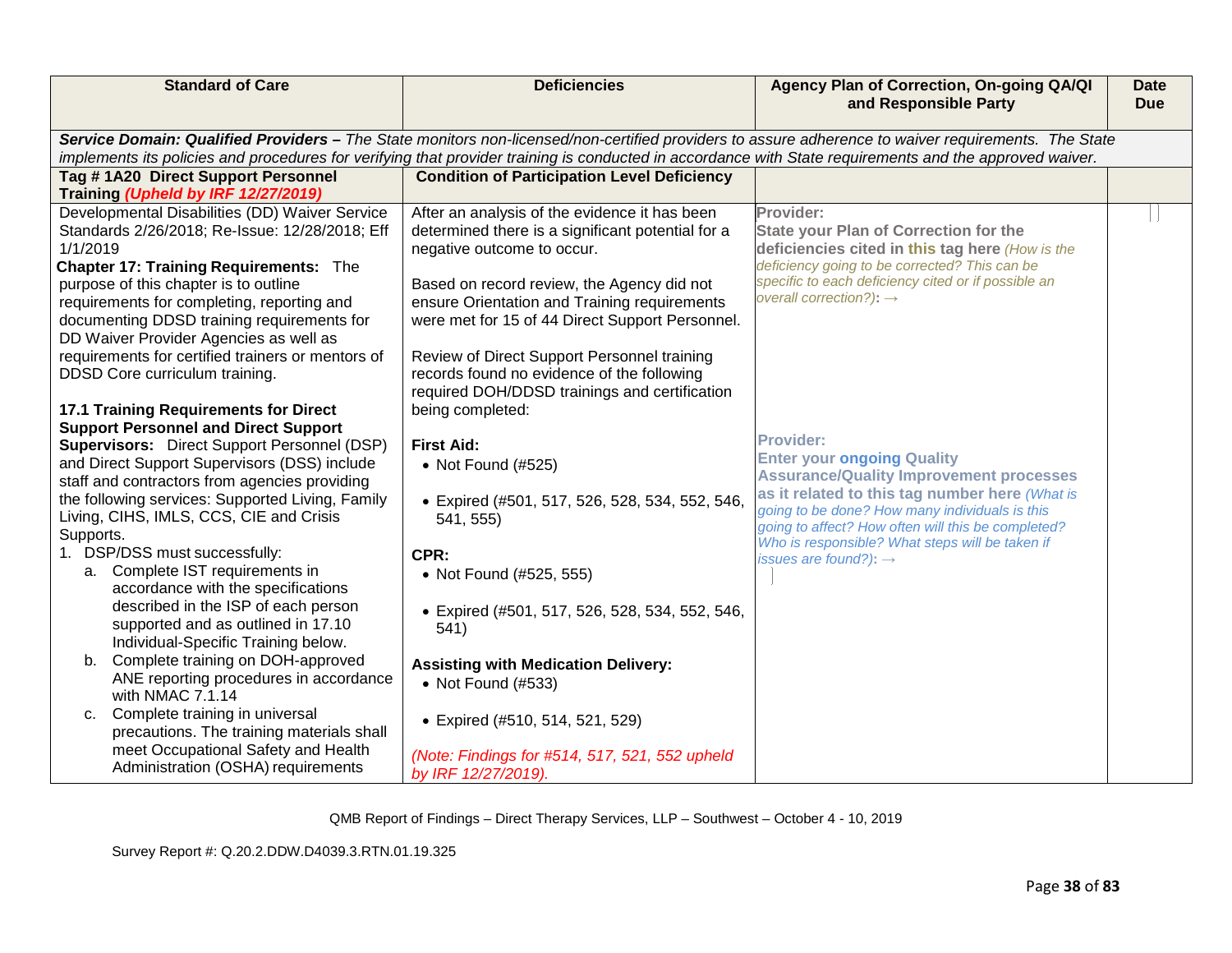| d. | Complete and maintain certification in               |  |  |
|----|------------------------------------------------------|--|--|
|    | First Aid and CPR. The training                      |  |  |
|    | materials shall meet OSHA                            |  |  |
|    | requirements/guidelines.                             |  |  |
| е. | Complete relevant training in                        |  |  |
|    | accordance with OSHA requirements (if                |  |  |
|    | job involves exposure to hazardous                   |  |  |
|    | chemicals).                                          |  |  |
| f. | Become certified in a DDSD-approved                  |  |  |
|    | system of crisis prevention and                      |  |  |
|    | intervention (e.g., MANDT, Handle with               |  |  |
|    | Care, CPI) before using EPR. Agency                  |  |  |
|    | DSP and DSS shall maintain certification             |  |  |
|    | in a DDSD-approved system if any                     |  |  |
|    | person they support has a BCIP that                  |  |  |
|    | includes the use of EPR.                             |  |  |
| α. | Complete and maintain certification in a             |  |  |
|    | DDSD-approved medication course if                   |  |  |
|    | required to assist with medication                   |  |  |
|    | delivery.                                            |  |  |
|    | h. Complete training regarding the HIPAA.            |  |  |
| 2. | Any staff being used in an emergency to fill         |  |  |
|    | in or cover a shift must have at a minimum the       |  |  |
|    | DDSD required core trainings and be on shift         |  |  |
|    | with a DSP who has completed the relevant IST.       |  |  |
|    |                                                      |  |  |
|    | <b>17.1.2 Training Requirements for Service</b>      |  |  |
|    | <b>Coordinators (SC): Service Coordinators (SCs)</b> |  |  |
|    | refer to staff at agencies providing the following   |  |  |
|    | services: Supported Living, Family Living,           |  |  |
|    | Customized In-home Supports, Intensive               |  |  |
|    | Medical Living, Customized Community                 |  |  |
|    | Supports, Community Integrated Employment,           |  |  |
|    | and Crisis Supports.                                 |  |  |
|    | 1. A SC must successfully:                           |  |  |
|    | a. Complete IST requirements in                      |  |  |
|    | accordance with the specifications                   |  |  |
|    | described in the ISP of each person                  |  |  |
|    | supported, and as outlined in the 17.10              |  |  |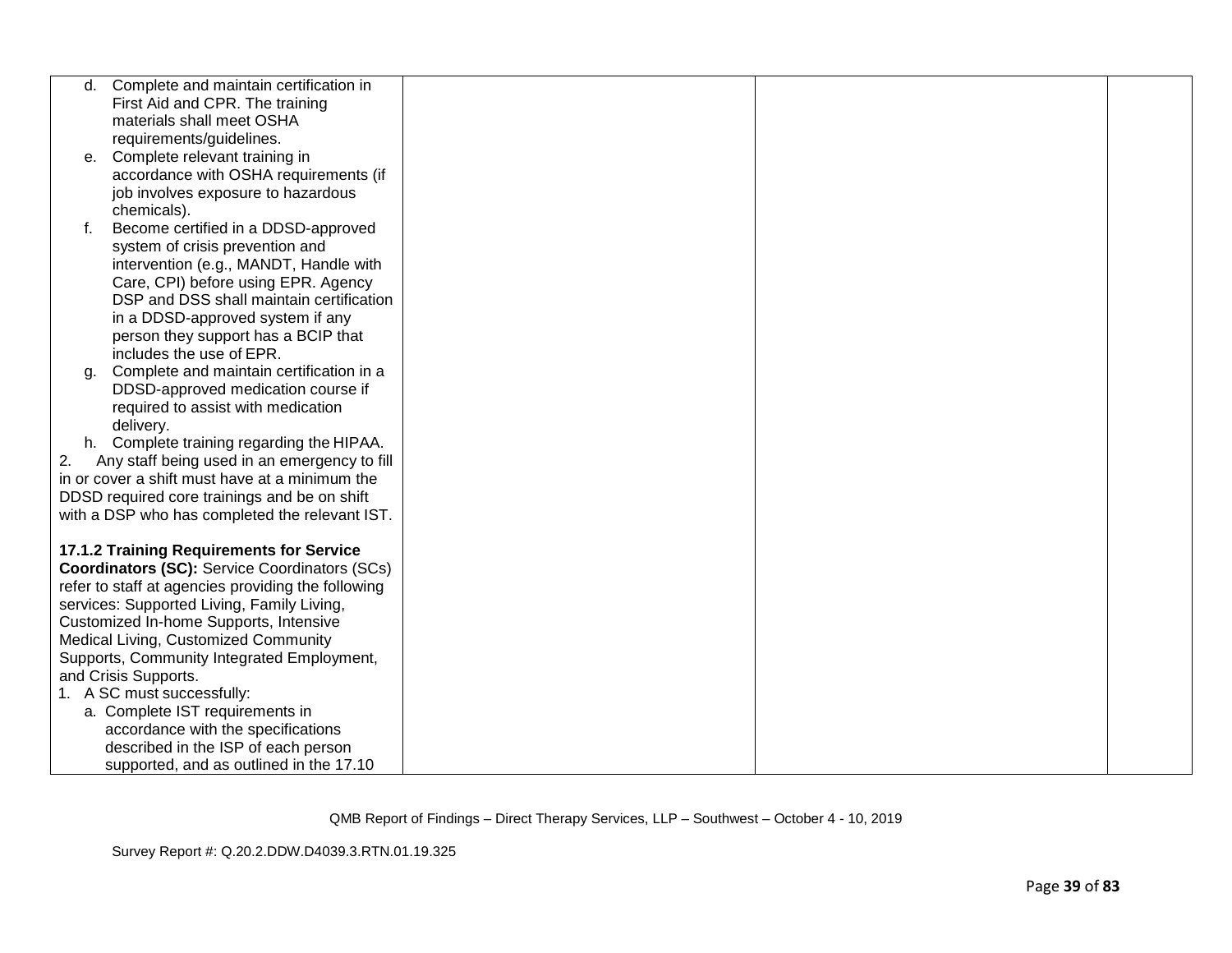|    | Individual-Specific Training below.             |  |  |
|----|-------------------------------------------------|--|--|
|    | b. Complete training on DOH-approved ANE        |  |  |
|    | reporting procedures in accordance with         |  |  |
|    | NMAC 7.1.14.                                    |  |  |
|    | c. Complete training in universal               |  |  |
|    | precautions. The training materials shall       |  |  |
|    | meet Occupational Safety and Health             |  |  |
|    | Administration (OSHA) requirements.             |  |  |
|    | d. Complete and maintain certification in       |  |  |
|    | First Aid and CPR. The training materials       |  |  |
|    | shall meet OSHA                                 |  |  |
|    | requirements/guidelines.                        |  |  |
|    | e. Complete relevant training in accordance     |  |  |
|    | with OSHA requirements (if job involves         |  |  |
|    | exposure to hazardous chemicals).               |  |  |
| f. | Become certified in a DDSD-approved             |  |  |
|    | system of crisis prevention and                 |  |  |
|    | intervention (e.g., MANDT, Handle with          |  |  |
|    | Care, CPI) before using emergency               |  |  |
|    | physical restraint. Agency SC shall             |  |  |
|    | maintain certification in a DDSD-               |  |  |
|    | approved system if a person they support        |  |  |
|    | has a Behavioral Crisis Intervention Plan       |  |  |
|    | that includes the use of emergency              |  |  |
|    | physical restraint.                             |  |  |
|    | g. Complete and maintain certification in       |  |  |
|    | AWMD if required to assist with                 |  |  |
|    | medications.                                    |  |  |
|    | h. Complete training regarding the HIPAA.       |  |  |
| 2. | Any staff being used in an emergency to         |  |  |
|    | fill in or cover a shift must have at a minimum |  |  |
|    | the DDSD required core trainings.               |  |  |
|    |                                                 |  |  |
|    |                                                 |  |  |
|    |                                                 |  |  |
|    |                                                 |  |  |
|    |                                                 |  |  |
|    |                                                 |  |  |
|    |                                                 |  |  |
|    |                                                 |  |  |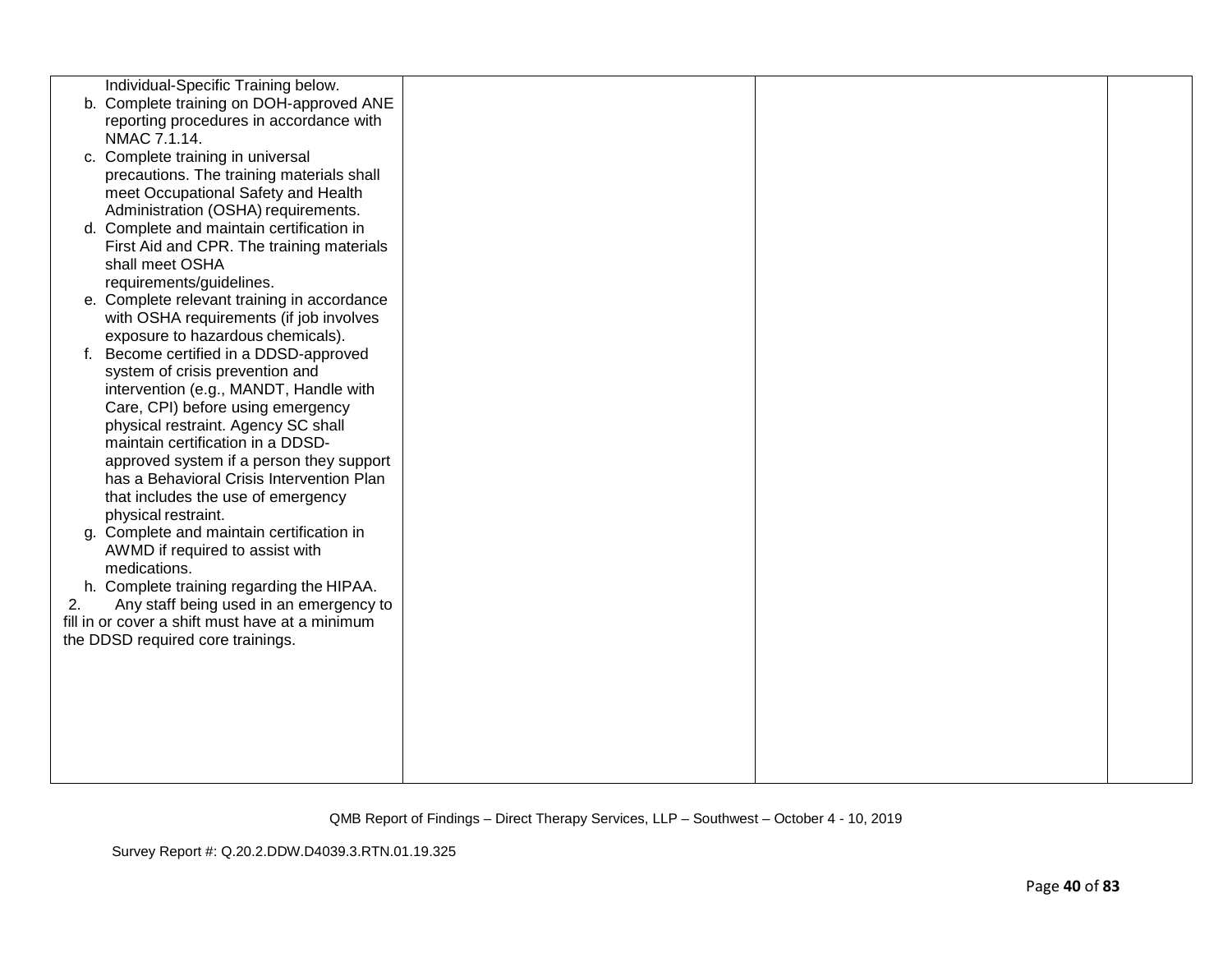| Tag #1A22 Agency Personnel Competency                                                       | <b>Condition of Participation Level Deficiency</b>                                               |                                                                                                  |  |
|---------------------------------------------------------------------------------------------|--------------------------------------------------------------------------------------------------|--------------------------------------------------------------------------------------------------|--|
| Developmental Disabilities (DD) Waiver Service                                              | After an analysis of the evidence it has been                                                    | Provider:                                                                                        |  |
| Standards 2/26/2018; Re-Issue: 12/28/2018; Eff                                              | determined there is a significant potential for a                                                | <b>State your Plan of Correction for the</b>                                                     |  |
| 1/1/2019<br><b>Chapter 13: Nursing Services 13.2.11</b>                                     | negative outcome to occur.                                                                       | deficiencies cited in this tag here (How is the<br>deficiency going to be corrected? This can be |  |
| Training and Implementation of Plans:                                                       | Based on interview, the Agency did not ensure                                                    | specific to each deficiency cited or if possible an                                              |  |
| 1. RNs and LPNs are required to provide                                                     | training competencies were met for 7 of 13                                                       | overall correction?): $\rightarrow$                                                              |  |
| Individual Specific Training (IST) regarding                                                | Direct Support Personnel.                                                                        |                                                                                                  |  |
| <b>HCPs and MERPs.</b>                                                                      |                                                                                                  |                                                                                                  |  |
| 2. The agency nurse is required to deliver and                                              | When DSP were asked, if they were able to                                                        |                                                                                                  |  |
| document training for DSP/DSS regarding the                                                 | attend the Individuals' Annual ISP Meeting,                                                      |                                                                                                  |  |
| healthcare interventions/strategies and MERPs                                               | and if they had the option to give input in any                                                  |                                                                                                  |  |
| that the DSP are responsible to implement,                                                  | other way, the following was reported:                                                           |                                                                                                  |  |
| clearly indicating level of competency achieved                                             |                                                                                                  | <b>Provider:</b>                                                                                 |  |
| by each trainee as described in Chapter 17.10                                               | • DSP #506 stated, "No, I'm not given the                                                        | <b>Enter your ongoing Quality</b>                                                                |  |
| Individual-Specific Training.                                                               | option to."                                                                                      | <b>Assurance/Quality Improvement processes</b>                                                   |  |
|                                                                                             |                                                                                                  | as it related to this tag number here (What is                                                   |  |
| <b>Chapter 17: Training Requirement</b>                                                     | When DSP were asked, if the Individual had a                                                     | going to be done? How many individuals is this                                                   |  |
| 17.10 Individual-Specific Training: The<br>following are elements of IST: defined standards | <b>Comprehensive Aspiration Risk Management</b><br>Plan (CARMP) and where was it located, the    | going to affect? How often will this be completed?                                               |  |
| of performance, curriculum tailored to teach                                                | following was reported:                                                                          | Who is responsible? What steps will be taken if                                                  |  |
| skills and knowledge necessary to meet those                                                |                                                                                                  | issues are found?): $\rightarrow$                                                                |  |
| standards of performance, and formal                                                        | • DSP #525 stated, "No. He only sometimes                                                        |                                                                                                  |  |
| examination or demonstration to verify                                                      | puts too much in his mouth." As indicated by                                                     |                                                                                                  |  |
| standards of performance, using the established                                             | the Individual Specific Training section of the                                                  |                                                                                                  |  |
| DDSD training levels of awareness, knowledge,                                               | ISP the individual has a Comprehensive                                                           |                                                                                                  |  |
| and skill.                                                                                  | Aspiration Risk Management Plan (CARMP).                                                         |                                                                                                  |  |
| Reaching an awareness level may be                                                          | (Individual #11)                                                                                 |                                                                                                  |  |
| accomplished by reading plans or other                                                      |                                                                                                  |                                                                                                  |  |
| information. The trainee is cognizant of                                                    | When DSP were asked who provided them                                                            |                                                                                                  |  |
| information related to a person's specific                                                  | with training on the Individual's                                                                |                                                                                                  |  |
| condition. Verbal or written recall of basic                                                | <b>Comprehensive Aspiration Risk Management</b>                                                  |                                                                                                  |  |
| information or knowing where to access the                                                  | Plan (CARMP), the following was reported:                                                        |                                                                                                  |  |
| information can verify awareness.<br>Reaching a knowledge level may take the form           |                                                                                                  |                                                                                                  |  |
| of observing a plan in action, reading a plan                                               | • DSP #510 stated, "They did. DTS, Mary she                                                      |                                                                                                  |  |
| more thoroughly, or having a plan described by                                              | is the trainer." As indicated by the Individual<br>Specific Training section of the ISP the SLP, |                                                                                                  |  |
| the author or their designee. Verbal or written                                             | BSC, and DTS Nurse are responsible for                                                           |                                                                                                  |  |
|                                                                                             | providing training on the Comprehensive                                                          |                                                                                                  |  |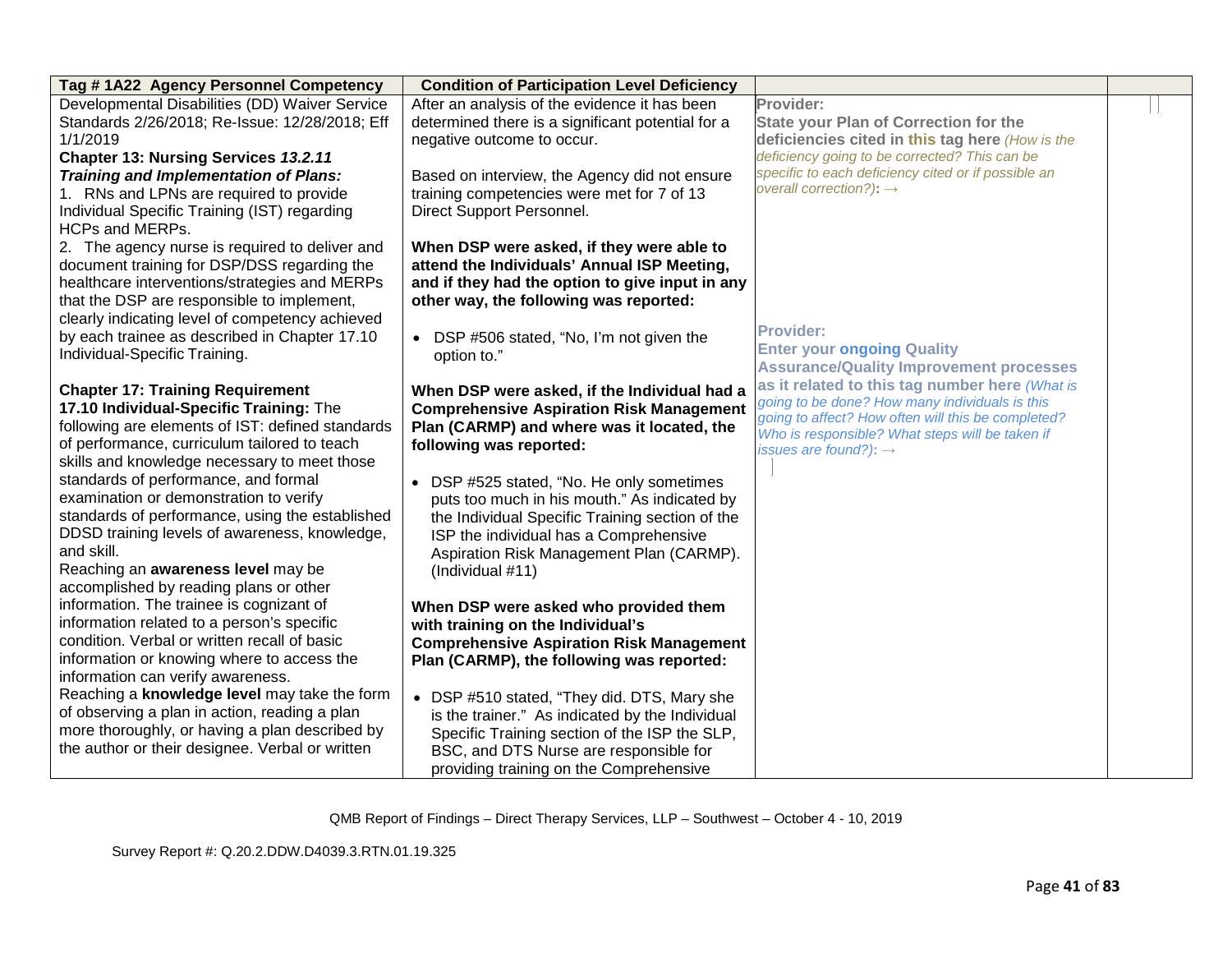| recall or demonstration may verify this level of  | Aspiration Risk Management Plan (CARMP).       |  |
|---------------------------------------------------|------------------------------------------------|--|
| competence.                                       | (Individual #2)                                |  |
| Reaching a skill level involves being trained by  |                                                |  |
| a therapist, nurse, designated or experienced     | When DSP were asked, if the Individual's had   |  |
| designated trainer. The trainer shall demonstrate | <b>Medical Emergency Response Plans and</b>    |  |
| the techniques according to the plan. Then they   | where could they be located, the following     |  |
| observe and provide feedback to the trainee as    | was reported:                                  |  |
| they implement the techniques. This should be     |                                                |  |
| repeated until competence is demonstrated.        | • DSP #506 stated, "Aspiration and Diabetes."  |  |
| Demonstration of skill or observed                | As indicated by the Individual Specific        |  |
| implementation of the techniques or strategies    | Training section of the ISP the Individual     |  |
| verifies skill level competence. Trainees should  | requires Medical Emergency Response Plans      |  |
| be observed on more than one occasion to          | for: Falls (Individual #2)                     |  |
| ensure appropriate techniques are maintained      |                                                |  |
| and to provide additional coaching/feedback.      | • DSP #507 stated, "No, opted out of Nursing   |  |
| Individuals shall receive services from           | and meds." As indicated by the budget the      |  |
| competent and qualified Provider Agency           | individual has on-going nursing. Additionally, |  |
| personnel who must successfully complete IST      | the Electronic Comprehensive Health            |  |
| requirements in accordance with the               |                                                |  |
| specifications described in the ISP of each       | Assessment Tool, the Individual requires       |  |
|                                                   | Medical Emergency Response Plans for           |  |
| person supported.                                 | Aspiration Risk, Neuro: Paralysis, and Falls.  |  |
| IST must be arranged and conducted at             | (Individual #3)                                |  |
| least annually. IST includes training on the ISP  |                                                |  |
| Desired Outcomes, Action Plans, strategies, and   | • DSP #553 stated, "Yes, she has one for       |  |
| information about the person's preferences        | hypertension." As indicated by the Individual  |  |
| regarding privacy, communication style, and       | Specific Training section of the ISP the       |  |
| routines. More frequent training may be           | Individual also requires Medical Emergency     |  |
| necessary if the annual ISP changes before the    | Response Plans for: Falls (Individual #5)      |  |
| year ends.                                        |                                                |  |
| IST for therapy-related WDSI, HCPs,<br>2.         | • DSP #506 stated, "No, I don't think she      |  |
| MERPs, CARMPs, PBSA, PBSP, and BCIP,              | does." As indicated by the Individual Specific |  |
| must occur at least annually and more often if    | Training section of the ISP the Individual     |  |
| plans change, or if monitoring by the plan author | requires Medical Emergency Response Plans      |  |
| or agency finds incorrect implementation, when    | for: Cardiac Condition and Falls (Individual   |  |
| new DSP or CM are assigned to work with a         | #5)                                            |  |
| person, or when an existing DSP or CM requires    |                                                |  |
| a refresher.                                      | • DSP #525 stated, "No." As indicated by the   |  |
| 3. The competency level of the training is        | Electronic Comprehensive Health                |  |
| based on the IST section of the ISP.              |                                                |  |
|                                                   | Assessment Tool, the Individual requires       |  |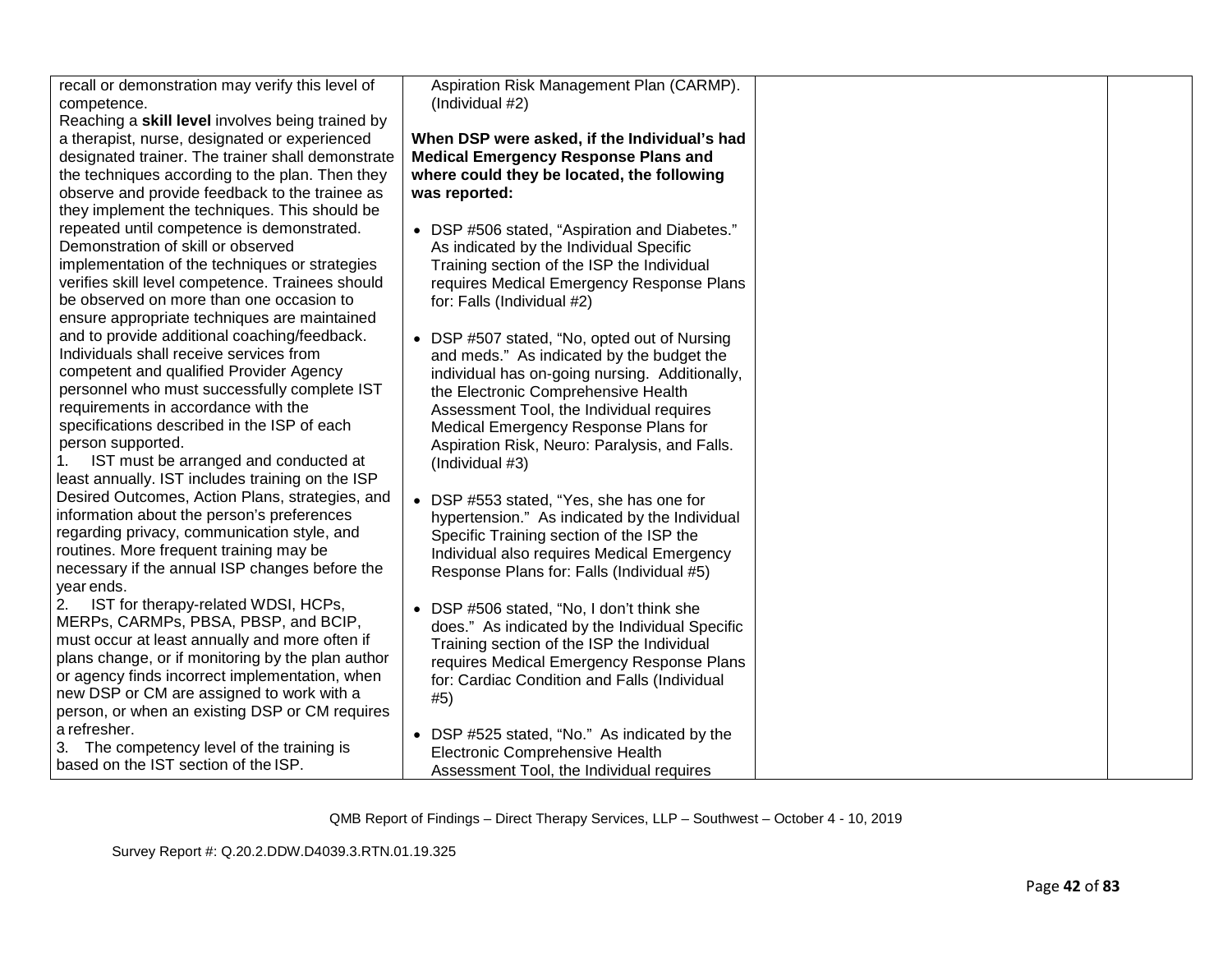| 4. The person should be present for and<br>involved in IST whenever possible.<br>5. Provider Agencies are responsible for<br>tracking of IST requirements.<br>6. Provider Agencies must arrange and ensure<br>that DSP's are trained on the contents of the<br>plans in accordance with timelines indicated in<br>the Individual-Specific Training Requirements:<br>Support Plans section of the ISP and notify the<br>plan authors when new DSP are hired to arrange<br>for trainings.<br>7. If a therapist, BSC, nurse, or other author of a<br>plan, healthcare or otherwise, chooses to<br>designate a trainer, that person is still<br>responsible for providing the curriculum to the<br>designated trainer. The author of the plan is also<br>responsible for ensuring the designated trainer<br>is verifying competency in alignment with their<br>curriculum, doing periodic quality assurance<br>checks with their designated trainer, and re-<br>certifying the designated trainer at least annually<br>and/or when there is a change to a person's<br>plan. | Medical Emergency Response Plans for<br>Aspiration (Individual #11)<br>When DSP were asked, if the Individual is<br>diagnosed with Aspiration, as well as a<br>series of questions specific to the DSP's<br>knowledge of Aspiration, the following was<br>reported:<br>• DSP #525 stated, "No." As indicated by the<br>Aspiration Risk Screening Tool, the individual<br>is at a Moderate Risk of Aspiration.<br>(Individual #11)<br>When DSP were asked, if the Individual had<br>Seizure Disorder, as well as who provided<br>the training, the following was reported:<br>• DSP #513 stated, "I haven't been trained on a<br>seizure." As indicated by the Electronic<br>Comprehensive Health Assessment Tool, the<br>Individual requires a Health Care Plan and<br>Medical Emergency Response Plan for<br>Seizures. (Individual #6)<br>When Direct Support Personnel were asked,<br>what State Agency do you report suspected<br>Abuse, Neglect or Exploitation, the following<br>was reported:<br>• DSP #506 stated, "HIPAA?" and "I have the<br>number in my old phone, not in this new |  |
|-------------------------------------------------------------------------------------------------------------------------------------------------------------------------------------------------------------------------------------------------------------------------------------------------------------------------------------------------------------------------------------------------------------------------------------------------------------------------------------------------------------------------------------------------------------------------------------------------------------------------------------------------------------------------------------------------------------------------------------------------------------------------------------------------------------------------------------------------------------------------------------------------------------------------------------------------------------------------------------------------------------------------------------------------------------------------|-----------------------------------------------------------------------------------------------------------------------------------------------------------------------------------------------------------------------------------------------------------------------------------------------------------------------------------------------------------------------------------------------------------------------------------------------------------------------------------------------------------------------------------------------------------------------------------------------------------------------------------------------------------------------------------------------------------------------------------------------------------------------------------------------------------------------------------------------------------------------------------------------------------------------------------------------------------------------------------------------------------------------------------------------------------------------------------------------|--|
|                                                                                                                                                                                                                                                                                                                                                                                                                                                                                                                                                                                                                                                                                                                                                                                                                                                                                                                                                                                                                                                                         | phone." Staff was not able to identify the<br>State Agency as Division of Health<br>Improvement.                                                                                                                                                                                                                                                                                                                                                                                                                                                                                                                                                                                                                                                                                                                                                                                                                                                                                                                                                                                              |  |
|                                                                                                                                                                                                                                                                                                                                                                                                                                                                                                                                                                                                                                                                                                                                                                                                                                                                                                                                                                                                                                                                         | • DSP #538 stated, "NIHS. I have the number<br>with me when working with the client, but I<br>don't have it on hand right now." Staff was not                                                                                                                                                                                                                                                                                                                                                                                                                                                                                                                                                                                                                                                                                                                                                                                                                                                                                                                                                 |  |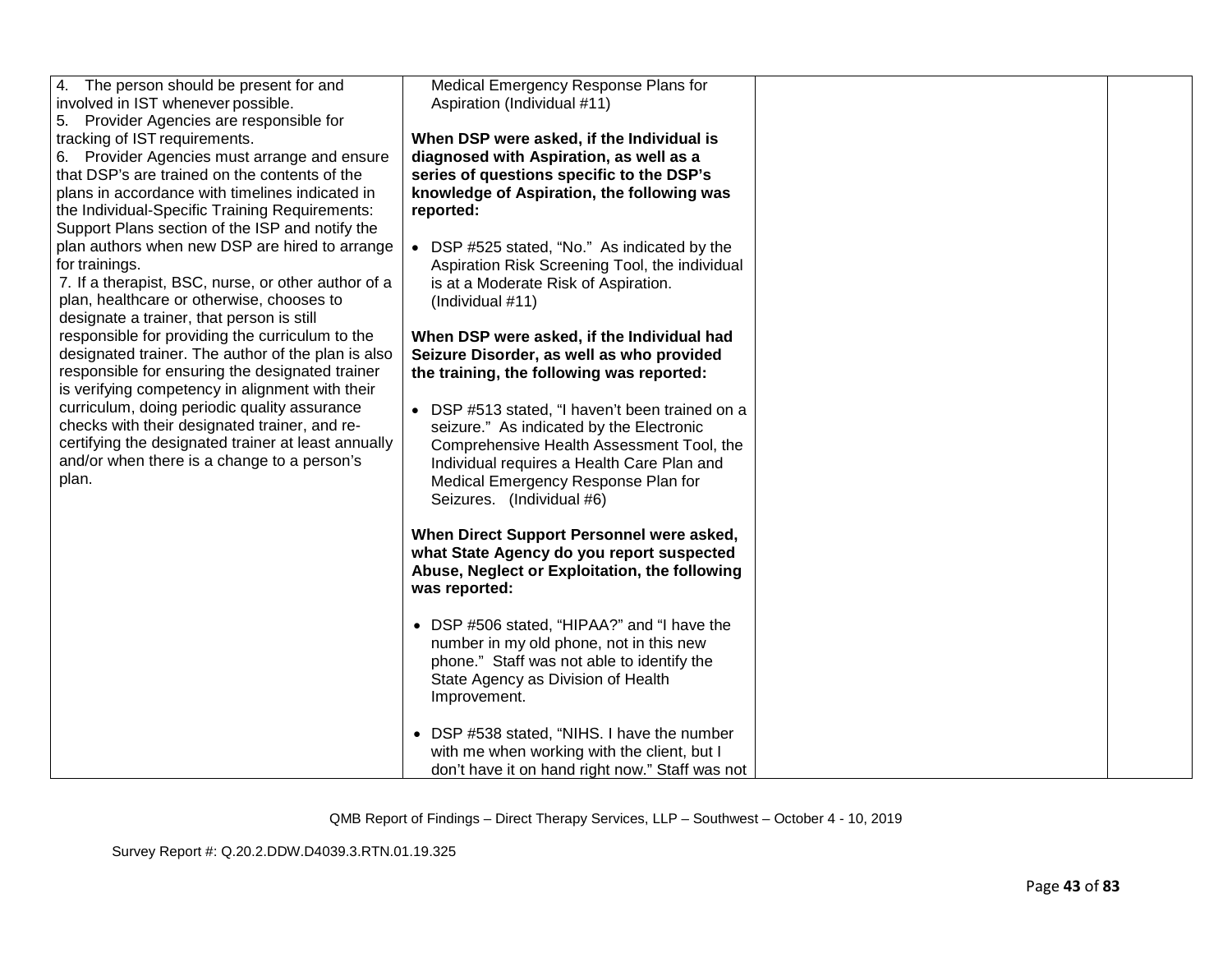| able to identify the State Agency as Division<br>of Health Improvement. |  |
|-------------------------------------------------------------------------|--|
|                                                                         |  |
|                                                                         |  |
|                                                                         |  |
|                                                                         |  |
|                                                                         |  |
|                                                                         |  |
|                                                                         |  |
|                                                                         |  |
|                                                                         |  |
|                                                                         |  |
|                                                                         |  |
|                                                                         |  |
|                                                                         |  |
|                                                                         |  |
|                                                                         |  |
|                                                                         |  |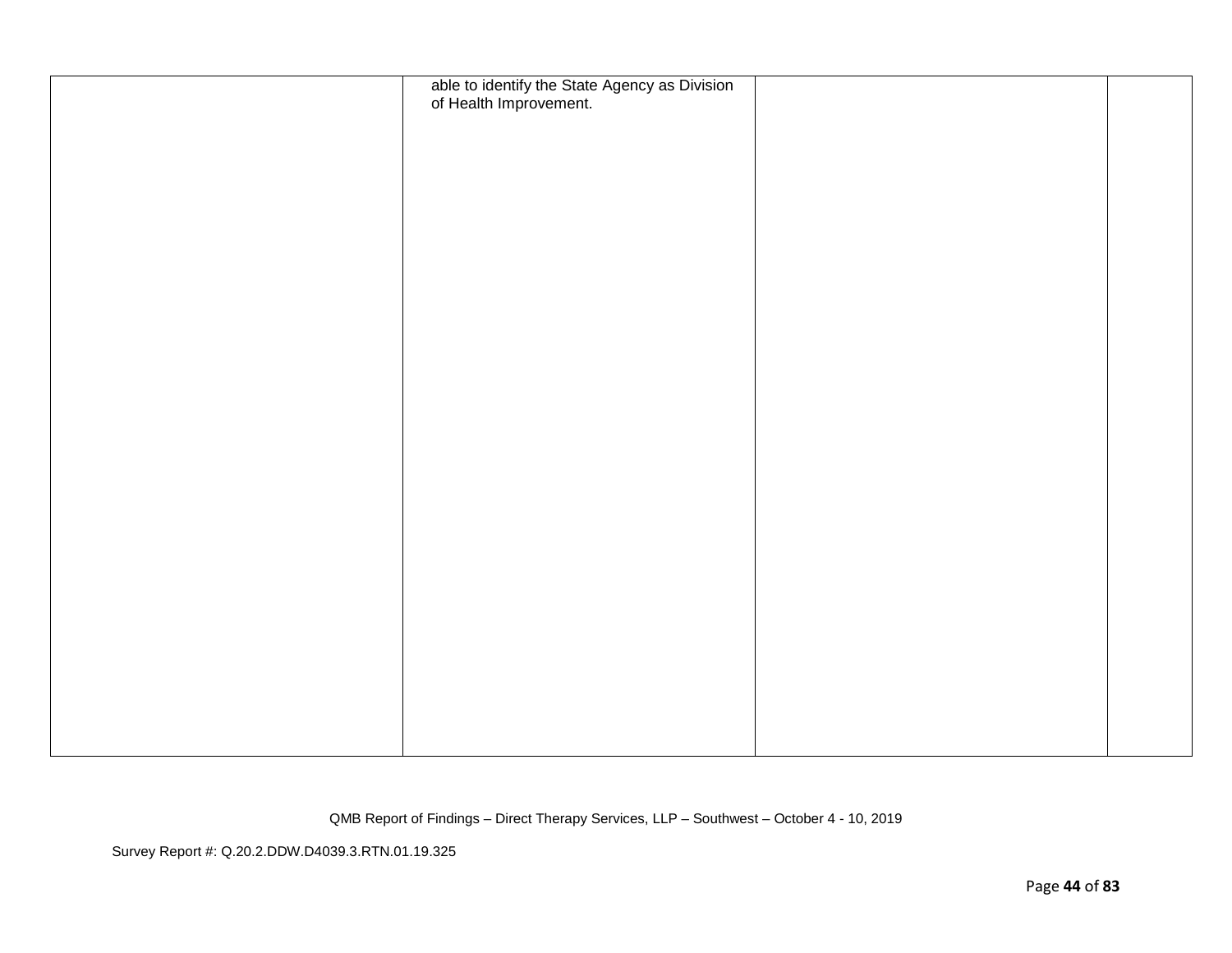| Tag #1A25.1 Caregiver Criminal History                 | <b>Condition of Participation Level Deficiency</b> |                                                                                                  |  |
|--------------------------------------------------------|----------------------------------------------------|--------------------------------------------------------------------------------------------------|--|
| <b>Screening</b>                                       |                                                    |                                                                                                  |  |
| NMAC 7.1.9.8 CAREGIVER AND HOSPITAL                    | After an analysis of the evidence it has been      | Provider:                                                                                        |  |
| <b>CAREGIVER EMPLOYMENT</b>                            | determined there is a significant potential for a  | <b>State your Plan of Correction for the</b>                                                     |  |
| <b>REQUIREMENTS:</b>                                   | negative outcome to occur.                         | deficiencies cited in this tag here (How is the                                                  |  |
| A. General: The responsibility for compliance          |                                                    | deficiency going to be corrected? This can be                                                    |  |
| with the requirements of the act applies to both       | Based on record review, the Agency did not         | specific to each deficiency cited or if possible an                                              |  |
| the care provider and to all applicants,               | maintain documentation indicating Caregiver        | overall correction?): $\rightarrow$                                                              |  |
| caregivers and hospital caregivers. All                | Criminal History Screening was completed as        |                                                                                                  |  |
| applicants for employment to whom an offer of          | required for 4 of 57 Agency Personnel.             |                                                                                                  |  |
| employment is made or caregivers and hospital          |                                                    |                                                                                                  |  |
| caregivers employed by or contracted to a care         | The following Agency Personnel Files               |                                                                                                  |  |
| provider must consent to a nationwide and              | contained no evidence of Caregiver Criminal        |                                                                                                  |  |
| statewide criminal history screening, as               | <b>History Screenings:</b>                         |                                                                                                  |  |
| described in Subsections D, E and F of this            |                                                    | <b>Provider:</b>                                                                                 |  |
| section, upon offer of employment or at the time       | <b>Direct Support Personnel (DSP):</b>             |                                                                                                  |  |
| of entering into a contractual relationship with       | • #505 - Date of hire 5/21/2018.                   | <b>Enter your ongoing Quality</b>                                                                |  |
| the care provider. Care providers shall submit all     |                                                    | <b>Assurance/Quality Improvement processes</b>                                                   |  |
| fees and pertinent application information for all     | • #516 - Date of hire 1/17/2017.                   | as it related to this tag number here (What is<br>going to be done? How many individuals is this |  |
| applicants, caregivers or hospital caregivers as       |                                                    | going to affect? How often will this be completed?                                               |  |
| described in Subsections D, E and F of this            | • #529 - Date of hire 3/4/2016.                    | Who is responsible? What steps will be taken if                                                  |  |
| section. Pursuant to Section 29-17-5 NMSA              |                                                    | issues are found?): $\rightarrow$                                                                |  |
| 1978 (Amended) of the act, a care provider's           | <b>Substitute Care/Respite Personnel:</b>          |                                                                                                  |  |
| failure to comply is grounds for the state agency      | • #540 - Date of hire 8/30/2019.                   |                                                                                                  |  |
| having enforcement authority with respect to the       |                                                    |                                                                                                  |  |
| care provider] to impose appropriate                   |                                                    |                                                                                                  |  |
| administrative sanctions and penalties.                |                                                    |                                                                                                  |  |
| <b>B.</b> Exception: A caregiver or hospital caregiver |                                                    |                                                                                                  |  |
| applying for employment or contracting services        |                                                    |                                                                                                  |  |
| with a care provider within twelve (12) months of      |                                                    |                                                                                                  |  |
| the caregiver's or hospital caregiver's most           |                                                    |                                                                                                  |  |
| recent nationwide criminal history screening           |                                                    |                                                                                                  |  |
| which list no disqualifying convictions shall only     |                                                    |                                                                                                  |  |
| apply for a statewide criminal history screening       |                                                    |                                                                                                  |  |
| upon offer of employment or at the time of             |                                                    |                                                                                                  |  |
| entering into a contractual relationship with the      |                                                    |                                                                                                  |  |
| care provider. At the discretion of the care           |                                                    |                                                                                                  |  |
| provider a nationwide criminal history screening,      |                                                    |                                                                                                  |  |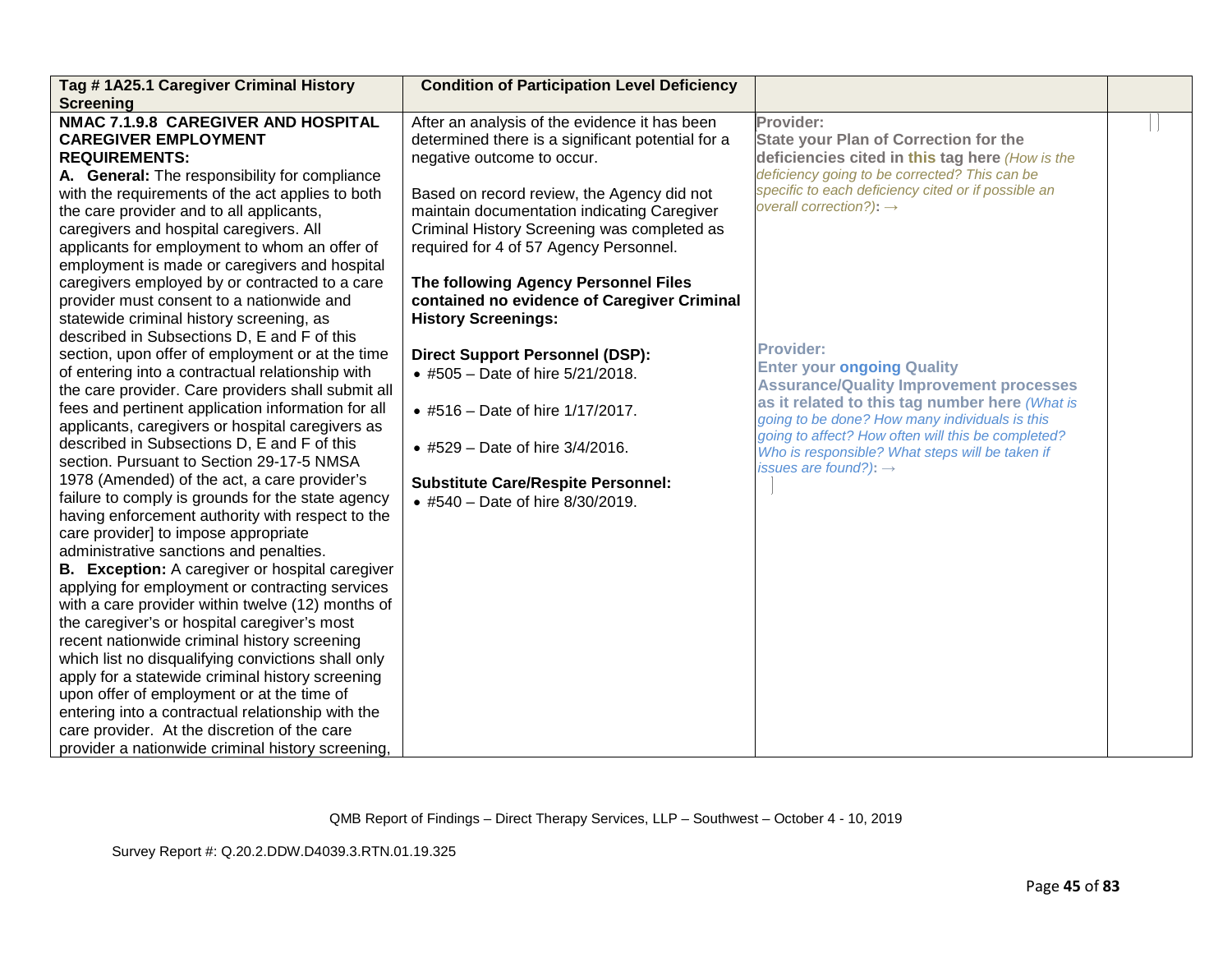| additional to the required statewide criminal<br>history screening, may be requested. |  |  |
|---------------------------------------------------------------------------------------|--|--|
| C. Conditional Employment: Applicants,                                                |  |  |
| caregivers, and hospital caregivers who have                                          |  |  |
| submitted all completed documents and paid all                                        |  |  |
| applicable fees for a nationwide and statewide                                        |  |  |
| criminal history screening may be deemed to                                           |  |  |
| have conditional supervised employment                                                |  |  |
| pending receipt of written notice given by the                                        |  |  |
| department as to whether the applicant,                                               |  |  |
| caregiver or hospital caregiver has a                                                 |  |  |
| disqualifying conviction.                                                             |  |  |
| F. Timely Submission: Care providers shall                                            |  |  |
| submit all fees and pertinent application                                             |  |  |
| information for all individuals who meet the                                          |  |  |
| definition of an applicant, caregiver or hospital                                     |  |  |
| caregiver as described in Subsections B, D and                                        |  |  |
| K of 7.1.9.7 NMAC, no later than twenty (20)                                          |  |  |
| calendar days from the first day of employment                                        |  |  |
| or effective date of a contractual relationship                                       |  |  |
| with the care provider.                                                               |  |  |
| G. Maintenance of Records: Care providers                                             |  |  |
| shall maintain documentation relating to all<br>employees and contractors evidencing  |  |  |
| compliance with the act and these rules.                                              |  |  |
| (1) During the term of employment, care                                               |  |  |
| providers shall maintain evidence of each                                             |  |  |
| applicant, caregiver or hospital caregiver's                                          |  |  |
| clearance, pending reconsideration, or                                                |  |  |
| disqualification.                                                                     |  |  |
| (2) Care providers shall maintain documented                                          |  |  |
| evidence showing the basis for any                                                    |  |  |
| determination by the care provider that an                                            |  |  |
| employee or contractor performs job functions                                         |  |  |
| that do not fall within the scope of the                                              |  |  |
| requirement for nationwide or statewide criminal                                      |  |  |
| history screening. A memorandum in an                                                 |  |  |
| employee's file stating "This employee does not                                       |  |  |
| provide direct care or have routine unsupervised                                      |  |  |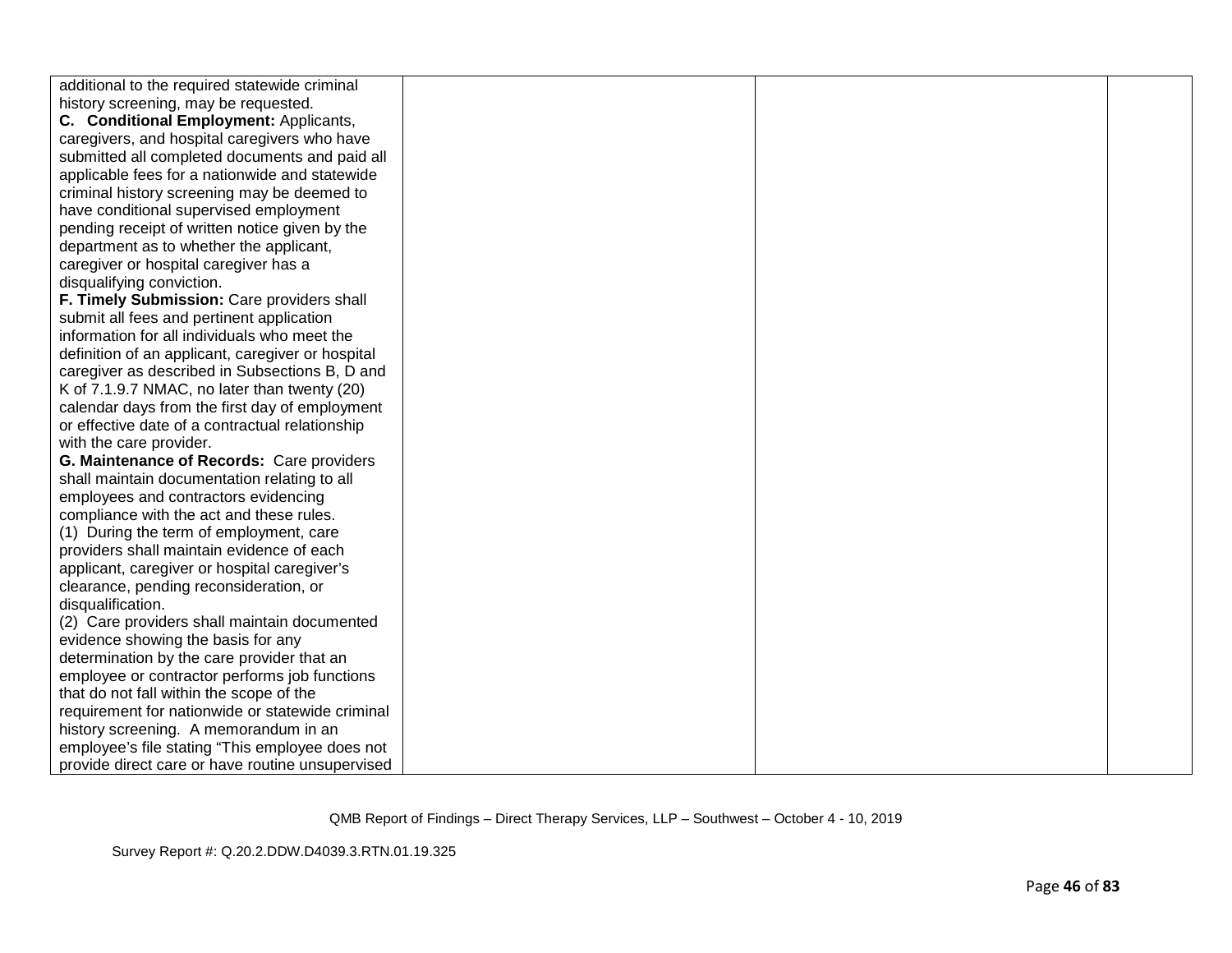| physical or financial access to care recipients<br>served by [name of care provider]," together with<br>the employee's job description, shall suffice for<br>record keeping purposes.<br>NMAC 7.1.9.9 CAREGIVERS OR HOSPITAL<br><b>CAREGIVERS AND APPLICANTS WITH</b><br><b>DISQUALIFYING CONVICTIONS:</b><br>A. Prohibition on Employment: A care<br>provider shall not hire or continue the<br>employment or contractual services of any                                                                                                                                                                                                                                                                                                                                                                                                                                                                          |  |
|---------------------------------------------------------------------------------------------------------------------------------------------------------------------------------------------------------------------------------------------------------------------------------------------------------------------------------------------------------------------------------------------------------------------------------------------------------------------------------------------------------------------------------------------------------------------------------------------------------------------------------------------------------------------------------------------------------------------------------------------------------------------------------------------------------------------------------------------------------------------------------------------------------------------|--|
|                                                                                                                                                                                                                                                                                                                                                                                                                                                                                                                                                                                                                                                                                                                                                                                                                                                                                                                     |  |
|                                                                                                                                                                                                                                                                                                                                                                                                                                                                                                                                                                                                                                                                                                                                                                                                                                                                                                                     |  |
| applicant, caregiver or hospital caregiver for<br>whom the care provider has received notice of a<br>disqualifying conviction, except as provided in<br>Subsection B of this section.                                                                                                                                                                                                                                                                                                                                                                                                                                                                                                                                                                                                                                                                                                                               |  |
| NMAC 7.1.9.11 DISQUALIFYING<br><b>CONVICTIONS.</b> The following felony<br>convictions disqualify an applicant, caregiver or<br>hospital caregiver from employment or<br>contractual services with a care provider:<br>A. homicide;<br>B. trafficking, or trafficking in controlled<br>substances;<br>C. kidnapping, false imprisonment, aggravated<br>assault or aggravated battery;<br>D. rape, criminal sexual penetration, criminal<br>sexual contact, incest, indecent exposure, or<br>other related felony sexual offenses;<br>E. crimes involving adult abuse, neglect or<br>financial exploitation;<br>F. crimes involving child abuse or neglect;<br>G. crimes involving robbery, larceny, extortion,<br>burglary, fraud, forgery, embezzlement, credit<br>card fraud, or receiving stolen property; or<br>H. an attempt, solicitation, or conspiracy<br>involving any of the felonies in this subsection. |  |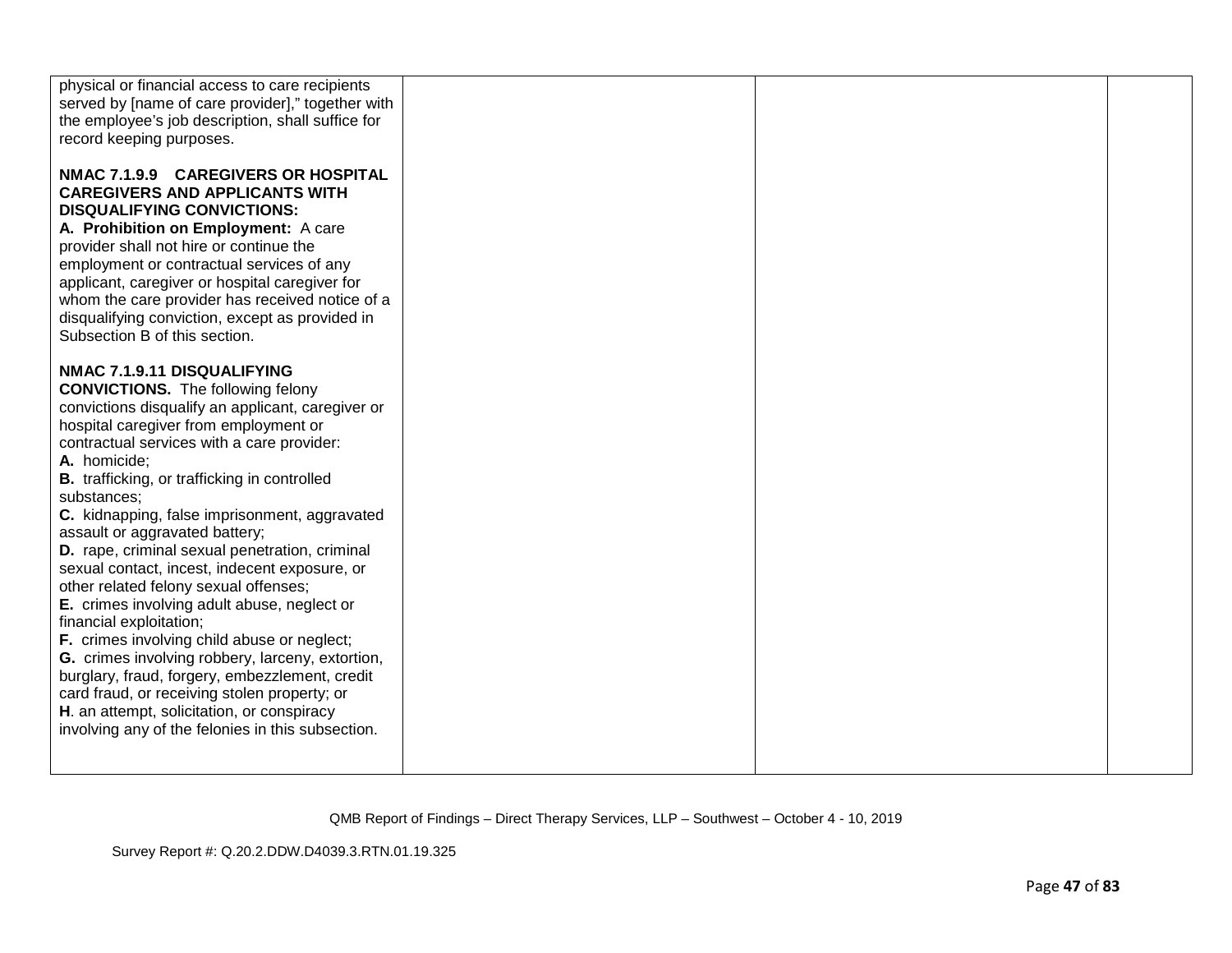| Tag #1A26 Consolidated On-line Registry                                                        | <b>Standard Level Deficiency</b>                   |                                                     |  |
|------------------------------------------------------------------------------------------------|----------------------------------------------------|-----------------------------------------------------|--|
| <b>Employee Abuse Registry</b>                                                                 |                                                    |                                                     |  |
| NMAC 7.1.12.8 - REGISTRY ESTABLISHED;                                                          | Based on record review, the Agency did not         | Provider:                                           |  |
| PROVIDER INQUIRY REQUIRED: Upon the                                                            | maintain documentation in the employee's           | <b>State your Plan of Correction for the</b>        |  |
| effective date of this rule, the department has                                                | personnel records that evidenced inquiry into the  | deficiencies cited in this tag here (How is the     |  |
| established and maintains an accurate and                                                      | Employee Abuse Registry prior to employment        | deficiency going to be corrected? This can be       |  |
| complete electronic registry that contains the                                                 | for 4 of 57 Agency Personnel.                      | specific to each deficiency cited or if possible an |  |
| name, date of birth, address, social security                                                  |                                                    | overall correction?): $\rightarrow$                 |  |
| number, and other appropriate identifying                                                      | The following Agency Personnel records             |                                                     |  |
| information of all persons who, while employed by                                              | contained evidence that indicated the              |                                                     |  |
| a provider, have been determined by the                                                        | <b>Employee Abuse Registry check was</b>           |                                                     |  |
| department, as a result of an investigation of a                                               | completed after hire:                              |                                                     |  |
| complaint, to have engaged in a substantiated                                                  |                                                    |                                                     |  |
| registry-referred incident of abuse, neglect or                                                | <b>Direct Support Personnel (DSP):</b>             |                                                     |  |
| exploitation of a person receiving care or services                                            | $\bullet$ #516 - Date of hire 1/17/2017, completed |                                                     |  |
| from a provider. Additions and updates to the                                                  | 7/5/2019.                                          | <b>Provider:</b>                                    |  |
| registry shall be posted no later than two (2)                                                 |                                                    | <b>Enter your ongoing Quality</b>                   |  |
| business days following receipt. Only department                                               |                                                    | <b>Assurance/Quality Improvement processes</b>      |  |
| staff designated by the custodian may access,                                                  | $\bullet$ #517 – Date of hire 3/1/2017, completed  | as it related to this tag number here (What is      |  |
| maintain and update the data in the registry.                                                  | $3/13/2017$ .                                      | going to be done? How many individuals is this      |  |
| A. Provider requirement to inquire of registry.                                                |                                                    | going to affect? How often will this be completed?  |  |
| A provider, prior to employing or contracting with                                             | <b>Substitute Care/Respite Personnel:</b>          | Who is responsible? What steps will be taken if     |  |
| an employee, shall inquire of the registry whether                                             | $\bullet$ #539 - Date of hire 7/3/2019, completed  | issues are found?): $\rightarrow$                   |  |
| the individual under consideration for employment                                              | 7/12/2019.                                         |                                                     |  |
| or contracting is listed on the registry.                                                      |                                                    |                                                     |  |
| B. Prohibited employment. A provider may not<br>employ or contract with an individual to be an | $\bullet$ #547 – Date of hire 9/1/2016, completed  |                                                     |  |
| employee if the individual is listed on the registry                                           | 7/16/2019.                                         |                                                     |  |
| as having a substantiated registry-referred incident                                           |                                                    |                                                     |  |
| of abuse, neglect or exploitation of a person                                                  |                                                    |                                                     |  |
| receiving care or services from a provider.                                                    |                                                    |                                                     |  |
| C. Applicant's identifying information required.                                               |                                                    |                                                     |  |
| In making the inquiry to the registry prior to                                                 |                                                    |                                                     |  |
| employing or contracting with an employee, the                                                 |                                                    |                                                     |  |
| provider shall use identifying information                                                     |                                                    |                                                     |  |
| concerning the individual under consideration for                                              |                                                    |                                                     |  |
| employment or contracting sufficient to reasonably                                             |                                                    |                                                     |  |
| and completely search the registry, including the                                              |                                                    |                                                     |  |
| name, address, date of birth, social security                                                  |                                                    |                                                     |  |
| number, and other appropriate identifying                                                      |                                                    |                                                     |  |
| information required by the registry.                                                          |                                                    |                                                     |  |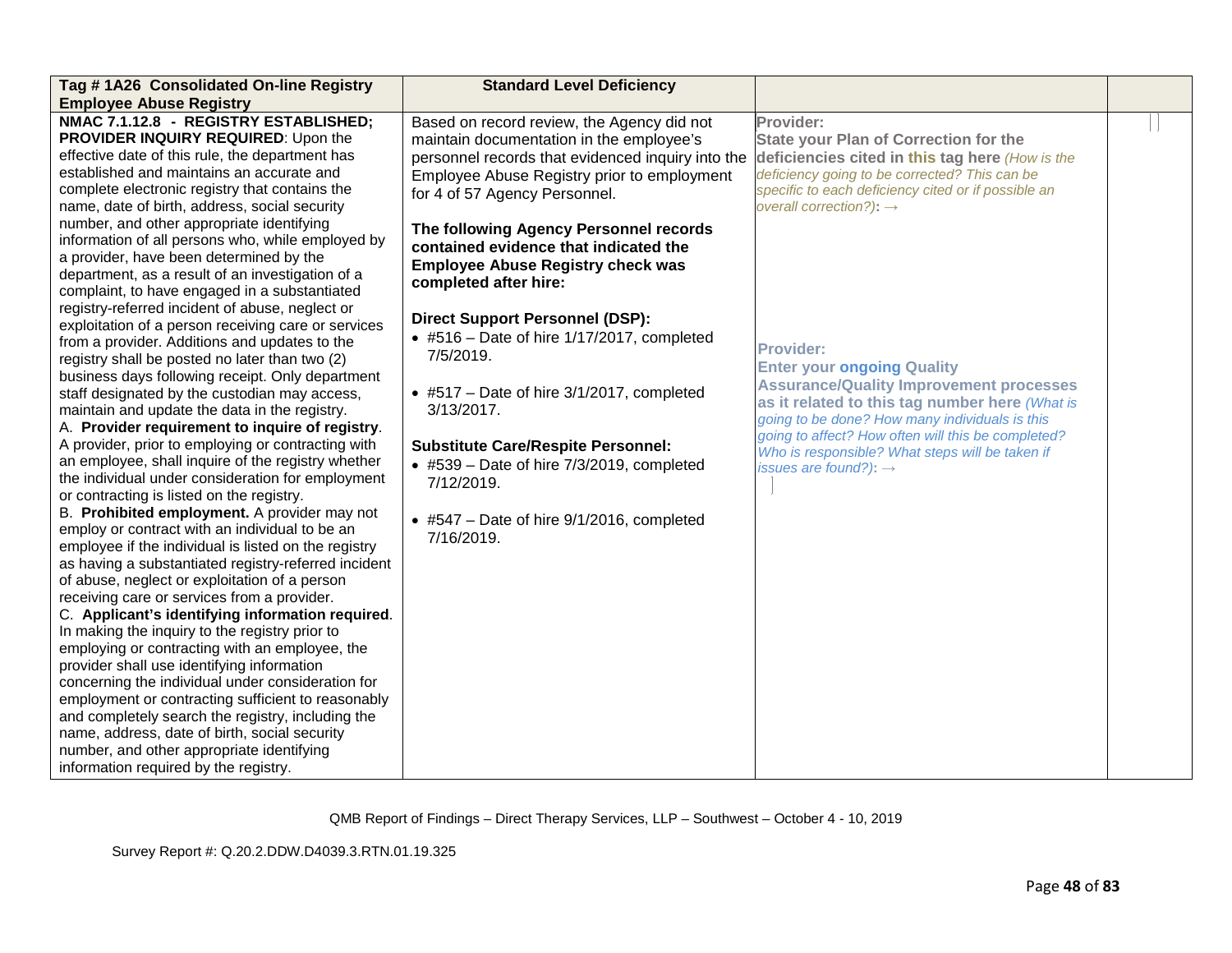| D. Documentation of inquiry to registry. The           |  |  |
|--------------------------------------------------------|--|--|
| provider shall maintain documentation in the           |  |  |
| employee's personnel or employment records that        |  |  |
| evidences the fact that the provider made an           |  |  |
| inquiry to the registry concerning that employee       |  |  |
| prior to employment. Such documentation must           |  |  |
| include evidence, based on the response to such        |  |  |
| inquiry received from the custodian by the provider,   |  |  |
| that the employee was not listed on the registry as    |  |  |
| having a substantiated registry-referred incident of   |  |  |
| abuse, neglect or exploitation.                        |  |  |
| E. Documentation for other staff. With respect         |  |  |
| to all employed or contracted individuals providing    |  |  |
| direct care who are licensed health care               |  |  |
| professionals or certified nurse aides, the provider   |  |  |
| shall maintain documentation reflecting the            |  |  |
| individual's current licensure as a health care        |  |  |
| professional or current certification as a nurse aide. |  |  |
| F. Consequences of noncompliance. The                  |  |  |
| department or other governmental agency having         |  |  |
| regulatory enforcement authority over a provider       |  |  |
| may sanction a provider in accordance with             |  |  |
| applicable law if the provider fails to make an        |  |  |
| appropriate and timely inquiry of the registry, or     |  |  |
| fails to maintain evidence of such inquiry, in         |  |  |
| connection with the hiring or contracting of an        |  |  |
| employee; or for employing or contracting any          |  |  |
| person to work as an employee who is listed on the     |  |  |
| registry. Such sanctions may include a directed        |  |  |
| plan of correction, civil monetary penalty not to      |  |  |
| exceed five thousand dollars (\$5000) per instance,    |  |  |
| or termination or non-renewal of any contract with     |  |  |
| the department or other governmental agency.           |  |  |
|                                                        |  |  |
|                                                        |  |  |
|                                                        |  |  |
|                                                        |  |  |
|                                                        |  |  |
|                                                        |  |  |
|                                                        |  |  |
|                                                        |  |  |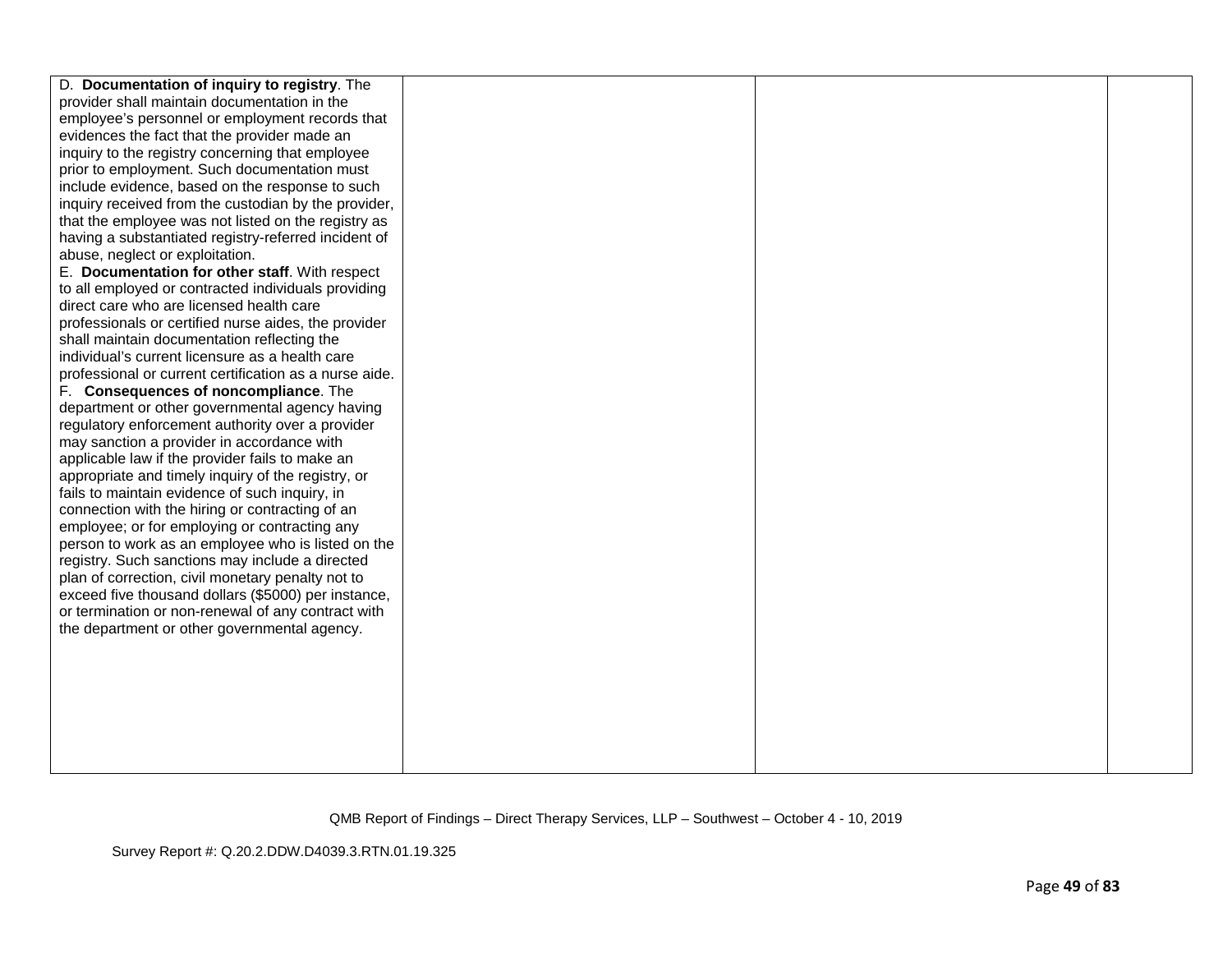| Tag #1A37 Individual Specific Training             | <b>Standard Level Deficiency</b>              |                                                                                                       |  |
|----------------------------------------------------|-----------------------------------------------|-------------------------------------------------------------------------------------------------------|--|
| Developmental Disabilities (DD) Waiver Service     | Based on record review, the Agency did not    | Provider:                                                                                             |  |
| Standards 2/26/2018; Re-Issue: 12/28/2018; Eff     | ensure that Individual Specific Training      | <b>State your Plan of Correction for the</b>                                                          |  |
| 1/1/2019                                           | requirements were met for 1 of 57 Agency      | deficiencies cited in this tag here (How is the                                                       |  |
| <b>Chapter 17: Training Requirements: The</b>      | Personnel.                                    | deficiency going to be corrected? This can be                                                         |  |
| purpose of this chapter is to outline              |                                               | specific to each deficiency cited or if possible an                                                   |  |
| requirements for completing, reporting and         | Review of personnel records found no evidence | overall correction?): $\rightarrow$                                                                   |  |
| documenting DDSD training requirements for         | of the following:                             |                                                                                                       |  |
| DD Waiver Provider Agencies as well as             |                                               |                                                                                                       |  |
| requirements for certified trainers or mentors of  | <b>Direct Support Personnel (DSP):</b>        |                                                                                                       |  |
| DDSD Core curriculum training.                     | • Individual Specific Training (#530)         |                                                                                                       |  |
| <b>17.1 Training Requirements for Direct</b>       |                                               |                                                                                                       |  |
| <b>Support Personnel and Direct Support</b>        |                                               |                                                                                                       |  |
| <b>Supervisors:</b> Direct Support Personnel (DSP) |                                               |                                                                                                       |  |
| and Direct Support Supervisors (DSS) include       |                                               | <b>Provider:</b>                                                                                      |  |
| staff and contractors from agencies providing      |                                               | <b>Enter your ongoing Quality</b>                                                                     |  |
| the following services: Supported Living, Family   |                                               | <b>Assurance/Quality Improvement processes</b>                                                        |  |
| Living, CIHS, IMLS, CCS, CIE and Crisis            |                                               | as it related to this tag number here (What is                                                        |  |
| Supports.                                          |                                               | going to be done? How many individuals is this                                                        |  |
| 1. DSP/DSS must successfully:                      |                                               | going to affect? How often will this be completed?<br>Who is responsible? What steps will be taken if |  |
| a. Complete IST requirements in accordance         |                                               | issues are found?): $\rightarrow$                                                                     |  |
| with the specifications described in the ISP       |                                               |                                                                                                       |  |
| of each person supported and as outlined in        |                                               |                                                                                                       |  |
| 17.10 Individual-Specific Training below.          |                                               |                                                                                                       |  |
| b. Complete training on DOH-approved ANE           |                                               |                                                                                                       |  |
| reporting procedures in accordance with            |                                               |                                                                                                       |  |
| NMAC 7.1.14                                        |                                               |                                                                                                       |  |
| c. Complete training in universal precautions.     |                                               |                                                                                                       |  |
| The training materials shall meet                  |                                               |                                                                                                       |  |
| Occupational Safety and Health                     |                                               |                                                                                                       |  |
| Administration (OSHA) requirements                 |                                               |                                                                                                       |  |
| d. Complete and maintain certification in First    |                                               |                                                                                                       |  |
| Aid and CPR. The training materials shall          |                                               |                                                                                                       |  |
| meet OSHA requirements/guidelines.                 |                                               |                                                                                                       |  |
| e. Complete relevant training in accordance        |                                               |                                                                                                       |  |
| with OSHA requirements (if job involves            |                                               |                                                                                                       |  |
| exposure to hazardous chemicals).                  |                                               |                                                                                                       |  |
| f. Become certified in a DDSD-approved             |                                               |                                                                                                       |  |
| system of crisis prevention and intervention       |                                               |                                                                                                       |  |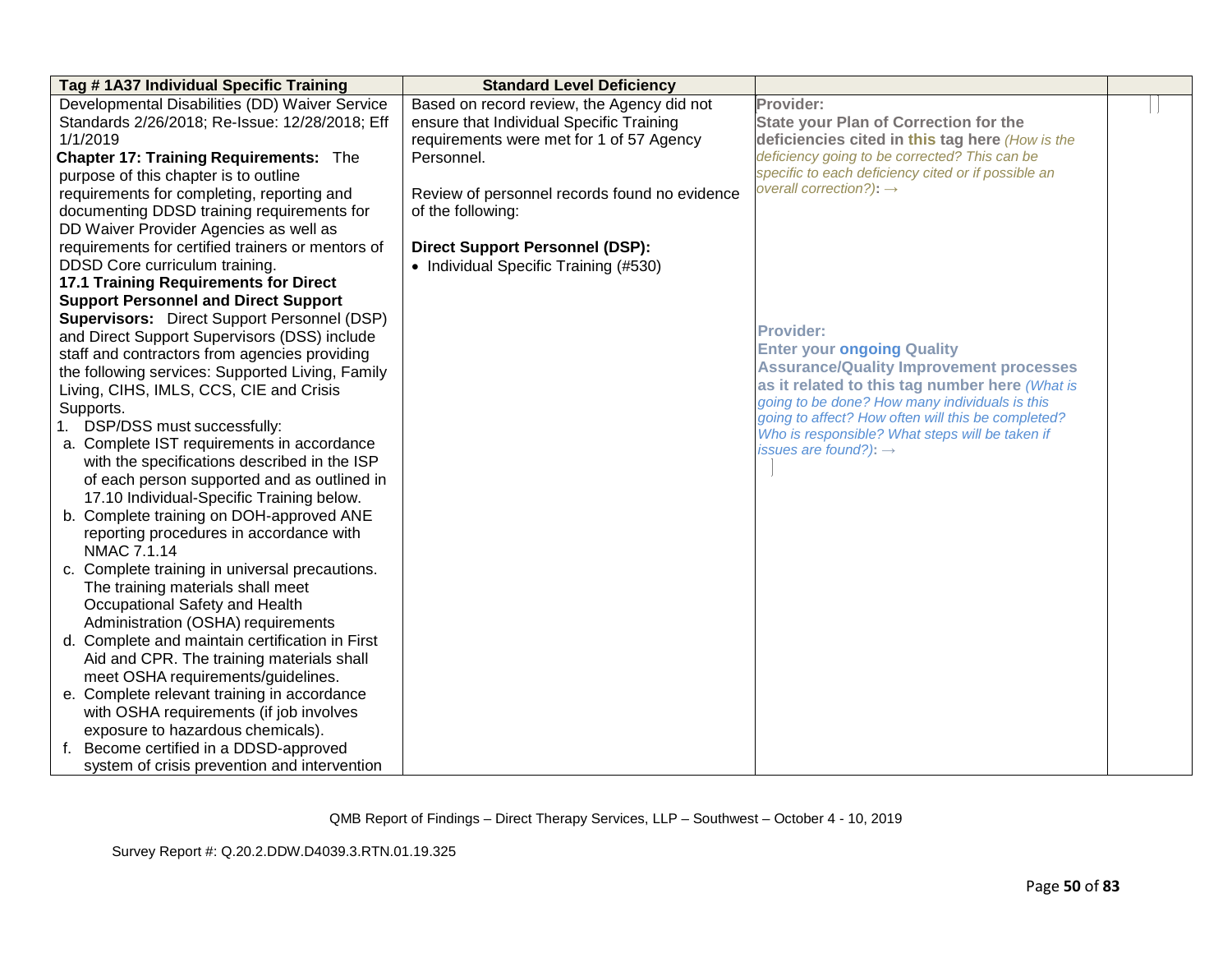| (e.g., MANDT, Handle with Care, CPI)                                                   |  |  |
|----------------------------------------------------------------------------------------|--|--|
| before using EPR. Agency DSP and DSS                                                   |  |  |
| shall maintain certification in a DDSD-                                                |  |  |
| approved system if any person they support<br>has a BCIP that includes the use of EPR. |  |  |
| g. Complete and maintain certification in a                                            |  |  |
| DDSD-approved medication course if                                                     |  |  |
| required to assist with medication delivery.                                           |  |  |
| h. Complete training regarding the HIPAA.                                              |  |  |
| 2. Any staff being used in an emergency to                                             |  |  |
| fill in or cover a shift must have at a minimum                                        |  |  |
| the DDSD required core trainings and be on                                             |  |  |
| shift with a DSP who has completed the                                                 |  |  |
| relevant IST.                                                                          |  |  |
|                                                                                        |  |  |
| 17.10 Individual-Specific Training: The                                                |  |  |
| following are elements of IST: defined                                                 |  |  |
| standards of performance, curriculum tailored to                                       |  |  |
| teach skills and knowledge necessary to meet                                           |  |  |
| those standards of performance, and formal                                             |  |  |
| examination or demonstration to verify                                                 |  |  |
| standards of performance, using the established                                        |  |  |
| DDSD training levels of awareness, knowledge,                                          |  |  |
| and skill.                                                                             |  |  |
| Reaching an awareness level may be                                                     |  |  |
| accomplished by reading plans or other                                                 |  |  |
| information. The trainee is cognizant of<br>information related to a person's specific |  |  |
| condition. Verbal or written recall of basic                                           |  |  |
| information or knowing where to access the                                             |  |  |
| information can verify awareness.                                                      |  |  |
| Reaching a knowledge level may take the form                                           |  |  |
| of observing a plan in action, reading a plan                                          |  |  |
| more thoroughly, or having a plan described by                                         |  |  |
| the author or their designee. Verbal or written                                        |  |  |
| recall or demonstration may verify this level of                                       |  |  |
| competence.                                                                            |  |  |
| Reaching a skill level involves being trained by                                       |  |  |
| a therapist, nurse, designated or experienced                                          |  |  |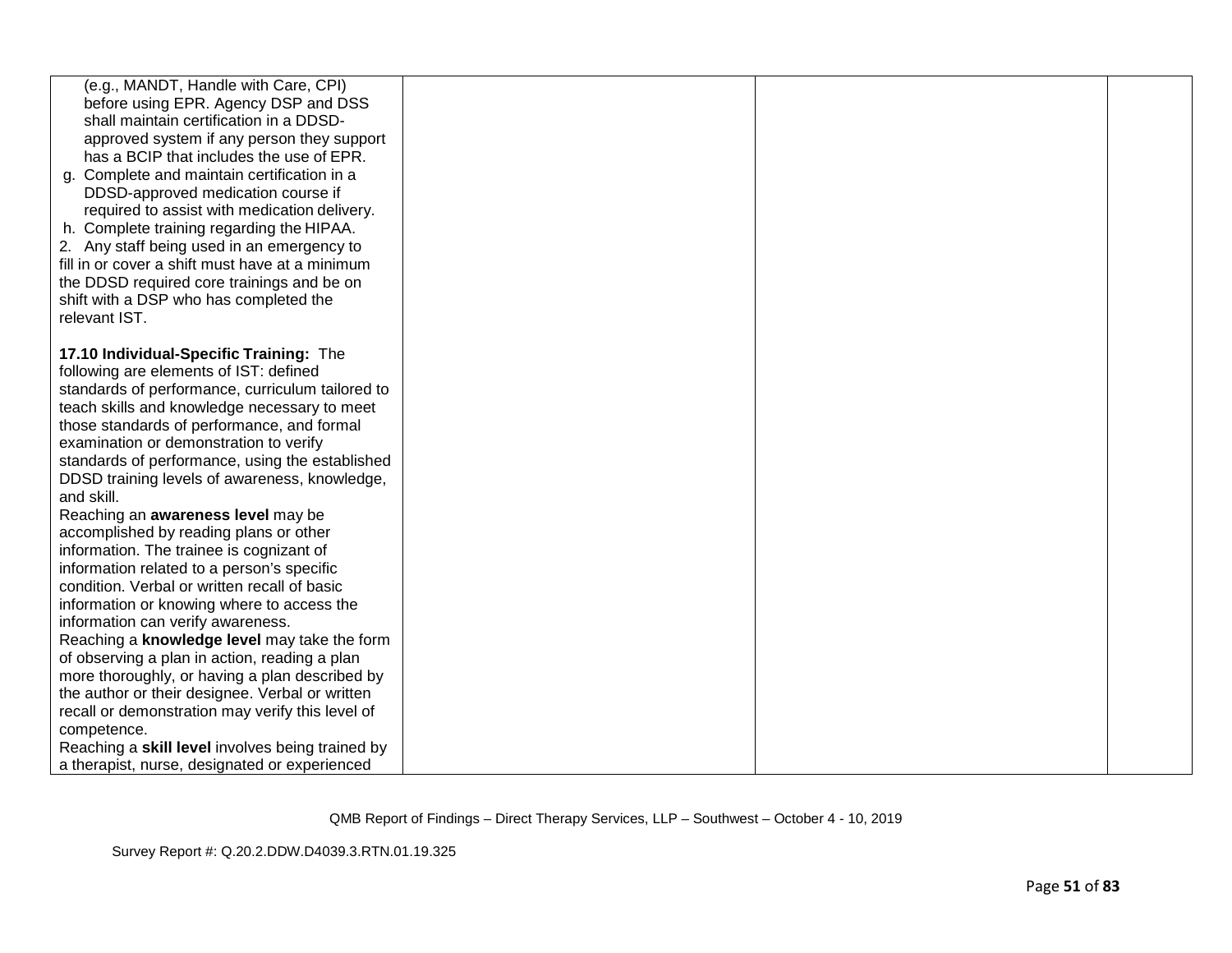| designated trainer. The trainer shall             |  |  |
|---------------------------------------------------|--|--|
| demonstrate the techniques according to the       |  |  |
| plan. Then they observe and provide feedback      |  |  |
| to the trainee as they implement the techniques.  |  |  |
| This should be repeated until competence is       |  |  |
| demonstrated. Demonstration of skill or           |  |  |
| observed implementation of the techniques or      |  |  |
| strategies verifies skill level competence.       |  |  |
| Trainees should be observed on more than one      |  |  |
| occasion to ensure appropriate techniques are     |  |  |
| maintained and to provide additional              |  |  |
| coaching/feedback.                                |  |  |
| Individuals shall receive services from competent |  |  |
| and qualified Provider Agency personnel who       |  |  |
| must successfully complete IST requirements in    |  |  |
| accordance with the specifications described in   |  |  |
| the ISP of each person supported.                 |  |  |
| 1. IST must be arranged and conducted at          |  |  |
| least annually. IST includes training on the ISP  |  |  |
| Desired Outcomes, Action Plans, strategies,       |  |  |
| and information about the person's preferences    |  |  |
| regarding privacy, communication style, and       |  |  |
| routines. More frequent training may be           |  |  |
| necessary if the annual ISP changes before the    |  |  |
| year ends.                                        |  |  |
| 2. IST for therapy-related WDSI, HCPs,            |  |  |
| MERPs, CARMPs, PBSA, PBSP, and BCIP,              |  |  |
| must occur at least annually and more often if    |  |  |
| plans change, or if monitoring by the plan        |  |  |
| author or agency finds incorrect implementation,  |  |  |
| when new DSP or CM are assigned to work           |  |  |
| with a person, or when an existing DSP or CM      |  |  |
| requires a refresher.                             |  |  |
| 3. The competency level of the training is        |  |  |
| based on the IST section of the ISP.              |  |  |
| 4. The person should be present for and           |  |  |
| involved in IST whenever possible.                |  |  |
| Provider Agencies are responsible for<br>5.       |  |  |
| tracking of IST requirements.                     |  |  |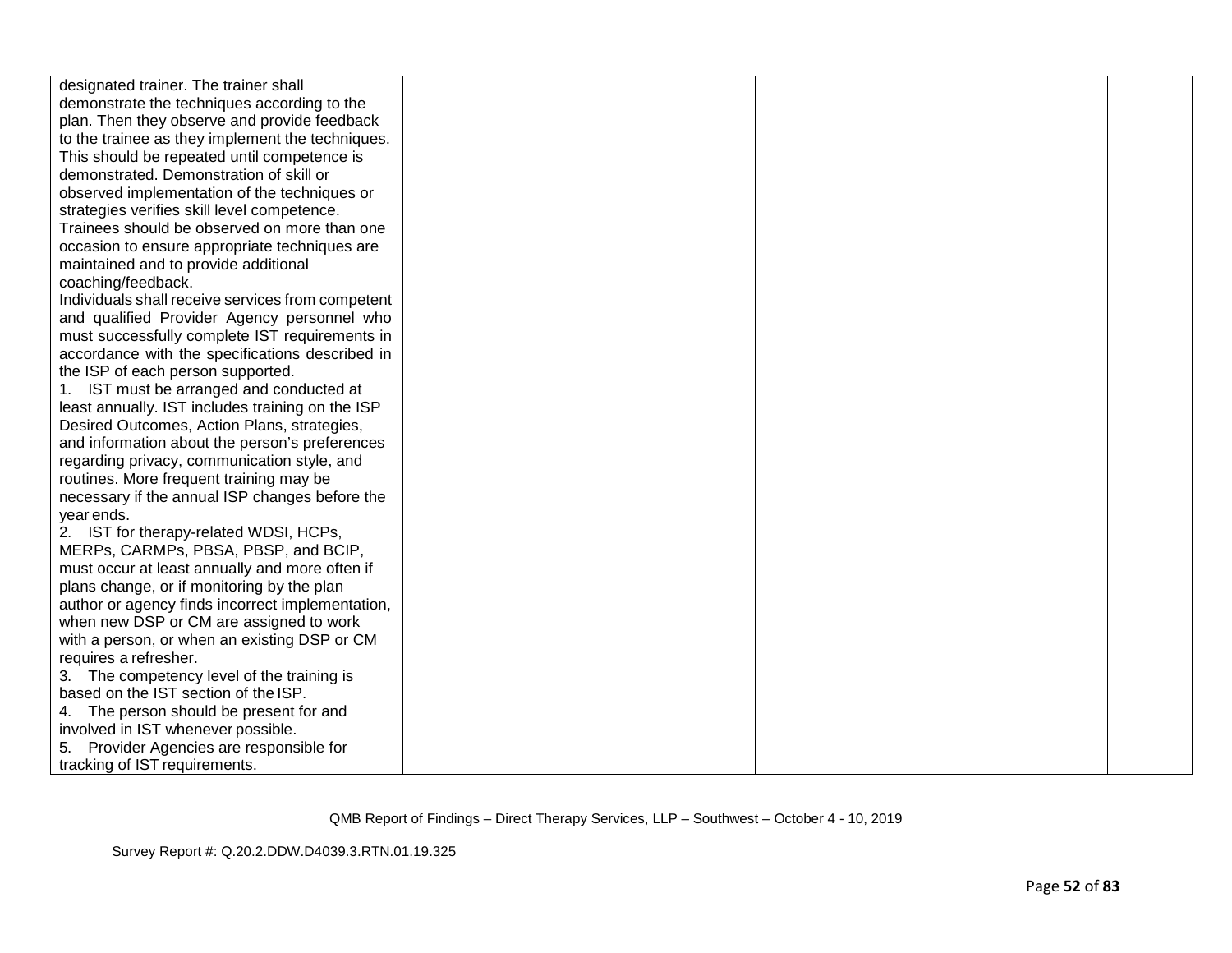| 6. Provider Agencies must arrange and<br>ensure that DSP's are trained on the contents of<br>the plans in accordance with timelines indicated<br>in the Individual-Specific Training<br>Requirements: Support Plans section of the ISP<br>and notify the plan authors when new DSP are<br>hired to arrange for trainings.<br>7. If a therapist, BSC, nurse, or other author of<br>a plan, healthcare or otherwise, chooses to<br>designate a trainer, that person is still<br>responsible for providing the curriculum to the<br>designated trainer. The author of the plan is<br>also responsible for ensuring the designated<br>trainer is verifying competency in alignment with<br>their curriculum, doing periodic quality<br>assurance checks with their designated trainer,<br>and re-certifying the designated trainer at least<br>annually and/or when there is a change to a<br>person's plan.<br>17.10.1 IST Training Rosters: IST Training |
|--------------------------------------------------------------------------------------------------------------------------------------------------------------------------------------------------------------------------------------------------------------------------------------------------------------------------------------------------------------------------------------------------------------------------------------------------------------------------------------------------------------------------------------------------------------------------------------------------------------------------------------------------------------------------------------------------------------------------------------------------------------------------------------------------------------------------------------------------------------------------------------------------------------------------------------------------------|
|                                                                                                                                                                                                                                                                                                                                                                                                                                                                                                                                                                                                                                                                                                                                                                                                                                                                                                                                                        |
|                                                                                                                                                                                                                                                                                                                                                                                                                                                                                                                                                                                                                                                                                                                                                                                                                                                                                                                                                        |
|                                                                                                                                                                                                                                                                                                                                                                                                                                                                                                                                                                                                                                                                                                                                                                                                                                                                                                                                                        |
|                                                                                                                                                                                                                                                                                                                                                                                                                                                                                                                                                                                                                                                                                                                                                                                                                                                                                                                                                        |
|                                                                                                                                                                                                                                                                                                                                                                                                                                                                                                                                                                                                                                                                                                                                                                                                                                                                                                                                                        |
|                                                                                                                                                                                                                                                                                                                                                                                                                                                                                                                                                                                                                                                                                                                                                                                                                                                                                                                                                        |
|                                                                                                                                                                                                                                                                                                                                                                                                                                                                                                                                                                                                                                                                                                                                                                                                                                                                                                                                                        |
|                                                                                                                                                                                                                                                                                                                                                                                                                                                                                                                                                                                                                                                                                                                                                                                                                                                                                                                                                        |
|                                                                                                                                                                                                                                                                                                                                                                                                                                                                                                                                                                                                                                                                                                                                                                                                                                                                                                                                                        |
|                                                                                                                                                                                                                                                                                                                                                                                                                                                                                                                                                                                                                                                                                                                                                                                                                                                                                                                                                        |
|                                                                                                                                                                                                                                                                                                                                                                                                                                                                                                                                                                                                                                                                                                                                                                                                                                                                                                                                                        |
|                                                                                                                                                                                                                                                                                                                                                                                                                                                                                                                                                                                                                                                                                                                                                                                                                                                                                                                                                        |
|                                                                                                                                                                                                                                                                                                                                                                                                                                                                                                                                                                                                                                                                                                                                                                                                                                                                                                                                                        |
|                                                                                                                                                                                                                                                                                                                                                                                                                                                                                                                                                                                                                                                                                                                                                                                                                                                                                                                                                        |
|                                                                                                                                                                                                                                                                                                                                                                                                                                                                                                                                                                                                                                                                                                                                                                                                                                                                                                                                                        |
|                                                                                                                                                                                                                                                                                                                                                                                                                                                                                                                                                                                                                                                                                                                                                                                                                                                                                                                                                        |
|                                                                                                                                                                                                                                                                                                                                                                                                                                                                                                                                                                                                                                                                                                                                                                                                                                                                                                                                                        |
|                                                                                                                                                                                                                                                                                                                                                                                                                                                                                                                                                                                                                                                                                                                                                                                                                                                                                                                                                        |
|                                                                                                                                                                                                                                                                                                                                                                                                                                                                                                                                                                                                                                                                                                                                                                                                                                                                                                                                                        |
|                                                                                                                                                                                                                                                                                                                                                                                                                                                                                                                                                                                                                                                                                                                                                                                                                                                                                                                                                        |
|                                                                                                                                                                                                                                                                                                                                                                                                                                                                                                                                                                                                                                                                                                                                                                                                                                                                                                                                                        |
| Rosters are required for all IST trainings:                                                                                                                                                                                                                                                                                                                                                                                                                                                                                                                                                                                                                                                                                                                                                                                                                                                                                                            |
| 1. IST Training Rosters must include:                                                                                                                                                                                                                                                                                                                                                                                                                                                                                                                                                                                                                                                                                                                                                                                                                                                                                                                  |
| a. the name of the person receiving DD                                                                                                                                                                                                                                                                                                                                                                                                                                                                                                                                                                                                                                                                                                                                                                                                                                                                                                                 |
| Waiver services;                                                                                                                                                                                                                                                                                                                                                                                                                                                                                                                                                                                                                                                                                                                                                                                                                                                                                                                                       |
| b. the date of the training;                                                                                                                                                                                                                                                                                                                                                                                                                                                                                                                                                                                                                                                                                                                                                                                                                                                                                                                           |
| c. IST topic for the training;                                                                                                                                                                                                                                                                                                                                                                                                                                                                                                                                                                                                                                                                                                                                                                                                                                                                                                                         |
| d. the signature of each trainee;                                                                                                                                                                                                                                                                                                                                                                                                                                                                                                                                                                                                                                                                                                                                                                                                                                                                                                                      |
| e. the role of each trainee (e.g., CIHS staff,                                                                                                                                                                                                                                                                                                                                                                                                                                                                                                                                                                                                                                                                                                                                                                                                                                                                                                         |
| CIE staff, family, etc.); and                                                                                                                                                                                                                                                                                                                                                                                                                                                                                                                                                                                                                                                                                                                                                                                                                                                                                                                          |
| f. the signature and title or role of the                                                                                                                                                                                                                                                                                                                                                                                                                                                                                                                                                                                                                                                                                                                                                                                                                                                                                                              |
| trainer.                                                                                                                                                                                                                                                                                                                                                                                                                                                                                                                                                                                                                                                                                                                                                                                                                                                                                                                                               |
| 2. A competency based training roster                                                                                                                                                                                                                                                                                                                                                                                                                                                                                                                                                                                                                                                                                                                                                                                                                                                                                                                  |
| (required for CARMPs) includes all information                                                                                                                                                                                                                                                                                                                                                                                                                                                                                                                                                                                                                                                                                                                                                                                                                                                                                                         |
| above but also includes the level of training                                                                                                                                                                                                                                                                                                                                                                                                                                                                                                                                                                                                                                                                                                                                                                                                                                                                                                          |
| (awareness, knowledge, or skilled) the trainee                                                                                                                                                                                                                                                                                                                                                                                                                                                                                                                                                                                                                                                                                                                                                                                                                                                                                                         |
| has attained. (See Chapter 5.5 Aspiration Risk                                                                                                                                                                                                                                                                                                                                                                                                                                                                                                                                                                                                                                                                                                                                                                                                                                                                                                         |
| Management for more details about CARMPs.)                                                                                                                                                                                                                                                                                                                                                                                                                                                                                                                                                                                                                                                                                                                                                                                                                                                                                                             |
| 3. A copy of the training roster is submitted to                                                                                                                                                                                                                                                                                                                                                                                                                                                                                                                                                                                                                                                                                                                                                                                                                                                                                                       |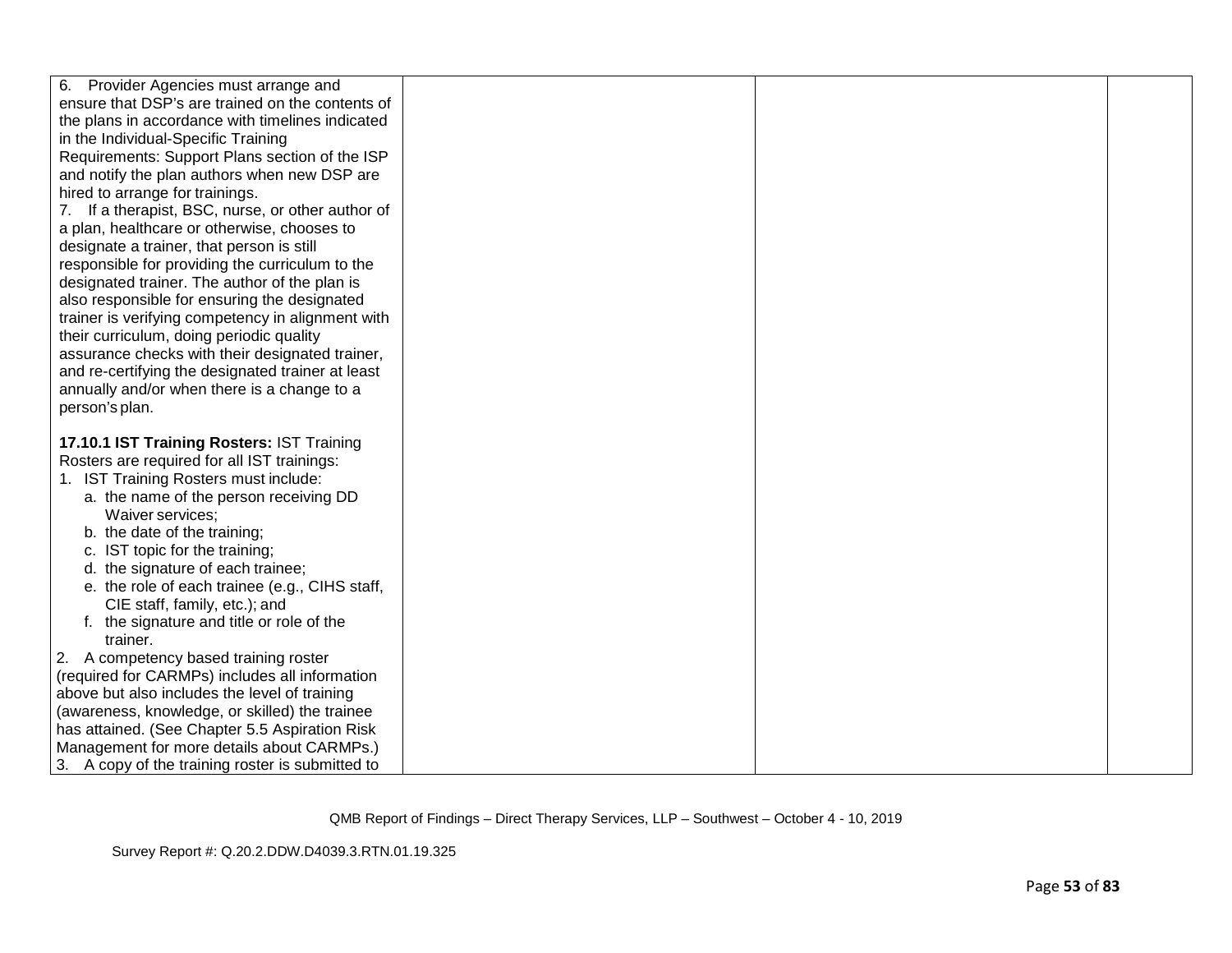| the agency employing the staff trained within<br>seven calendar days of the training date. The<br>original is retained by the trainer. |  |  |
|----------------------------------------------------------------------------------------------------------------------------------------|--|--|
|                                                                                                                                        |  |  |
|                                                                                                                                        |  |  |
|                                                                                                                                        |  |  |
|                                                                                                                                        |  |  |
|                                                                                                                                        |  |  |
|                                                                                                                                        |  |  |
|                                                                                                                                        |  |  |
|                                                                                                                                        |  |  |
|                                                                                                                                        |  |  |
|                                                                                                                                        |  |  |
|                                                                                                                                        |  |  |
|                                                                                                                                        |  |  |
|                                                                                                                                        |  |  |
|                                                                                                                                        |  |  |
|                                                                                                                                        |  |  |
|                                                                                                                                        |  |  |
|                                                                                                                                        |  |  |
|                                                                                                                                        |  |  |
|                                                                                                                                        |  |  |
|                                                                                                                                        |  |  |
|                                                                                                                                        |  |  |
|                                                                                                                                        |  |  |
|                                                                                                                                        |  |  |
|                                                                                                                                        |  |  |
|                                                                                                                                        |  |  |
|                                                                                                                                        |  |  |
|                                                                                                                                        |  |  |
|                                                                                                                                        |  |  |
|                                                                                                                                        |  |  |
|                                                                                                                                        |  |  |
|                                                                                                                                        |  |  |
|                                                                                                                                        |  |  |
|                                                                                                                                        |  |  |
|                                                                                                                                        |  |  |
|                                                                                                                                        |  |  |
|                                                                                                                                        |  |  |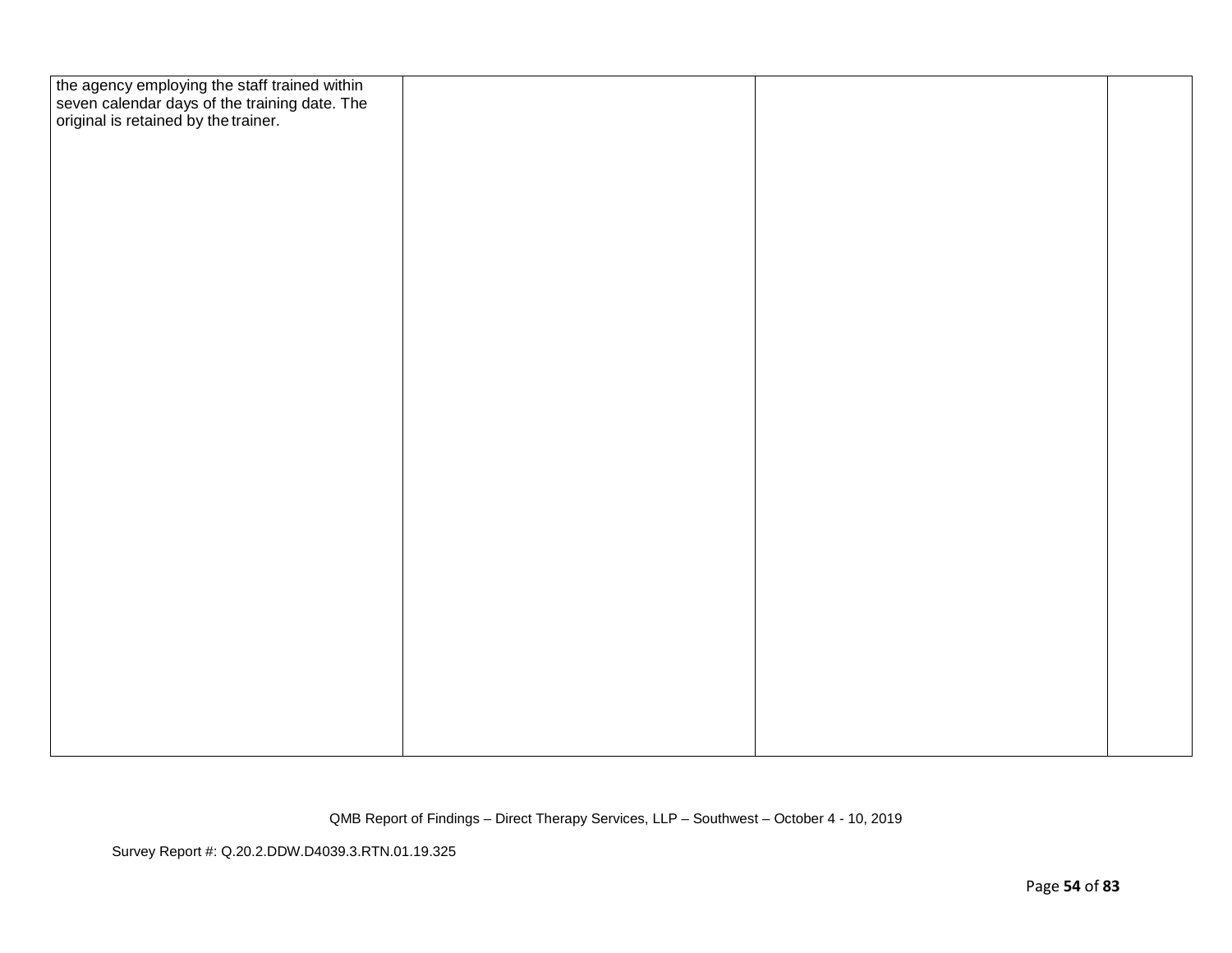| Tag #1A43.1 General Events Reporting:                                             | <b>Standard Level Deficiency</b>                                    |                                                                                                  |  |
|-----------------------------------------------------------------------------------|---------------------------------------------------------------------|--------------------------------------------------------------------------------------------------|--|
| <b>Individual Reporting</b>                                                       |                                                                     |                                                                                                  |  |
| Developmental Disabilities (DD) Waiver Service                                    | Based on record review, the Agency did not                          | Provider:                                                                                        |  |
| Standards 2/26/2018; Re-Issue: 12/28/2018; Eff<br>1/1/2019                        | follow the General Events Reporting                                 | <b>State your Plan of Correction for the</b>                                                     |  |
|                                                                                   | requirements as indicated by the policy for 4 of<br>10 individuals. | deficiencies cited in this tag here (How is the<br>deficiency going to be corrected? This can be |  |
| <b>Chapter 19: Provider Reporting</b><br><b>Requirements: 19.2 General Events</b> |                                                                     | specific to each deficiency cited or if possible an                                              |  |
| Reporting (GER): The purpose of General                                           | The following General Events Reporting                              | overall correction?): $\rightarrow$                                                              |  |
| Events Reporting (GER) is to report, track and                                    | records contained evidence that indicated                           |                                                                                                  |  |
| analyze events, which pose a risk to adults in                                    | the General Events Report was not entered                           |                                                                                                  |  |
| the DD Waiver program, but do not meet criteria                                   | and / or approved within the required                               |                                                                                                  |  |
| for ANE or other reportable incidents as defined                                  | timeframe:                                                          |                                                                                                  |  |
| by the IMB. Analysis of GER is intended to                                        |                                                                     |                                                                                                  |  |
| identify emerging patterns so that preventative                                   | Individual #2                                                       |                                                                                                  |  |
| action can be taken at the individual, Provider                                   | • General Events Report (GER) indicates on                          |                                                                                                  |  |
| Agency, regional and statewide level. On a                                        | 5/17/2019 the Individual is at moderate risk                        | <b>Provider:</b>                                                                                 |  |
| quarterly and annual basis, DDSD analyzes                                         | for aspiration. (Coughing). GER was                                 | <b>Enter your ongoing Quality</b>                                                                |  |
| GER data at the provider, regional and                                            | approved 5/22/2019.                                                 | <b>Assurance/Quality Improvement processes</b>                                                   |  |
| statewide levels to identify any patterns that                                    |                                                                     | as it related to this tag number here (What is                                                   |  |
| warrant intervention. Provider Agency use of                                      | • General Events Report (GER) indicates on                          | going to be done? How many individuals is this                                                   |  |
| GER in Therap is required as follows:                                             | 8/5/2019 the Individual was involved in a                           | going to affect? How often will this be completed?                                               |  |
| 1. DD Waiver Provider Agencies                                                    | minor vehicle accident. (Law Enforcement).                          | Who is responsible? What steps will be taken if<br>issues are found?): $\rightarrow$             |  |
| approved to provide Customized In- Home                                           | GER was approved 8/11/2019.                                         |                                                                                                  |  |
| Supports, Family Living, IMLS, Supported                                          |                                                                     |                                                                                                  |  |
| Living, Customized Community Supports,                                            | Individual #3                                                       |                                                                                                  |  |
| Community Integrated Employment, Adult                                            | • General Events Report (GER) indicates on                          |                                                                                                  |  |
| Nursing and Case Management must use                                              | 7/18/2019 the Individual slid down the van's                        |                                                                                                  |  |
| GER in the Therap system.                                                         | pole. (Fall). GER was approved 7/25/2019.                           |                                                                                                  |  |
| DD Waiver Provider Agencies referenced<br>2.                                      |                                                                     |                                                                                                  |  |
| above are responsible for entering specified                                      | Individual #6                                                       |                                                                                                  |  |
| information into the GER section of the secure                                    | • General Events Report (GER) indicates on                          |                                                                                                  |  |
| website operated under contract by Therap                                         | 5/15/2019 the Individual had a seizure while                        |                                                                                                  |  |
| according to the GER Reporting Requirements                                       | shopping. (Seizure). GER was approved                               |                                                                                                  |  |
| in Appendix B GER Requirements.                                                   | 5/25/2019.                                                          |                                                                                                  |  |
| At the Provider Agency's discretion<br>3.                                         |                                                                     |                                                                                                  |  |
| additional events, which are not required by                                      | Individual #9                                                       |                                                                                                  |  |
| DDSD, may also be tracked within the GER                                          | • General Events Report (GER) indicates on                          |                                                                                                  |  |
| section of Therap.                                                                | 5/17/2019 the Individual tripped and fell to the                    |                                                                                                  |  |
| GER does not replace a Provider<br>4.                                             |                                                                     |                                                                                                  |  |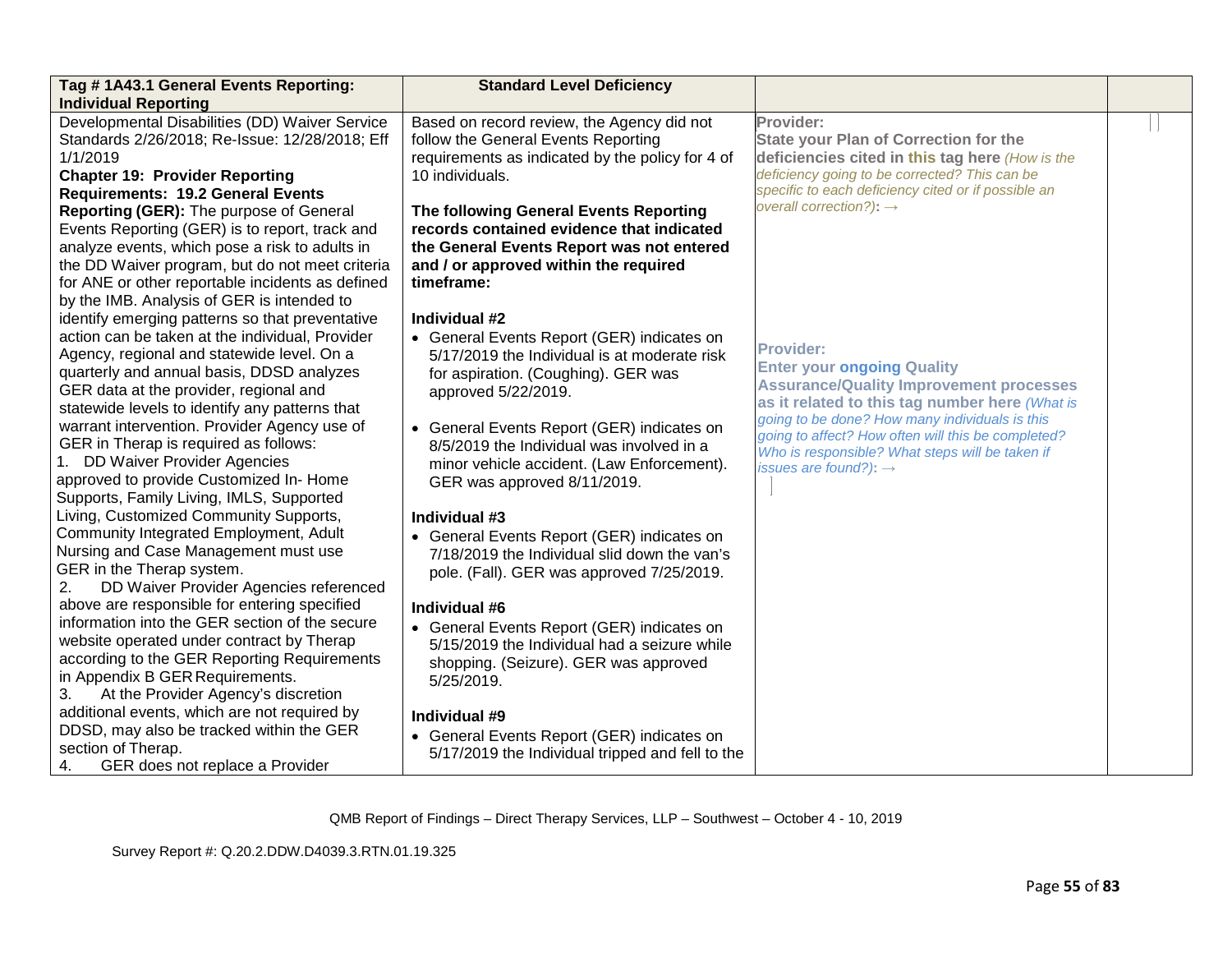| Agency's obligations to report ANE or other                                                | ground. (Injury). GER was approved |  |
|--------------------------------------------------------------------------------------------|------------------------------------|--|
| reportable incidents as described in Chapter 18:                                           | 5/22/2019.                         |  |
| Incident Management System.                                                                |                                    |  |
| GER does not replace a Provider<br>5.                                                      |                                    |  |
| Agency's obligations related to healthcare                                                 |                                    |  |
| coordination, modifications to the ISP, or any<br>other risk management and QI activities. |                                    |  |
|                                                                                            |                                    |  |
| Appendix B GER Requirements: DDSD is                                                       |                                    |  |
| pleased to introduce the revised General Events                                            |                                    |  |
| Reporting (GER), requirements. There are two                                               |                                    |  |
| important changes related to medication error                                              |                                    |  |
| reporting:                                                                                 |                                    |  |
| 1. Effective immediately, DDSD requires ALL                                                |                                    |  |
| medication errors be entered into Therap GER                                               |                                    |  |
| with the exception of those required to be                                                 |                                    |  |
| reported to Division of Health Improvement-                                                |                                    |  |
| Incident Management Bureau.                                                                |                                    |  |
| 2. No alternative methods for reporting are<br>permitted.                                  |                                    |  |
| The following events need to be reported in                                                |                                    |  |
| the Therap GER:                                                                            |                                    |  |
| • Emergency Room/Urgent                                                                    |                                    |  |
| Care/Emergency Medical Services                                                            |                                    |  |
| • Falls Without Injury                                                                     |                                    |  |
| • Injury (including Falls, Choking, Skin                                                   |                                    |  |
| Breakdown and Infection)                                                                   |                                    |  |
| • Law Enforcement Use                                                                      |                                    |  |
| • Medication Errors                                                                        |                                    |  |
| • Medication Documentation Errors                                                          |                                    |  |
| • Missing Person/Elopement                                                                 |                                    |  |
| · Out of Home Placement- Medical:                                                          |                                    |  |
| Hospitalization, Long Term Care, Skilled                                                   |                                    |  |
| Nursing or Rehabilitation Facility                                                         |                                    |  |
| Admission                                                                                  |                                    |  |
| • PRN Psychotropic Medication                                                              |                                    |  |
| • Restraint Related to Behavior                                                            |                                    |  |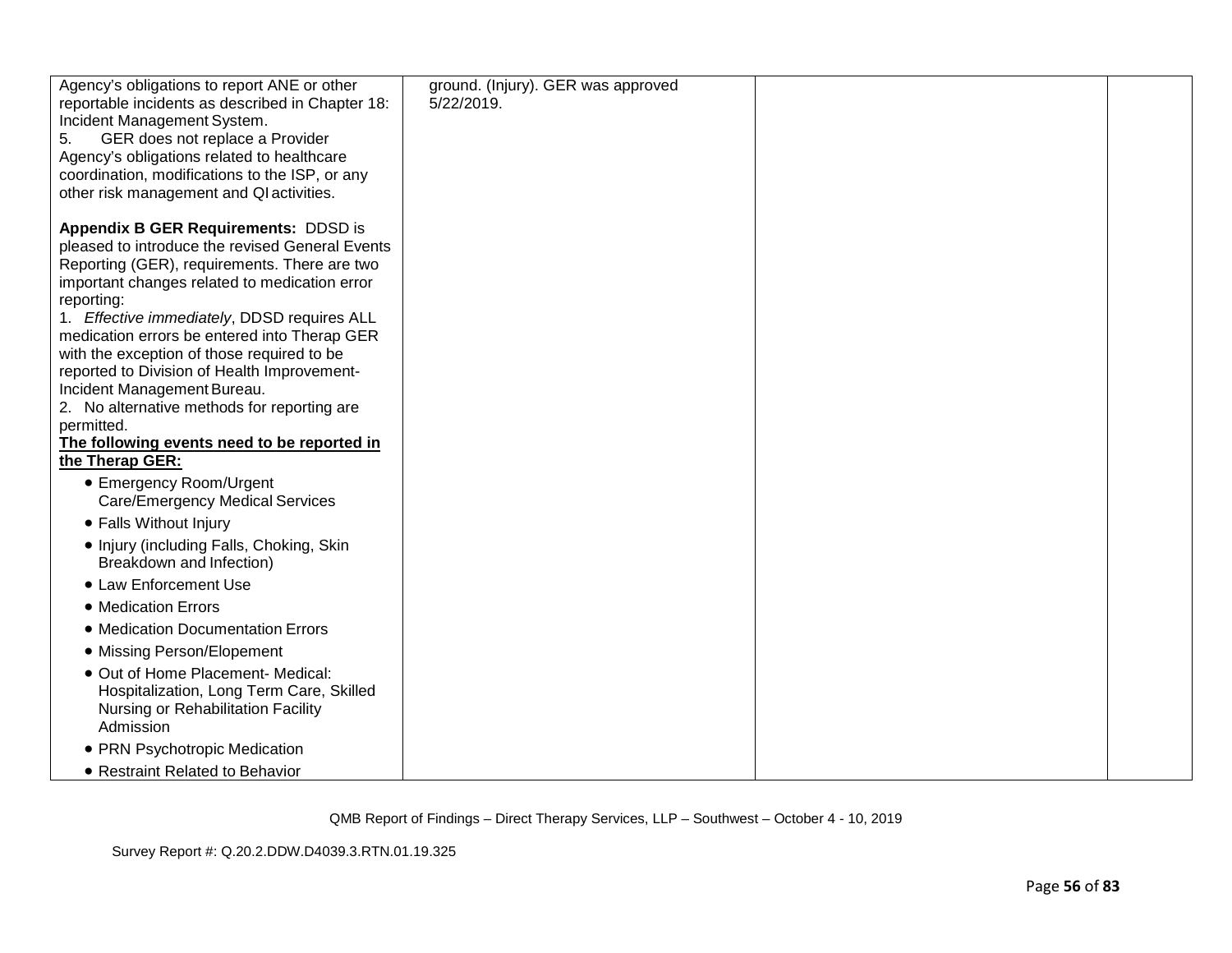| • Suicide Attempt or Threat<br><b>Entry Guidance: Provider Agencies must</b><br>complete the following sections of the GER<br>with detailed information: profile information,<br>event information, other event information,<br>general information, notification, actions taken<br>or planned, and the review follow up<br>comments section. Please attach any<br>pertinent external documents such as<br>discharge summary, medical consultation<br>form, etc. Provider Agencies must enter and<br>approve GERs within 2 business days with the<br>exception of Medication Errors which must be<br>entered into GER on at least a monthly basis. |  |  |
|----------------------------------------------------------------------------------------------------------------------------------------------------------------------------------------------------------------------------------------------------------------------------------------------------------------------------------------------------------------------------------------------------------------------------------------------------------------------------------------------------------------------------------------------------------------------------------------------------------------------------------------------------|--|--|
|                                                                                                                                                                                                                                                                                                                                                                                                                                                                                                                                                                                                                                                    |  |  |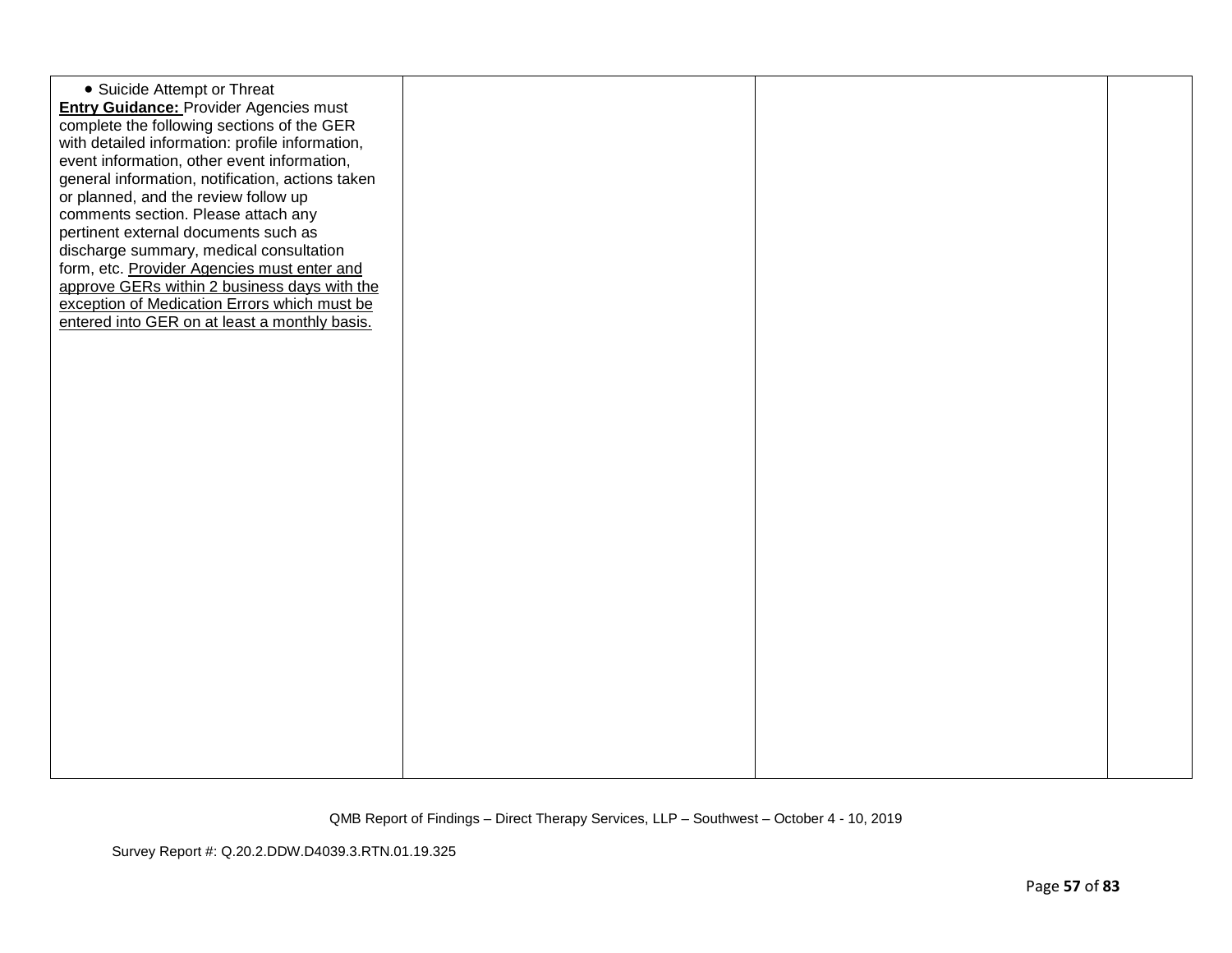| <b>Standard of Care</b>                                                                                                                                                                                                                                                                                               | <b>Deficiencies</b>                                | Agency Plan of Correction, On-going QA/QI<br>and Responsible Party                                   | <b>Date</b><br><b>Due</b> |
|-----------------------------------------------------------------------------------------------------------------------------------------------------------------------------------------------------------------------------------------------------------------------------------------------------------------------|----------------------------------------------------|------------------------------------------------------------------------------------------------------|---------------------------|
| Service Domain: Health and Welfare - The state, on an ongoing basis, identifies, addresses and seeks to prevent occurrences of abuse, neglect and<br>exploitation. Individuals shall be afforded their basic human rights. The provider supports individuals to access needed healthcare services in a timely manner. |                                                    |                                                                                                      |                           |
|                                                                                                                                                                                                                                                                                                                       |                                                    |                                                                                                      |                           |
| Tag #1A08.2 Administrative Case File:                                                                                                                                                                                                                                                                                 | <b>Condition of Participation Level Deficiency</b> |                                                                                                      |                           |
| <b>Healthcare Requirements &amp; Follow-up</b>                                                                                                                                                                                                                                                                        |                                                    |                                                                                                      |                           |
| (Modified by IRF 12/27/2019)                                                                                                                                                                                                                                                                                          |                                                    |                                                                                                      |                           |
| Developmental Disabilities (DD) Waiver Service                                                                                                                                                                                                                                                                        | After an analysis of the evidence it has been      | Provider:                                                                                            |                           |
| Standards 2/26/2018; Re-Issue: 12/28/2018; Eff                                                                                                                                                                                                                                                                        | determined there is a significant potential for a  | <b>State your Plan of Correction for the</b>                                                         |                           |
| 1/1/2019                                                                                                                                                                                                                                                                                                              | negative outcome to occur.                         | deficiencies cited in this tag here (How is the                                                      |                           |
| <b>Chapter 3 Safeguards: 3.1.1 Decision</b>                                                                                                                                                                                                                                                                           |                                                    | deficiency going to be corrected? This can be                                                        |                           |
| <b>Consultation Process (DCP): Health decisions</b>                                                                                                                                                                                                                                                                   | Based on record review, the Agency did not         | specific to each deficiency cited or if possible an                                                  |                           |
| are the sole domain of waiver participants, their                                                                                                                                                                                                                                                                     | provide documentation of annual physical           | overall correction?): $\rightarrow$                                                                  |                           |
| guardians or healthcare decision makers.                                                                                                                                                                                                                                                                              | examinations and/or other examinations as          |                                                                                                      |                           |
| Participants and their healthcare decision                                                                                                                                                                                                                                                                            | specified by a licensed physician for $63$ of 10   |                                                                                                      |                           |
| makers can confidently make decisions that are                                                                                                                                                                                                                                                                        | individuals receiving Living Care Arrangements     |                                                                                                      |                           |
| compatible with their personal and cultural                                                                                                                                                                                                                                                                           | and Community Inclusion.                           |                                                                                                      |                           |
| values. Provider Agencies are required to                                                                                                                                                                                                                                                                             |                                                    |                                                                                                      |                           |
| support the informed decision making of waiver                                                                                                                                                                                                                                                                        | Review of the administrative individual case files |                                                                                                      |                           |
| participants by supporting access to medical                                                                                                                                                                                                                                                                          | revealed the following items were not found,       |                                                                                                      |                           |
| consultation, information, and other available                                                                                                                                                                                                                                                                        | incomplete, and/or not current:                    | <b>Provider:</b>                                                                                     |                           |
| resources according to the following:                                                                                                                                                                                                                                                                                 |                                                    | <b>Enter your ongoing Quality</b>                                                                    |                           |
| The DCP is used when a person or his/her                                                                                                                                                                                                                                                                              | <b>Community Inclusion Services (Individuals</b>   | <b>Assurance/Quality Improvement processes</b>                                                       |                           |
| guardian/healthcare decision maker has                                                                                                                                                                                                                                                                                | <b>Receiving Inclusion Services Only):</b>         | as it related to this tag number here (What is                                                       |                           |
| concerns, needs more information about health-                                                                                                                                                                                                                                                                        |                                                    | going to be done? How many individuals is this<br>going to affect? How often will this be completed? |                           |
| related issues, or has decided not to follow all or                                                                                                                                                                                                                                                                   | <b>Annual Physical:</b>                            | Who is responsible? What steps will be taken if                                                      |                           |
| part of an order, recommendation, or                                                                                                                                                                                                                                                                                  | • Not Linked / Attached in Therap (#1, 7, 9)       | issues are found?): $\rightarrow$                                                                    |                           |
| suggestion. This includes, but is not limited to:                                                                                                                                                                                                                                                                     | (Note: Linked / attached in Therap during the      |                                                                                                      |                           |
| a. medical orders or recommendations from                                                                                                                                                                                                                                                                             | on-site survey (#1, 9). Provider please            |                                                                                                      |                           |
| the Primary Care Practitioner, Specialists                                                                                                                                                                                                                                                                            | complete POC for ongoing QA/QI.)                   |                                                                                                      |                           |
| or other licensed medical or healthcare                                                                                                                                                                                                                                                                               |                                                    |                                                                                                      |                           |
| practitioners such as a Nurse Practitioner                                                                                                                                                                                                                                                                            | <b>Dental Exam:</b>                                |                                                                                                      |                           |
| (NP or CNP), Physician Assistant (PA) or                                                                                                                                                                                                                                                                              | • Individual #1 - As indicated by collateral       |                                                                                                      |                           |
| Dentist;                                                                                                                                                                                                                                                                                                              | documentation reviewed, exam was                   |                                                                                                      |                           |
| b. clinical recommendations made by                                                                                                                                                                                                                                                                                   | completed on 4/22/2019. Exam was not linked        |                                                                                                      |                           |
| registered/licensed clinicians who are                                                                                                                                                                                                                                                                                | /attached in Therap. (Note: Linked / attached      |                                                                                                      |                           |
| either members of the IDT or clinicians who                                                                                                                                                                                                                                                                           | in Therap during the on-site survey. Provider      |                                                                                                      |                           |
| have performed an evaluation such as a                                                                                                                                                                                                                                                                                | please complete POC for ongoing QA/QI.)            |                                                                                                      |                           |
| video-fluoroscopy;                                                                                                                                                                                                                                                                                                    |                                                    |                                                                                                      |                           |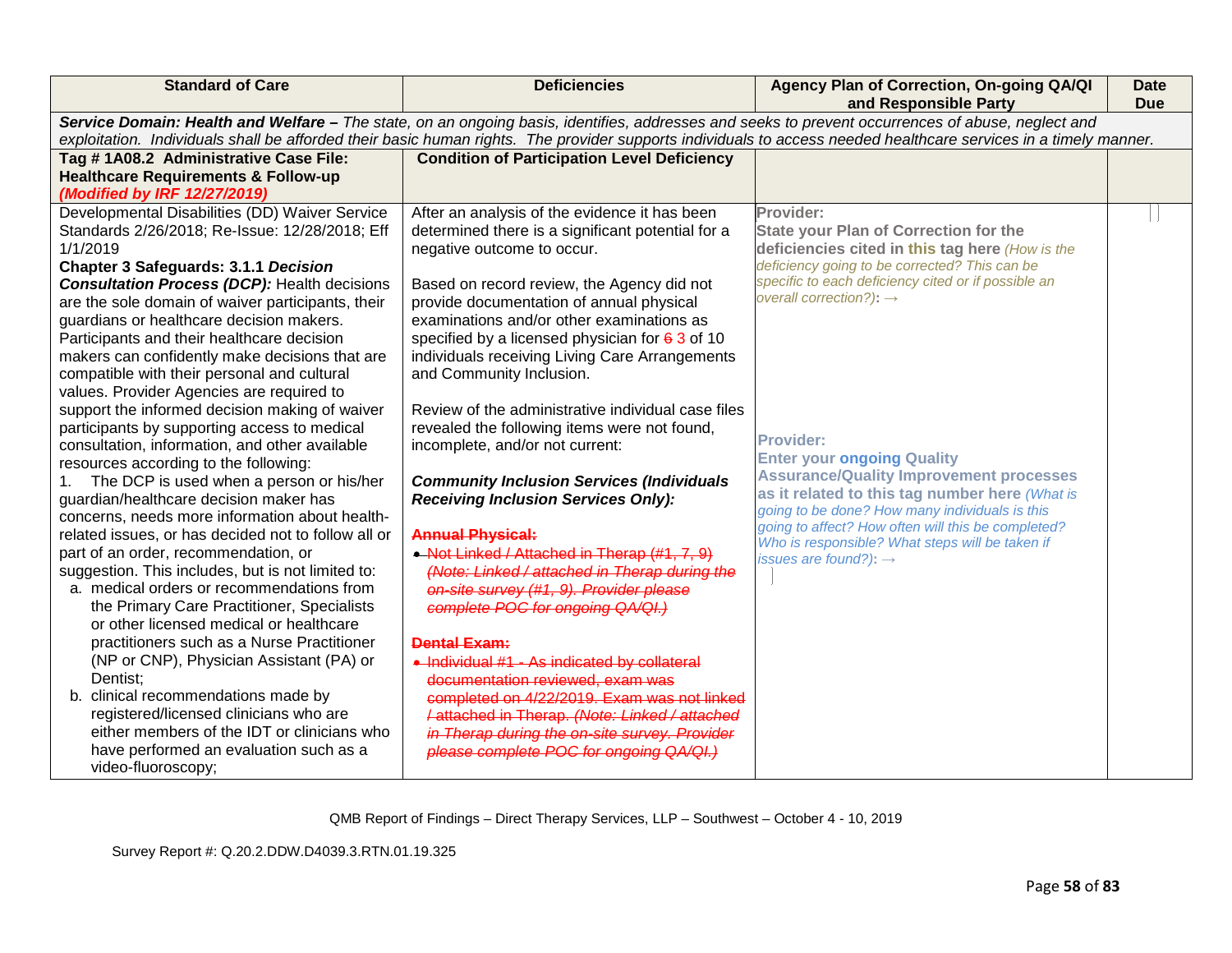| c. health related recommendations or         | . Individual #7 - As indicated by collateral     |  |
|----------------------------------------------|--------------------------------------------------|--|
| suggestions from oversight activities such   | documentation reviewed, exam was                 |  |
| as the Individual Quality Review (IQR) or    | completed on 1/18/2019. Exam was not linked      |  |
| other DOH review or oversight activities;    | <b>/attached in Therap.</b>                      |  |
| and                                          |                                                  |  |
| d. recommendations made through a            | • Individual #9 - As indicated by collateral     |  |
| Healthcare Plan (HCP), including a           | documentation reviewed, exam was                 |  |
|                                              |                                                  |  |
| <b>Comprehensive Aspiration Risk</b>         | completed on 11/15/2018. Exam was not            |  |
| Management Plan (CARMP), or another          | linked / attached in Therap. (Note: Linked /     |  |
| plan.                                        | attached in Therap during the on-site survey.    |  |
|                                              | Provider please complete POC for ongoing         |  |
| 2. When the person/guardian disagrees        | QA/QI.)                                          |  |
| with a recommendation or does not agree      |                                                  |  |
| with the implementation of that              | (Note: Findings for Individuals #1, 7, 9 removed |  |
| recommendation, Provider Agencies follow     | by IRF).                                         |  |
| the DCP and attend the meeting               |                                                  |  |
| coordinated by the CM. During this           |                                                  |  |
| meeting:                                     | <b>Living Care Arrangements / Community</b>      |  |
|                                              | <b>Inclusion (Individuals Receiving Multiple</b> |  |
| a. Providers inform the person/guardian of   | Services):                                       |  |
| the rationale for that recommendation,       |                                                  |  |
| so that the benefit is made clear. This      | <b>Annual Physical:</b>                          |  |
| will be done in layman's terms and will      | • Not attached / linked in Therap (#3, 5, 8)     |  |
| include basic sharing of information         | (Note: Linked / attached in Therap during the    |  |
| designed to assist the person/guardian       | on-site survey (#5,). Provider please complete   |  |
| with understanding the risks and benefits    | POC for ongoing QA/QI.)                          |  |
| of the recommendation.                       |                                                  |  |
| The information will be focused on the<br>h. |                                                  |  |
| specific area of concern by the              | <b>Dental Exam:</b>                              |  |
| person/guardian. Alternatives should be      | • Individual #3 - As indicated by collateral     |  |
|                                              | documentation reviewed, Exam was                 |  |
| presented, when available, if the guardian   | completed on 1/29/2019. Exam was not linked      |  |
| is interested in considering other options   | / attached in Therap.                            |  |
| for implementation.                          |                                                  |  |
| c. Providers support the person/guardian to  | • Individual #5 - As indicated by collateral     |  |
| make an informed decision.                   | documentation reviewed, Exam was                 |  |
| d. The decision made by the                  | completed on 8/13/2019. Exam was not linked      |  |
| person/guardian during the meeting is        |                                                  |  |
| accepted; plans are modified; and the        | / attached in Therap. (Note: Linked / attached   |  |
| IDT honors this health decision in every     | in Therap during the on-site survey. Provider    |  |
| setting.                                     | please complete POC for ongoing QA/QI.)          |  |
|                                              |                                                  |  |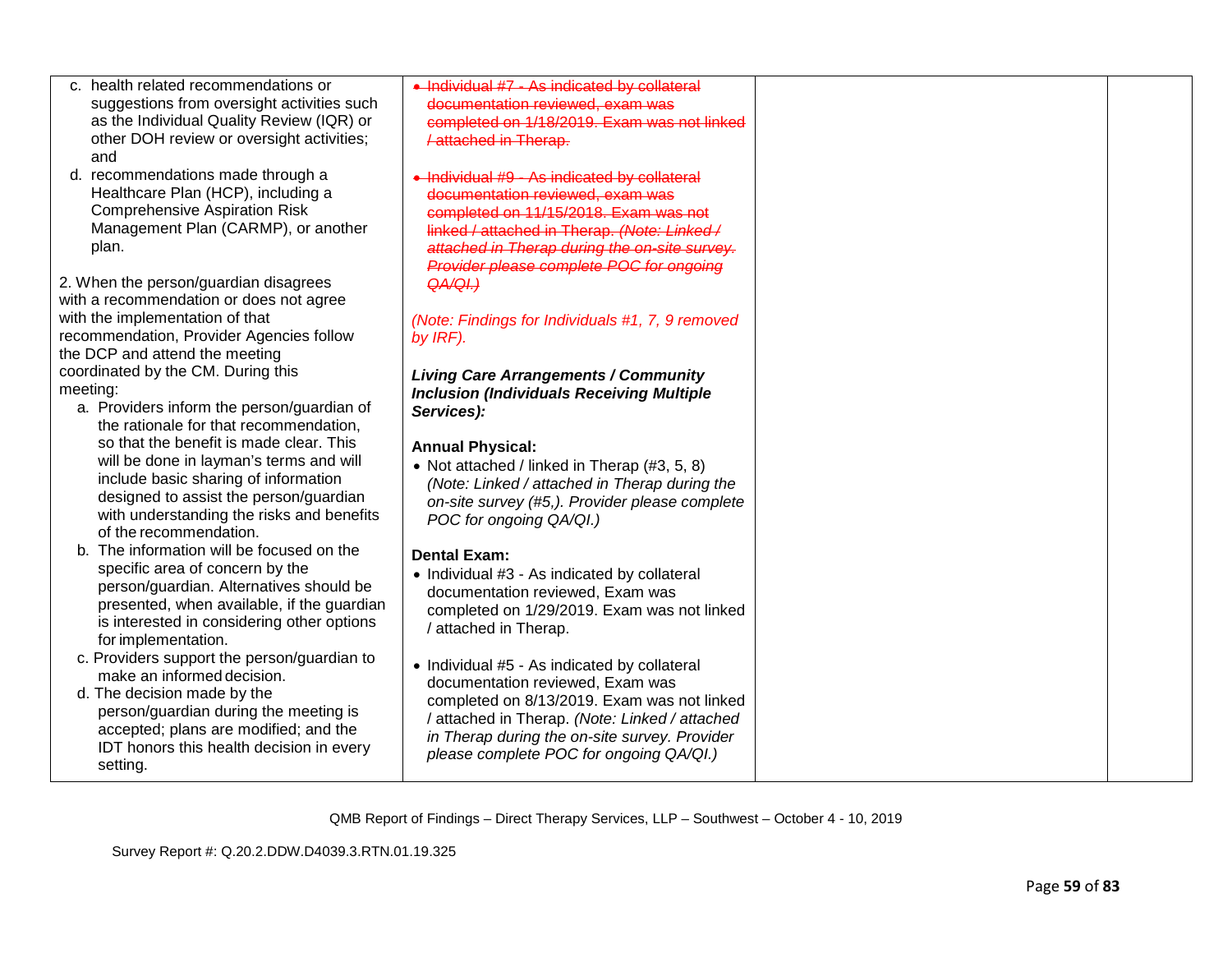|                                                   | • Individual #8 - As indicated by collateral   |  |
|---------------------------------------------------|------------------------------------------------|--|
| <b>Chapter 20: Provider Documentation and</b>     | documentation reviewed, Exam was               |  |
| <b>Client Records: 20.2 Client Records</b>        | completed on 11/16/2018. Exam was not          |  |
| Requirements: All DD Waiver Provider              | linked / attached in Therap.                   |  |
| Agencies are required to create and maintain      |                                                |  |
| individual client records. The contents of client | <b>Vision Exam:</b>                            |  |
| records vary depending on the unique needs of     | • Individual #3 - As indicated by collateral   |  |
| the person receiving services and the resultant   | documentation reviewed, exam was               |  |
| information produced. The extent of               | completed on 7/25/2018. Exam was not linked    |  |
| documentation required for individual client      | / attached in Therap. (Note: Linked / attached |  |
| records per service type depends on the location  | in Therap during on-site survey. Provider      |  |
| of the file, the type of service being provided,  | please complete the POC for ongoing QA/QI.)    |  |
| and the information necessary.                    |                                                |  |
| DD Waiver Provider Agencies are required to       | • Individual #5 - As indicated by collateral   |  |
| adhere to the following:                          | documentation reviewed, exam was               |  |
| Client records must contain all documents<br>1.   | completed on 9/11/2019. Exam was not linked    |  |
| essential to the service being provided and       | / attached in Therap. (Note: Linked / attached |  |
| essential to ensuring the health and safety of    | in Therap during the on-site survey. Provider  |  |
| the person during the provision of the service.   | please complete POC for ongoing QA/QI.)        |  |
| Provider Agencies must have readily<br>2.         |                                                |  |
| accessible records in home and community          | • Individual #8 - As indicated by collateral   |  |
| settings in paper or electronic form. Secure      | documentation reviewed, Exam was               |  |
| access to electronic records through the Therap   | completed on 9/9/2019. Exam was not linked /   |  |
| web based system using computers or mobile        | attached in Therap. (Note: Linked / attached   |  |
| devices is acceptable.                            | in Therap during the on-site survey. Provider  |  |
| Provider Agencies are responsible for<br>3.       | please complete POC for ongoing QA/QI.)        |  |
| ensuring that all plans created by nurses, RDs,   |                                                |  |
| therapists or BSCs are present in all needed      | <b>Auditory Exam:</b>                          |  |
| settings.                                         | • Individual #3 - As indicated by collateral   |  |
| Provider Agencies must maintain records<br>4.     | documentation reviewed, exam was               |  |
| of all documents produced by agency personnel     | completed on 4/3/2018. Exam was not linked /   |  |
| or contractors on behalf of each person,          | attached in Therap. (Note: Linked / attached   |  |
| including any routine notes or data, annual       | in Therap during on-site survey. Provider      |  |
| assessments, semi-annual reports, evidence of     | please complete the POC for ongoing QA/QI.)    |  |
| training provided/received, progress notes, and   |                                                |  |
| any other interactions for which billing is       | • Individual #8 - As indicated by collateral   |  |
| generated.                                        | documentation reviewed, exam was               |  |
| 5.<br>Each Provider Agency is responsible for     | completed on 12/11/2017. Exam was not          |  |
| maintaining the daily or other contact notes      | linked / attached in Therap. (Note: Linked /   |  |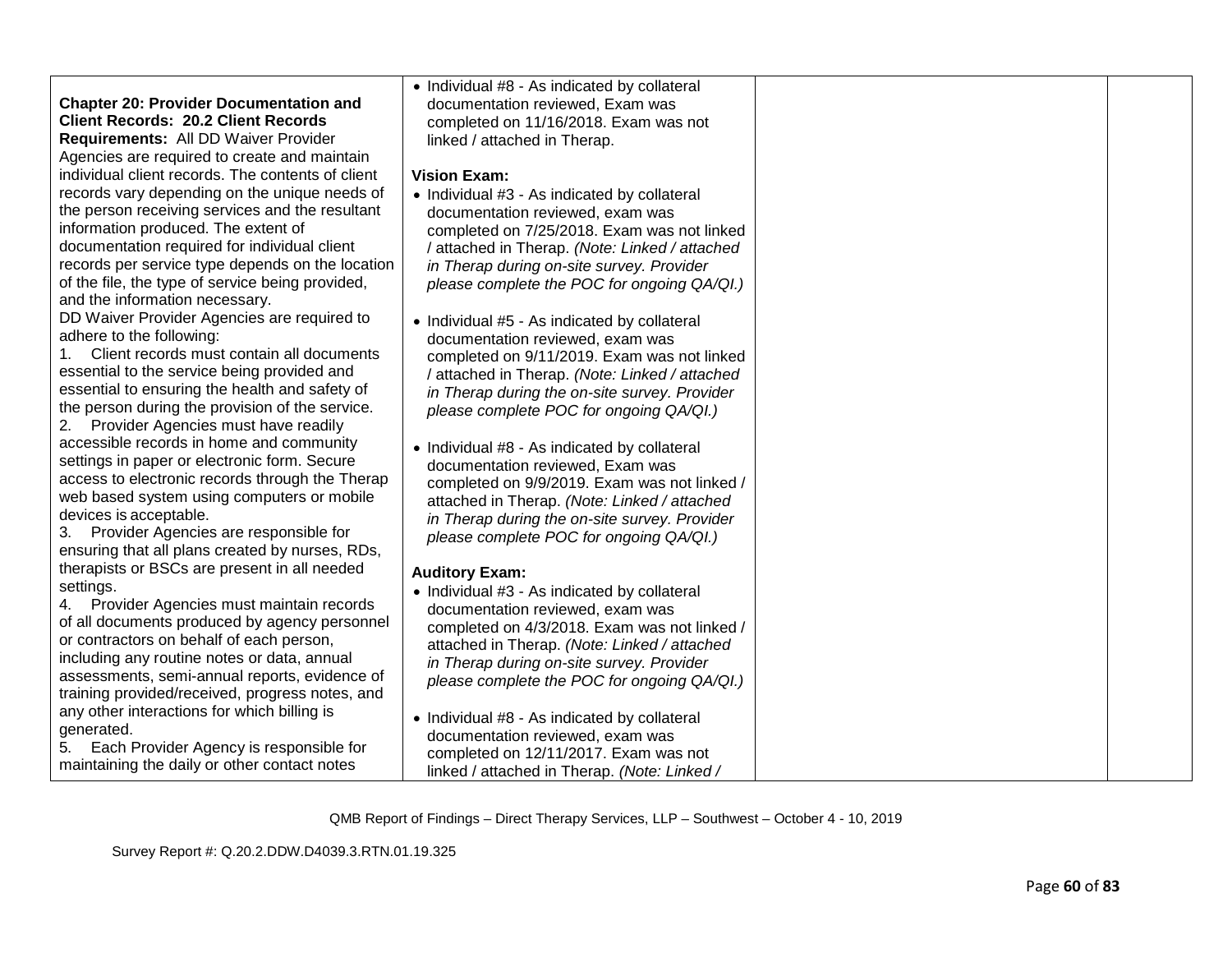| documenting the nature and frequency of             | attached in Therap during on-site survey.      |  |
|-----------------------------------------------------|------------------------------------------------|--|
| service delivery, as well as data tracking only     | Provider please complete the POC for           |  |
| for the services provided by their agency.          | ongoing QA/QI.)                                |  |
| The current Client File Matrix found in<br>6.       |                                                |  |
| Appendix A Client File Matrix details the           | <b>Pap Smear Exam:</b>                         |  |
| minimum requirements for records to be stored       | • Individual #8 - As indicated by collateral   |  |
| in agency office files, the delivery site, or with  | documentation reviewed, exam was               |  |
| DSP while providing services in the community.      | completed on 11/2/2018. Exam was not linked    |  |
| 7. All records pertaining to JCMs must be           | / attached in Therap. (Note: Linked / attached |  |
| retained permanently and must be made               | in Therap during on-site survey. Provider      |  |
| available to DDSD upon request, upon the            | please complete the POC for ongoing QA/QI.)    |  |
| termination or expiration of a provider             |                                                |  |
| agreement, or upon provider withdrawal from         | <b>Mammogram Exam:</b>                         |  |
| services.                                           | • Individual #8 - As indicated by collateral   |  |
|                                                     | documentation reviewed, exam was               |  |
| 20.5.3 Health Passport and Physician                | completed on 11/2/2018. Exam was not linked    |  |
| <b>Consultation Form: All Primary and Secondary</b> | / attached in Therap.                          |  |
| Provider Agencies must use the Health Passport      |                                                |  |
| and Physician Consultation form from the            | Podiatry:                                      |  |
| Therap system. This standardized document           | • Individual #3 - As indicated by collateral   |  |
| contains individual, physician and emergency        | documentation reviewed, exam was               |  |
| contact information, a complete list of current     | completed on 5/2/2019. Exam was not linked /   |  |
| medical diagnoses, health and safety risk           | attached in Therap. (Note: Linked / attached   |  |
| factors, allergies, and information regarding       | in Therap during on-site survey. Provider      |  |
| insurance, guardianship, and advance                | please complete the POC for ongoing QA/QI.)    |  |
| directives. The Health Passport also includes a     |                                                |  |
| standardized form to use at medical                 |                                                |  |
| appointments called the Physician Consultation      |                                                |  |
| form. The Physician Consultation form contains      |                                                |  |
| a list of all current medications.                  |                                                |  |
|                                                     |                                                |  |
| <b>Chapter 10: Living Care Arrangements (LCA)</b>   |                                                |  |
| Living Supports-Supported Living: 10.3.9.6.1        |                                                |  |
| <b>Monitoring and Supervision</b>                   |                                                |  |
| 4. Ensure and document the following:               |                                                |  |
| a. The person has a Primary Care                    |                                                |  |
| Practitioner.                                       |                                                |  |
| b. The person receives an annual                    |                                                |  |
| physical examination and other                      |                                                |  |
|                                                     |                                                |  |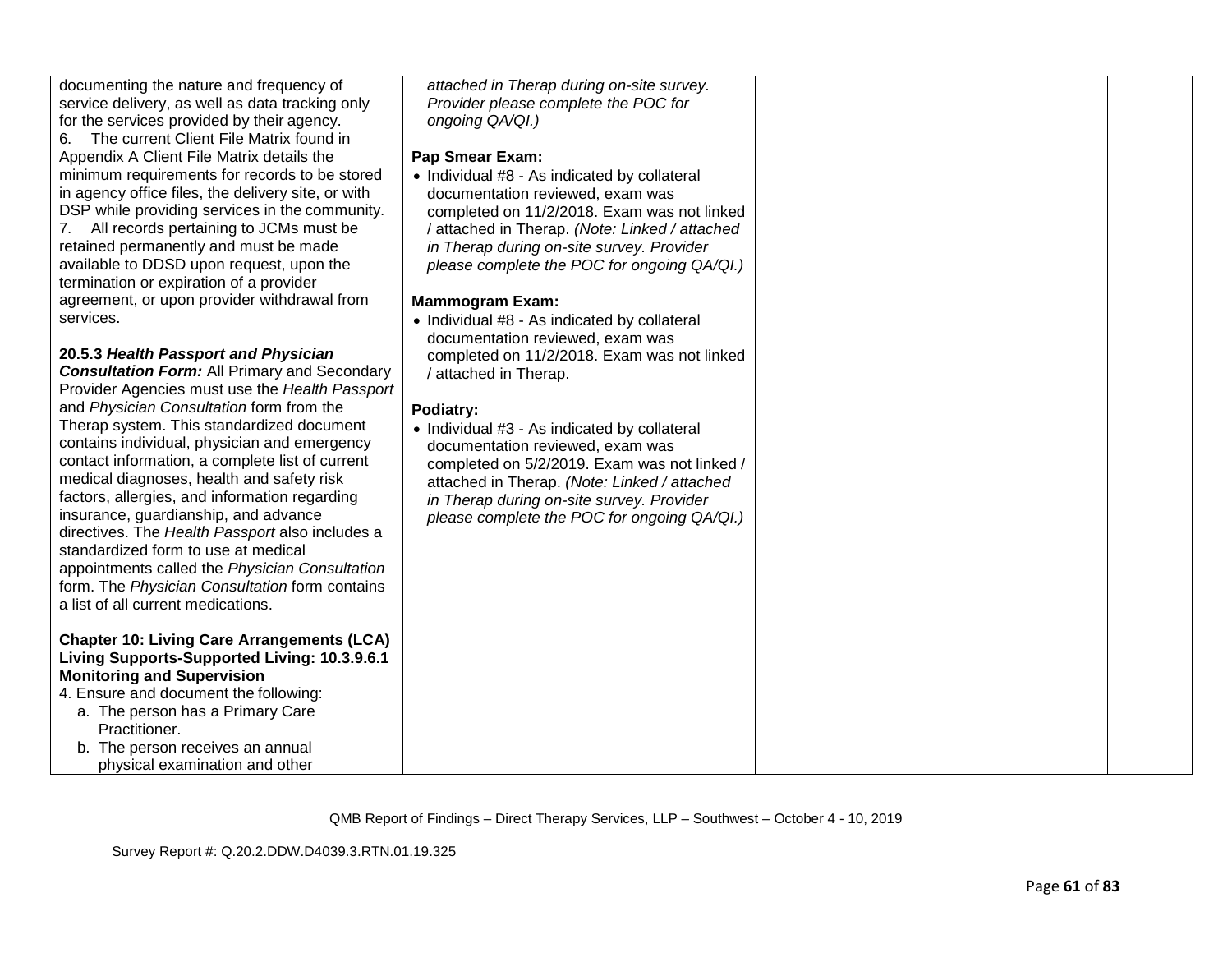| examinations as recommended by a<br>Primary Care Practitioner or specialist.       |  |  |
|------------------------------------------------------------------------------------|--|--|
| c. The person receives                                                             |  |  |
| annual dental check-ups                                                            |  |  |
| and other check-ups as                                                             |  |  |
| recommended by a<br>licensed dentist.                                              |  |  |
|                                                                                    |  |  |
| d. The person receives a hearing test as<br>recommended by a licensed audiologist. |  |  |
| e. The person receives eye                                                         |  |  |
| examinations as                                                                    |  |  |
| recommended by a licensed                                                          |  |  |
| optometrist or                                                                     |  |  |
| ophthalmologist.                                                                   |  |  |
| 5. Agency activities occur as required for                                         |  |  |
| follow-up activities to medical appointments                                       |  |  |
| (e.g. treatment, visits to specialists, and                                        |  |  |
| changes in medication or daily routine).                                           |  |  |
|                                                                                    |  |  |
| 10.3.10.1 Living Care Arrangements (LCA)                                           |  |  |
| Living Supports-IMLS: 10.3.10.2 General                                            |  |  |
| Requirements: 9 . Medical services must be                                         |  |  |
| ensured (i.e., ensure each person has a                                            |  |  |
| licensed Primary Care Practitioner and                                             |  |  |
| receives an annual physical examination,                                           |  |  |
| specialty medical care as needed, and annual                                       |  |  |
| dental checkup by a licensed dentist).                                             |  |  |
| <b>Chapter 13 Nursing Services: 13.2.3 General</b>                                 |  |  |
| <b>Requirements:</b>                                                               |  |  |
| Each person has a licensed primary                                                 |  |  |
| care practitioner and receives an annual                                           |  |  |
| physical examination and specialty                                                 |  |  |
| medical/dental care as needed. Nurses                                              |  |  |
| communicate with these providers to share                                          |  |  |
| current health information.                                                        |  |  |
|                                                                                    |  |  |
|                                                                                    |  |  |
|                                                                                    |  |  |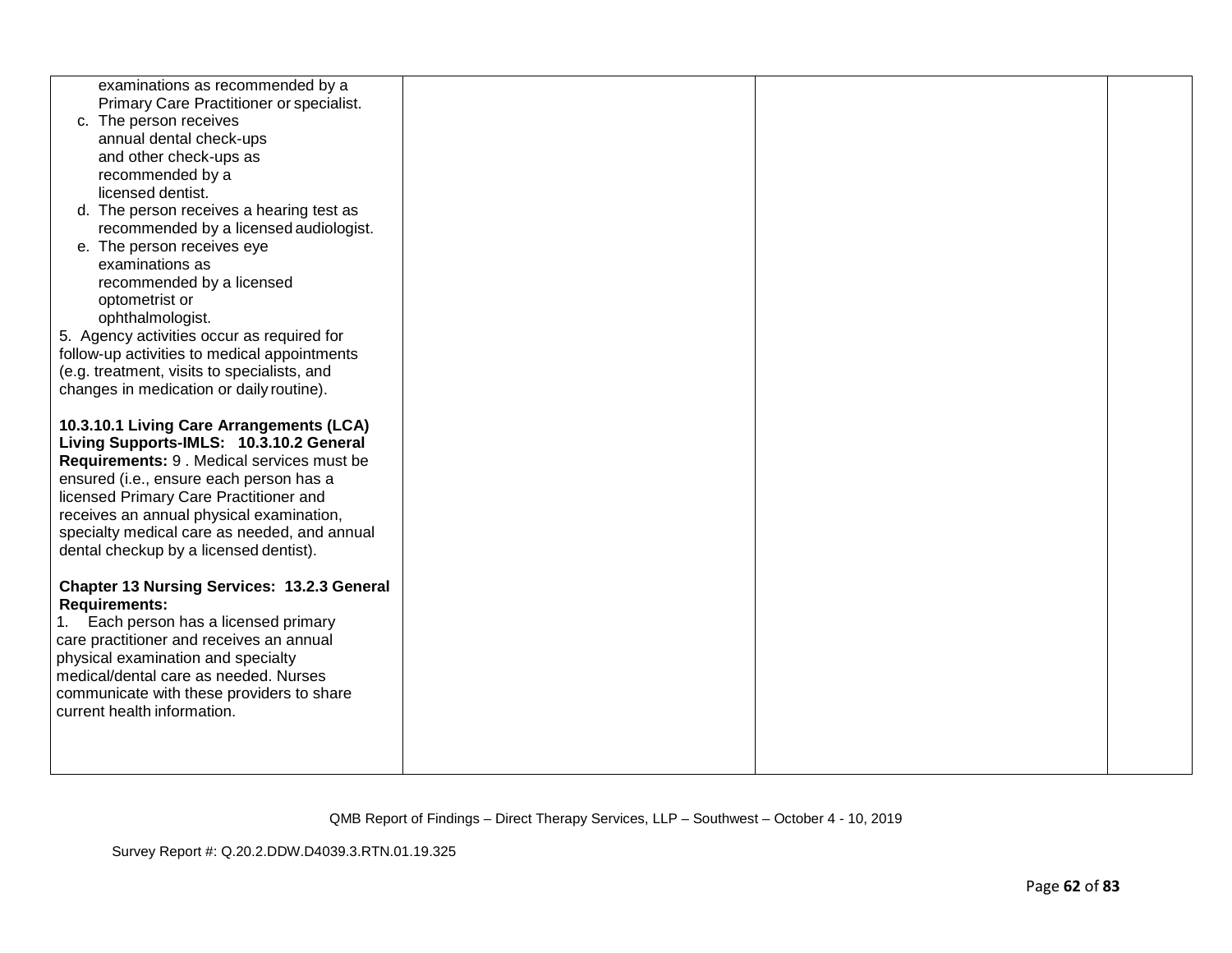| Tag #1A15.2 Administrative Case File:<br><b>Healthcare Documentation (Therap and</b>             | <b>Condition of Participation Level Deficiency</b>                                                 |                                                                                            |  |
|--------------------------------------------------------------------------------------------------|----------------------------------------------------------------------------------------------------|--------------------------------------------------------------------------------------------|--|
| <b>Required Plans)</b>                                                                           |                                                                                                    |                                                                                            |  |
| Developmental Disabilities (DD) Waiver Service<br>Standards 2/26/2018; Re-Issue: 12/28/2018; Eff | After an analysis of the evidence it has been<br>determined there is a significant potential for a | Provider:<br><b>State your Plan of Correction for the</b>                                  |  |
| 1/1/2019                                                                                         | negative outcome to occur.                                                                         | deficiencies cited in this tag here (How is the                                            |  |
| <b>Chapter 20: Provider Documentation and</b>                                                    |                                                                                                    | deficiency going to be corrected? This can be                                              |  |
| <b>Client Records: 20.2 Client Records</b>                                                       | Based on record review, the Agency did not                                                         | specific to each deficiency cited or if possible an<br>overall correction?): $\rightarrow$ |  |
| Requirements: All DD Waiver Provider                                                             | maintain the required documentation in the                                                         |                                                                                            |  |
| Agencies are required to create and maintain                                                     | Individuals Agency Record as required by                                                           |                                                                                            |  |
| individual client records. The contents of client                                                | standard for 8 of 10 individuals.                                                                  |                                                                                            |  |
| records vary depending on the unique needs of                                                    |                                                                                                    |                                                                                            |  |
| the person receiving services and the resultant                                                  | Review of the administrative individual case files                                                 |                                                                                            |  |
| information produced. The extent of                                                              | revealed the following items were not found,                                                       |                                                                                            |  |
| documentation required for individual client                                                     | incomplete, and/or not current:                                                                    |                                                                                            |  |
| records per service type depends on the                                                          |                                                                                                    | <b>Provider:</b>                                                                           |  |
| location of the file, the type of service being                                                  | <b>Comprehensive Aspiration Risk Management</b>                                                    | <b>Enter your ongoing Quality</b>                                                          |  |
| provided, and the information necessary.                                                         | Plan:                                                                                              | <b>Assurance/Quality Improvement processes</b>                                             |  |
| DD Waiver Provider Agencies are required to                                                      | • Not linked/attached in Therap $(\#2, 4, 6, 7, 8,$                                                | as it related to this tag number here (What is                                             |  |
| adhere to the following:                                                                         | 9) (Note: Linked / attached in Therap during                                                       | going to be done? How many individuals is this                                             |  |
| Client records must contain all documents                                                        | the on-site survey $(H2, 4, 6, 8, 9)$ . Provider                                                   | going to affect? How often will this be completed?                                         |  |
| essential to the service being provided and                                                      | please complete the POC for ongoing                                                                | Who is responsible? What steps will be taken if                                            |  |
| essential to ensuring the health and safety of                                                   | $QA/QI.$ )                                                                                         | issues are found?): $\rightarrow$                                                          |  |
| the person during the provision of the service.                                                  |                                                                                                    |                                                                                            |  |
| Provider Agencies must have readily<br>2.                                                        | <b>Healthcare Passport:</b>                                                                        |                                                                                            |  |
| accessible records in home and community                                                         | • Not Current (#3) (Note: Health insurance                                                         |                                                                                            |  |
| settings in paper or electronic form. Secure                                                     | information not current, contains Molina                                                           |                                                                                            |  |
| access to electronic records through the Therap                                                  | Healthcare as Medicaid insurance provider,                                                         |                                                                                            |  |
| web based system using computers or mobile<br>devices is acceptable.                             | Molina no longer providing services.)                                                              |                                                                                            |  |
|                                                                                                  |                                                                                                    |                                                                                            |  |
| Provider Agencies are responsible for<br>3.                                                      | • Did not contain Name of Physician (#5)                                                           |                                                                                            |  |
| ensuring that all plans created by nurses, RDs,                                                  |                                                                                                    |                                                                                            |  |
| therapists or BSCs are present in all needed                                                     | • Did not contain Emergency Contact                                                                |                                                                                            |  |
| settings.<br>Provider Agencies must maintain records<br>4.                                       | Information (#5)                                                                                   |                                                                                            |  |
| of all documents produced by agency personnel                                                    |                                                                                                    |                                                                                            |  |
| or contractors on behalf of each person,                                                         | <b>Health Care Plans:</b>                                                                          |                                                                                            |  |
| including any routine notes or data, annual                                                      | <b>Infection Control:</b>                                                                          |                                                                                            |  |
| assessments, semi-annual reports, evidence of                                                    | Individual #7 - Not Linked or Attached in                                                          |                                                                                            |  |
|                                                                                                  | Therap. (Note: Linked / attached in Therap                                                         |                                                                                            |  |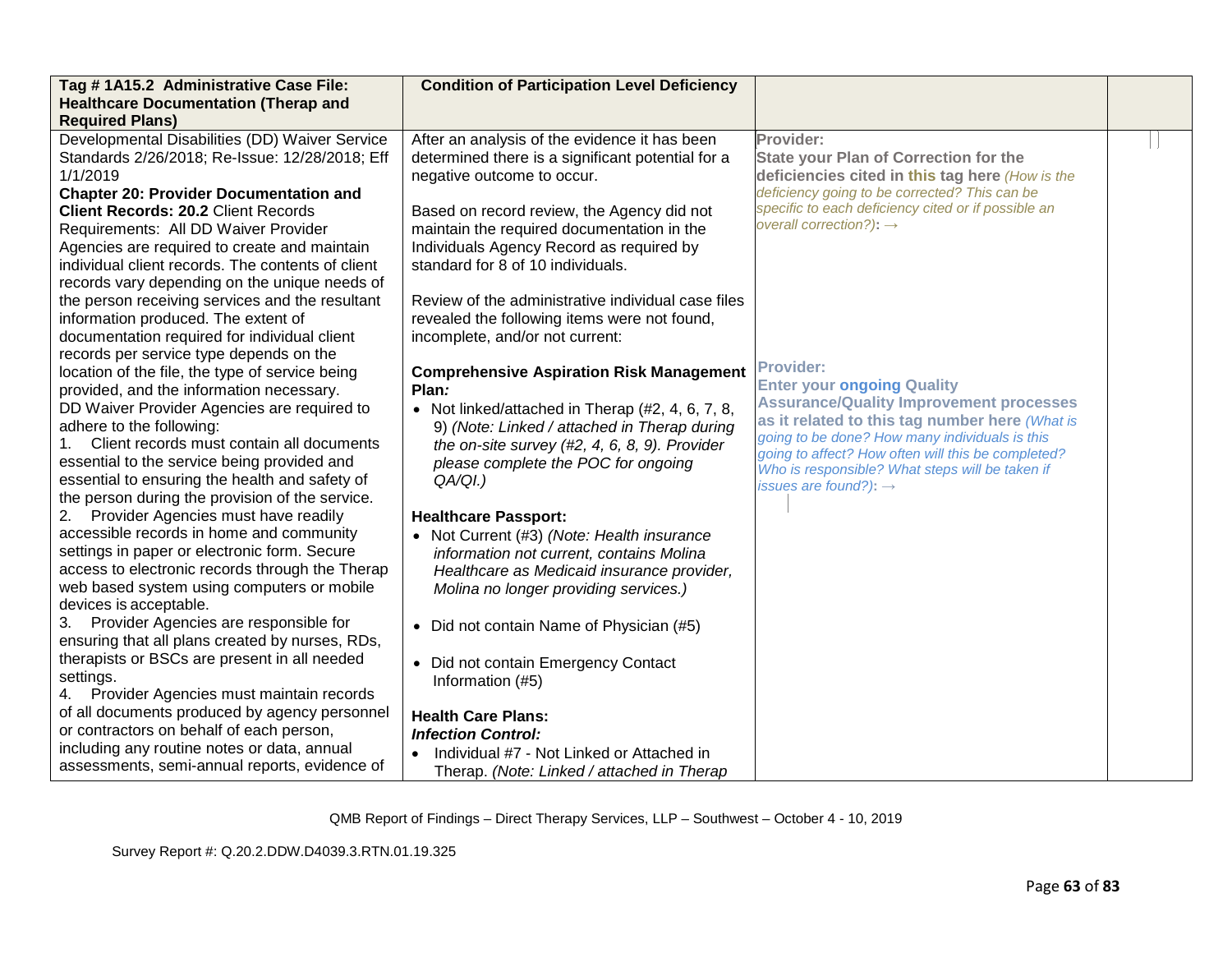| training provided/received, progress notes, and |
|-------------------------------------------------|
| any other interactions for which billing is     |
| generated.                                      |

5. Each Provider Agency is responsible for maintaining the daily or other contact notes documenting the nature and frequency of service delivery, as well as data tracking only for the services provided by their agency.

6. The current Client File Matrix found in Appendix A Client File Matrix details the minimum requirements for records to be stored in agency office files, the delivery site, or with DSP while providing services in the community. 7. All records pertaining to JCMs must be retained permanently and must be made available to DDSD upon request, upon the termination or expiration of a provider agreement, or upon provider withdrawal from services.

### **Chapter 3 Safeguards: 3.1.1** *Decision*

*Consultation Process (DCP):* Health decisions are the sole domain of waiver participants, their guardians or healthcare decision makers. Participants and their healthcare decision makers can confidently make decisions that are compatible with their personal and cultural values. Provider Agencies are required to support the informed decision making of waiver participants by supporting access to medical consultation, information, and other available resources according to the following:

2. The DCP is used when a person or his/her guardian/healthcare decision maker has concerns, needs more information about healthrelated issues, or has decided not to follow all or part of an order, recommendation, or suggestion. This includes, but is not limited to: a. medical orders or recommendations from

*during the on-site survey. Provider please complete POC for ongoing QA/QI.)*

#### *PRN Psychotropic:*

• Individual #7 - Not Linked or Attached in Therap. *(Note: Linked / attached in Therap during the on-site survey. Provider please complete POC for ongoing QA/QI.)*

### *Psychiatric issues:*

• Individual #7 - Not Linked or Attached in Therap. *(Note: Linked / attached in Therap during the on-site survey. Provider please complete POC for ongoing QA/QI.)*

### *Salt Intake:*

• Individual #9 - Not Linked or Attached in Therap. *(Note: Linked / attached in Therap during the on-site survey. Provider please complete POC for ongoing QA/QI.)*

### **Medical Emergency Response Plans:** *Aspiration Risk:*

• Individual #3 - Not Linked or Attached in Therap *(Note: Linked / attached in Therap during the on-site survey. Provider please complete POC for ongoing QA/QI.)*

# *Aspiration Risk:*

• Individual #7 - Not Linked or Attached in Therap *(Note: Linked / attached in Therap during the on-site survey. Provider please complete POC for ongoing QA/QI.)*

### *Aspiration Risk:*

• Individual #9 - Not Linked or Attached in Therap *(Note: Linked / attached in Therap during the on-site survey. Provider please complete POC for ongoing QA/QI.)*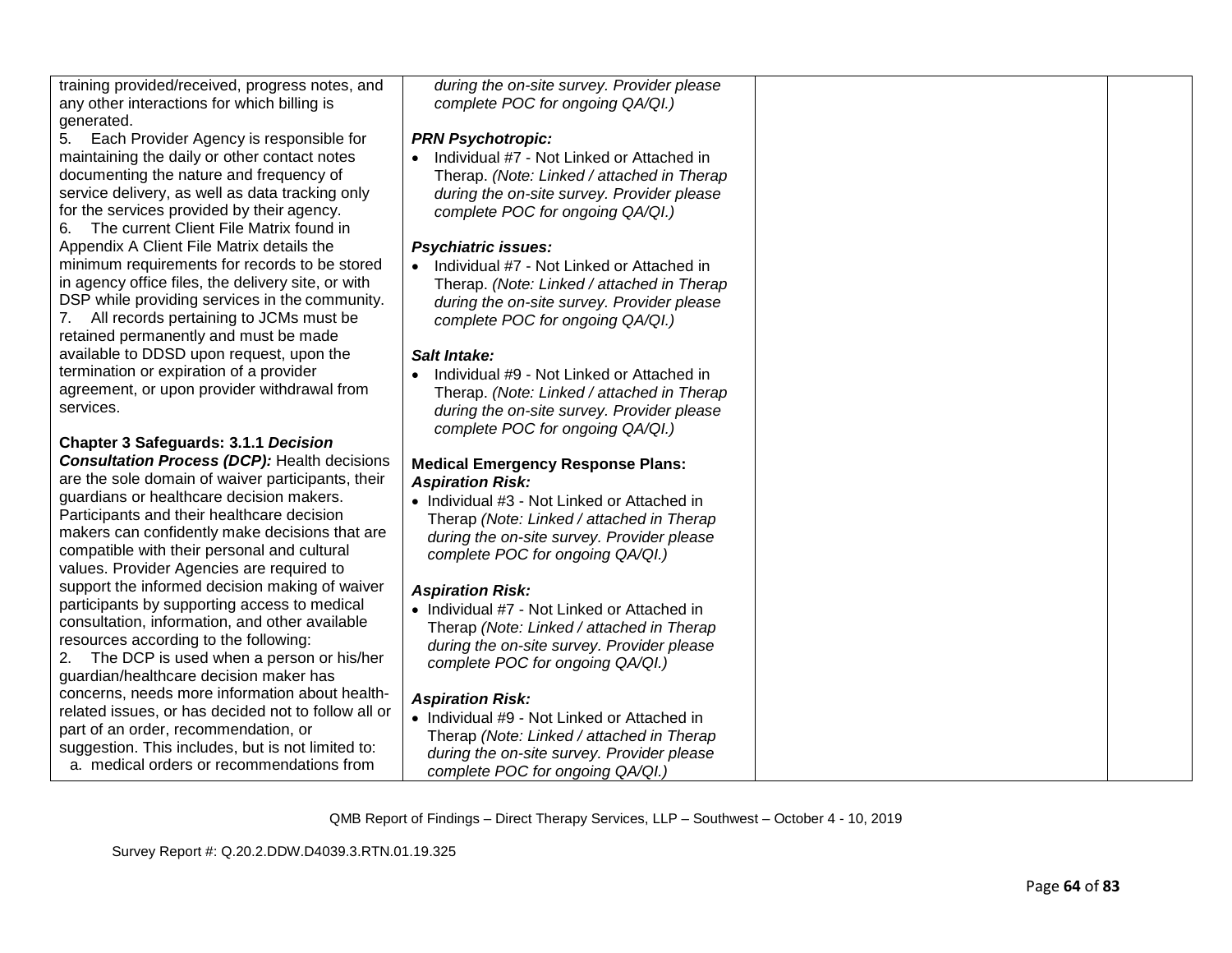| the Primary Care Practitioner, Specialists |
|--------------------------------------------|
| or other licensed medical or healthcare    |
| practitioners such as a Nurse Practitioner |
| (NP or CNP), Physician Assistant (PA) or   |
| Dentist:                                   |
|                                            |

- b. clinical recommendations made by registered/licensed clinicians who are either members of the IDT or clinicians who have performed an evaluation such as a video-fluoroscopy;
- c. health related recommendations or suggestions from oversight activities such as the Individual Quality Review (IQR) or other DOH review or oversight activities; and
- d. recommendations made through a Healthcare Plan (HCP), including a Comprehensive Aspiration Risk Management Plan (CARMP), or another plan.

2. When the person/guardian disagrees with a recommendation or does not agree with the implementation of that recommendation, Provider Agencies follow the DCP and attend the meeting coordinated by the CM. During this meeting:

- a. Providers inform the person/guardian of the rationale for that recommendation, so that the benefit is made clear. This will be done in layman's terms and will include basic sharing of information designed to assist the person/guardian with understanding the risks and benefits of the recommendation.
- b. The information will be focused on the specific area of concern by the person/guardian. Alternatives should be presented, when available, if the guardian

| <b>Cardiac Circulatory Condition:</b> |  |
|---------------------------------------|--|
|---------------------------------------|--|

• Individual #9 - Not Linked or Attached in Therap *(Note: Linked / attached in Therap during the on-site survey. Provider please complete POC for ongoing QA/QI.)*

### *Falls:*

- Individual #2 As indicated by the IST section of ISP the individual is required to have a plan. No evidence of a plan found.
- Individual #3 Not Linked or Attached in Therap *(Note: Linked / attached in Therap during the on-site survey. Provider please complete POC for ongoing QA/QI.)*
- Individual #5 As indicated by the IST section of ISP the individual is required to have a plan. No evidence of a plan found.
- Individual #9 Not Linked or Attached in Therap (*Note: Linked / attached in Therap during the on-site survey. Provider please complete POC for ongoing QA/QI.)*

### *Infection Control:*

• Individual #7 - Not Linked or Attached in Therap *(Note: Linked / attached in Therap during the on-site survey. Provider please complete POC for ongoing QA/QI.)*

### *Neuro: Paralysis:*

• Individual #3 - Not Linked or Attached in Therap *(Note: Linked / attached in Therap during the on-site survey. Provider please complete POC for ongoing QA/QI.)*

*Respiratory/Asthma/COPD:*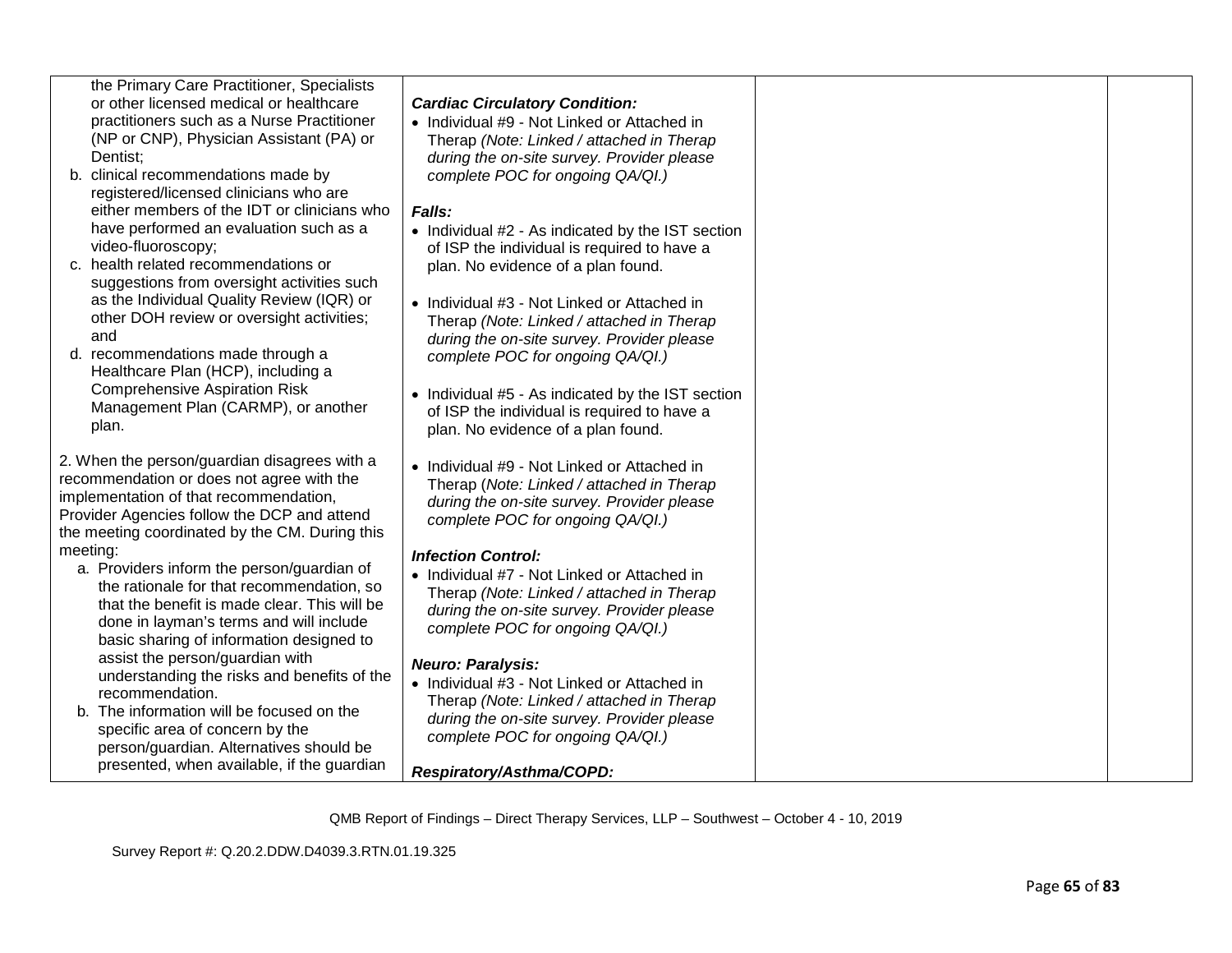| is interested in considering other options                                                      | • Individual #9 - Not Linked or Attached in |  |
|-------------------------------------------------------------------------------------------------|---------------------------------------------|--|
| for implementation.                                                                             | Therap (Note: Linked / attached in Therap   |  |
| c. Providers support the person/guardian to                                                     | during the on-site survey. Provider please  |  |
| make an informed decision.                                                                      | complete POC for ongoing QA/QI.)            |  |
| d. The decision made by the person/guardian                                                     |                                             |  |
| during the meeting is accepted; plans are                                                       |                                             |  |
| modified; and the IDT honors this health                                                        |                                             |  |
| decision in every setting.                                                                      |                                             |  |
| <b>Chapter 13 Nursing Services: 13.2.5</b>                                                      |                                             |  |
| <b>Electronic Nursing Assessment and</b>                                                        |                                             |  |
| <b>Planning Process:</b> The nursing assessment                                                 |                                             |  |
| process includes several DDSD mandated                                                          |                                             |  |
| tools: the electronic Comprehensive Nursing                                                     |                                             |  |
| Assessment Tool (e-CHAT), the Aspiration Risk                                                   |                                             |  |
| Screening Tool (ARST) and the Medication                                                        |                                             |  |
| Administration Assessment Tool (MAAT). This                                                     |                                             |  |
| process includes developing and training Health                                                 |                                             |  |
| Care Plans and Medical Emergency Response                                                       |                                             |  |
| Plans.                                                                                          |                                             |  |
| The following hierarchy is based on budgeted                                                    |                                             |  |
| services and is used to identify which Provider                                                 |                                             |  |
| Agency nurse has primary responsibility for                                                     |                                             |  |
| completion of the nursing assessment process                                                    |                                             |  |
| and related subsequent planning and training.<br>Additional communication and collaboration for |                                             |  |
|                                                                                                 |                                             |  |
| planning specific to CCS or CIE services may<br>be needed.                                      |                                             |  |
| The hierarchy for Nursing Assessment and                                                        |                                             |  |
| Planning responsibilities is:                                                                   |                                             |  |
| 1. Living Supports: Supported Living, IMLS or                                                   |                                             |  |
| Family Living via ANS;                                                                          |                                             |  |
| 2. Customized Community Supports- Group;                                                        |                                             |  |
| and                                                                                             |                                             |  |
| 3. Adult Nursing Services (ANS):                                                                |                                             |  |
| a. for persons in Community Inclusion with                                                      |                                             |  |
| health-related needs; or                                                                        |                                             |  |
| if no residential services are budgeted<br>b.                                                   |                                             |  |
| but assessment is desired and health                                                            |                                             |  |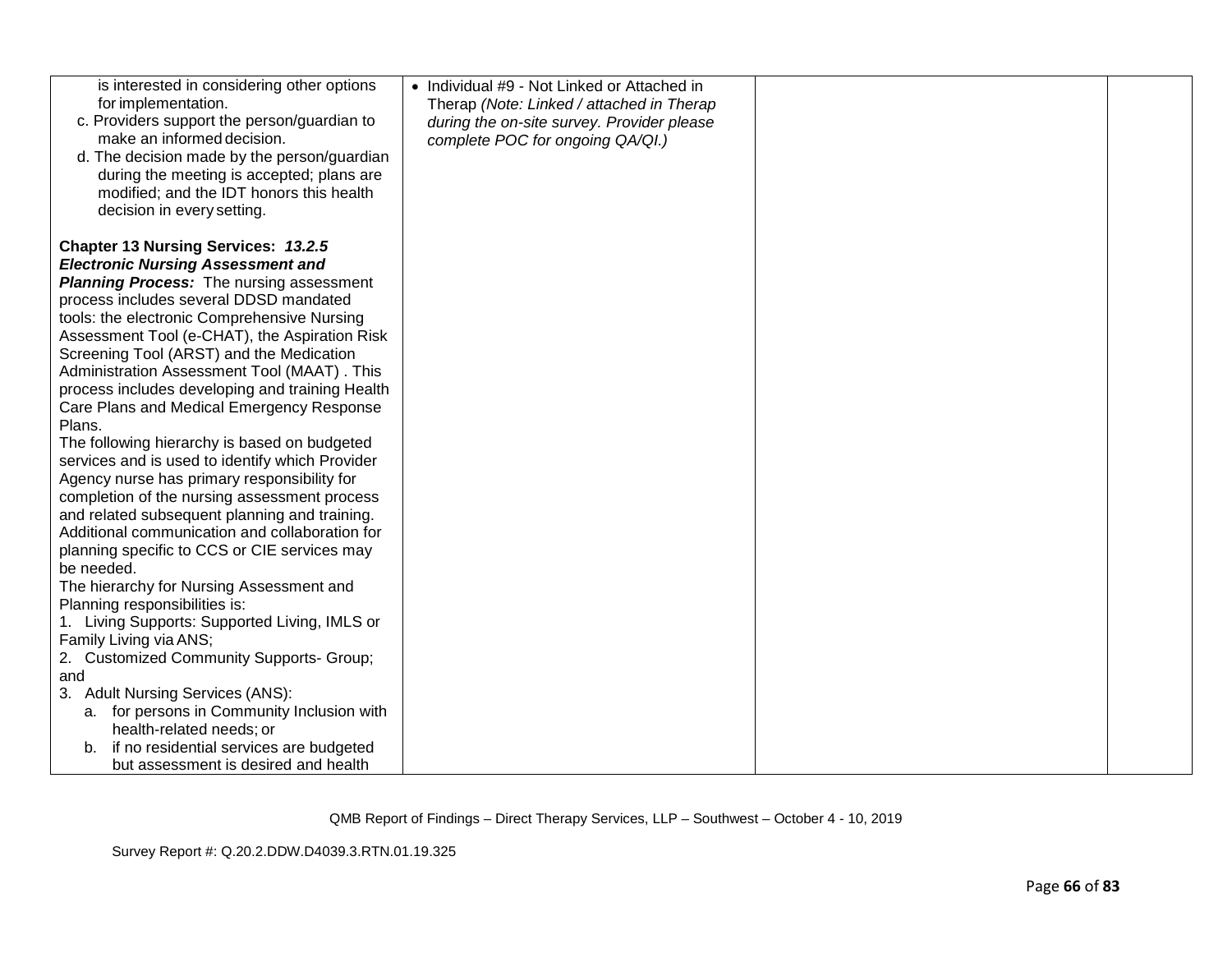| needs may exist.                                                                     |  |  |
|--------------------------------------------------------------------------------------|--|--|
| 13.2.6 The Electronic Comprehensive Health                                           |  |  |
| <b>Assessment Tool (e-CHAT)</b>                                                      |  |  |
| 1. The e-CHAT is a nursing assessment. It may                                        |  |  |
| not be delegated by a licensed nurse to a non-                                       |  |  |
| licensed person.                                                                     |  |  |
| 2. The nurse must see the person face-to-face                                        |  |  |
| to complete the nursing assessment. Additional                                       |  |  |
| information may be gathered from members of                                          |  |  |
| the IDT and other sources.                                                           |  |  |
| 3. An e-CHAT is required for persons in FL, SL,                                      |  |  |
| IMLS, or CCS-Group. All other DD Waiver                                              |  |  |
| recipients may obtain an e-CHAT if needed or                                         |  |  |
| desired by adding ANS hours for assessment                                           |  |  |
| and consultation to their budget.                                                    |  |  |
| 4. When completing the e-CHAT, the nurse is                                          |  |  |
| required to review and update the electronic                                         |  |  |
| record and consider the diagnoses,<br>medications, treatments, and overall status of |  |  |
| the person. Discussion with others may be                                            |  |  |
| needed to obtain critical information.                                               |  |  |
| 5. The nurse is required to complete all the e-                                      |  |  |
| CHAT assessment questions and add additional                                         |  |  |
| pertinent information in all comment sections.                                       |  |  |
|                                                                                      |  |  |
| 13.2.7 Aspiration Risk Management                                                    |  |  |
| <b>Screening Tool (ARST)</b>                                                         |  |  |
|                                                                                      |  |  |
| <b>13.2.8 Medication Administration</b>                                              |  |  |
| <b>Assessment Tool (MAAT):</b>                                                       |  |  |
| 1. A licensed nurse completes the                                                    |  |  |
| <b>DDSD Medication Administration</b>                                                |  |  |
| Assessment Tool (MAAT) at least two                                                  |  |  |
| weeks before the annual ISP meeting.                                                 |  |  |
| 2. After completion of the MAAT, the nurse will                                      |  |  |
| present recommendations regarding the level                                          |  |  |
| of assistance with medication delivery                                               |  |  |
| (AWMD) to the IDT. A copy of the MAAT will                                           |  |  |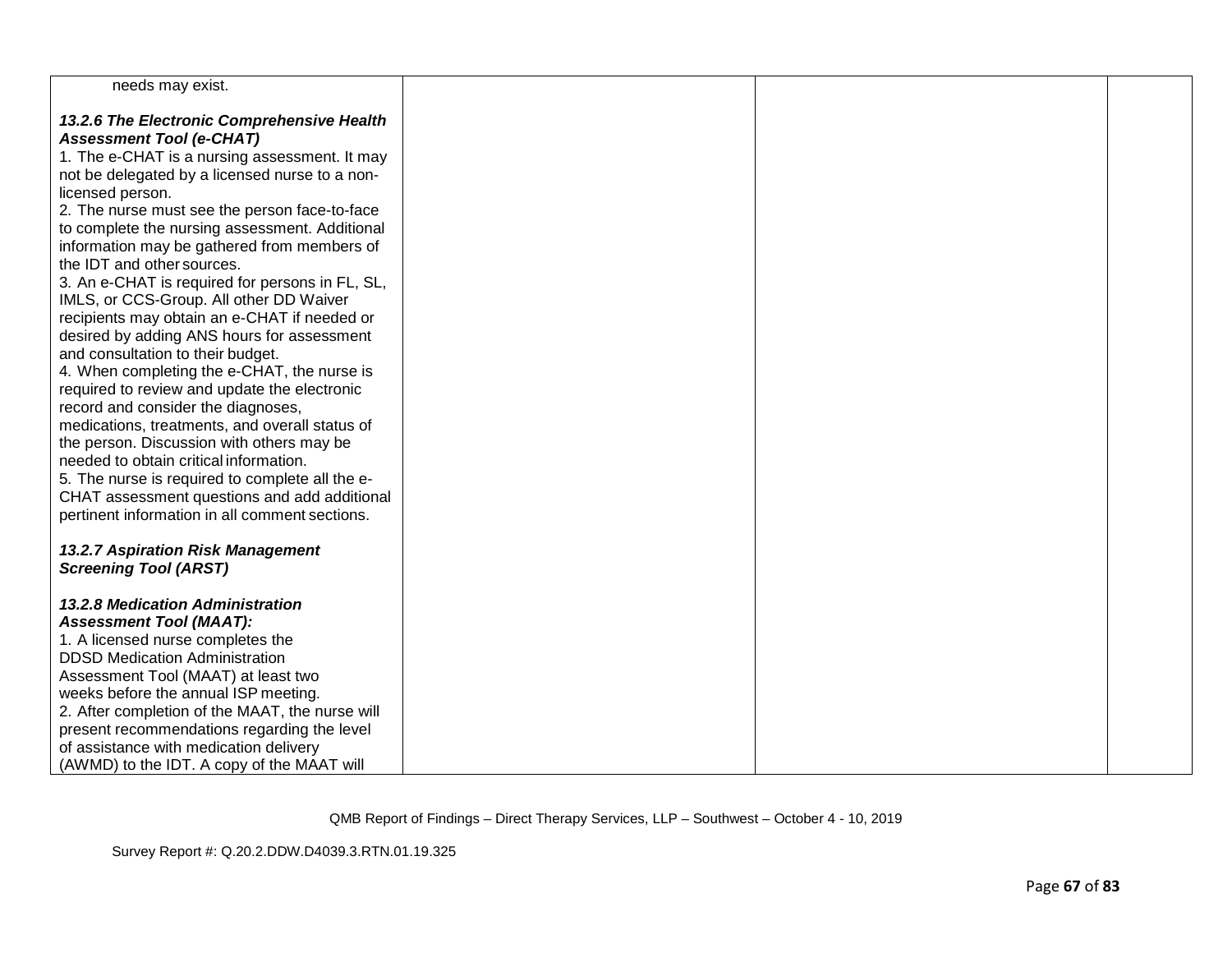| be sent to all the team members two weeks<br>before the annual ISP meeting and the original |  |  |
|---------------------------------------------------------------------------------------------|--|--|
| MAAT will be retained in the Provider Agency                                                |  |  |
| records.                                                                                    |  |  |
| 3. Decisions about medication delivery                                                      |  |  |
| are made by the IDT to promote a                                                            |  |  |
| person's maximum independence and                                                           |  |  |
| community integration. The IDT will                                                         |  |  |
| reach consensus regarding which                                                             |  |  |
| criteria the person meets, as indicated                                                     |  |  |
| by the results of the MAAT and the                                                          |  |  |
| nursing recommendations, and the                                                            |  |  |
| decision is documented this in the ISP.                                                     |  |  |
| 13.2.9 Healthcare Plans (HCP):                                                              |  |  |
| 1. At the nurse's discretion, based on prudent                                              |  |  |
| nursing practice, interim HCPs may be                                                       |  |  |
| developed to address issues that must be                                                    |  |  |
| implemented immediately after admission,                                                    |  |  |
| readmission or change of medical condition to                                               |  |  |
| provide safe services prior to completion of the                                            |  |  |
| e-CHAT and formal care planning process. This                                               |  |  |
| includes interim ARM plans for those persons                                                |  |  |
| newly identified at moderate or high risk for                                               |  |  |
| aspiration. All interim plans must be removed if                                            |  |  |
| the plan is no longer needed or when final HCP                                              |  |  |
| including CARMPs are in place to avoid                                                      |  |  |
| duplication of plans.                                                                       |  |  |
| 2. In collaboration with the IDT, the agency                                                |  |  |
| nurse is required to create HCPs that address all                                           |  |  |
| the areas identified as required in the most                                                |  |  |
| current e-CHAT summary report which is                                                      |  |  |
| indicated by "R" in the HCP column. At the                                                  |  |  |
| nurse's sole discretion, based on prudent                                                   |  |  |
| nursing practice, HCPs may be combined where                                                |  |  |
| clinically appropriate. The nurse should use                                                |  |  |
| nursing judgment to determine whether to also                                               |  |  |
| include HCPs for any of the areas indicated by                                              |  |  |
| "C" on the e-CHAT summary report. The nurse                                                 |  |  |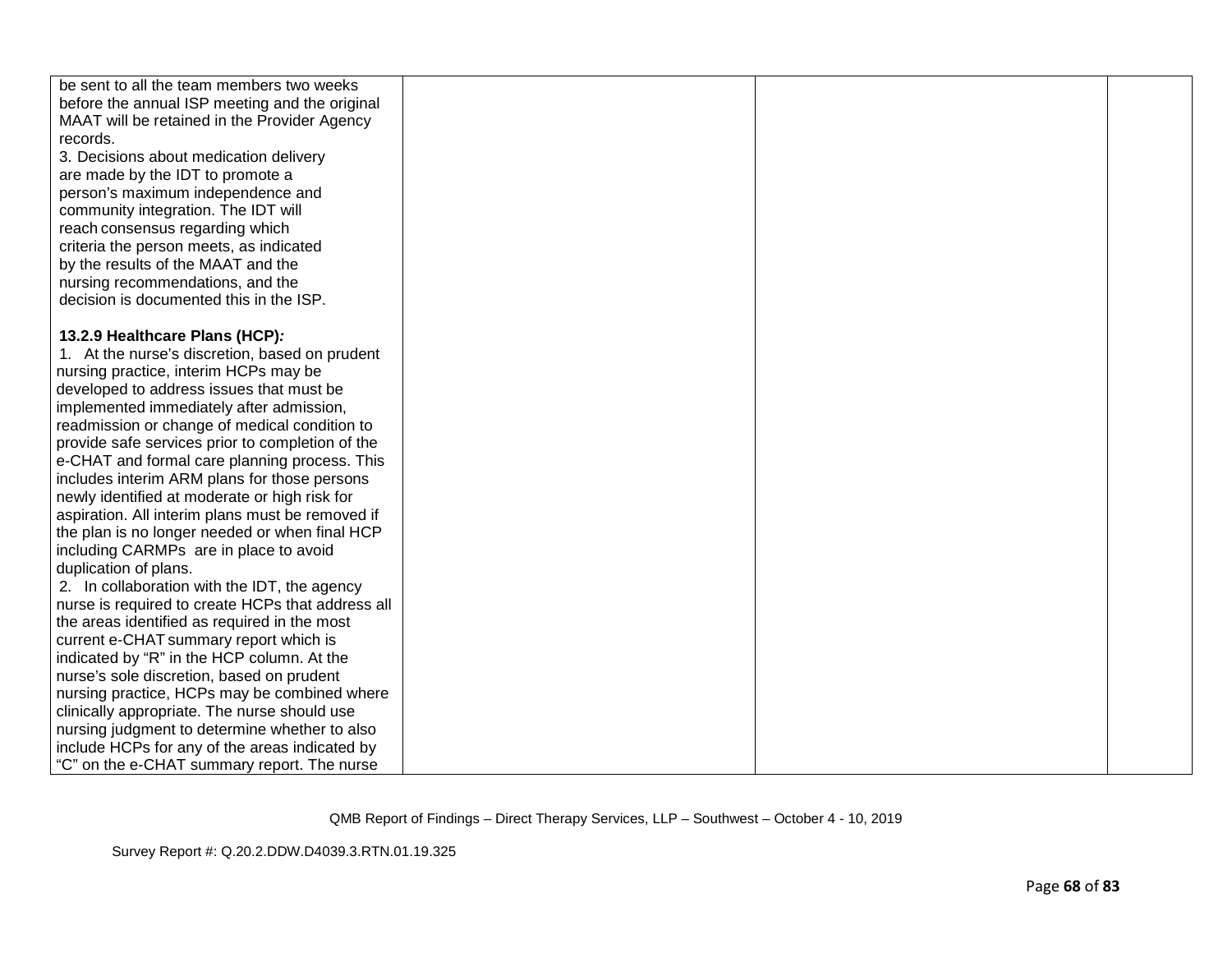| may also create other HCPs plans that the nurse<br>determines are warranted.                                                                                                                                                                                                                                                                                                                                                                                                                                                                                                                                                                                                                   |  |  |
|------------------------------------------------------------------------------------------------------------------------------------------------------------------------------------------------------------------------------------------------------------------------------------------------------------------------------------------------------------------------------------------------------------------------------------------------------------------------------------------------------------------------------------------------------------------------------------------------------------------------------------------------------------------------------------------------|--|--|
| 13.2.10 Medical Emergency Response Plan<br>(MERP):<br>1. The agency nurse is required to develop a<br>Medical Emergency Response Plan (MERP) for<br>all conditions marked with an "R" in the e-CHAT<br>summary report. The agency nurse should use<br>her/his clinical judgment and input from the<br>Interdisciplinary Team (IDT) to determine<br>whether shown as "C" in the e-CHAT summary<br>report or other conditions also warrant a MERP.<br>2. MERPs are required for persons who have<br>one or more conditions or illnesses that present<br>a likely potential to become a life-threatening<br>situation.                                                                            |  |  |
| <b>Chapter 20: Provider Documentation and</b><br>Client Records: 20.5.3 Health Passport and<br>Physician Consultation Form: All Primary and<br>Secondary Provider Agencies must use the<br>Health Passport and Physician Consultation<br>form from the Therap system. This standardized<br>document contains individual, physician and<br>emergency contact information, a complete list<br>of current medical diagnoses, health and safety<br>risk factors, allergies, and information regarding<br>insurance, guardianship, and advance<br>directives. The Health Passport also includes a<br>standardized form to use at medical<br>appointments called the Physician Consultation<br>form. |  |  |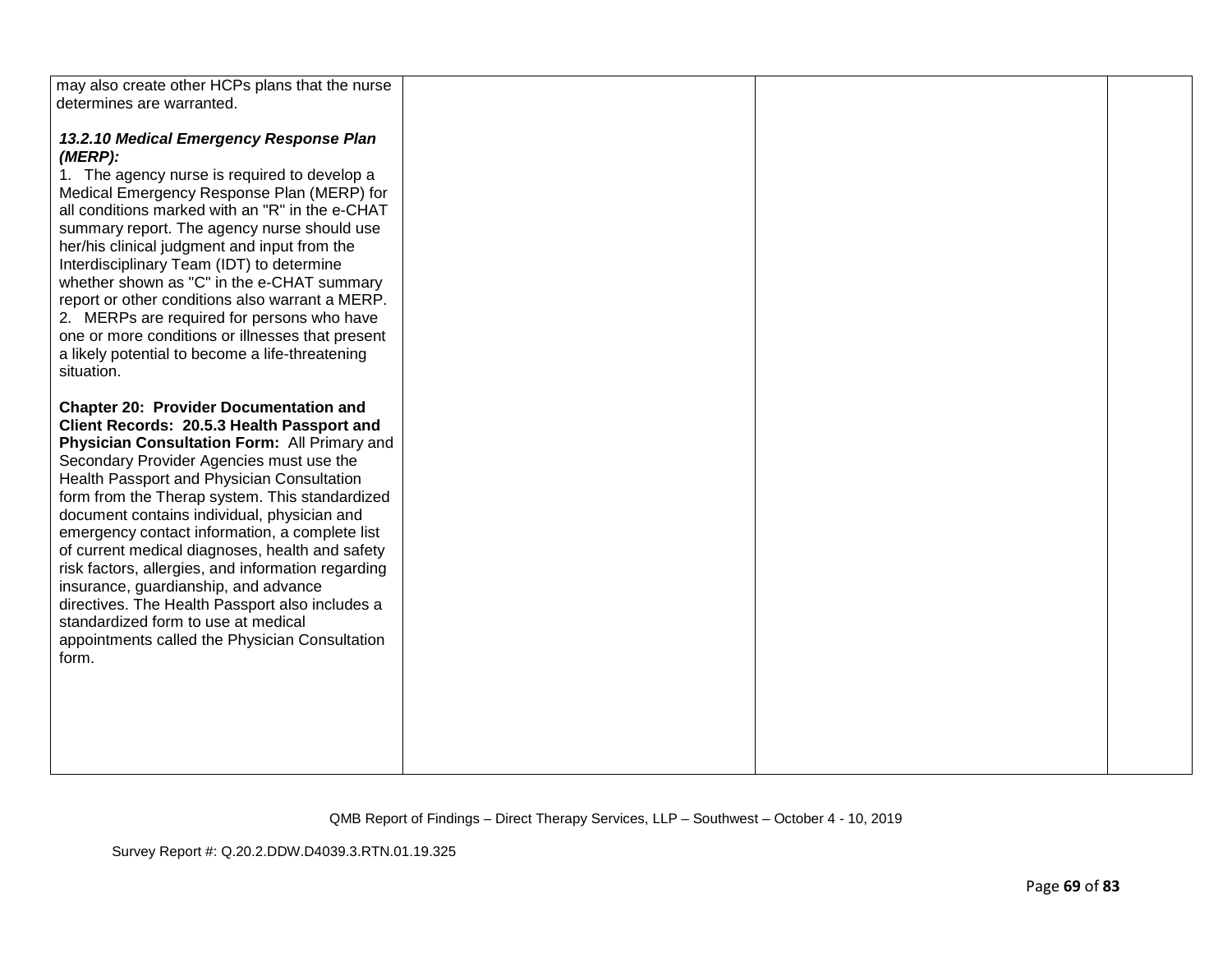| Tag #1A31.2 Human Right Committee                                                      | <b>Standard Level Deficiency</b>            |                                                     |  |
|----------------------------------------------------------------------------------------|---------------------------------------------|-----------------------------------------------------|--|
| <b>Composition</b>                                                                     |                                             |                                                     |  |
| Developmental Disabilities (DD) Waiver Service                                         | Based on record review, the Agency did not  | Provider:                                           |  |
| Standards 2/26/2018; Re-Issue: 12/28/2018; Eff                                         | ensure the correct composition of the human | <b>State your Plan of Correction for the</b>        |  |
| 1/1/2019                                                                               | rights committee.                           | deficiencies cited in this tag here (How is the     |  |
| 3.3 Human Rights Committee: Human Rights                                               |                                             | deficiency going to be corrected? This can be       |  |
| Committees (HRC) exist to protect the rights and                                       | Review of Agency's HRC committee found      | specific to each deficiency cited or if possible an |  |
| freedoms of all waiver participants through the                                        | the following were not members of the HRC:  | overall correction?): $\rightarrow$                 |  |
| review of proposed restrictions to a person's                                          |                                             |                                                     |  |
| rights based on a documented health and safety                                         | • a member from the community at large      |                                                     |  |
| concern. HRCs monitor the implementation of                                            | that is not associated with DD Waiver       |                                                     |  |
| certain time-limited restrictive interventions                                         | services.                                   |                                                     |  |
| designed to protect a waiver participant and/or                                        |                                             |                                                     |  |
| the community from harm. An HRC may also                                               |                                             |                                                     |  |
| serve other functions as appropriate, such as                                          |                                             | <b>Provider:</b>                                    |  |
| the review of agency policies on sexuality if                                          |                                             | <b>Enter your ongoing Quality</b>                   |  |
| desired. HRCs are required for all Living                                              |                                             | <b>Assurance/Quality Improvement processes</b>      |  |
| Supports (Supported Living, Family Living,                                             |                                             | as it related to this tag number here (What is      |  |
| Intensive Medical Living Services), Customized                                         |                                             | going to be done? How many individuals is this      |  |
| Community Supports (CCS) and Community                                                 |                                             | going to affect? How often will this be completed?  |  |
| Integrated Employment (CIE) Provider                                                   |                                             | Who is responsible? What steps will be taken if     |  |
| Agencies.                                                                              |                                             | issues are found?): $\rightarrow$                   |  |
| 1. HRC membership must include:                                                        |                                             |                                                     |  |
| a. at least one member with a diagnosis of<br>$I/DD$ ;                                 |                                             |                                                     |  |
| b. a parent or guardian of a person with                                               |                                             |                                                     |  |
| $I/DD$ ; or                                                                            |                                             |                                                     |  |
| c. a member from the community at                                                      |                                             |                                                     |  |
| large that is not associated with DD                                                   |                                             |                                                     |  |
| Waiver services.                                                                       |                                             |                                                     |  |
| 2. Although not required, members from the                                             |                                             |                                                     |  |
| health services professions (e.g., a                                                   |                                             |                                                     |  |
| physician or nurse), and those who                                                     |                                             |                                                     |  |
| represent the ethnic and cultural diversity<br>of the community are highly encouraged. |                                             |                                                     |  |
| Committee members must abide by HIPAA.<br>3.                                           |                                             |                                                     |  |
| 4. All committee members will receive                                                  |                                             |                                                     |  |
| training on human rights, HRC                                                          |                                             |                                                     |  |
| requirements, and other pertinent DD                                                   |                                             |                                                     |  |
|                                                                                        |                                             |                                                     |  |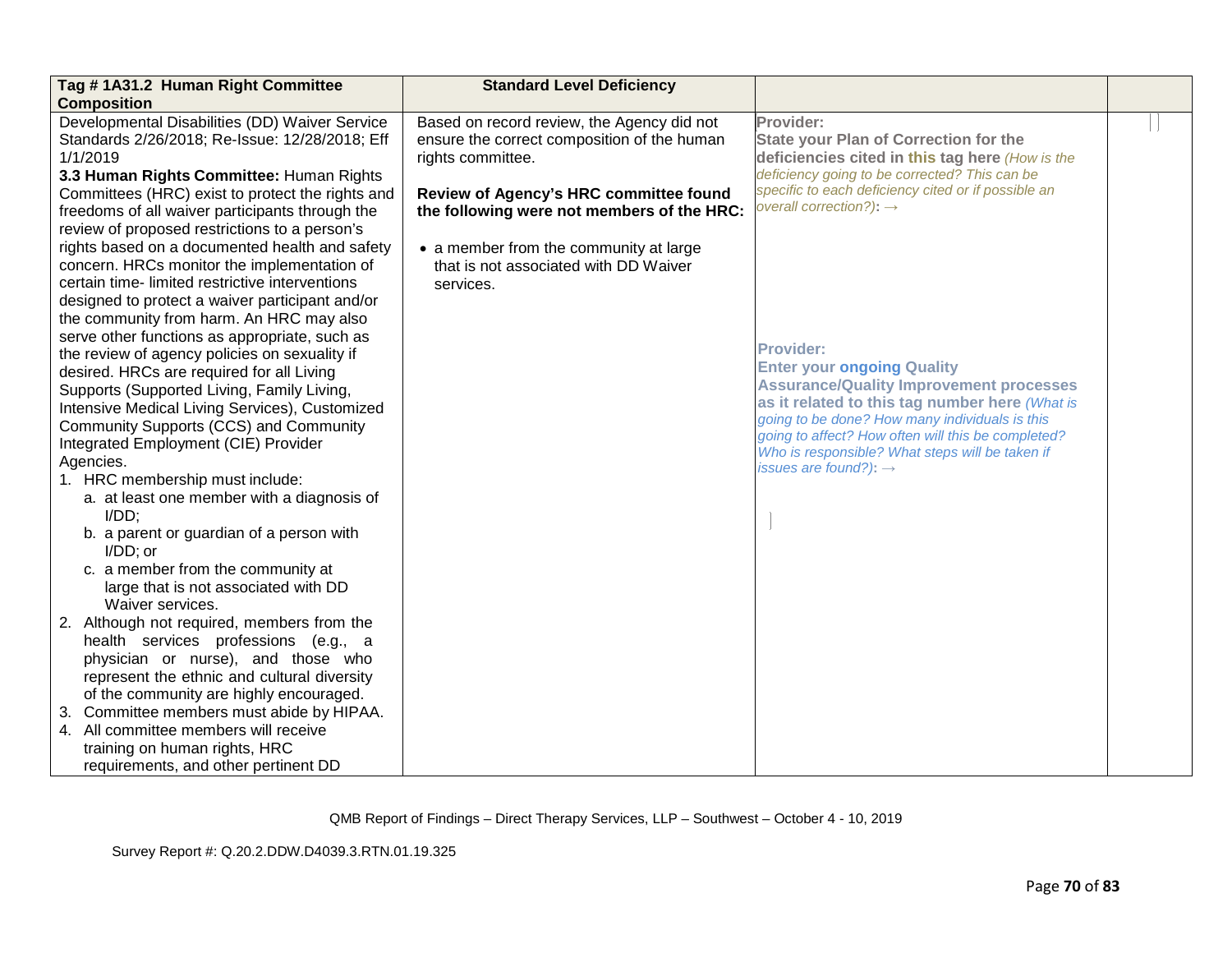| Waiver Service Standards prior to their<br>voting participation on the HRC. A<br>committee member trained by the<br><b>Bureau of Behavioral Supports (BBS)</b><br>may conduct training for other HRC<br>members, with prior approval from BBS.<br>5. HRCs will appoint an HRC chair. Each<br>committee chair shall be appointed to a<br>two-year term. Each chair may serve only<br>two consecutive two-year terms at a time.<br>6. While agencies may have an intra-agency<br>HRC, meeting the HRC requirement by<br>being a part of an interagency committee is<br>also highly encouraged. |  |  |
|----------------------------------------------------------------------------------------------------------------------------------------------------------------------------------------------------------------------------------------------------------------------------------------------------------------------------------------------------------------------------------------------------------------------------------------------------------------------------------------------------------------------------------------------------------------------------------------------|--|--|
|                                                                                                                                                                                                                                                                                                                                                                                                                                                                                                                                                                                              |  |  |
|                                                                                                                                                                                                                                                                                                                                                                                                                                                                                                                                                                                              |  |  |
|                                                                                                                                                                                                                                                                                                                                                                                                                                                                                                                                                                                              |  |  |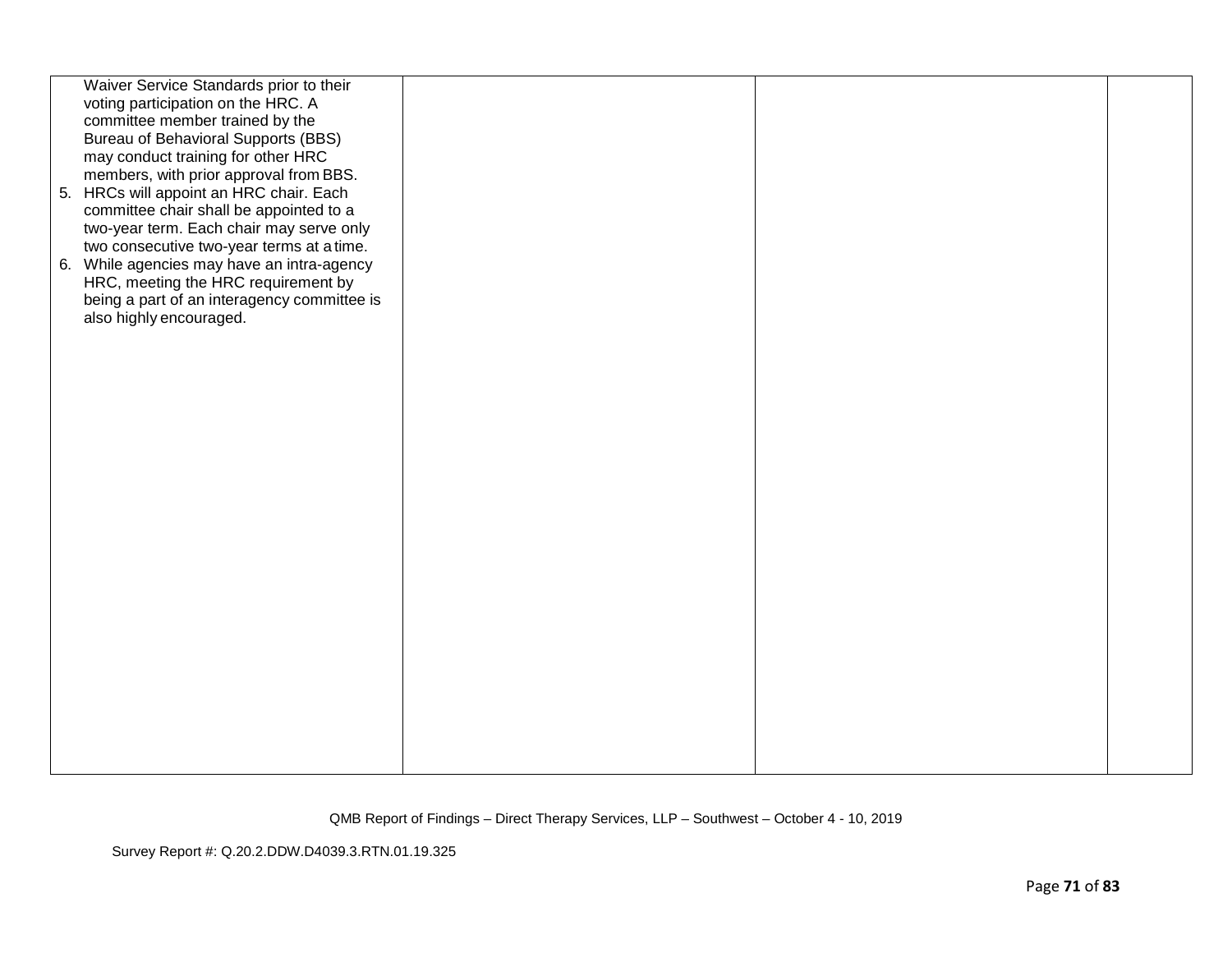| Tag #1A50.1 Individual: Scope of Services<br>(Individual Interviews)                                                                                                                                                                                                                                                                                                                                                                                                                                                                                                                                                                                                                                                                                                                                                                                                                                                                                                                                                                                                                                                                                                                  | <b>Standard Level Deficiency</b>                                                                                                                                                                                                                                                                                                                                                                                                                                                                                                                                                                                                                                                                                   |                                                                                                                                                                                                                                                                                                                                                                                                                                                                                                                                                                                                                          |  |
|---------------------------------------------------------------------------------------------------------------------------------------------------------------------------------------------------------------------------------------------------------------------------------------------------------------------------------------------------------------------------------------------------------------------------------------------------------------------------------------------------------------------------------------------------------------------------------------------------------------------------------------------------------------------------------------------------------------------------------------------------------------------------------------------------------------------------------------------------------------------------------------------------------------------------------------------------------------------------------------------------------------------------------------------------------------------------------------------------------------------------------------------------------------------------------------|--------------------------------------------------------------------------------------------------------------------------------------------------------------------------------------------------------------------------------------------------------------------------------------------------------------------------------------------------------------------------------------------------------------------------------------------------------------------------------------------------------------------------------------------------------------------------------------------------------------------------------------------------------------------------------------------------------------------|--------------------------------------------------------------------------------------------------------------------------------------------------------------------------------------------------------------------------------------------------------------------------------------------------------------------------------------------------------------------------------------------------------------------------------------------------------------------------------------------------------------------------------------------------------------------------------------------------------------------------|--|
| Developmental Disabilities (DD) Waiver Service<br>Standards 2/26/2018; Re-Issue: 12/28/2018; Eff<br>1/1/2019<br><b>Chapter 4: Person-Centered Planning (PCP)</b><br><b>4.1 Essential Elements of Person-Centered</b><br>Planning (PCP): Person-centered planning is a<br>process that places a person at the center of<br>planning his/her life and supports. It is an<br>ongoing process that is the foundation for all<br>aspects of the DD Waiver Program and DD<br>Waiver Provider Agencies' work with people with<br>I/DD. The process is designed to identify the<br>strengths, capacities, preferences, and needs of<br>the person. The process may include other<br>people chosen by the person, who are able to<br>serve as important contributors to the process.<br>Overall, PCP involves person-centered thinking,<br>person-centered service planning, and person-<br>centered practice. PCP enables and assists the<br>person to identify and access a personalized mix<br>of paid and non-paid services and supports to<br>assist him or her to achieve personally defined<br>outcomes in the community. The CMS requires<br>use of PCP in the development of the ISP. | Based on interview, the Agency did not provide<br>the essential elements of person centered<br>planning as indicated in Individuals interview for<br>1 of 10 individuals.<br>When the Individual receiving services were<br>asked, if they are comfortable with their staff,<br>the following was reported:<br>• Individual #9 stated, " doesn't want to do<br>anything. I like  from Las Cruces."<br>When the Individual receiving services were<br>asked, if they have the support to participate<br>in community activities of their choice<br>(activities outside of the home), the following<br>was reported:<br>• Individual #9 stated, "Shooting the arrows.<br>Can't go fishing, no one wants to take me." | Provider:<br><b>State your Plan of Correction for the</b><br>deficiencies cited in this tag here (How is the<br>deficiency going to be corrected? This can be<br>specific to each deficiency cited or if possible an<br>overall correction?): $\rightarrow$<br><b>Provider:</b><br><b>Enter your ongoing Quality</b><br><b>Assurance/Quality Improvement processes</b><br>as it related to this tag number here (What is<br>going to be done? How many individuals is this<br>going to affect? How often will this be completed?<br>Who is responsible? What steps will be taken if<br>issues are found?): $\rightarrow$ |  |
| 4.2 Person-Centered Thinking: Person-<br>centered thinking involves values, tools and<br>skills to set the foundation for ISP<br>development. Person-centered thinking<br>respects and supports the person with I/DD to:<br>1. have informed choices;<br>2. exercise the same basic civil and human<br>rights as other citizens;<br>3. have personal control over the life he/she<br>prefers in the community of choice;<br>4. be valued for contributions to his/her<br>community; and                                                                                                                                                                                                                                                                                                                                                                                                                                                                                                                                                                                                                                                                                               |                                                                                                                                                                                                                                                                                                                                                                                                                                                                                                                                                                                                                                                                                                                    |                                                                                                                                                                                                                                                                                                                                                                                                                                                                                                                                                                                                                          |  |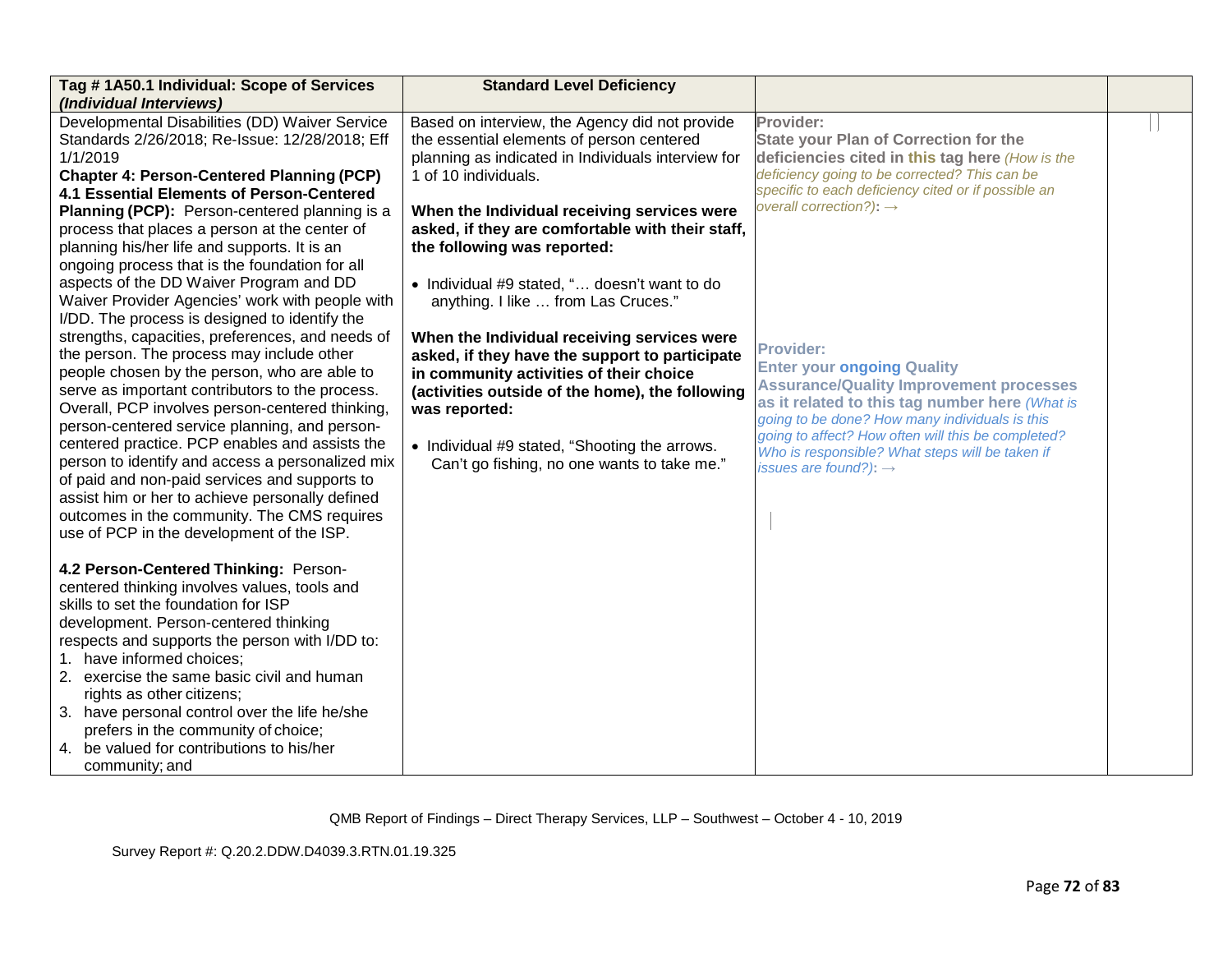| 5. be supported through a network of                                                        |  |  |
|---------------------------------------------------------------------------------------------|--|--|
| resources, both natural and paid.                                                           |  |  |
| Person-centered thinking must be employed by<br>all DD Waiver Provider Agencies involved in |  |  |
| PCP and the development and/or modification of                                              |  |  |
| a person's ISP. Person-centered thinking                                                    |  |  |
| involves the use of discovery tools and                                                     |  |  |
| techniques.                                                                                 |  |  |
|                                                                                             |  |  |
|                                                                                             |  |  |
|                                                                                             |  |  |
|                                                                                             |  |  |
|                                                                                             |  |  |
|                                                                                             |  |  |
|                                                                                             |  |  |
|                                                                                             |  |  |
|                                                                                             |  |  |
|                                                                                             |  |  |
|                                                                                             |  |  |
|                                                                                             |  |  |
|                                                                                             |  |  |
|                                                                                             |  |  |
|                                                                                             |  |  |
|                                                                                             |  |  |
|                                                                                             |  |  |
|                                                                                             |  |  |
|                                                                                             |  |  |
|                                                                                             |  |  |
|                                                                                             |  |  |
|                                                                                             |  |  |
|                                                                                             |  |  |
|                                                                                             |  |  |
|                                                                                             |  |  |
|                                                                                             |  |  |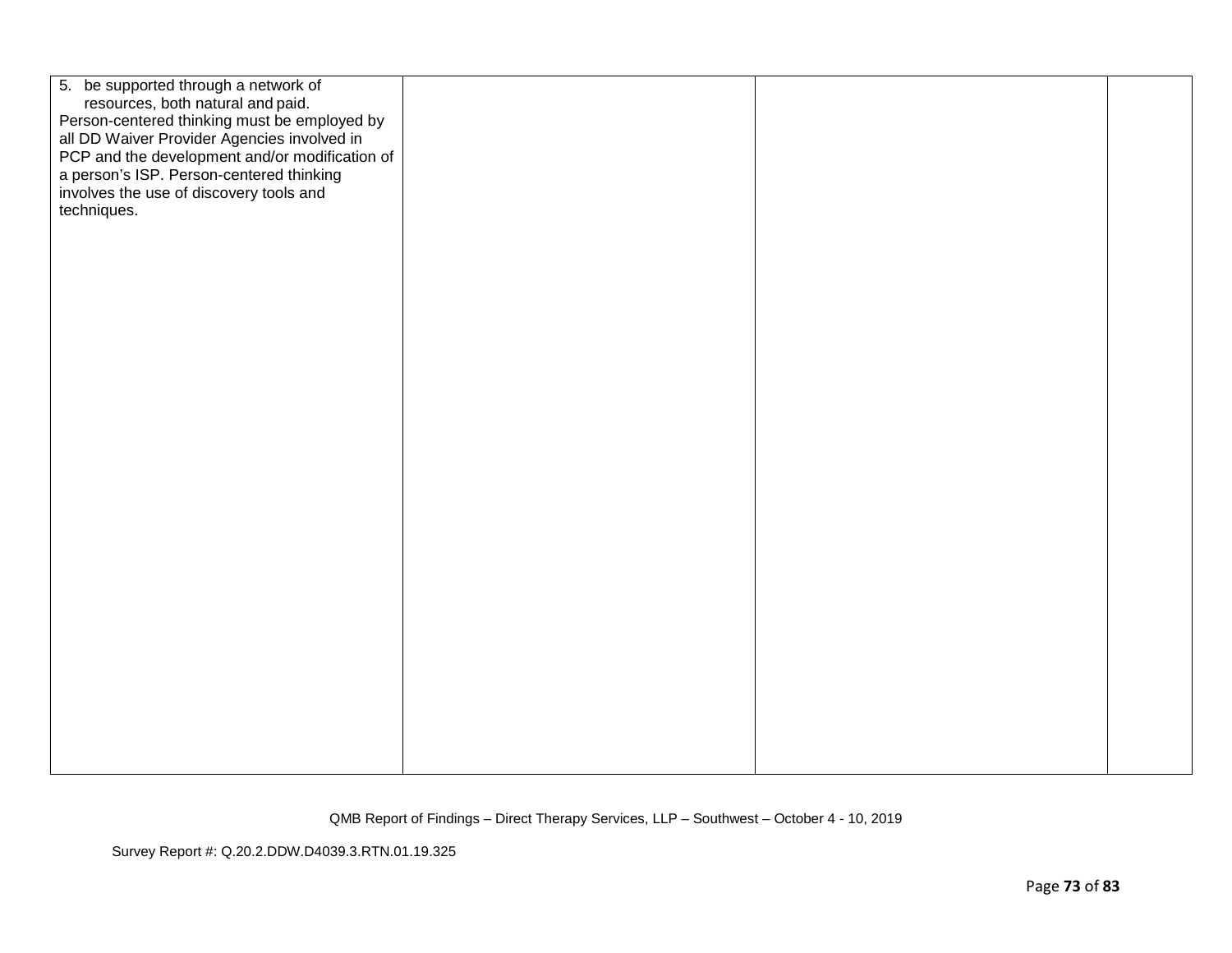| Developmental Disabilities (DD) Waiver Service<br>Based on record review, the Agency did not<br>Provider:                                        |  |
|--------------------------------------------------------------------------------------------------------------------------------------------------|--|
|                                                                                                                                                  |  |
| Standards 2/26/2018; Re-Issue: 12/28/2018; Eff<br>complete all DDSD requirements for approval of<br><b>State your Plan of Correction for the</b> |  |
| 1/1/2019<br>each direct support provider for 1 of 4<br>deficiencies cited in this tag here (How is the                                           |  |
| deficiency going to be corrected? This can be<br><b>Chapter 10: Living Care Arrangements</b><br>individuals.                                     |  |
| specific to each deficiency cited or if possible an<br>(LCA) 10.3.8 Living Supports Family Living:                                               |  |
| overall correction?): $\rightarrow$<br>10.3.8.2 Family Living Agency Requirement<br>Review of the Agency files revealed the                      |  |
| 10.3.8.2.1 Monitoring and Supervision:<br>following items were not found, incomplete,                                                            |  |
| Family Living Provider Agencies must:<br>and/or not current:                                                                                     |  |
| 1. Provide and document monthly face-to-                                                                                                         |  |
| face consultation in the Family Living home<br><b>Components of Monthly Consultation:</b>                                                        |  |
| conducted by agency supervisors or internal                                                                                                      |  |
| service coordinators with the DSP and the<br>• Individual #3 - Components Not Found:                                                             |  |
| person receiving services to include:<br>Scheduling of activities and appointments                                                               |  |
| <b>Provider:</b><br>a. reviewing implementation of the<br>and advising the DSP regarding expectations                                            |  |
| <b>Enter your ongoing Quality</b><br>person's ISP, Outcomes, Action<br>and next steps, including the need for IST or                             |  |
| <b>Assurance/Quality Improvement processes</b><br>Plans, and associated support plans,<br>retraining from a nurse, nutritionist, therapists      |  |
| as it related to this tag number here (What is<br>including HCPs, MERPs, PBSP,<br>or BSC                                                         |  |
| going to be done? How many individuals is this<br>CARMP, WDSI;                                                                                   |  |
| going to affect? How often will this be completed?<br>b. scheduling of activities and<br>Who is responsible? What steps will be taken if         |  |
| appointments and advising the DSP<br>issues are found?): $\rightarrow$                                                                           |  |
| regarding expectations and next                                                                                                                  |  |
| steps, including the need for IST or                                                                                                             |  |
| retraining from a nurse, nutritionist,                                                                                                           |  |
| therapists or BSC; and                                                                                                                           |  |
| assisting with resolution of service<br>C.                                                                                                       |  |
| or support issues raised by the                                                                                                                  |  |
| DSP or observed by the                                                                                                                           |  |
| supervisor, service coordinator, or                                                                                                              |  |
| other IDT members.                                                                                                                               |  |
| Monitor that the DSP implement and<br>2.                                                                                                         |  |
| document progress of the AT inventory,                                                                                                           |  |
| physician and nurse practitioner orders,                                                                                                         |  |
| therapy, HCPs, PBSP, BCIP, PPMP, RMP,                                                                                                            |  |
| MERPs, and CARMPs.                                                                                                                               |  |
|                                                                                                                                                  |  |
| 10.3.8.2.2 Home Studies: Family Living                                                                                                           |  |
| Provider Agencies must complete all DDSD                                                                                                         |  |
| requirements for an approved home study prior                                                                                                    |  |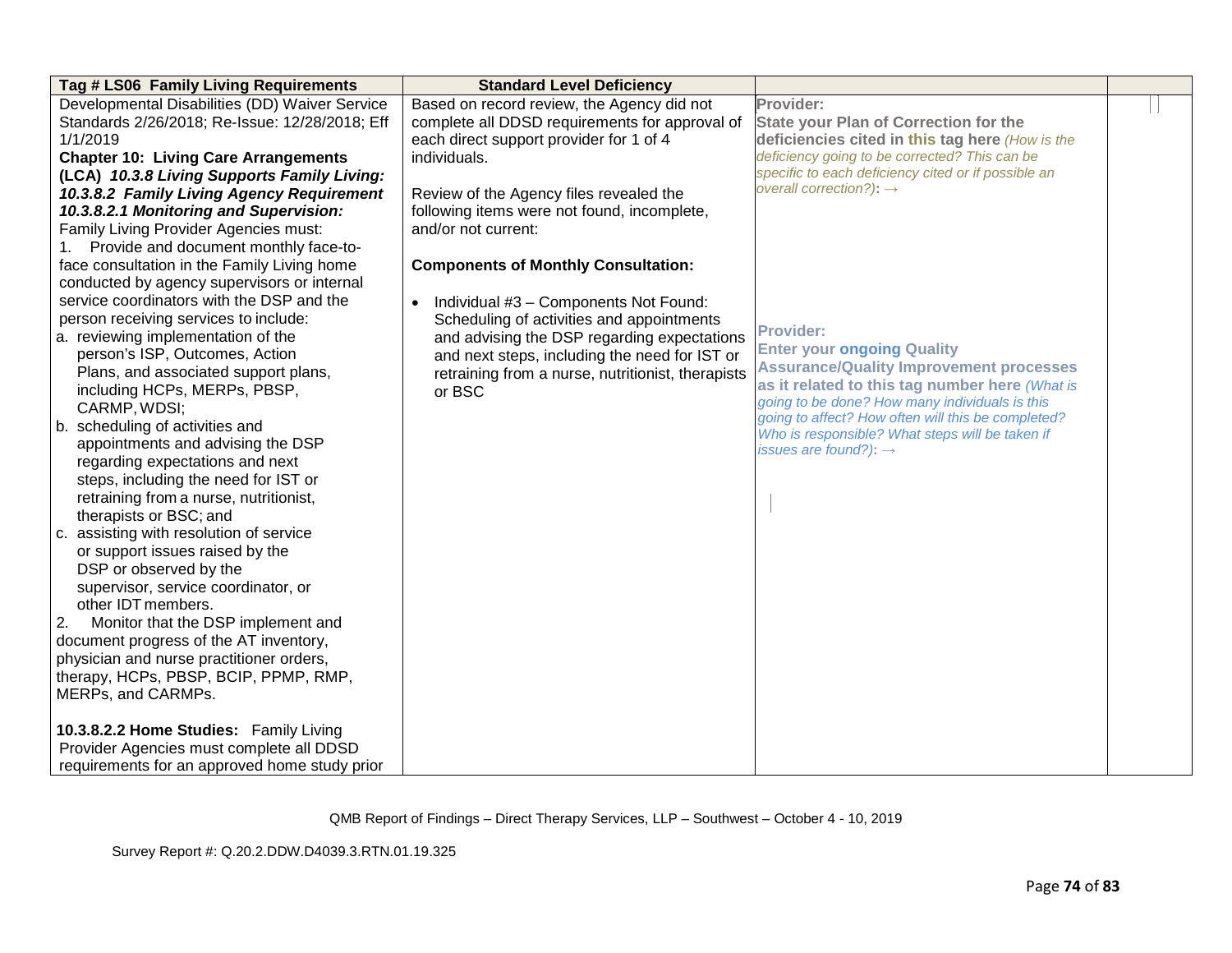| to placement. After the initial home study, an<br>updated home study must be completed<br>annually. The home study must also be updated<br>each time there is a change in family<br>composition or when the family moves to a new<br>home. The content and procedures used by the<br>Provider Agency to conduct home studies must<br>be approved by DDSD and must comply with<br>CMS settings requirements. |  |  |
|-------------------------------------------------------------------------------------------------------------------------------------------------------------------------------------------------------------------------------------------------------------------------------------------------------------------------------------------------------------------------------------------------------------|--|--|
|                                                                                                                                                                                                                                                                                                                                                                                                             |  |  |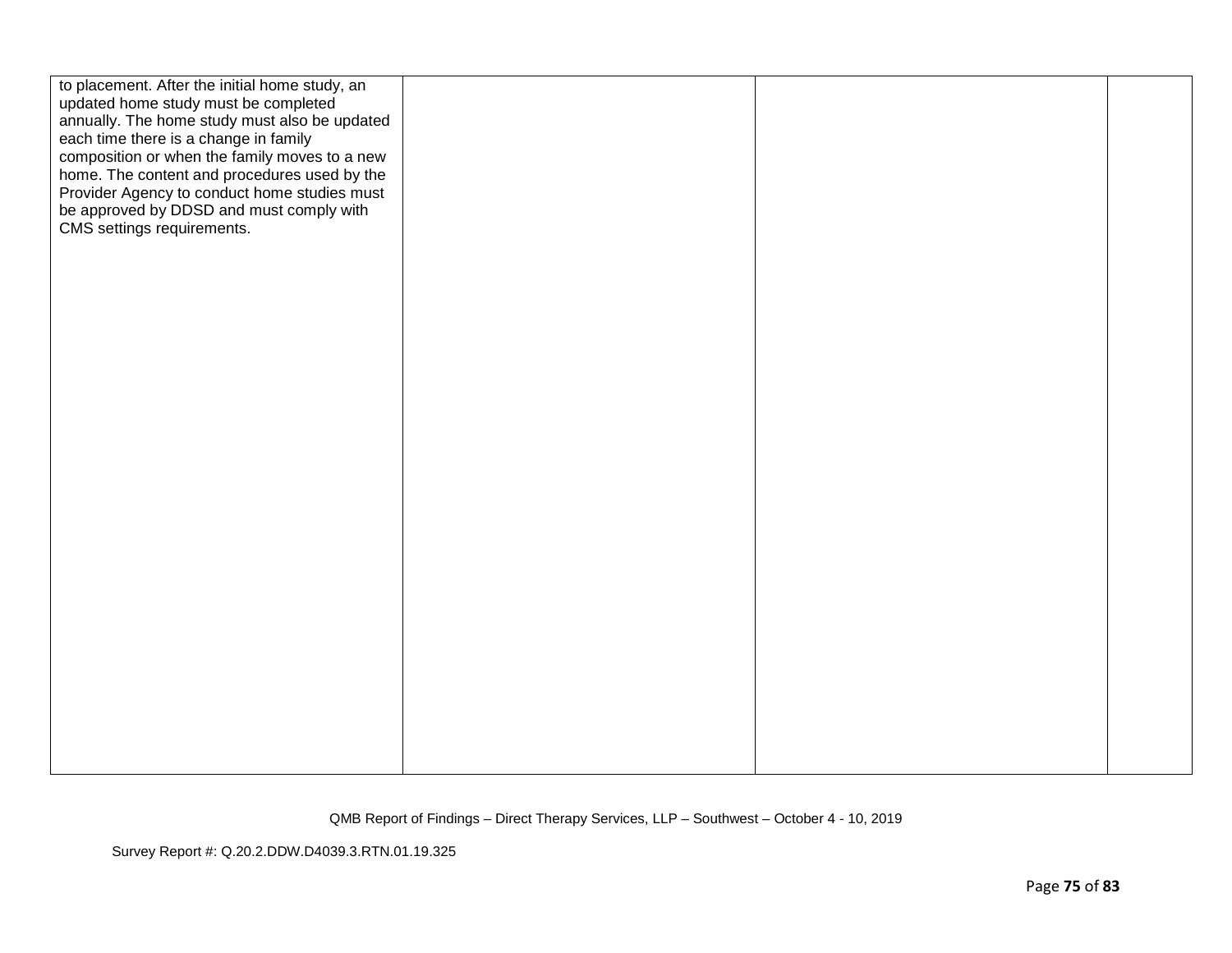| Tag # LS25 Residential Health & Safety                                                                                                                                                                                                                                                                                                                                                                                                                                                                                                                                                                                                                                                                                                                                                                                                                                                                                                                                       | <b>Standard Level Deficiency</b>                                                                                                                                                                                                                                                                                                                                                                                                                                                                                                                                                                      |                                                                                                                                                                                                                                                                                                                                                                                                                                                                                                          |  |
|------------------------------------------------------------------------------------------------------------------------------------------------------------------------------------------------------------------------------------------------------------------------------------------------------------------------------------------------------------------------------------------------------------------------------------------------------------------------------------------------------------------------------------------------------------------------------------------------------------------------------------------------------------------------------------------------------------------------------------------------------------------------------------------------------------------------------------------------------------------------------------------------------------------------------------------------------------------------------|-------------------------------------------------------------------------------------------------------------------------------------------------------------------------------------------------------------------------------------------------------------------------------------------------------------------------------------------------------------------------------------------------------------------------------------------------------------------------------------------------------------------------------------------------------------------------------------------------------|----------------------------------------------------------------------------------------------------------------------------------------------------------------------------------------------------------------------------------------------------------------------------------------------------------------------------------------------------------------------------------------------------------------------------------------------------------------------------------------------------------|--|
| (Supported Living / Family Living / Intensive                                                                                                                                                                                                                                                                                                                                                                                                                                                                                                                                                                                                                                                                                                                                                                                                                                                                                                                                |                                                                                                                                                                                                                                                                                                                                                                                                                                                                                                                                                                                                       |                                                                                                                                                                                                                                                                                                                                                                                                                                                                                                          |  |
| <b>Medical Living)</b><br>Developmental Disabilities (DD) Waiver Service<br>Standards 2/26/2018; Re-Issue: 12/28/2018; Eff<br>1/1/2019                                                                                                                                                                                                                                                                                                                                                                                                                                                                                                                                                                                                                                                                                                                                                                                                                                       | Based on observation, the Agency did not<br>ensure that each individuals' residence met all<br>requirements within the standard for 3 of 4                                                                                                                                                                                                                                                                                                                                                                                                                                                            | Provider:<br><b>State your Plan of Correction for the</b><br>deficiencies cited in this tag here (How is the                                                                                                                                                                                                                                                                                                                                                                                             |  |
| <b>Chapter 10: Living Care Arrangements</b><br>(LCA) 10.3.6 Requirements for Each<br>Residence: Provider Agencies must assure<br>that each residence is clean, safe, and<br>comfortable, and each residence<br>accommodates individual daily living, social and<br>leisure activities. In addition, the Provider<br>Agency must ensure the residence:<br>has basic utilities, i.e., gas, power, water,<br>and telephone;<br>2. has a battery operated or electric smoke<br>detectors or a sprinkler system, carbon<br>monoxide detectors, and fire extinguisher;<br>has a general-purpose first aid kit;<br>3.<br>has accessible written documentation of<br>4.<br>evacuation drills occurring at least three times a<br>year overall, one time a year for each shift;<br>has water temperature that does not<br>5.<br>exceed a safe temperature (110 <sup>0</sup> F);<br>has safe storage of all medications with<br>6.<br>dispensing instructions for each person that are | Living Care Arrangement residences.<br>Review of the residential records and<br>observation of the residence revealed the<br>following items were not found, not functioning<br>or incomplete:<br><b>Family Living Requirements:</b><br>• Carbon monoxide detectors (#2)<br>• Poison Control Phone Number (#2, #3)<br>• Emergency evacuation procedures that<br>address, but are not limited to, fire, chemical<br>and/or hazardous waste spills, and flooding<br>(#11)<br>• Emergency placement plan for relocation of<br>people in the event of an emergency<br>evacuation that makes the residence | deficiency going to be corrected? This can be<br>specific to each deficiency cited or if possible<br>an overall correction?): $\rightarrow$<br><b>Provider:</b><br><b>Enter your ongoing Quality</b><br><b>Assurance/Quality Improvement processes</b><br>as it related to this tag number here (What is<br>going to be done? How many individuals is this<br>going to affect? How often will this be<br>completed? Who is responsible? What steps<br>will be taken if issues are found?): $\rightarrow$ |  |
| consistent with the Assistance with Medication<br>(AWMD) training or each person's ISP;<br>has an emergency placement plan for<br>7.<br>relocation of people in the event of an<br>emergency evacuation that makes the<br>residence unsuitable for occupancy;<br>has emergency evacuation procedures that<br>address, but are not limited to, fire, chemical<br>and/or hazardous waste spills, and flooding;<br>supports environmental modifications and<br>9.<br>assistive technology devices, including<br>modifications to the bathroom (i.e., shower                                                                                                                                                                                                                                                                                                                                                                                                                     | unsuitable for occupancy (#3, #11)                                                                                                                                                                                                                                                                                                                                                                                                                                                                                                                                                                    |                                                                                                                                                                                                                                                                                                                                                                                                                                                                                                          |  |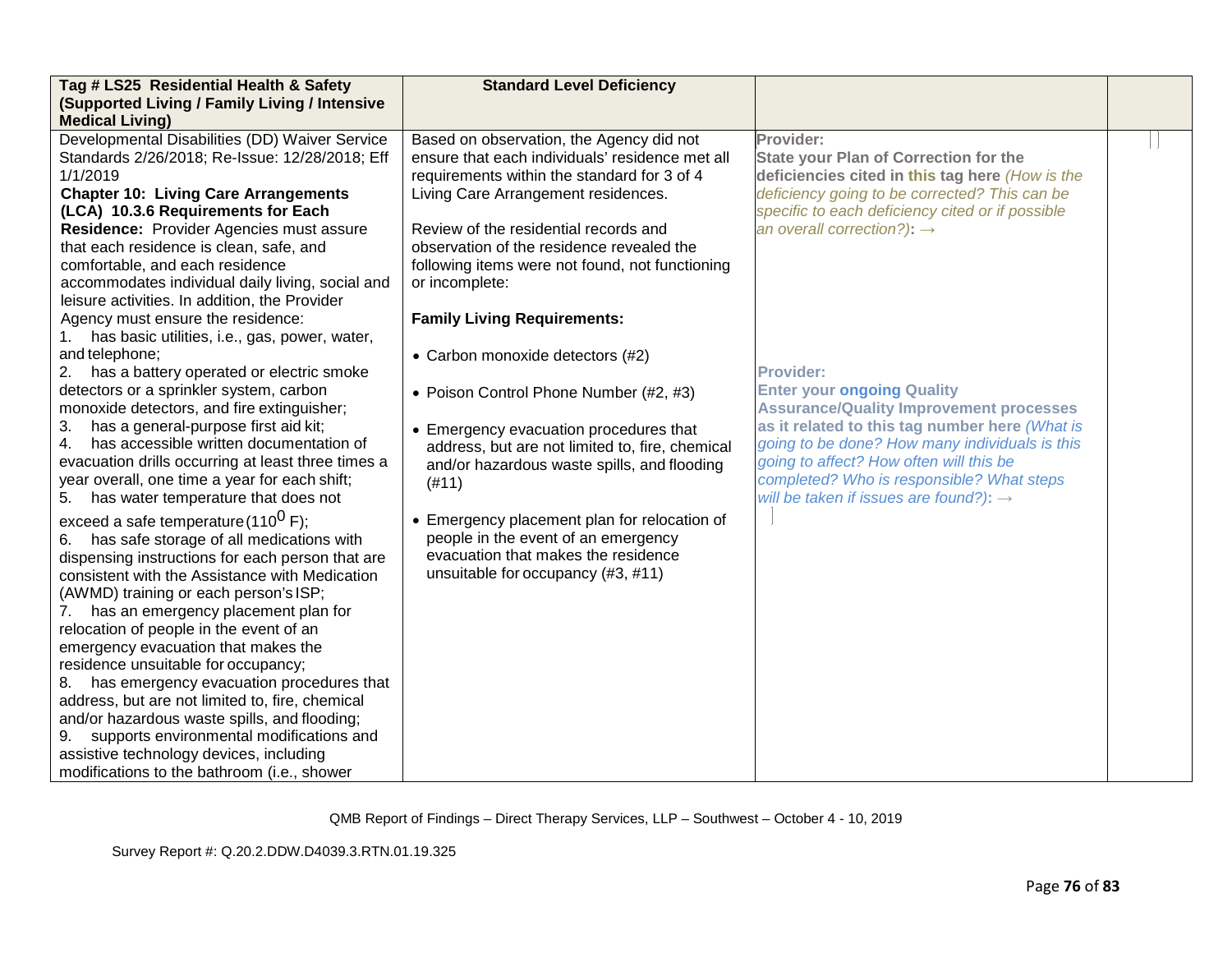| chairs, grab bars, walk in shower, raised toilets,<br>etc.) based on the unique needs of the<br>individual in consultation with the IDT;<br>10. has or arranges for necessary equipment<br>for bathing and transfers to support health and<br>safety with consultation from therapists as<br>needed;<br>11. has the phone number for poison control<br>within line of site of the telephone;<br>12. has general household appliances, and<br>kitchen and dining utensils;<br>13. has proper food storage and cleaning<br>supplies;<br>14. has adequate food for three meals a day<br>and individual preferences; and<br>15. has at least two bathrooms for residences<br>with more than two residents. |  |  |
|--------------------------------------------------------------------------------------------------------------------------------------------------------------------------------------------------------------------------------------------------------------------------------------------------------------------------------------------------------------------------------------------------------------------------------------------------------------------------------------------------------------------------------------------------------------------------------------------------------------------------------------------------------------------------------------------------------|--|--|
|                                                                                                                                                                                                                                                                                                                                                                                                                                                                                                                                                                                                                                                                                                        |  |  |
|                                                                                                                                                                                                                                                                                                                                                                                                                                                                                                                                                                                                                                                                                                        |  |  |
|                                                                                                                                                                                                                                                                                                                                                                                                                                                                                                                                                                                                                                                                                                        |  |  |
|                                                                                                                                                                                                                                                                                                                                                                                                                                                                                                                                                                                                                                                                                                        |  |  |
|                                                                                                                                                                                                                                                                                                                                                                                                                                                                                                                                                                                                                                                                                                        |  |  |
|                                                                                                                                                                                                                                                                                                                                                                                                                                                                                                                                                                                                                                                                                                        |  |  |
|                                                                                                                                                                                                                                                                                                                                                                                                                                                                                                                                                                                                                                                                                                        |  |  |
|                                                                                                                                                                                                                                                                                                                                                                                                                                                                                                                                                                                                                                                                                                        |  |  |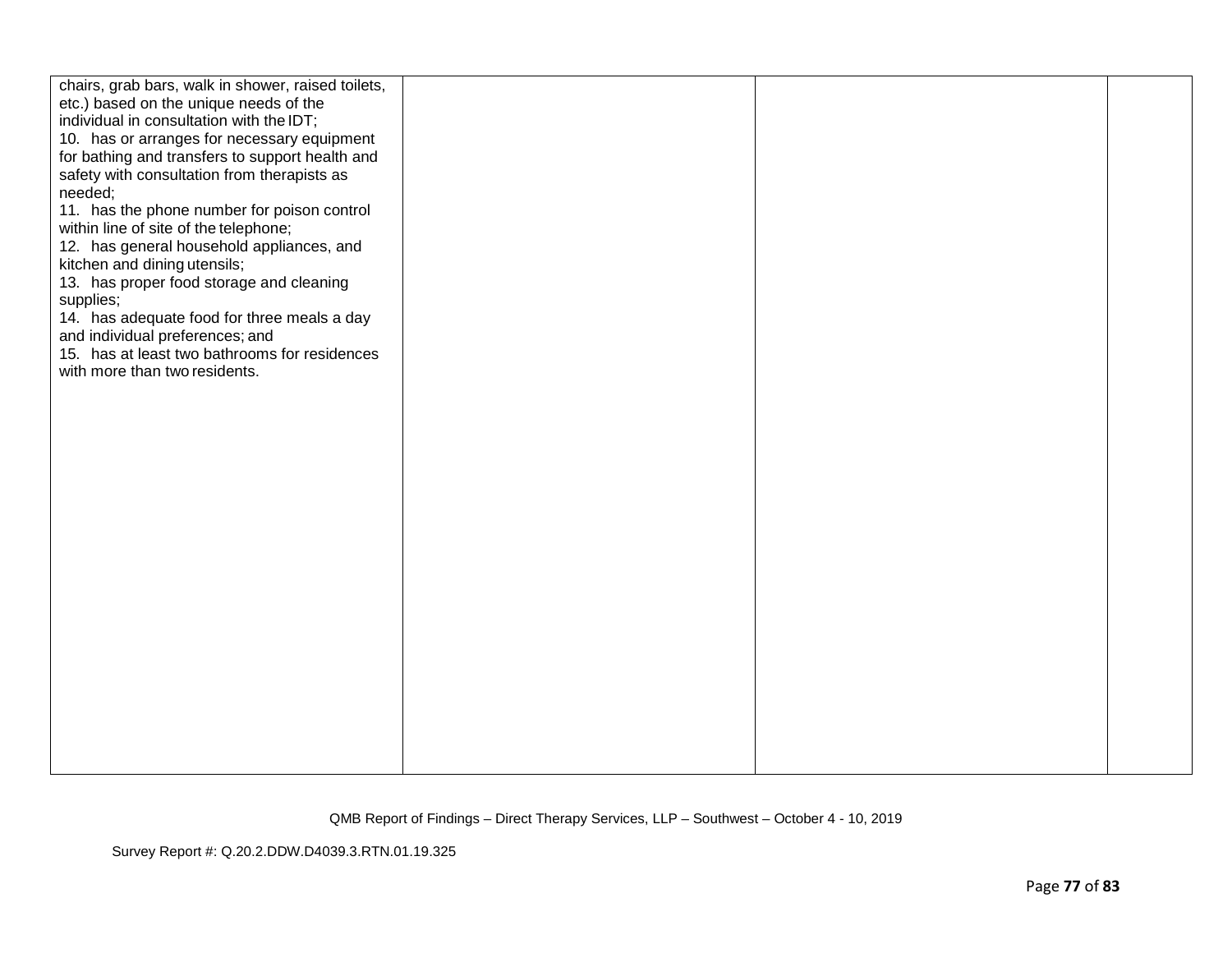| <b>Standard of Care</b>                                                                                                                                                                                                                                                                                                                                                                                                                                                                                                                                                                                                                                                                                                                                                                                                                                                                                                                                                                                                                                                                                                                                                                                                                                                                                                                                                                                                                                                                                                            | <b>Deficiencies</b>                                                                                                                                                                                                                                                                                                                                                                                                                                                                                                                                                                                                                                                                                                                                                                                                                                                                                                                                                                                                                                                                                | Agency Plan of Correction, On-going QA/QI<br>and Responsible Party                                                                                                                                                                                                                                                                                                                                                                                                                                                                                                                                                       | <b>Date</b><br><b>Due</b> |
|------------------------------------------------------------------------------------------------------------------------------------------------------------------------------------------------------------------------------------------------------------------------------------------------------------------------------------------------------------------------------------------------------------------------------------------------------------------------------------------------------------------------------------------------------------------------------------------------------------------------------------------------------------------------------------------------------------------------------------------------------------------------------------------------------------------------------------------------------------------------------------------------------------------------------------------------------------------------------------------------------------------------------------------------------------------------------------------------------------------------------------------------------------------------------------------------------------------------------------------------------------------------------------------------------------------------------------------------------------------------------------------------------------------------------------------------------------------------------------------------------------------------------------|----------------------------------------------------------------------------------------------------------------------------------------------------------------------------------------------------------------------------------------------------------------------------------------------------------------------------------------------------------------------------------------------------------------------------------------------------------------------------------------------------------------------------------------------------------------------------------------------------------------------------------------------------------------------------------------------------------------------------------------------------------------------------------------------------------------------------------------------------------------------------------------------------------------------------------------------------------------------------------------------------------------------------------------------------------------------------------------------------|--------------------------------------------------------------------------------------------------------------------------------------------------------------------------------------------------------------------------------------------------------------------------------------------------------------------------------------------------------------------------------------------------------------------------------------------------------------------------------------------------------------------------------------------------------------------------------------------------------------------------|---------------------------|
| Service Domain: Medicaid Billing/Reimbursement - State financial oversight exists to assure that claims are coded and paid for in accordance with the                                                                                                                                                                                                                                                                                                                                                                                                                                                                                                                                                                                                                                                                                                                                                                                                                                                                                                                                                                                                                                                                                                                                                                                                                                                                                                                                                                              |                                                                                                                                                                                                                                                                                                                                                                                                                                                                                                                                                                                                                                                                                                                                                                                                                                                                                                                                                                                                                                                                                                    |                                                                                                                                                                                                                                                                                                                                                                                                                                                                                                                                                                                                                          |                           |
| reimbursement methodology specified in the approved waiver.<br>Tag # LS27 Family Living Reimbursement                                                                                                                                                                                                                                                                                                                                                                                                                                                                                                                                                                                                                                                                                                                                                                                                                                                                                                                                                                                                                                                                                                                                                                                                                                                                                                                                                                                                                              | <b>Standard Level Deficiency</b>                                                                                                                                                                                                                                                                                                                                                                                                                                                                                                                                                                                                                                                                                                                                                                                                                                                                                                                                                                                                                                                                   |                                                                                                                                                                                                                                                                                                                                                                                                                                                                                                                                                                                                                          |                           |
|                                                                                                                                                                                                                                                                                                                                                                                                                                                                                                                                                                                                                                                                                                                                                                                                                                                                                                                                                                                                                                                                                                                                                                                                                                                                                                                                                                                                                                                                                                                                    |                                                                                                                                                                                                                                                                                                                                                                                                                                                                                                                                                                                                                                                                                                                                                                                                                                                                                                                                                                                                                                                                                                    |                                                                                                                                                                                                                                                                                                                                                                                                                                                                                                                                                                                                                          |                           |
| Developmental Disabilities (DD) Waiver Service<br>Standards 2/26/2018; Re-Issue: 12/28/2018; Eff<br>1/1/2019<br><b>Chapter 21: Billing Requirements: 21.4</b><br><b>Recording Keeping and Documentation</b><br><b>Requirements: DD Waiver Provider Agencies</b><br>must maintain all records necessary to<br>demonstrate proper provision of services for<br>Medicaid billing. At a minimum, Provider Agencies<br>must adhere to the following:<br>The level and type of service<br>1.<br>provided must be supported in the ISP<br>and have an approved budget prior to<br>service delivery and billing.<br>Comprehensive documentation of direct<br>2.<br>service delivery must include, at a minimum:<br>the agency name;<br>а.<br>the name of the recipient of the service;<br>b.<br>the location of theservice;<br>c.<br>the date of the service;<br>d.<br>the type of service;<br>е.<br>the start and end times of theservice;<br>the signature and title of each staff member<br>g.<br>who documents their time; and<br>h. the nature of services.<br>3. A Provider Agency that receives payment for<br>treatment, services, or goods must retain all<br>medical and business records for a period of at<br>least six years from the last payment date, until<br>ongoing audits are settled, or until involvement of<br>the state Attorney General is completed regarding<br>settlement of any claim, whichever is longer.<br>4. A Provider Agency that receives payment for<br>treatment, services or goods must retain all | Based on record review, the Agency did not<br>provide written or electronic documentation as<br>evidence for each unit billed for Family Living<br>Services for 1 of 4 individuals.<br>Individual #3<br>June 2019<br>• The Agency billed 1 unit of Family Living<br>(T2033 HB) on 6/21/2019. Documentation<br>did not contain the required elements on<br>6/21/2019. Documentation received<br>accounted for 0 units. The required element<br>was not met:<br>• The signature or authenticated name of<br>staff providing the service. (Note:<br>Void/Adjust provided on-site during<br>survey. Provider please complete POC<br>for ongoing QA/QI.)<br>August 2019<br>• The Agency billed 1 unit of Family Living<br>(T2033 HB) on 8/29/2019. Documentation<br>did not contain the required elements on<br>8/29/2019. Documentation received<br>accounted for 0 units. The required element<br>was not met:<br>The signature or authenticated name of<br>staff providing the service. (Note:<br>Void/Adjust provided on-site during<br>survey. Provider please complete POC<br>for ongoing QA/QI.) | Provider:<br><b>State your Plan of Correction for the</b><br>deficiencies cited in this tag here (How is the<br>deficiency going to be corrected? This can be<br>specific to each deficiency cited or if possible an<br>overall correction?): $\rightarrow$<br><b>Provider:</b><br><b>Enter your ongoing Quality</b><br><b>Assurance/Quality Improvement processes</b><br>as it related to this tag number here (What is<br>going to be done? How many individuals is this<br>going to affect? How often will this be completed?<br>Who is responsible? What steps will be taken if<br>issues are found?): $\rightarrow$ |                           |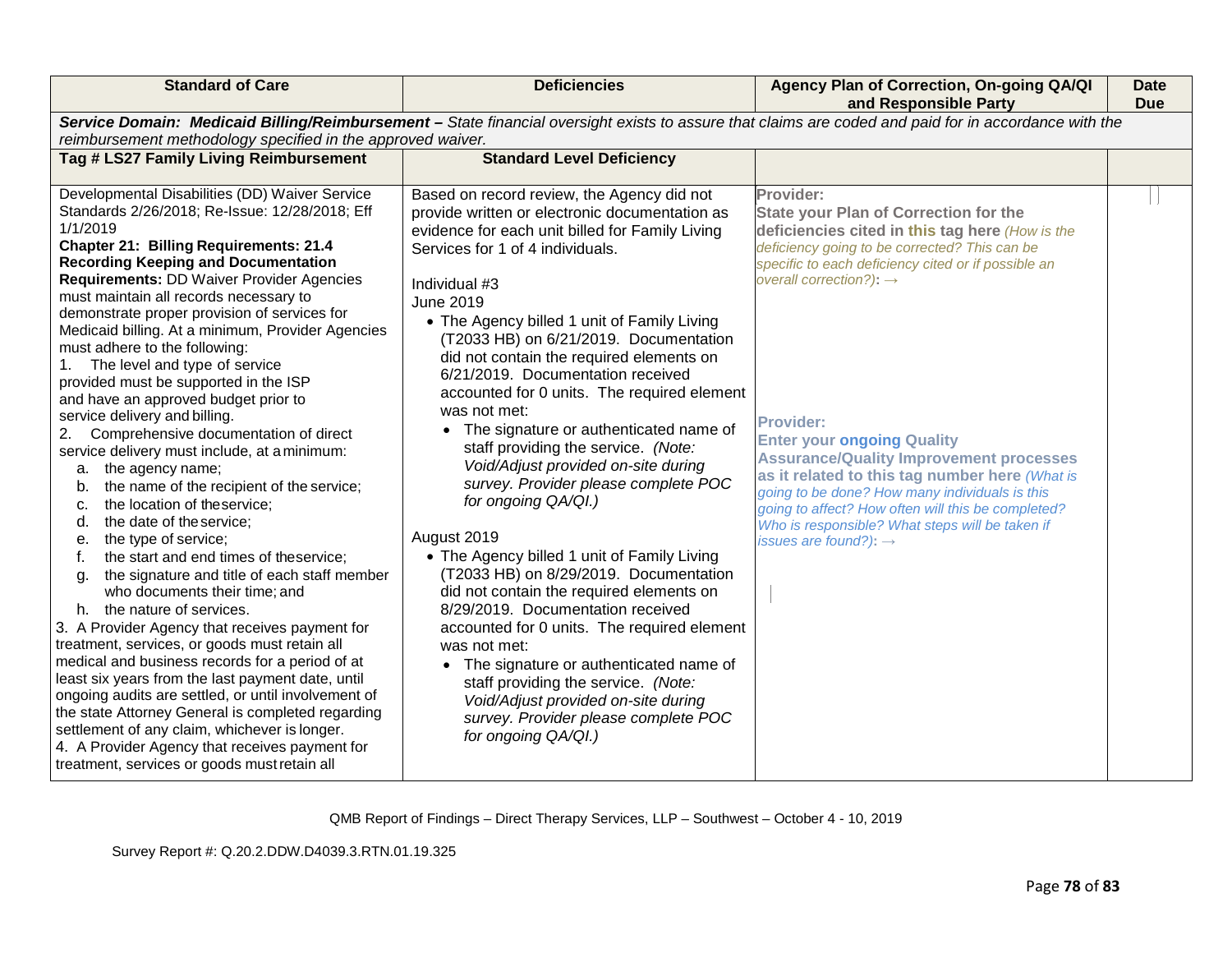| medical and business records relating to any of                                               |  |  |
|-----------------------------------------------------------------------------------------------|--|--|
| the following for a period of at least six years from                                         |  |  |
|                                                                                               |  |  |
| the payment date:                                                                             |  |  |
| a. treatment or care of any eligible recipient;                                               |  |  |
| b. services or goods provided to any eligible                                                 |  |  |
| recipient;                                                                                    |  |  |
| c. amounts paid by MAD on behalf of any eligible                                              |  |  |
| recipient; and                                                                                |  |  |
| d. any records required by MAD for the                                                        |  |  |
| administration of Medicaid.                                                                   |  |  |
|                                                                                               |  |  |
| 21.9 Billable Units: The unit of billing depends on                                           |  |  |
| the service type. The unit may be a 15-minute                                                 |  |  |
| interval, a daily unit, a monthly unit or a dollar                                            |  |  |
| amount. The unit of billing is identified in the                                              |  |  |
| current DD Waiver Rate Table. Provider Agencies                                               |  |  |
| must correctly report service units.                                                          |  |  |
|                                                                                               |  |  |
| 21.9.1 Requirements for Daily Units: For                                                      |  |  |
| services billed in daily units, Provider Agencies                                             |  |  |
| must adhere to the following:                                                                 |  |  |
| 1. A day is considered 24 hours from midnight to                                              |  |  |
| midnight.                                                                                     |  |  |
| 2. If 12 or fewer hours of service are                                                        |  |  |
| provided, then one-half unit shall be billed. A                                               |  |  |
| whole unit can be billed if more than 12 hours                                                |  |  |
| of service is provided during a 24-hour period.                                               |  |  |
| 3. The maximum allowable billable units                                                       |  |  |
|                                                                                               |  |  |
| cannot exceed 340 calendar days per ISP year                                                  |  |  |
| or 170 calendar days per six months.                                                          |  |  |
| 4. When a person transitions from one Provider                                                |  |  |
| Agency to another during the ISP year, a<br>standard formula to calculate the units billed by |  |  |
|                                                                                               |  |  |
| each Provider Agency must be applied as                                                       |  |  |
| follows:                                                                                      |  |  |
| a. The discharging Provider Agency bills the                                                  |  |  |
| number of calendar days that services were                                                    |  |  |
| provided multiplied by .93 (93%).                                                             |  |  |
| b. The receiving Provider Agency bills the                                                    |  |  |
| remaining days up to 340 for the ISP year.                                                    |  |  |
|                                                                                               |  |  |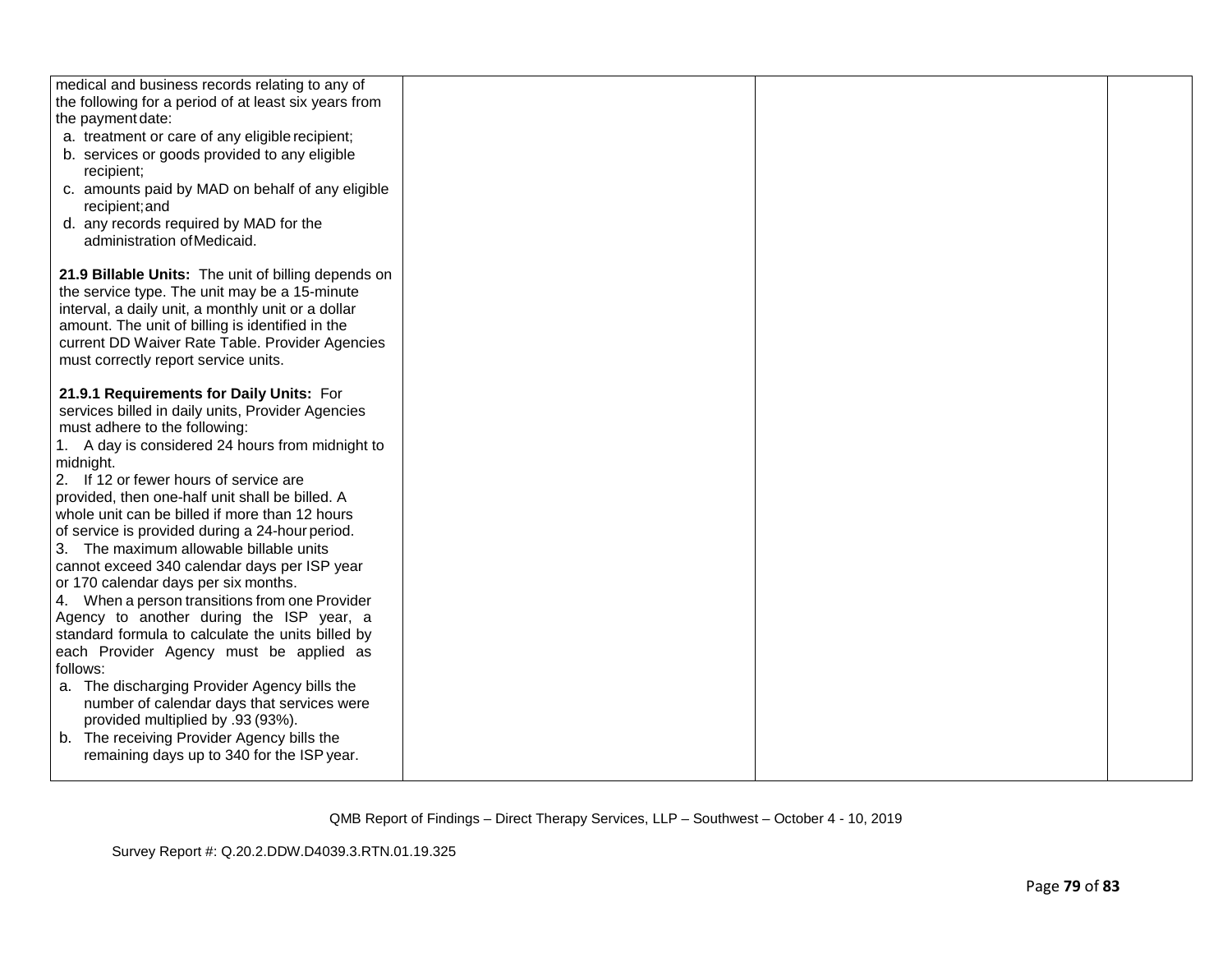| 21.9.2 Requirements for Monthly Units: For          |  |  |
|-----------------------------------------------------|--|--|
| services billed in monthly units, a Provider Agency |  |  |
| must adhere to the following:                       |  |  |
| 1. A month is considered a period of 30 calendar    |  |  |
| days.                                               |  |  |
| 2. At least one hour of face-to-face billable       |  |  |
| services shall be provided during a calendar        |  |  |
| month where any portion of a monthly unit is        |  |  |
| billed.                                             |  |  |
| 3. Monthly units can be prorated by a half unit.    |  |  |
| 4. Agency transfers not occurring at the            |  |  |
| beginning of the 30-day interval are required to    |  |  |
| be coordinated in the middle of the 30-day          |  |  |
| interval so that the discharging and receiving      |  |  |
| agency receive a half unit.                         |  |  |
| 21.9.3 Requirements for 15-minute and hourly        |  |  |
| units: For services billed in 15-minute or hourly   |  |  |
| intervals, Provider Agencies must adhere to the     |  |  |
| following:                                          |  |  |
| 1. When time spent providing the service is         |  |  |
| not exactly 15 minutes or one hour, Provider        |  |  |
| Agencies are responsible for reporting time         |  |  |
| correctly following NMAC 8.302.2.                   |  |  |
| 2. Services that last in their entirety less than   |  |  |
| eight minutes cannot be billed.                     |  |  |
|                                                     |  |  |
| Developmental Disabilities (DD) Waiver Service      |  |  |
| Standards effective 11/1/2012 revised               |  |  |
| 4/23/2013; 6/15/2015                                |  |  |
| <b>CHAPTER 11 (FL) 5. REIMBURSEMENT</b>             |  |  |
| A. Family Living Services Provider Agencies         |  |  |
| must maintain all records necessary to fully        |  |  |
| disclose the type, quality, quantity and clinical   |  |  |
| necessity of services furnished to individuals      |  |  |
| who are currently receiving services. The           |  |  |
| Family Living Services Provider Agency              |  |  |
| records must be sufficiently detailed to            |  |  |
| substantiate the date, time, individual name,       |  |  |
| servicing provider, nature of services, and         |  |  |
| length of a session of service billed. Providers    |  |  |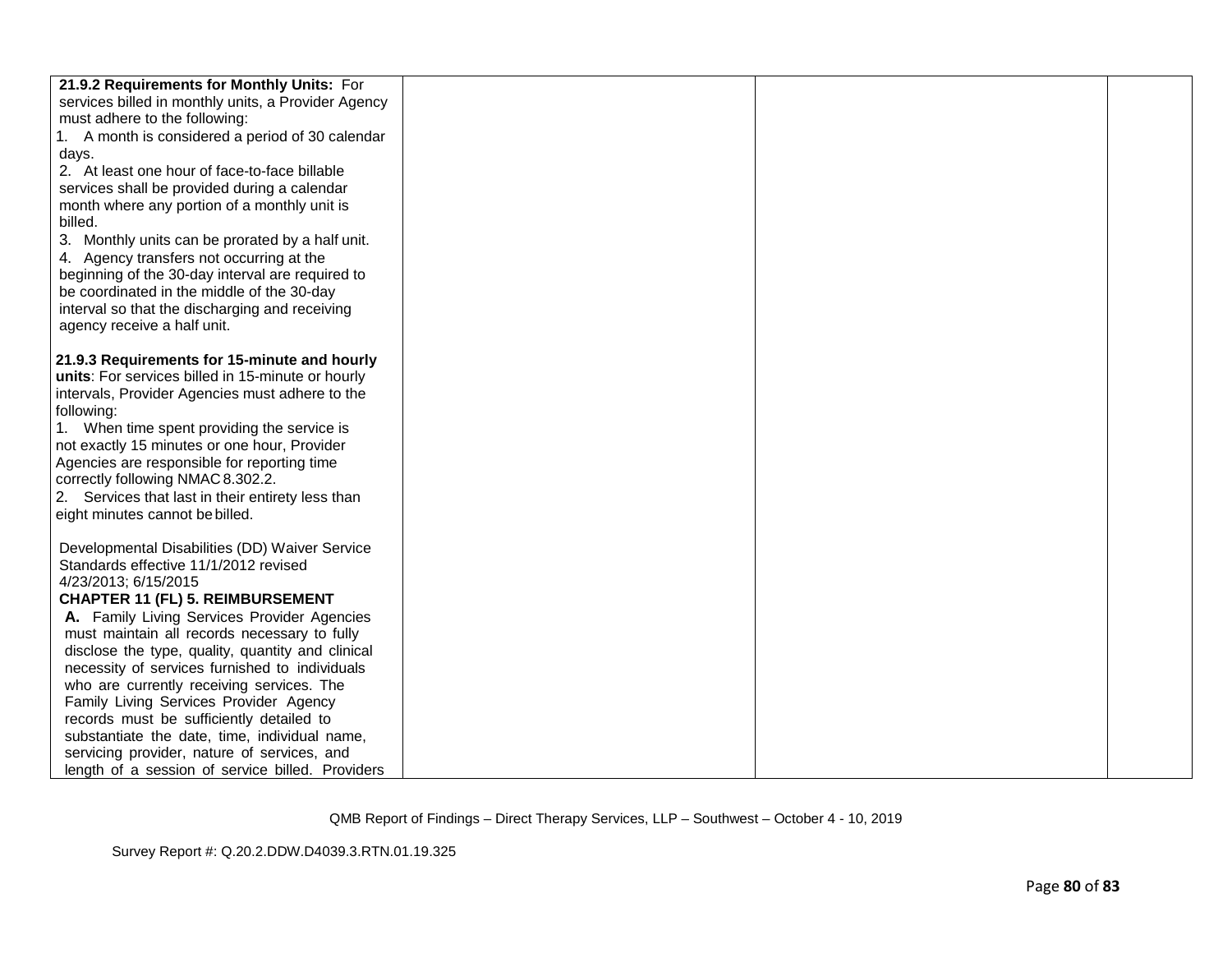| are required to comply with the New Mexico<br>Human Services Department Billing<br>Regulations                                                                                                                                                                                                                                                                                                                                                           |  |  |
|----------------------------------------------------------------------------------------------------------------------------------------------------------------------------------------------------------------------------------------------------------------------------------------------------------------------------------------------------------------------------------------------------------------------------------------------------------|--|--|
| 1. From the payments received for Family<br>Living services, the Family Living Agency<br>must:                                                                                                                                                                                                                                                                                                                                                           |  |  |
| a. Provide a minimum payment to the<br>contracted primary caregiver of \$2,051 per<br>month; and                                                                                                                                                                                                                                                                                                                                                         |  |  |
| b. Provide or arrange up to seven hundred<br>fifty (750) hours of substitute care as sick<br>leave or relief for the primary caregiver.<br>Under no circumstances can the Family<br>Living Provider agency limit how these<br>hours will be used over the course of the<br>ISP year. It is not allowed to limit the<br>number of substitute care hours used in a<br>given time period, other than an ISP year.                                           |  |  |
| <b>B. Billable Units:</b><br>1. The billable unit for Family Living is based<br>on a daily rate. A day is considered 24<br>hours from midnight to midnight. If 12 or<br>less hours of service, are provided then one<br>half unit shall be billed. A whole unit can<br>be billed if more than 12 hours of service is<br>provided during a 24 hour period.<br>2. The maximum allowable billable units cannot<br>exceed three hundred forty (340) days per |  |  |
| ISP year or one hundred seventy (170) days<br>per six (6) months.                                                                                                                                                                                                                                                                                                                                                                                        |  |  |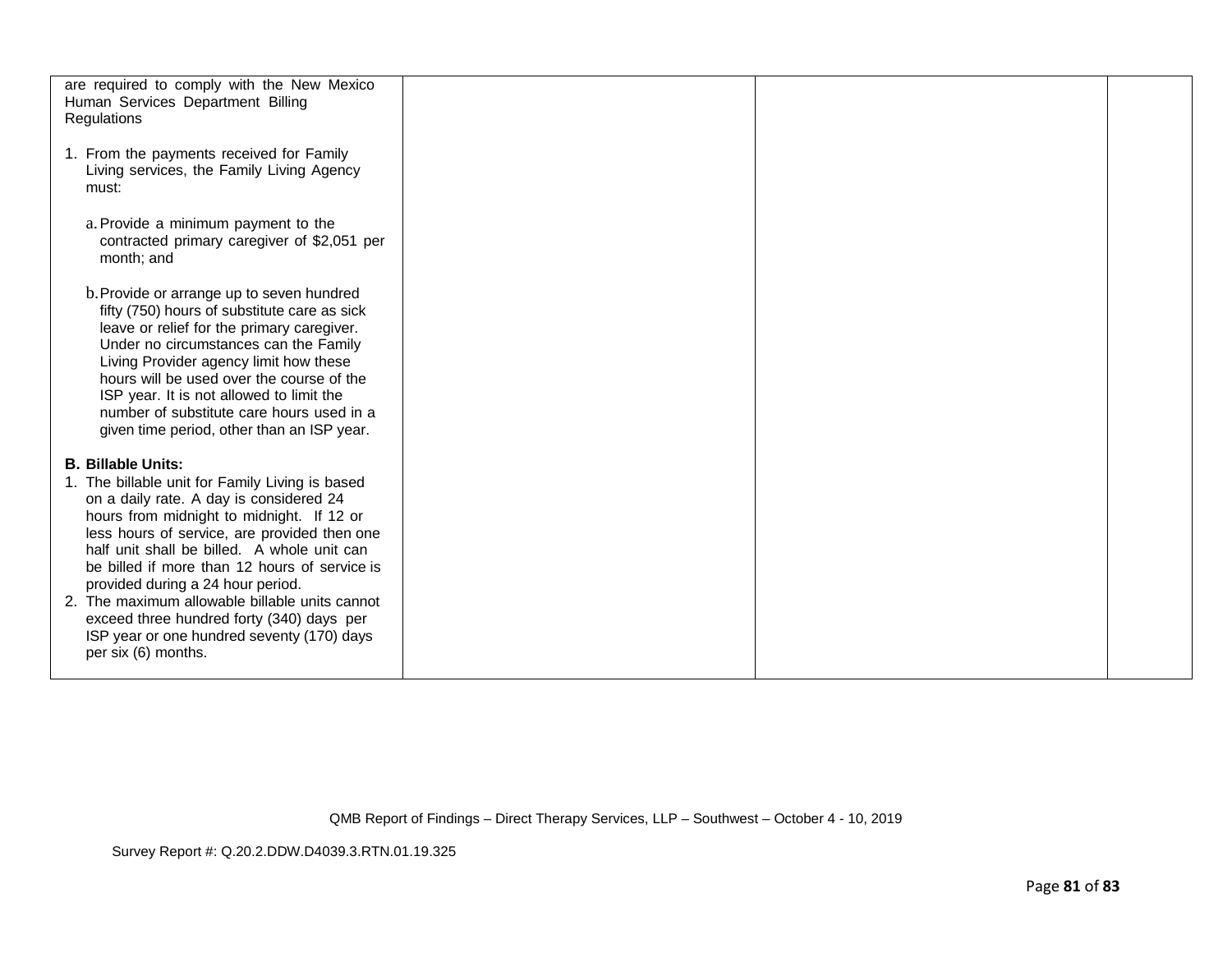MICHELLE LUJAN GRISHAM GOVERNOR



KATHYLEEN M. KUNKEL **CABINET SECRETARY** 

| Date:             | December 12, 2019                                                                         |
|-------------------|-------------------------------------------------------------------------------------------|
| To:               | Kerry Palma-Szalay, Director                                                              |
| Provider:         | Direct Therapy Services, LLP                                                              |
| Address:          | 1090 Med Park Drive                                                                       |
| State/Zip:        | Las Cruces, New Mexico 88005-3236                                                         |
| E-mail Address:   | dtskerrypalma@gmail.com                                                                   |
| Region:           | Southwest                                                                                 |
| Survey Date:      | October 4 - 10, 2019                                                                      |
| Program Surveyed: | Developmental Disabilities Waiver                                                         |
| Service Surveyed: | 2018: Family Living; Customized In-Home Supports; Customized<br><b>Community Supports</b> |
| Survey Type:      | Routine                                                                                   |

Dear Ms. Palma-Szalay:

The Division of Health Improvement Quality Management Bureau received and approved the Plan of Correction you submitted. Your Plan of Correction is not closed.

## **Your Plan of Correction will be considered for closure when a Verification survey confirms that you have corrected all survey deficiencies and sustained all corrections.**

The Quality Management Bureau will need to conduct a verification survey to ensure previously cited deficiencies have been corrected and that systemic Quality Improvement and Quality Assurance processes have been effective at sustaining corrections.

If the Verification survey determines survey deficiencies have been corrected and corrective measures have effectively maintained compliance with DDW Standards, your Plan of Correction will be considered for closure.